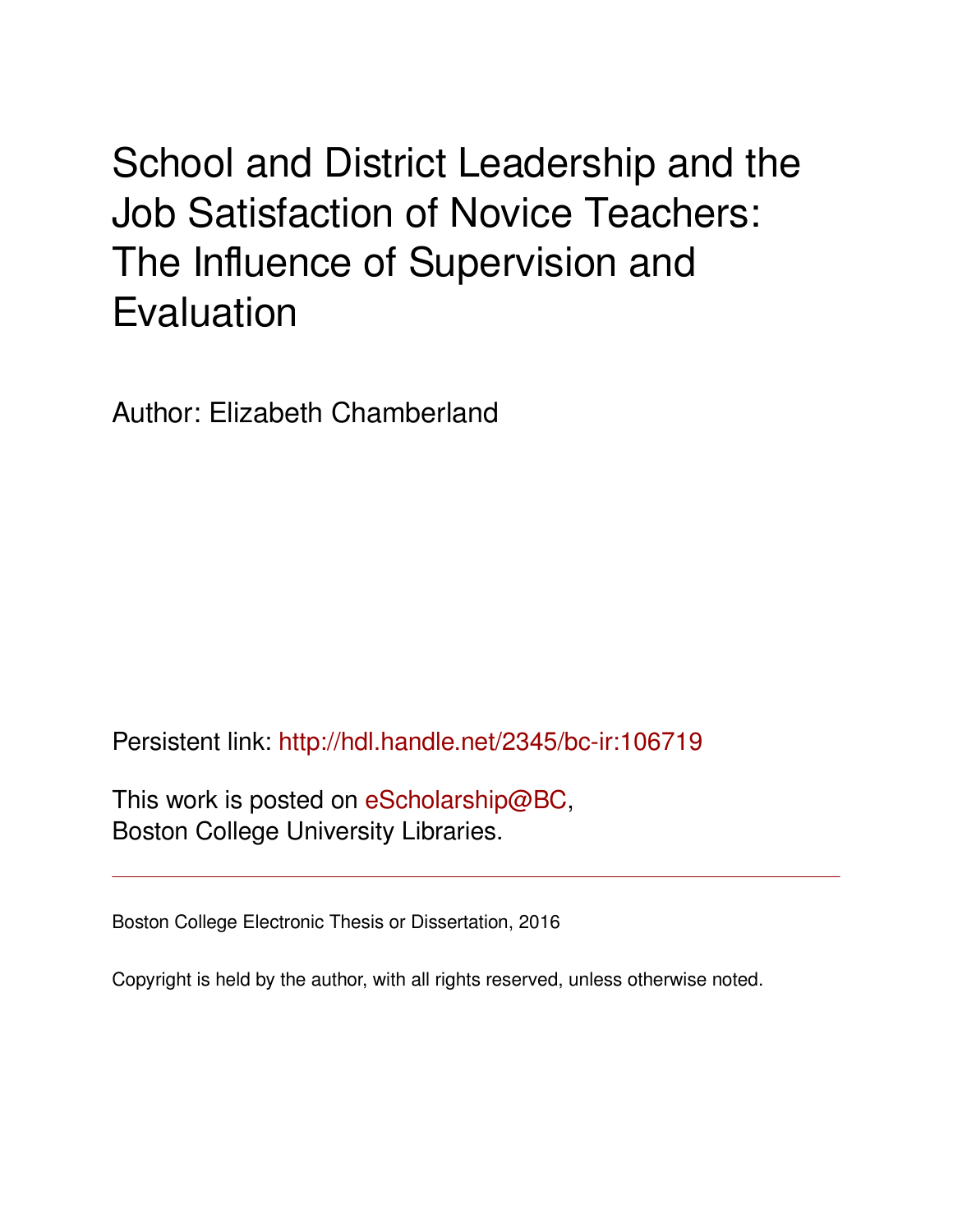# BOSTON COLLEGE

# Lynch School of Education

Department of Educational Leadership and Higher Education

Professional School Administrator Program (PSAP)

# SCHOOL AND DISTRICT LEADERSHIP AND THE JOB SATISFACTION OF NOVICE TEACHERS: THE INFLUENCE OF SUPERVISION AND EVALUATION

Dissertation in Practice by

# ELIZABETH CHAMBERLAND

with Kori Alice Becht, Bridget Gough, Matthew Joseph, Mark McManmon, and Michael Morris

> Submitted in partial fulfillment of the requirements for the degree of Doctor of Education

> > May 2016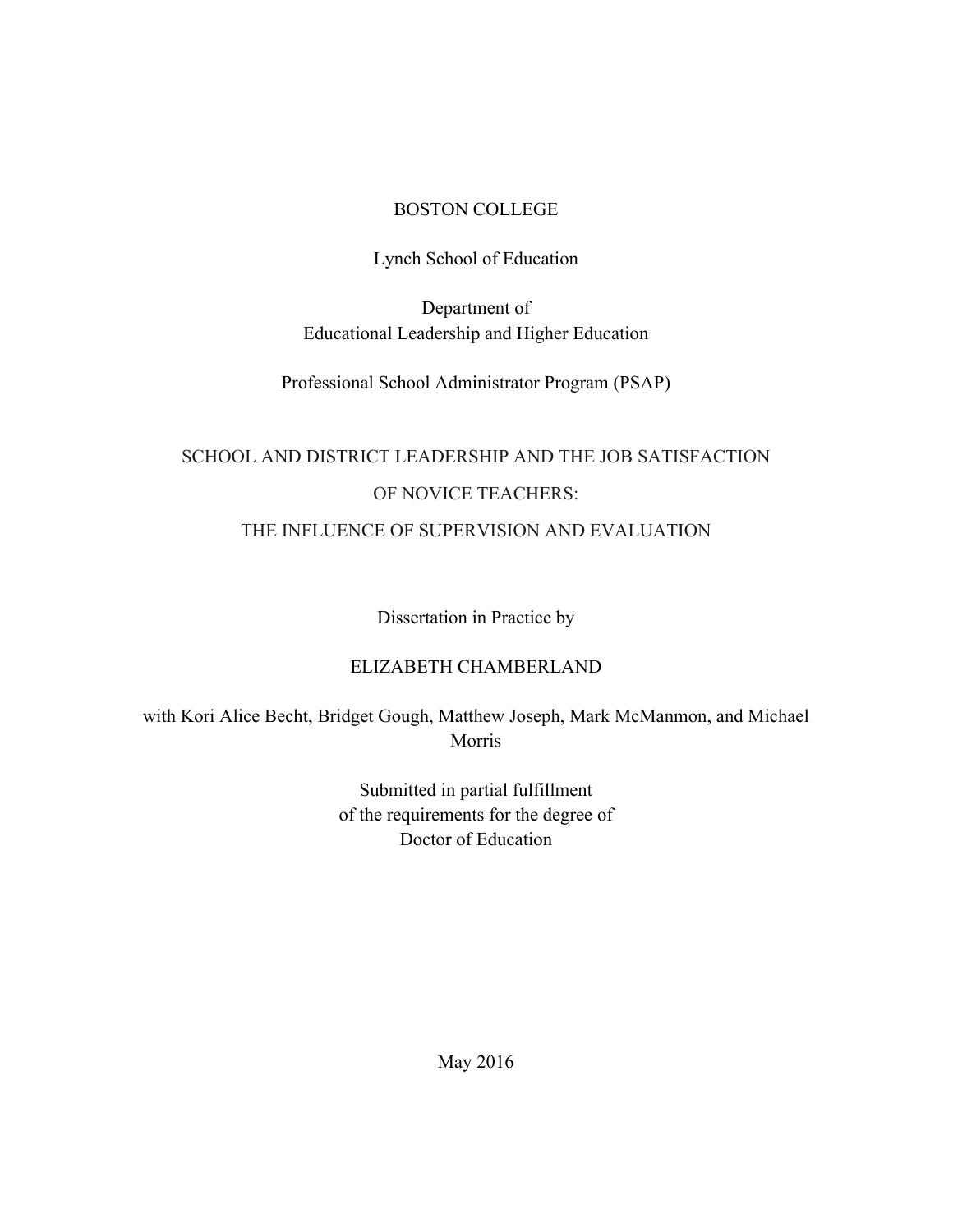© copyright by Kori Alice Becht, Elizabeth Chamberland, Bridget Gough, Matthew Joseph, Mark McManmon, and Michael Morris 2016

© copyright, Chapter 3: ELIZABETH CHAMBERLAND 2016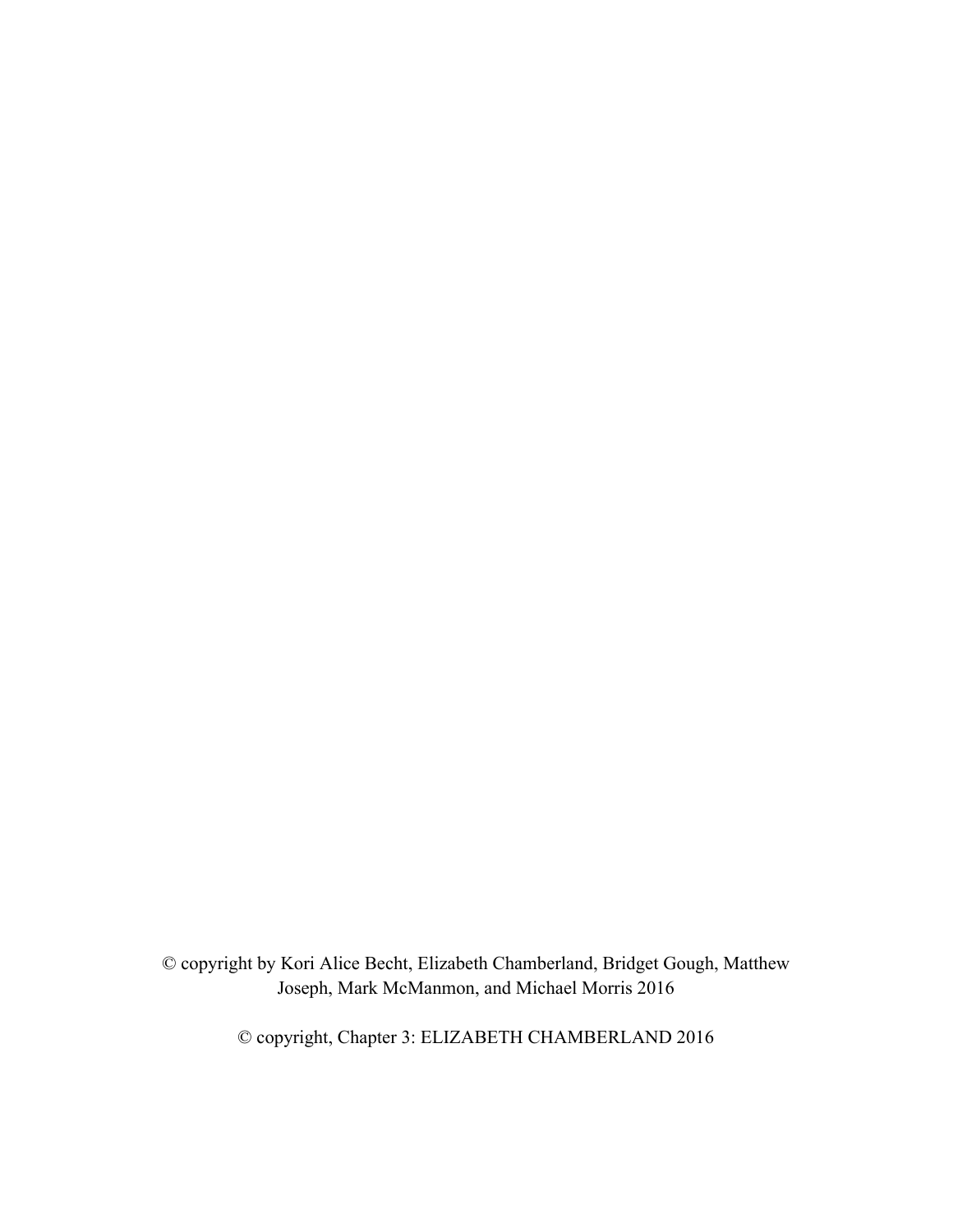# SCHOOL AND DISTRICT LEADERSHIP AND THE JOB SATISFACTION OF NOVICE TEACHERS: THE INFLUENCE OF SUPERVISION AND EVALUATION

By

Elizabeth Chamberland

Dr. Lauri Johnson (Chair) Dr. Audrey Friedman Dr. Erin Nosek (Readers)

### Abstract

This qualitative case study examined the influence of the processes of supervision and evaluation on the job satisfaction of novice teachers in one suburban Massachusetts school district. The conceptual framework guiding this research was the "Three Factor Theory" developed by Dinham and Scott (1998) which emphasizes the role of schoolbased factors on job satisfaction. The data collection included interviews with novice teachers, school leaders and central office leaders. A document review was also conducted. The results of this study found that supervision and feedback that was specific and timely, provided from a coaching standpoint was perceived to be an important factor influencing job satisfaction. Building leaders felt that evaluation, through the self-reflection and goal setting process, also positively contributed to the job satisfaction of novice teachers, however, novice teachers did not confirm this finding. Recommendations include additional professional development for both building leaders and novice teachers that focuses on the use of supervision and feedback to inform the evaluation process, including the self-reflection and goal setting stages.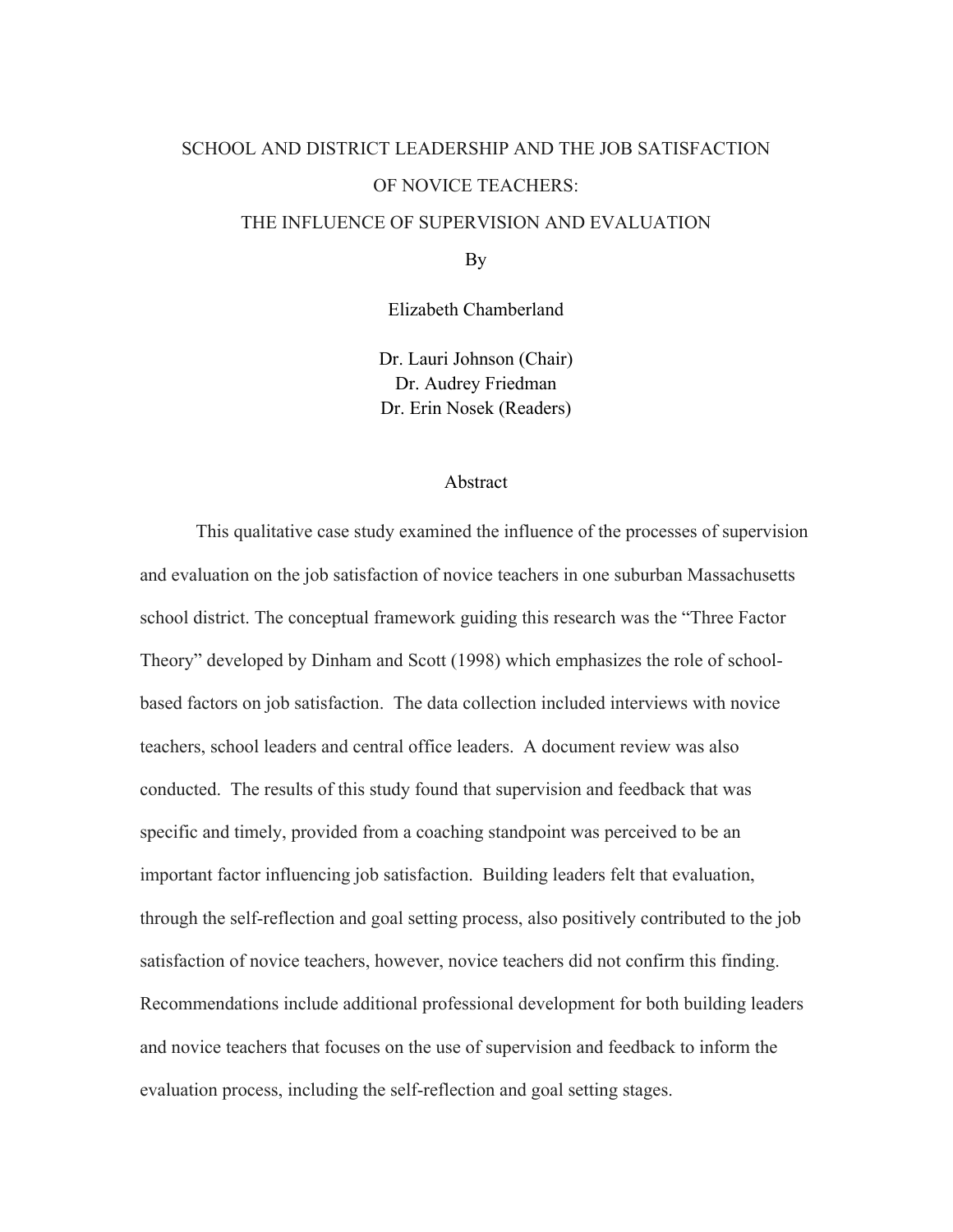### Acknowledgements

The research for and writing of this dissertation would not have been possible without the guidance, support and never-ending feedback provided to me by the Dissertation Committee. The journey with my committee began with Dr. Diana Pullin as the topic and focus of the research developed. I completed this journey under the expert guidance of Dr. Lauri Johnson, Dr. Audrey Friedman and Dr. Erin Nosek, without whose mentorship this journey would not have been possible. Each of these brilliant women helped to open my mind and they pushed me to reach deep to discover new thinking.

Thanks to my Dissertation in Practice Team. The collaboration with you has made me a better writer, researcher, team member and most importantly, leader. You have pushed me to be better in ways I never knew were possible. I will forever appreciate your feedback, your questions, your support, your kindness and your sense of humor. These have all contributed to making this journey truly unforgettable.

I am forever grateful to my family. Throughout this journey they encouraged me, pushed me, and loved me. They each served as my motivation and encouraged a belief in myself I am not sure I had before. Ed, Sally and David, you are my rocks and my foundation. You are my life and I am blessed to have you. Thank you to my mother, Ma, who has always believed in me. She instilled in me a love for learning. She is an inspiration. Finally, I am thankful to my niece Mary Beth who taught me to appreciate each and every day. I hope to carry her spirit and her love for life with me forever.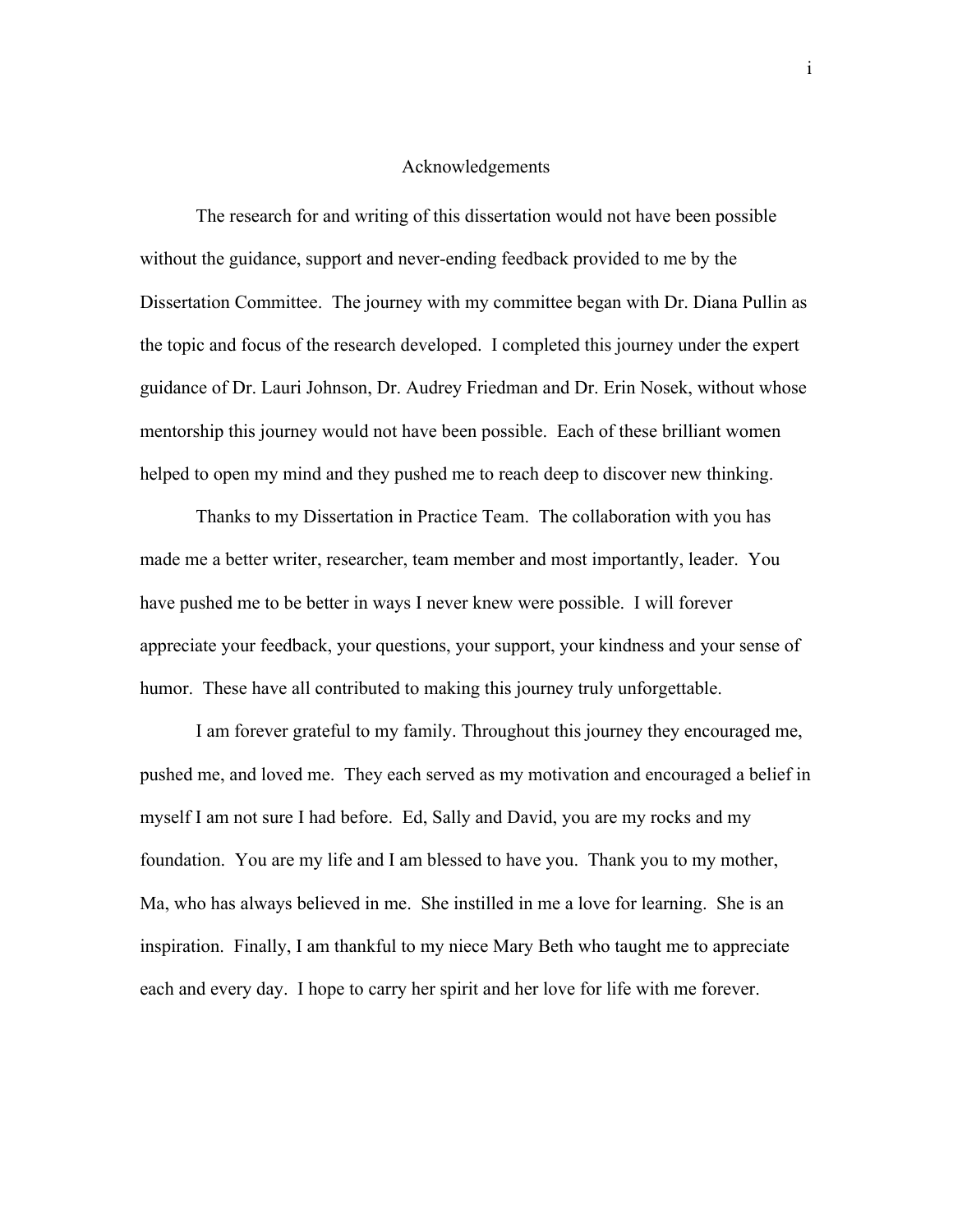# Dedication

This work is dedicated to my wonderful husband Ed. I would not have been able to survive this without your relentless belief in me. Throughout the past three years you encouraged me, prodded me, humored me, comforted me through a devastating loss, cleaned the house, cooked, shopped and literally kept our lives moving forward while I focused my time and energy on this dissertation. You were always positive and upbeat and you were as enthusiastic about my work as I was.

I love you Ed. I love you from the bottom of my heart and I now look forward to the adventures we will take together.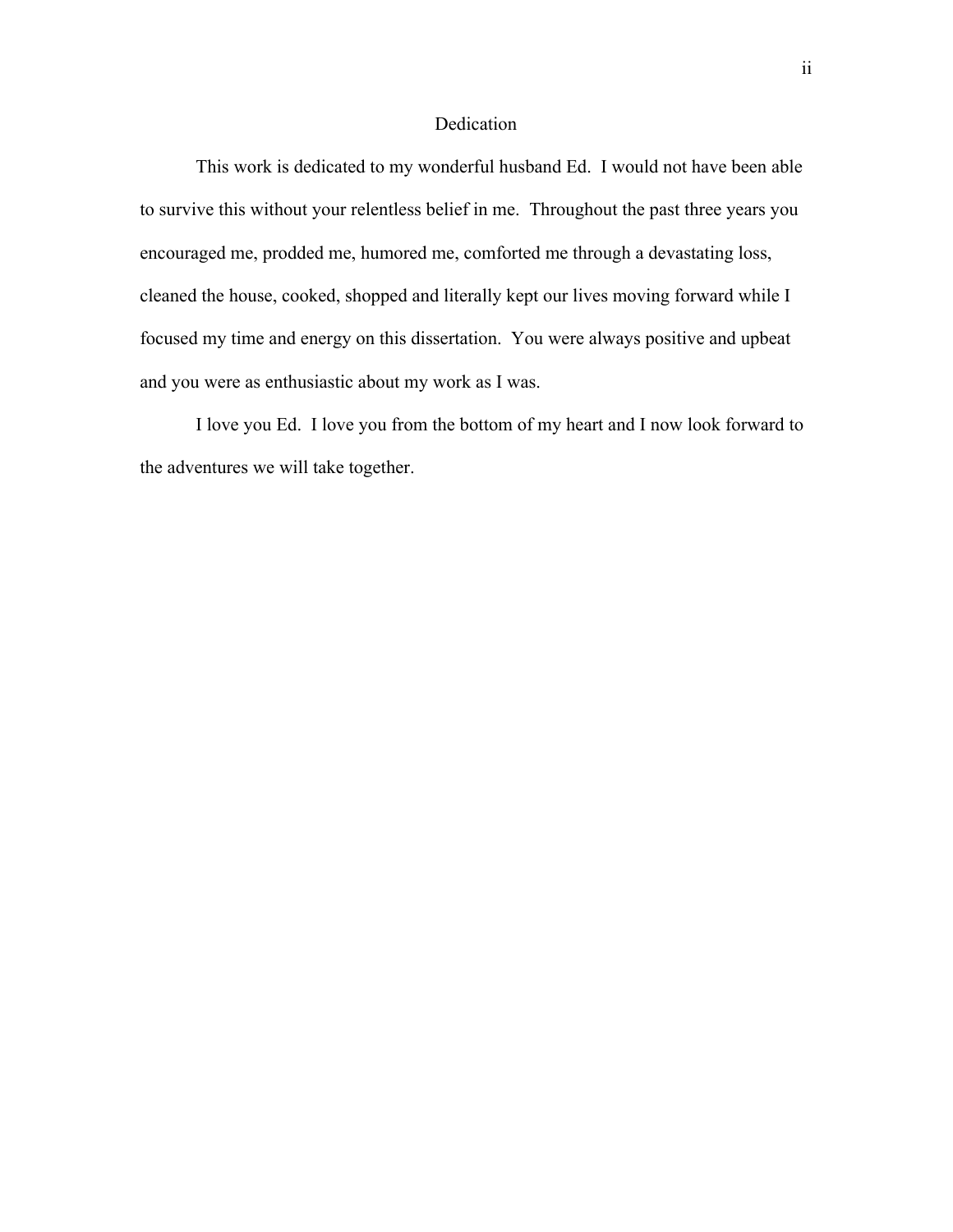# **TABLE OF CONTENTS**

| Pedagogical practices related to diverse student populations  14 |    |
|------------------------------------------------------------------|----|
|                                                                  | 15 |
|                                                                  |    |
|                                                                  |    |
|                                                                  |    |
|                                                                  |    |
|                                                                  |    |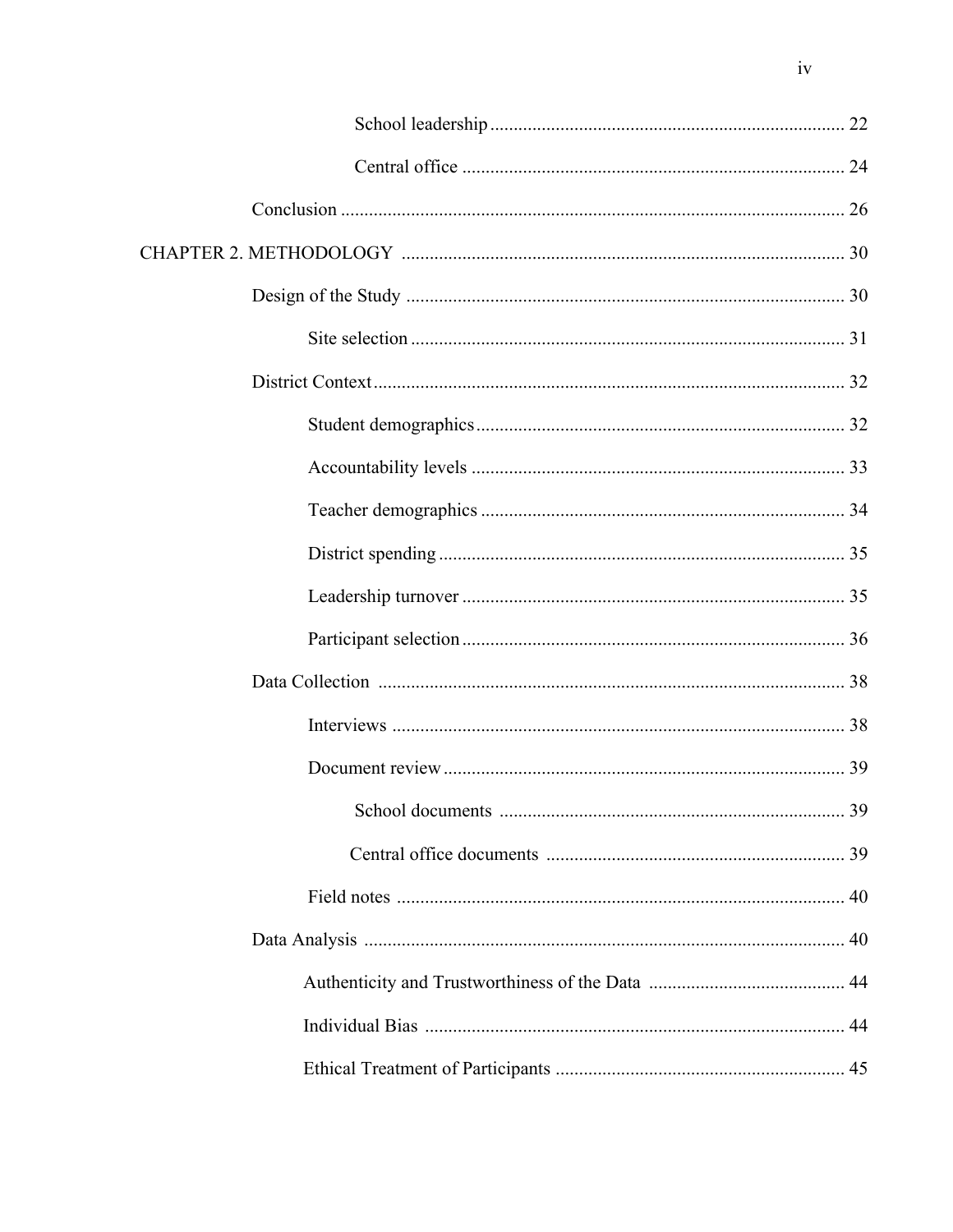| Building Leaders Influence on Novice Teacher Job Satisfaction  64 |  |
|-------------------------------------------------------------------|--|
|                                                                   |  |
|                                                                   |  |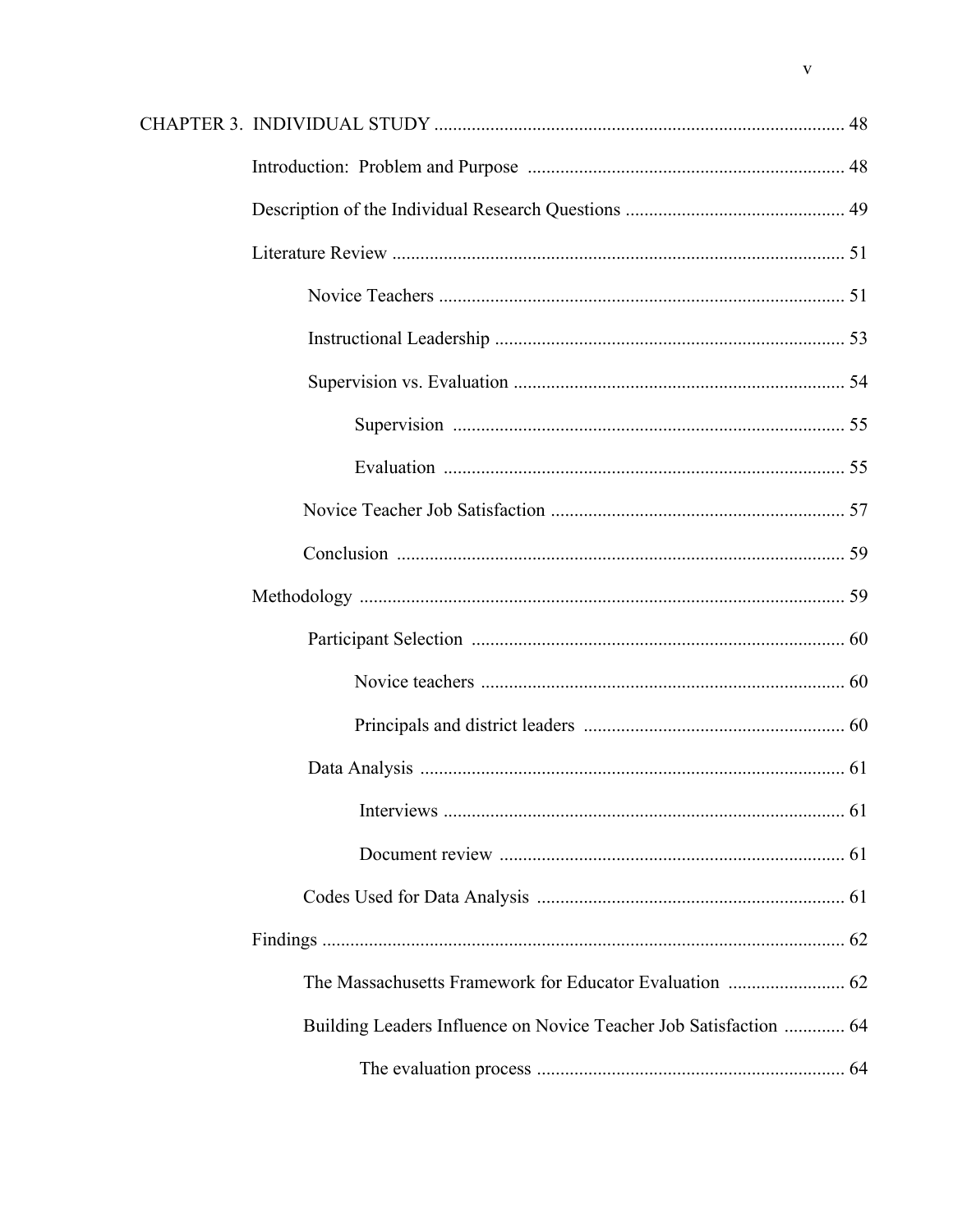| Novice Teachers' Perceived Influence of Supervision and        |  |
|----------------------------------------------------------------|--|
|                                                                |  |
|                                                                |  |
|                                                                |  |
|                                                                |  |
| The Influence of Evaluation, Supervision Feedback and Trust on |  |
|                                                                |  |
|                                                                |  |
|                                                                |  |
|                                                                |  |
|                                                                |  |
|                                                                |  |
|                                                                |  |
|                                                                |  |
|                                                                |  |
|                                                                |  |
|                                                                |  |
|                                                                |  |
|                                                                |  |
|                                                                |  |
|                                                                |  |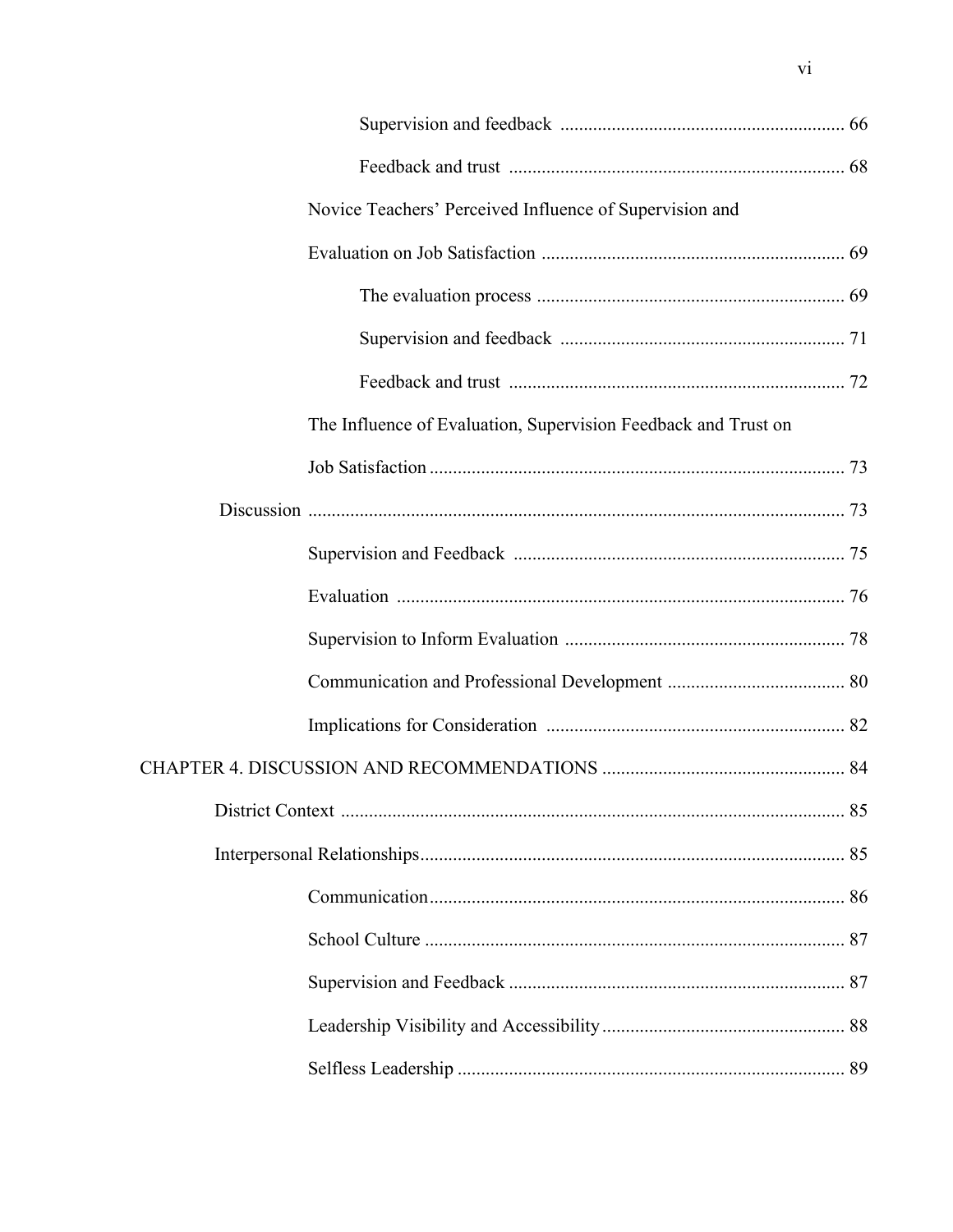| Appendix D: Alignment of Research Questions with Interview Protocol  135 |  |
|--------------------------------------------------------------------------|--|

vii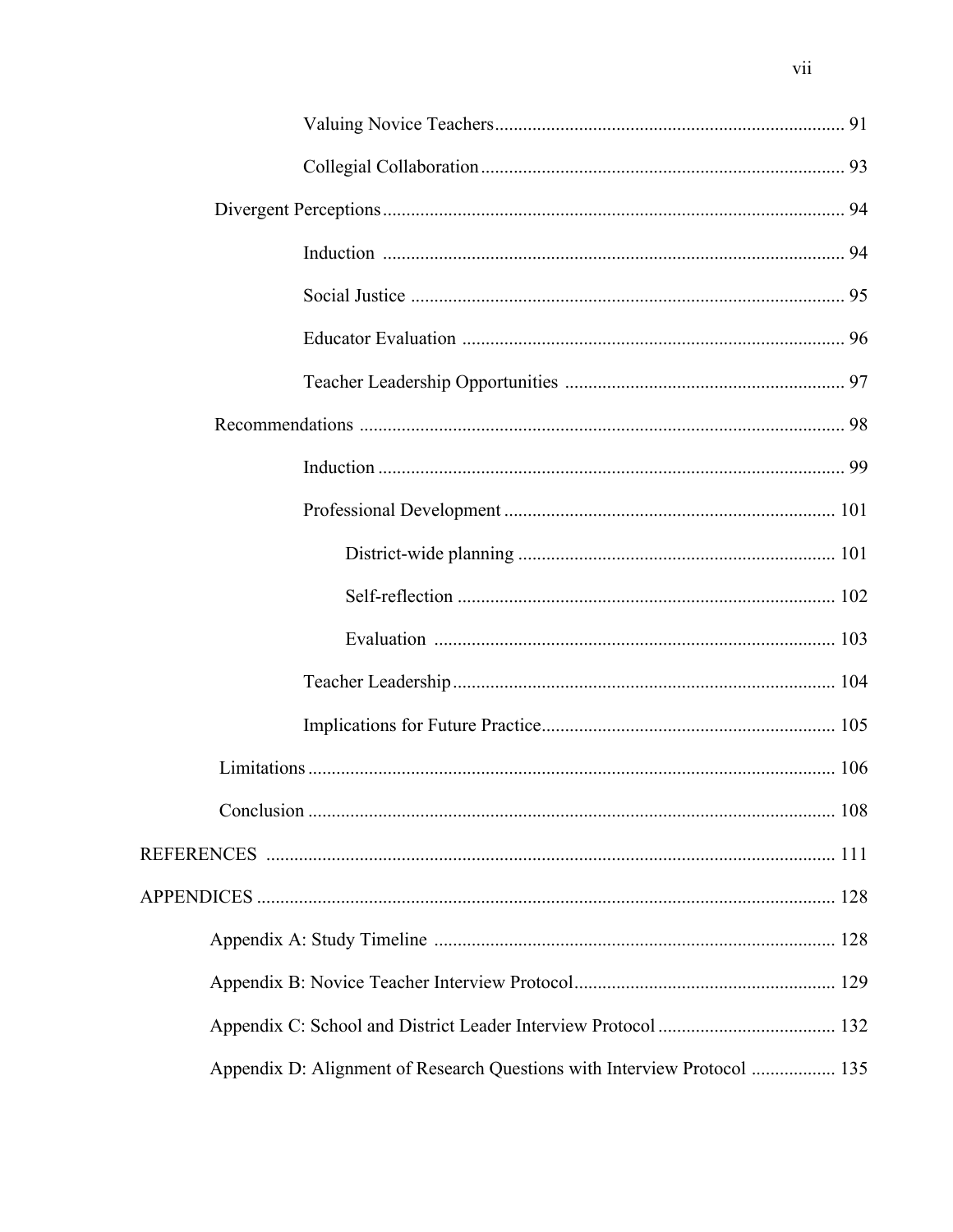# List of Figures

| Figure 2: Approach of Research Team in Analyzing a Three-Domain Model of Teacher |  |
|----------------------------------------------------------------------------------|--|
|                                                                                  |  |
|                                                                                  |  |
| List of Tables                                                                   |  |
|                                                                                  |  |
|                                                                                  |  |
|                                                                                  |  |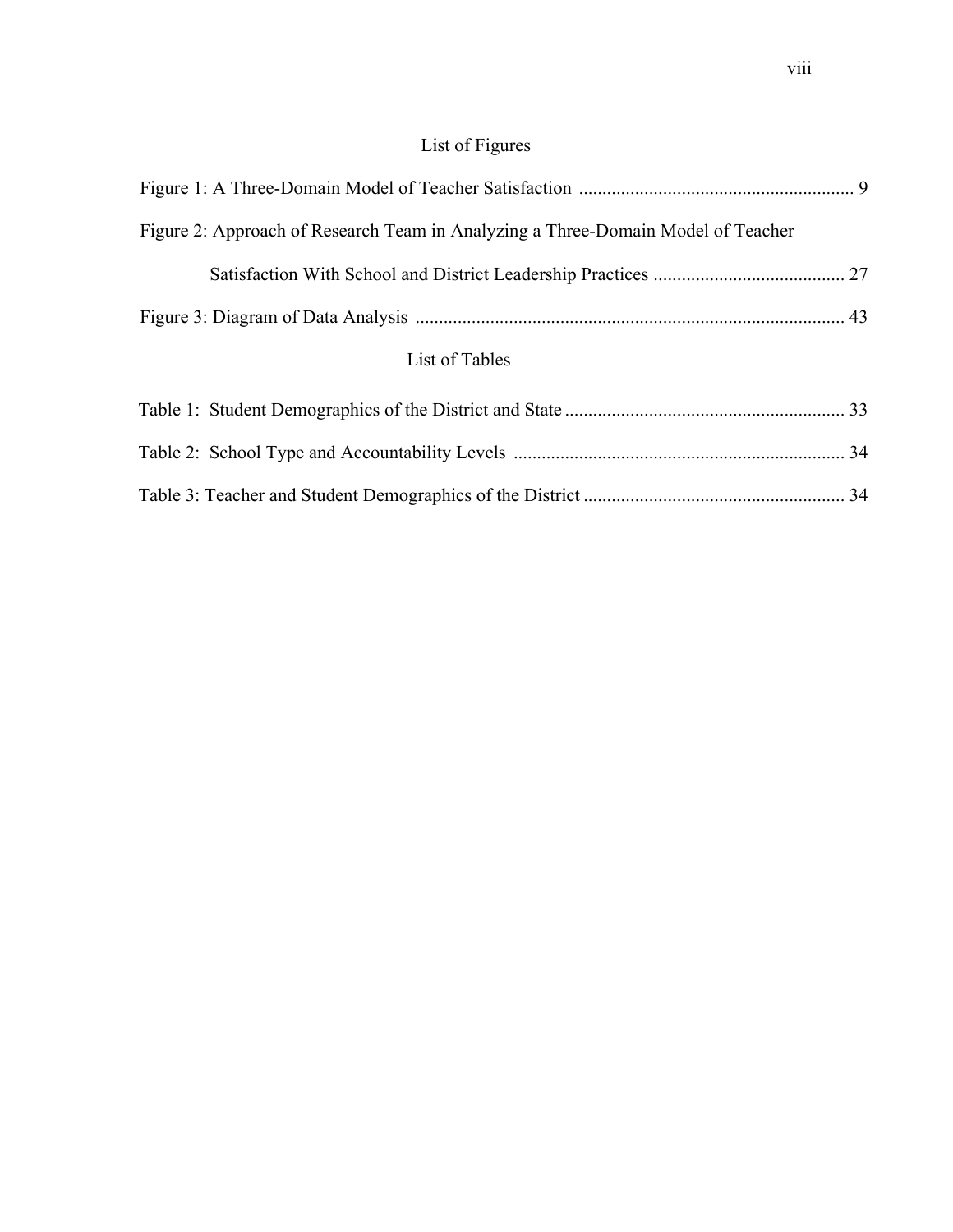### CHAPTER  $1<sup>1</sup>$

# **INTRODUCTION**

The high rate of novice teacher turnover is a significant problem for educational leaders (Ingersoll & Smith, 2003). Researchers note that, "after just five years, between 40 and 50 percent of all beginning teachers have left the profession" (p. 2). The attrition rate is substantial because it is expensive for districts to train new teachers (Wynn, Carboni, & Patall, 2007). As teaching experience is a critical factor of student success (Darling-Hammond, 2000a; Huang & Moon, 2009; Murnane & Phillips, 1981), "high levels of teacher attrition make it difficult for schools to achieve a "critical mass" of faculty who possess the skills and experience necessary to sustain educational reforms called for by policy makers" (Huling, Resta, & Yeargain, 2012, p. 14). Thus, teacher attrition has numerous ramifications for school improvement efforts, pupil achievement, and policy implementation.

### **Statement of Problem**

Teachers frequently leave the profession as a result of job dissatisfaction and the aspiration to find a better career (Ingersoll, 2001). This combination accounts for 42% of departures from the teaching profession (Ingersoll, 2001). A closer look at these statistics reveals the main sources of teacher dissatisfaction are "low salaries, lack of support from the school administration, student discipline problems, and lack of teacher influence over school-wide and classroom decision making" (p. 522). Lam and Yan (2011) define job satisfaction as . . .

<sup>&</sup>lt;sup>1</sup> This chapter was jointly written by the authors listed and reflects the team approach of this project: Kori Becht, Elizabeth Chamberland, Bridget Gough, Matthew Joseph, Mark McManmon, and Michael Morris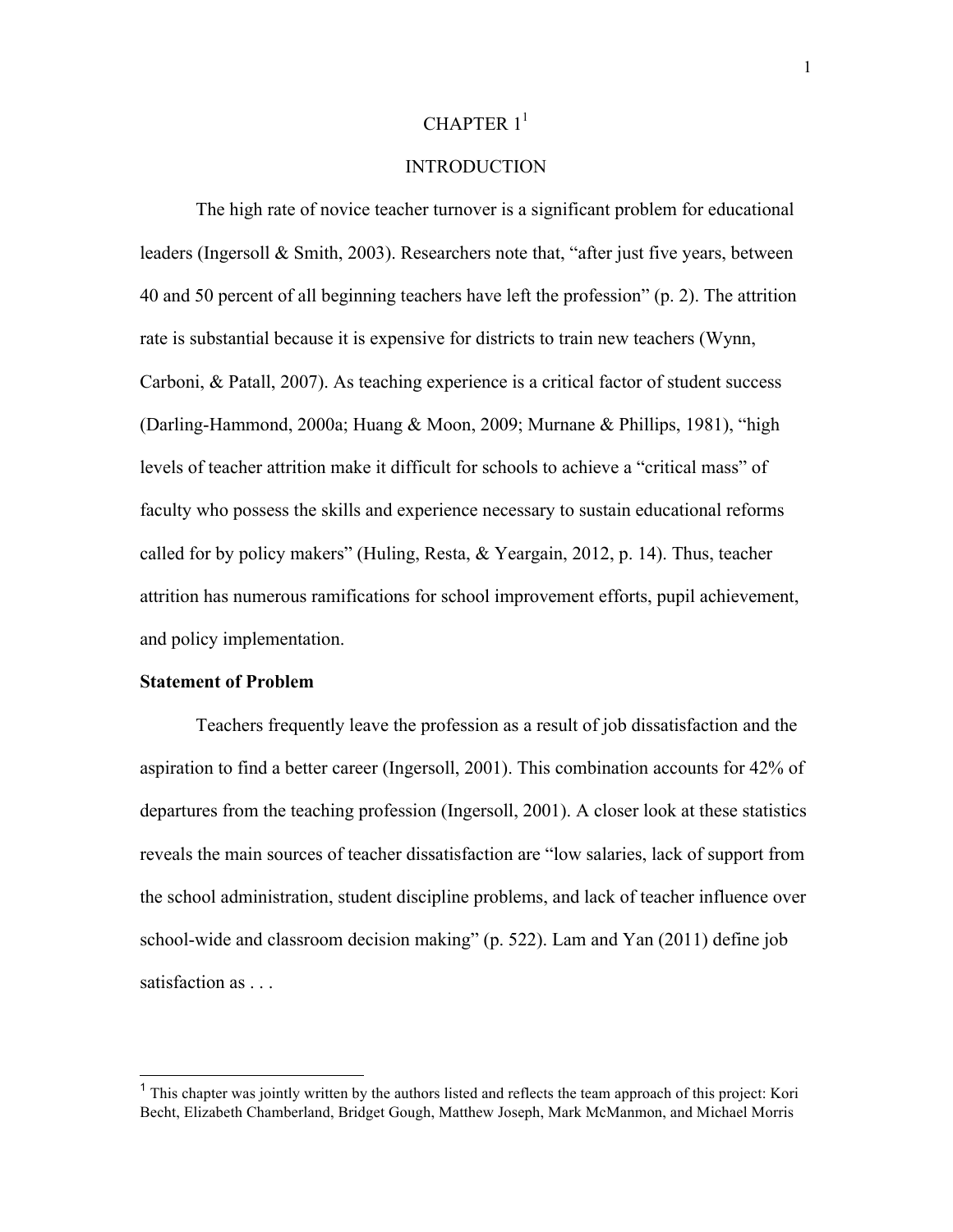derived from factors related to job nature, that is, what employees actually do . . . the job is perceived as providing positive satisfaction if it has characteristics that lead to the satisfaction of higher-order human needs, such as personal growth and recognition. (p. 336)

For the purposes of this study, job satisfaction is defined as a "pleasurable or positive emotional state resulting from the appraisal of one's job and job experience" (Hulpia, Devos & Rosseel, 2009, p. 294). The Alliance for Excellent Education in collaboration with the New Teacher Center found that about "13 percent of the nation's 3.4 million teachers move schools or leave the profession every year, costing states up to \$2 billion" (Haynes, Maddock & Goldrick, 2014, p. 1). Further, "researchers estimate that over 1 million teachers move in and out of schools annually, and between 40 and 50 percent quit within five years" (p. 1). School and district leadership may have a strong impact on novice teachers' job satisfaction (Skaalvik & Skaalvik, 2011).

The issue of novice teacher performance and attrition is not distributed evenly across all schools and districts, however. For instance, many urban schools have a higher percentage of novice teacher attrition and a higher rate of teacher transience compared to suburban counterparts (Jacob, 2007). Novice teachers are often placed in high poverty, racially diverse classrooms, and work with large numbers of students with learning disabilities (Fantilli & McDougall, 2009; Ladson-Billings, 2001). As a result, this places novice teachers at a disadvantage by a lack of mentoring and preparation for negotiating the political context of the school, district, and community (Skaalvik & Skaalvik, 2011).

There are many variables that contribute to the composition of school and district culture. For example, in a study conducted in North Carolina, African-American students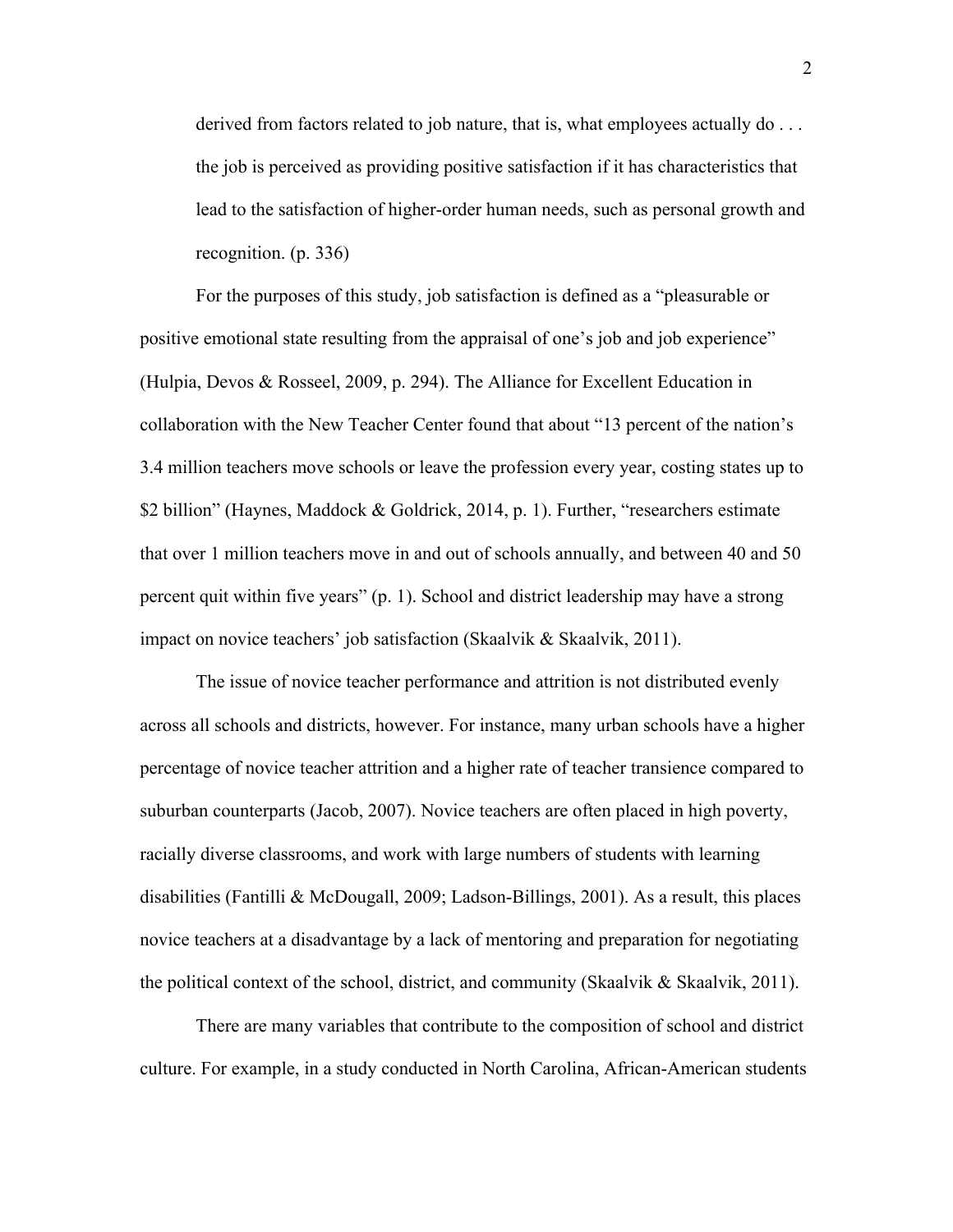were significantly more likely to be taught by a novice teacher than their white counterparts (Clofelter, Ladd & Vigdor, 2005). The data for this study were gathered from a comparison of racial segregation of students and the probability of having a novice teacher in 7th grade math classrooms. Similarly, a study in New York found that "nonwhite, poor, and low performing students, particularly those in urban areas, attend schools with less qualified teachers" (Lankford, Loeb, & Wyckoff, 2002, p. 54). Peske and Haycock (2006) found that "classes in high-poverty and high minority secondary schools are more likely to be taught by 'out-of-field teachers' – those without a major or minor in the subject they teach" (p. 2). While novice teacher attrition affects all schools, these studies indicate that the impact of these factors is likely greater in schools that are already struggling to reach achievement targets than more affluent schools and districts.

Ladd (2011) and Stockard and Lehman (2004) observe that school leaders influence the job satisfaction and retention of teachers. As Ladd (2011) points out, "the higher the perceived quality of school leadership, the less likely teachers are either to plan to leave or actually to leave the school" (p. 256). Research suggests that:

school management policies influence teacher satisfaction and retention, with teachers who are employed in settings where they have greater influence over school policy, greater control over their own classroom, more effective administrators, and a mentoring system that provides support in their initial years of teaching being both more satisfied and more likely to stay in the field. (Stockard & Lehman, 2004, p. 744)

These findings suggest educational leaders impact the job satisfaction and ultimately the retention of teachers in the profession. Given the role school leadership plays in the job

3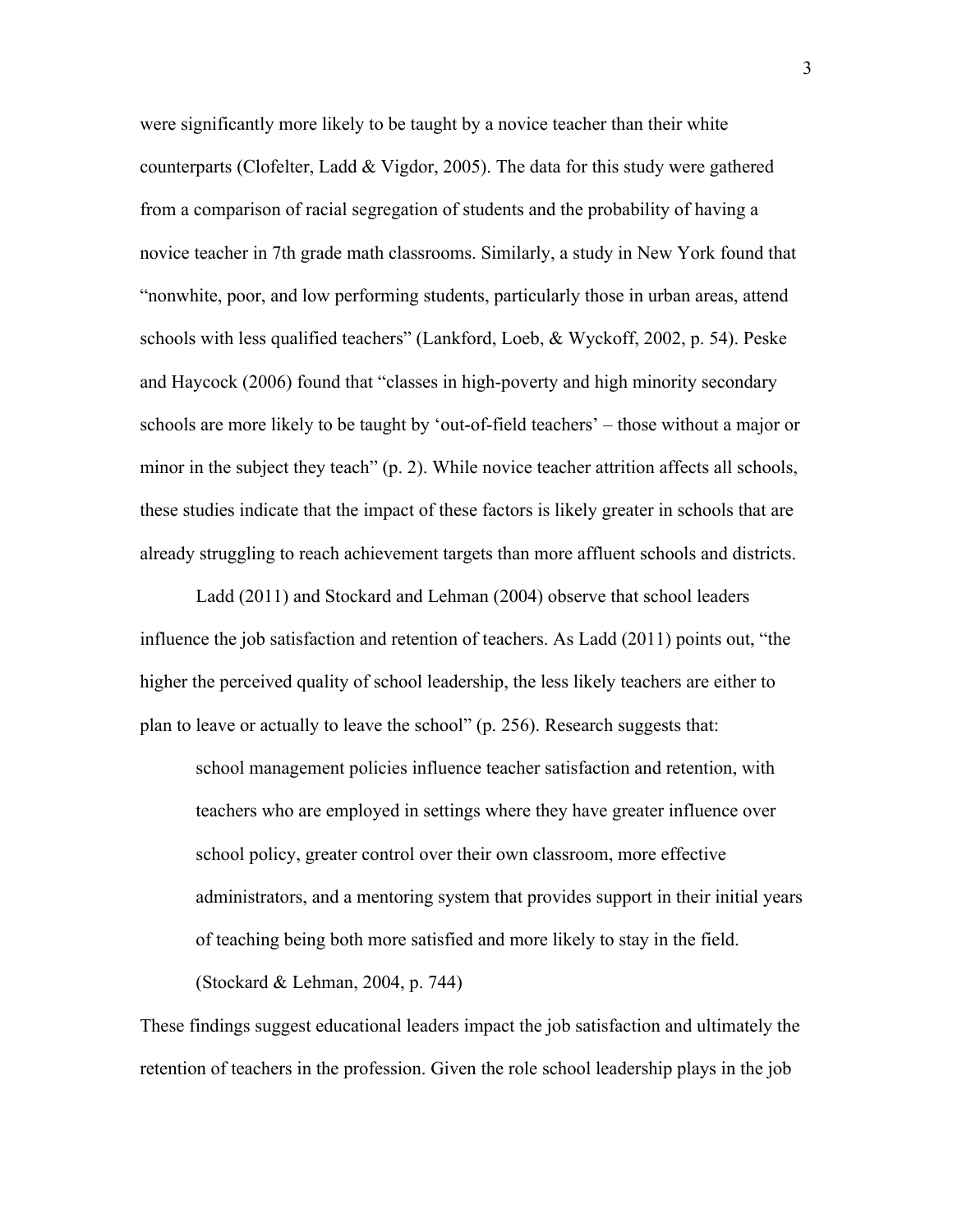satisfaction and retention of teachers (Ingersoll, 2001; Ladd, 2011; Stockard & Lehman, 2004), the purpose of this study was to explore the influence of school and district leadership on the job satisfaction of novice teachers. The overarching questions for this research were:

- 1. How do school and district leaders perceive their role in the development of novice teacher job satisfaction?
- 2. In what way(s), if any, do novice teachers attribute job satisfaction to school and district leadership?

The literature review that follows grounds our research. Dinham and Scott's Three-Factor Theory and other theories related to job satisfaction (Herzberg, Mausner,  $\&$ Snyderman, 1959; Sergiovanni, 1967) provide the conceptual framework. The research presents extrinsic, intrinsic, and school-based factors that may influence the job satisfaction of novice teachers.

### **Literature Review**

The first section of the literature review provides a conceptual overview of Dinham and Scott's Three-Factor Theory and other theories that inform our understanding of the presence or absence of teacher job satisfaction. The second section explores the factors that influence teacher job satisfaction: school conditions, school culture, teachers' self-efficacy, and leadership.

### **Herzberg's Two-Factor Theory**

The two-factor theory of job satisfaction (Herzberg et al., 1959) is commonly used to describe how employees across a variety of fields develop attitudes about their work (Bassett-Jones & Lloyd, 2005; Herzberg, 1968) and "has become one of the most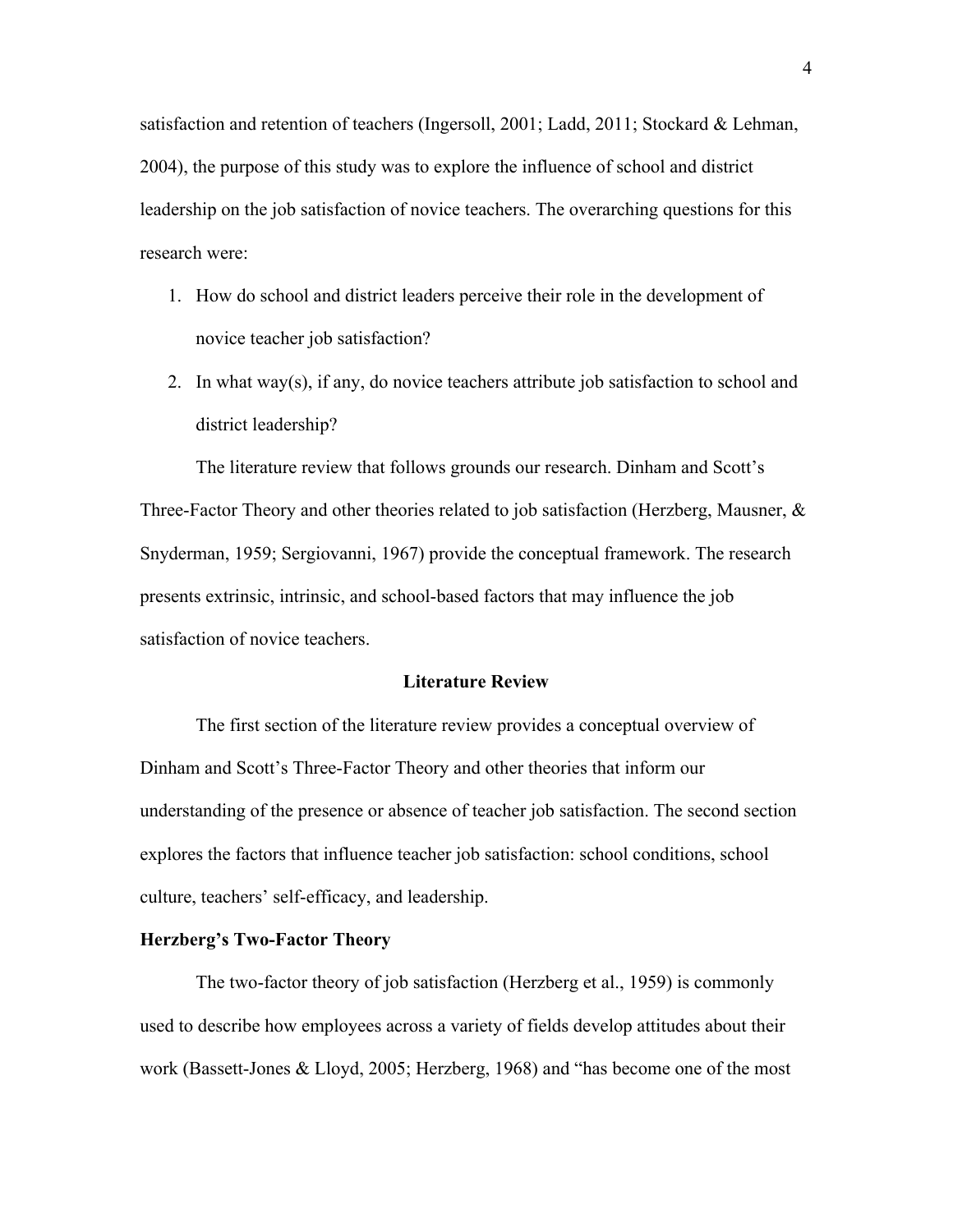used, known, and widely respected theories for explaining motivation and job satisfaction" (DeShields, Kara, & Kaynak, 2005, p. 131). The theory posits that factors influencing work satisfaction are separate and unrelated to factors that may cause dissatisfaction with work. The satisfying factors, or motivators, are job-intrinsic and are internally generated, such as personal achievement, responsibility, and commitment to the work (Bassett-Jones & Lloyd, 2005; Stello, 2011). Motivators are highly connected to the characteristics derived from Maslow's theory of personal growth and selfactualization (as cited in Stello, 2011). The presence of motivators contributes to job satisfaction; the absence of motivators would be neutral and would not cause dissatisfaction because the factors contributing to dissatisfaction are on a different scale (Herzberg et al., 1959).

According to this theory, a separate continuum of factors, called hygiene factors, can cause dissatisfaction with work. These factors are related to the general environment that surround the job, such as working conditions and policies that govern the way work is to be done (Herzberg et al., 1959) and are outside the employee's control (DeShields et al., 2005). For instance, the increasing quantity of non-teaching tasks, especially in the form of paperwork, has been identified as a significant hygiene factor for classroom teachers (Spear, Gould, & Lee, 2000). In a similar way that motivators do not cause dissatisfaction, hygiene factors are not a cause of work satisfaction, but can be the source of dissatisfaction.

#### **Two-Factor Theory in Education**

Sergiovanni (1967) applied the two-factor theory to teachers to see if the same trend would apply in this specific job field. His research confirmed the findings of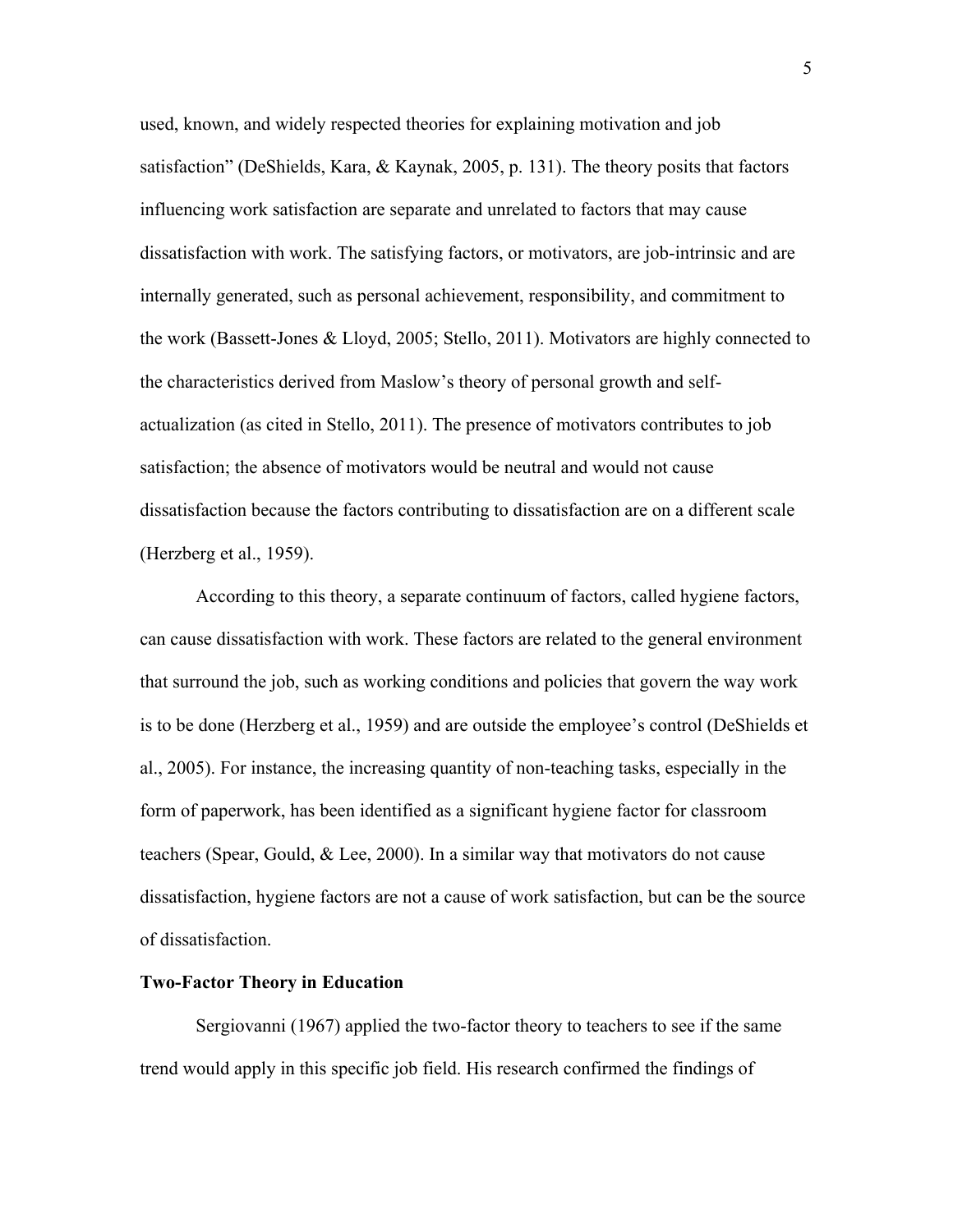Herzberg et al. (1959) in an educational context and added details on which satisfiers and hygiene factors had the most significant effect on teacher job satisfaction. He found that personal achievement, recognition, and responsibility were the most critical factors influencing teacher satisfaction; other satisfiers in the study, such as career advancement, did not appear to relate to teacher satisfaction (Sergiovanni, 1967). The most significant hygiene factor for teachers was interpersonal relations and this response was consistent regardless of demographic factors such as tenure status, gender, or grade level (Sergiovanni, 1967). The study also found that teachers, much like the employees in the study by Herzberg et al. (1959), were primarily motivated by intrinsic factors. Holdaway (1978) confirmed this finding, stating that:

The highest percentages "Satisfied" were obtained with interpersonal relationships, freedom in making instructional decisions, and the teaching assignment. Highest percentages "Dissatisfied" occurred with the facets of attitudes of society and parents; status of teachers . . . and staffing procedures. (p. 45)

#### **School-Based Factors: The Third Domain of Teacher Satisfaction**

Because of growing concern about teacher satisfaction, Dinham & Scott (2000) initiated the Teacher 2000 Project, an international program aimed to measure teacher motivation, satisfaction, and health to inform policy and decision-making (Dinham  $\&$ Scott, 1997). This research confirmed many aspects of Sergiovanni's (1967) and Herzberg et al.'s (1959) studies, such as intrinsic factors that proved the most significant aspects in determining teacher satisfaction (Dinham & Scott, 1997). Despite this core similarity, Dinham and Scott found altruism and personal growth to be the most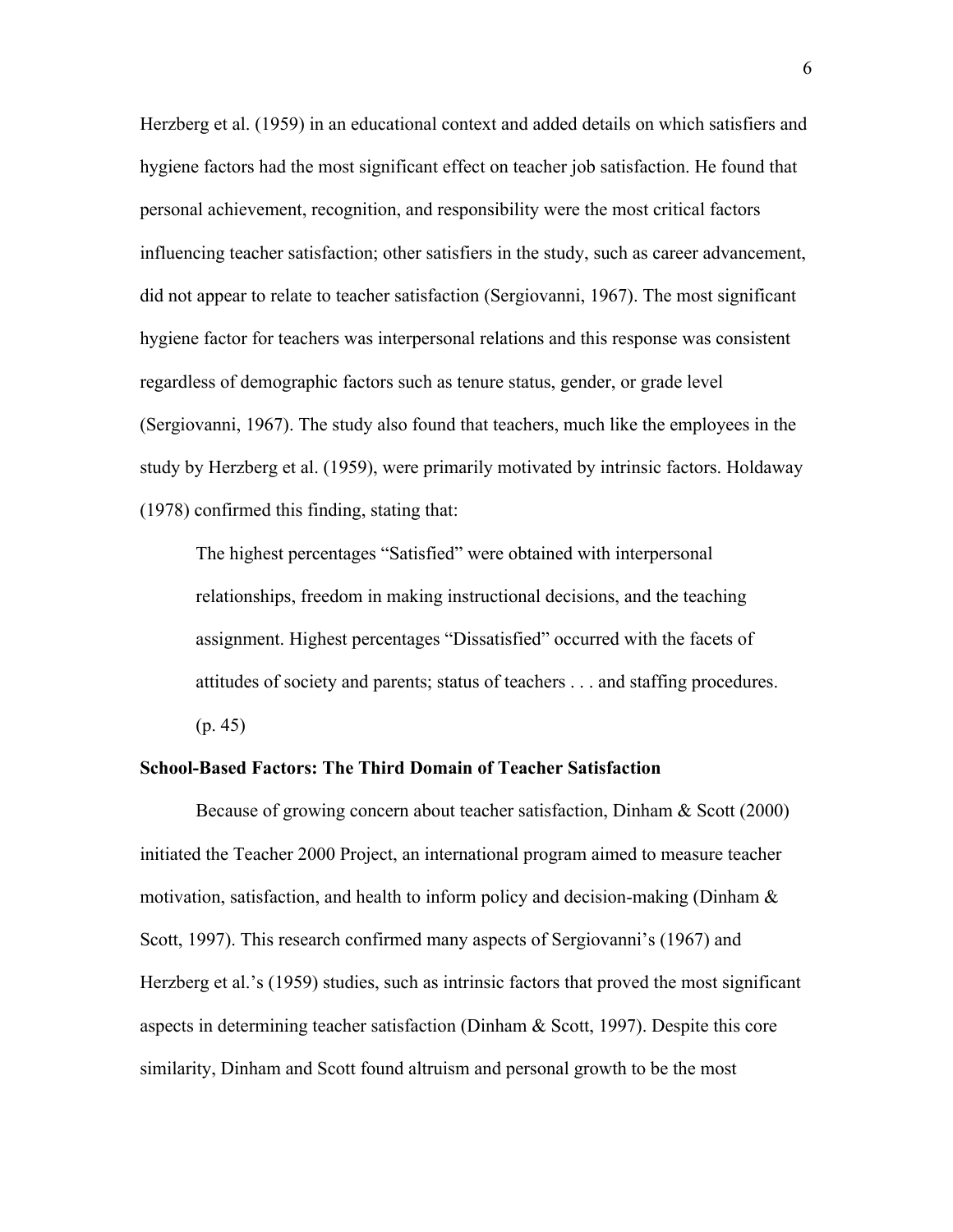influential intrinsic factors, which varies slightly from Sergiovanni's findings. Other research has found that "teachers in different countries generally derive job satisfaction from factors integral to the teaching job: assisting the growth of children, developing good relationships with students, and experiencing self-growth" (Lam & Yan, 2011, p. 336), which, similar to Dinham and Scott (1997), indicates slight changes over time in the specific intrinsic factors that influence teachers. The literature consistently confirms that intrinsic factors play a central role in determining teacher job satisfaction.

While hygiene factors similar to those identified in Sergiovanni's research (1967) were found, the negative image of teachers in the media is a new finding that contributes to dissatisfaction (Dinham  $&$  Scott, 1997). This change may be due to shifts in the public perception of education as well as increased governmental involvement in schools that have occurred during the thirty years between the two studies. Recent studies found that significant hygiene factors for teachers include increasing workloads, the low status that teachers hold in our society, and low salaries (Lam & Yan, 2011), as well as the accountability pressures that have come from No Child Left Behind legislation (Byrd-Blake et al., 2010; U.S. Department of Education, 2009) and reduced teacher autonomy (Moore, 2012; Shann, 1998).

While the similarities in these research findings are significant, one major difference emerged. Dinham and Scott (1997, 2000) identified a "third factor" of variables that, unlike satisfiers and hygiene factors, may impact either teacher satisfaction or dissatisfaction. They found that:

. . . there was a third broad band of factors revealed by the study which previous research had not identified, this third or middle band being comprised of

7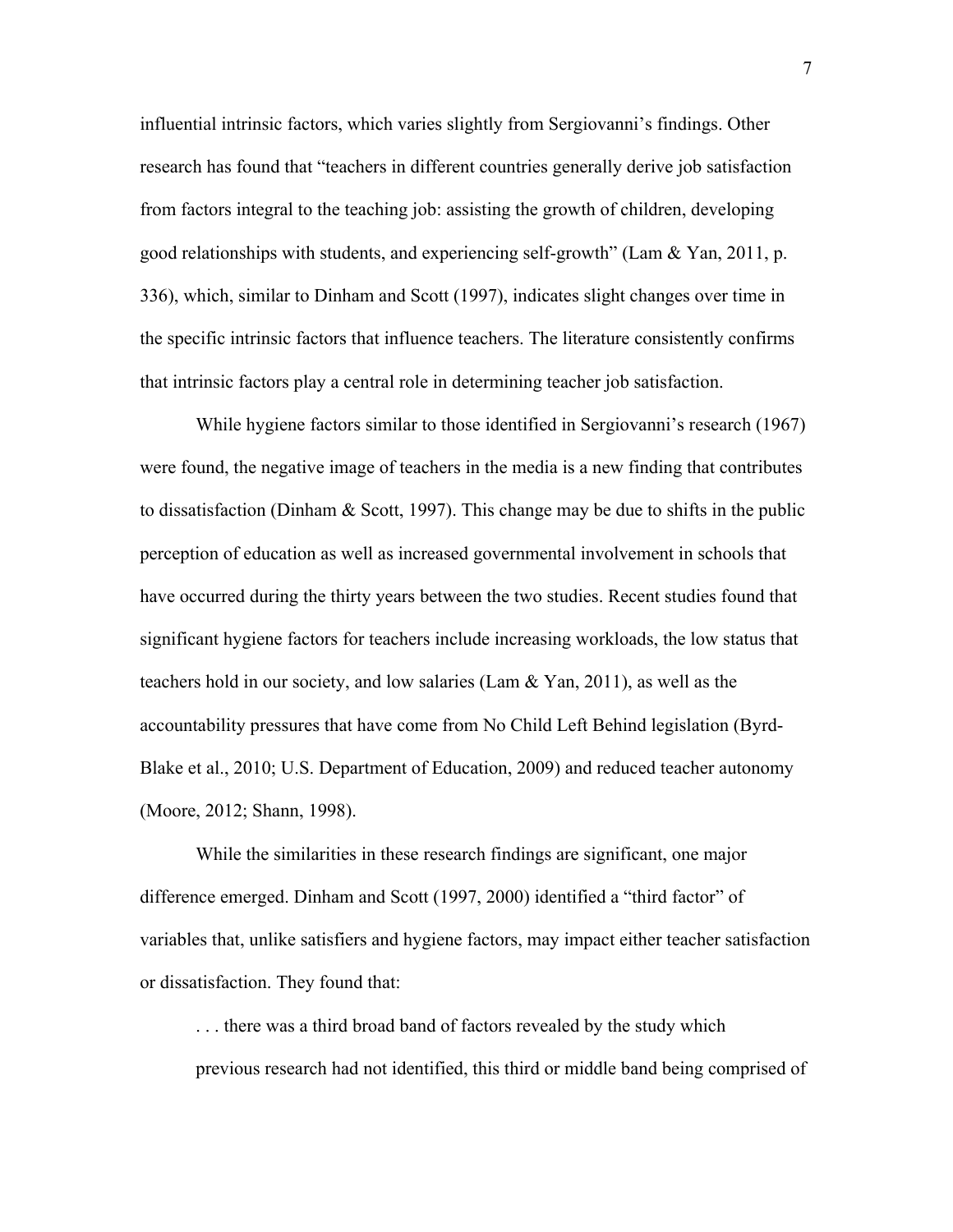largely school-based factors. Falling between the universally perceived intrinsic rewards of teaching such as self-growth and pupil achievement (most satisfying), and the universal extrinsic hindrances to teacher satisfaction and effectiveness such as educational change, the status of teachers and increased administrative workloads (most dissatisfying), are school-based factors such as school leadership, climate and decision-making, school reputation, and school infrastructure, and it was these factors where most variation occurred from school to school and where there is thus greatest potential for change within schools. (1997, p. 16)

These school-based factors differ from satisfiers because they are not intrinsic to the teacher and differ from hygiene factors because they have the capacity to increase job satisfaction (Dinham & Scott, 1998).

These school-based factors are of critical importance in this research as this study focused on aspects of these less explored and more recently identified elements of teacher satisfaction. Embedded in this research is the assumption that educational leaders have the greatest ability and capacity to influence a critical school-based factor that contributes to teacher satisfaction, which is primarily "a product of leadership" (Dinham & Scott, 1997, p. 16), as compared to leaders' ability to influence intrinsic satisfiers and hygiene factors, which are primarily outside the control of leaders. Skaalvik and Skaalvik (2011) found that supervisory support contributes to teachers' sense of belonging, which correlates with job satisfaction and a reduced motivation to leave the profession. This study aimed to investigate discrete leadership frameworks within this third factor that contribute to teacher job satisfaction (See Figure 1).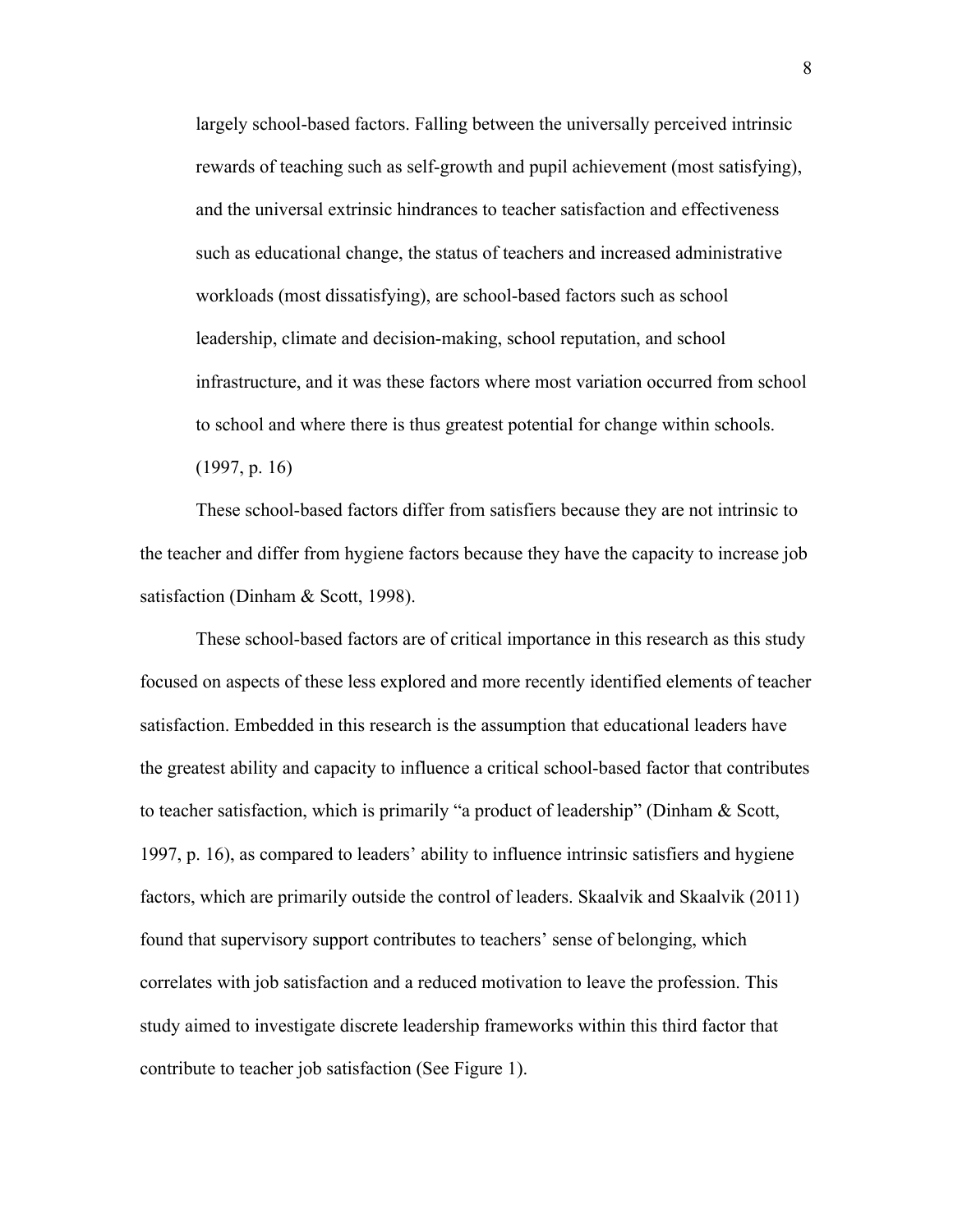

*Figure 1.* A three-domain model of teacher satisfaction. Reprinted from Dinham & Scott, (2000, p. 393).

The next section of this chapter outlines the factors, identified through the literature, that have been shown to influence the job satisfaction of novice teachers. The identified factors will be analyzed through the three-domain model of teacher satisfaction to allow for further investigation of school-based factors that influence the job satisfaction of novice teachers.

### **Novice Teachers**

The profile of the novice teacher is no longer exclusively defined as the recent graduate from a formal teacher preparation program. Johnson (2004) describes the new wave of novice teachers as, "more homogeneous in race and gender than the retiring generation, more diverse in terms of age, prior experience, preparation, expectations regarding the workplace, and conceptions of career" (p. 7). Research conducted for the U.S. Department of Education by Goldring, Gray & Bitterman (2013) found that 82% of the current teaching force was non-Hispanic White, 7% were non-Hispanic Black, and 8% were Hispanic. While the demographics of the teaching force have not shifted dramatically, there has been a shift in the quality of the teacher preparation programs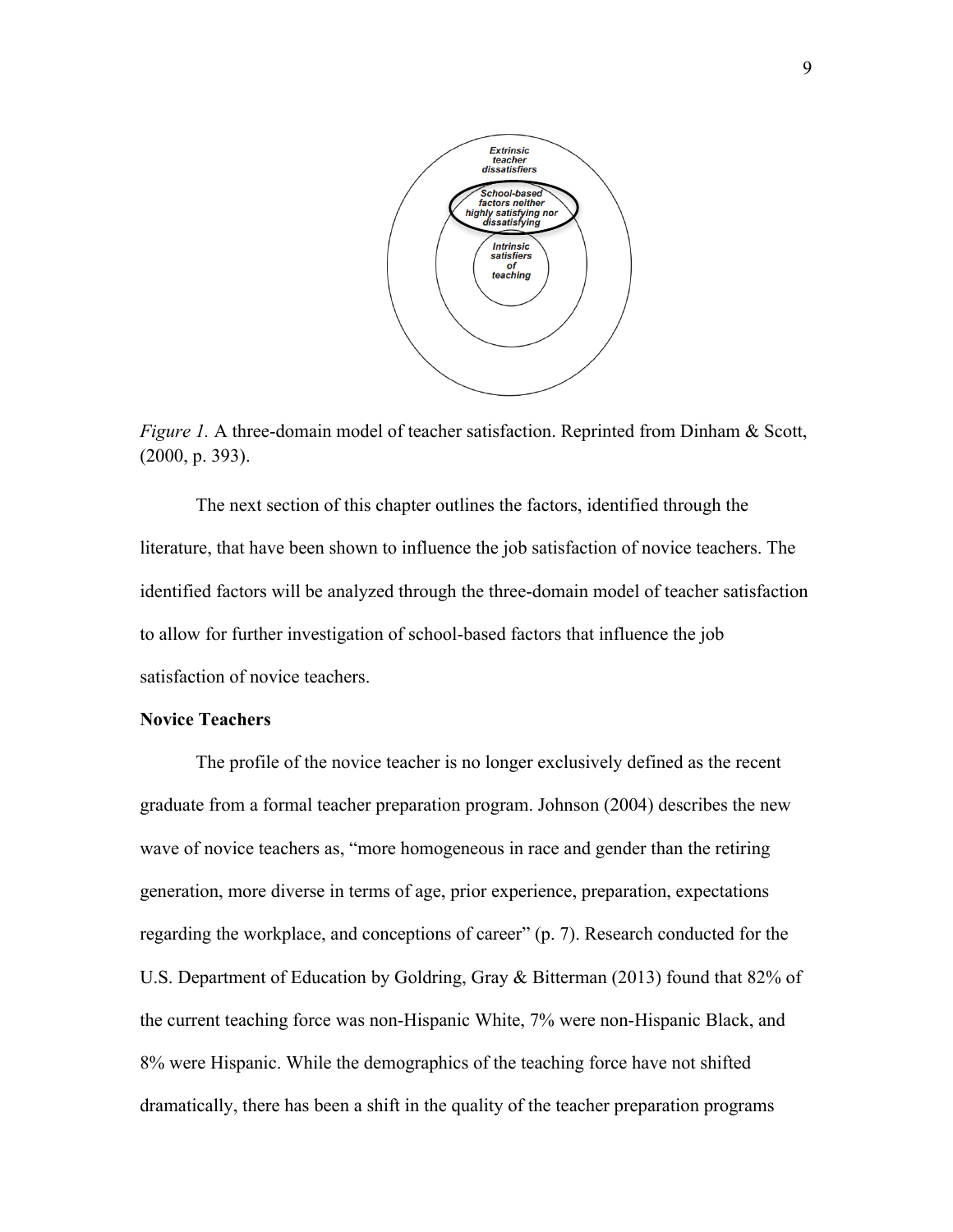completed by the current population of teachers. No Child Left Behind (NCLB) "challenged the traditional concept of teaching by emphasizing content mastery and verbal ability, downplaying pedagogy as a less powerful determinant of student achievement," which led to changes in many teacher preparation programs (Blanton, Sindelar, & Correa, 2006, p. 115). As a result, NCLB policies created an increased demand to replace underperforming teachers, which sparked the creation of nontraditional entry points into the teaching career. Addressing the shift in teacher preparation, Darling Hammond (2006) states that "teacher education as an enterprise has probably launched more new weak programs that underprepared teachers, especially for urban schools, than it has further developed the stronger models that demonstrate what intense preparation can accomplish" (p. 3).

Nearly 40% of new public school teachers enter the profession through nontraditional routes (Headden, 2014). According to Henke, Chen, and Geis, (2000) 29% of novice teachers without student-teaching experience left teaching within five years compared to 15% of those who participated in a teacher education program that required student teaching. Johnson (2004) also notes that many novice teachers are mid-career entrants. Johnson describes a novice teacher population where 28% to 47% of the teaching force has worked for a substantial amount of time in another field. Although these novice teachers bring a variety of experiences, "midcareer entrants often enter their new school expecting a workplace that was better equipped, more flexible, and more committed to their success than the one they found" (p. 25).

Novice teachers, at a unique phase in their profession, between theory and fully developed practice, are entering a profession vastly different from previous generations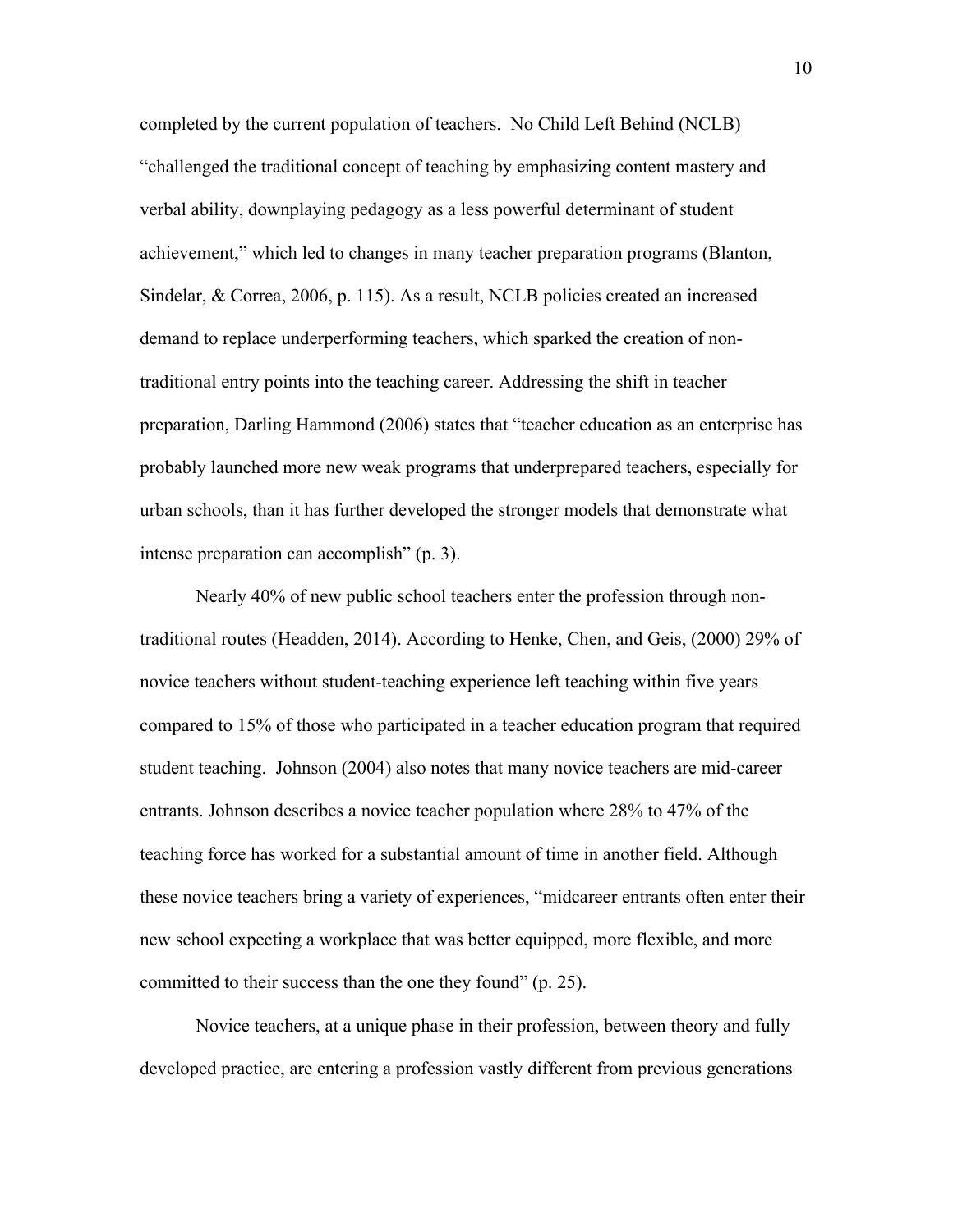(Johnson, 2004). While Johnson focused on teachers in year one and two of their careers, she emphasizes the variation in workplace expectations as they enter the profession. For instance, since the 1960s, a wider range of career options has become available to women. Many of these professions provided a substantial improvement in compensation and training. This has elevated the expectations novice teachers have for support as they enter the teaching profession. This is in contrast to the increasing demands placed on new teachers. Johnson posits that novice teachers are "expected to teach all students so that they achieve high standards and to take on new functions beyond the traditional scope of school's responsibility" (p. 7). Johnson also states "school structures and practices are no longer adequate to support either teachers' development or students' learning" (p. 8). Fantilli and McDougall (2009) identify several challenges that novice teachers experience in their first few years. Significant challenges include difficult teaching assignments, limited or no school support, inadequate traditional and non-traditional preparation programs, an emphasis on student preparation to pass high-stakes assessments and limited skills in differentiating instruction for exceptional students. Johnson (2004) presents the challenge to public schools as follows:

An issue of great concern to policymakers, practitioners, and the public is the challenge of ensuring that all students, whoever they are and wherever they live, have good teachers. If schools fail to attract and retain a strong, committed cohort of new teachers in the coming years, students will be severely penalized, and those in low income communities will be likely to pay the greatest price. (p. 269) Yet, despite the challenges new teachers face, novice teachers directly impact students, their learning, and the culture of the school. While growing a population of experienced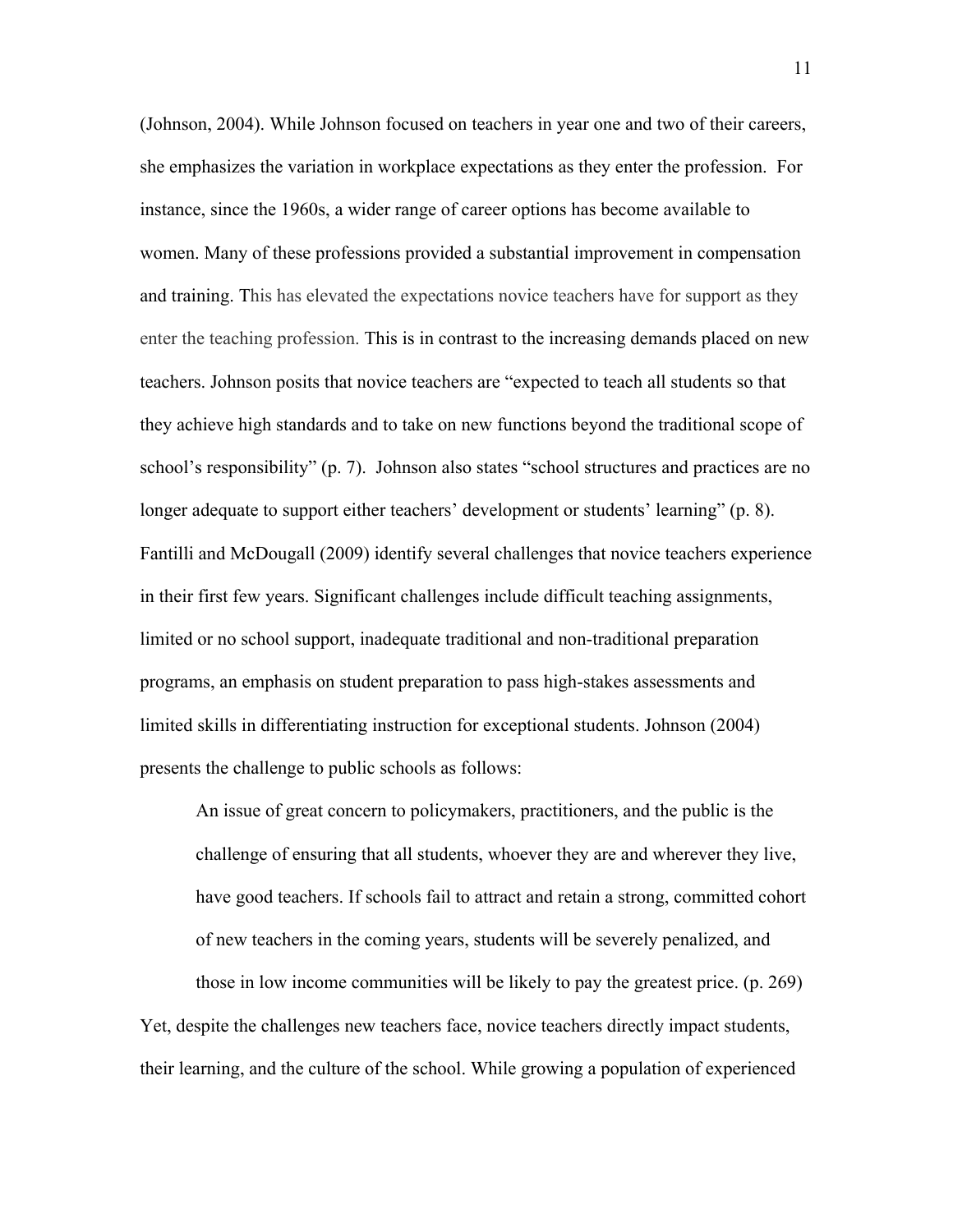teachers is imperative for the teaching profession, this work must be embedded within a system of supports that recognizes and encourages and is equipped to develop teachers with the pedagogical and content skills to meet the needs of all students (Andrews, Gilbert & Martin, 2007; Brock & Grady, 1998; Hallinger, 2011).

### **Factors Influencing Novice Teacher Job Satisfaction**

According to Shann (1998), "Teacher job satisfaction has been shown to be a predictor of teacher retention, a determinant of teacher commitment, and in turn, a contribution to school effectiveness" (p. 67). Yet, there is a range of factors related to teacher job satisfaction, and these factors may vary over time, reflecting organizational and cultural changes (Rhodes, Nevill, & Allan, 2004; Shreeve et al., 1998). According to Shreeve et al., "factors of job satisfaction shift with the times and fluctuate with the mores, in effect reflecting facets of the changing culture" (p. 182). The MetLife Survey of American Teachers (Markow, Macia & Lee, 2013) examined teacher job satisfaction and how the factors of job satisfaction change over time. Teacher job satisfaction rose from 40% in 1984 to reach a high of 62% in 2009. However, in 2012, teacher satisfaction declined to 39%, the lowest point since 1986 (Markow et al., 2013).

Based on the third domain of teacher satisfaction, the next section of the literature identifies factors that influence the job satisfaction of the novice teacher. Intrinsic and extrinsic motivators are specifically connected to working conditions, teacher pedagogical practice, self-efficacy, and teacher autonomy. School-based factors, school culture, as well as school and district leadership, informed this study, as it is school leadership that realizes the collective importance of all of these factors. Leadership includes aspects such as "working to procure necessary resources and materials, but even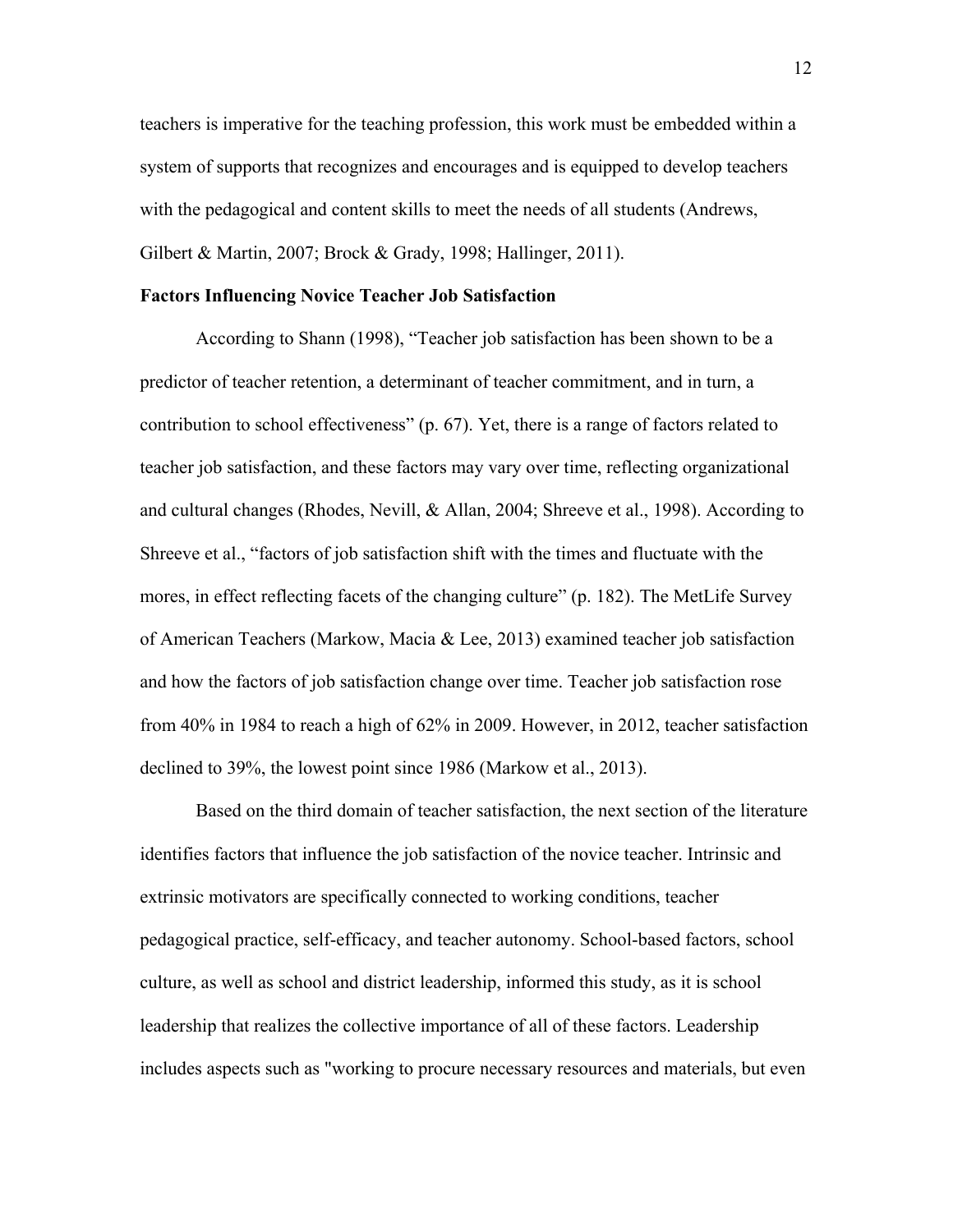more importantly, fostering teacher participation in decision-making and providing valuable opportunities for professional growth" (Sass, Seal, & Martin, 2011, p. 212).

**Extrinsic factors.** Herzberg's Two Factor Theory (1959) and Sergiovanni (1967) describe the extrinsic teacher dissatisfiers as conditions teachers perceive to be beyond their control. Two factors identified in the literature as contributing to novice teacher job dissatisfaction are working conditions and pedagogical practices related to diverse student populations.

*School working conditions.* School working conditions can negatively influence the job satisfaction of novice teachers (Dinham & Scott, 1997; Lam & Yan, 2011; Rhodes et al., 2004). Many novice teachers are given more challenging work assignments than their veteran colleagues (Clotfelter et al., 2005; Johnson, 2004). Kardos and Moore Johnson (2007) surveyed a random sample of 486 first- and second-year teachers in four states and found that while 23% of respondents indicated having fewer responsibilities than their more experienced colleagues, 36% indicated that their workload was too heavy, and 52% reported that they did not have enough time available for planning and preparation. The accessibility of resources may also influence job satisfaction as novice teachers often report that they teach classes in multiple rooms and have insufficient supplies or equipment (Johnson, 2004). Collie, Shapka, and Perry (2012) note an association between resource access and job satisfaction. As Lam and Yan (2011) state, "when the school environment allows for teachers to focus on the core business of teaching and allows a reasonable work-life balance, teachers are more likely to become engaged in teaching" (p. 345).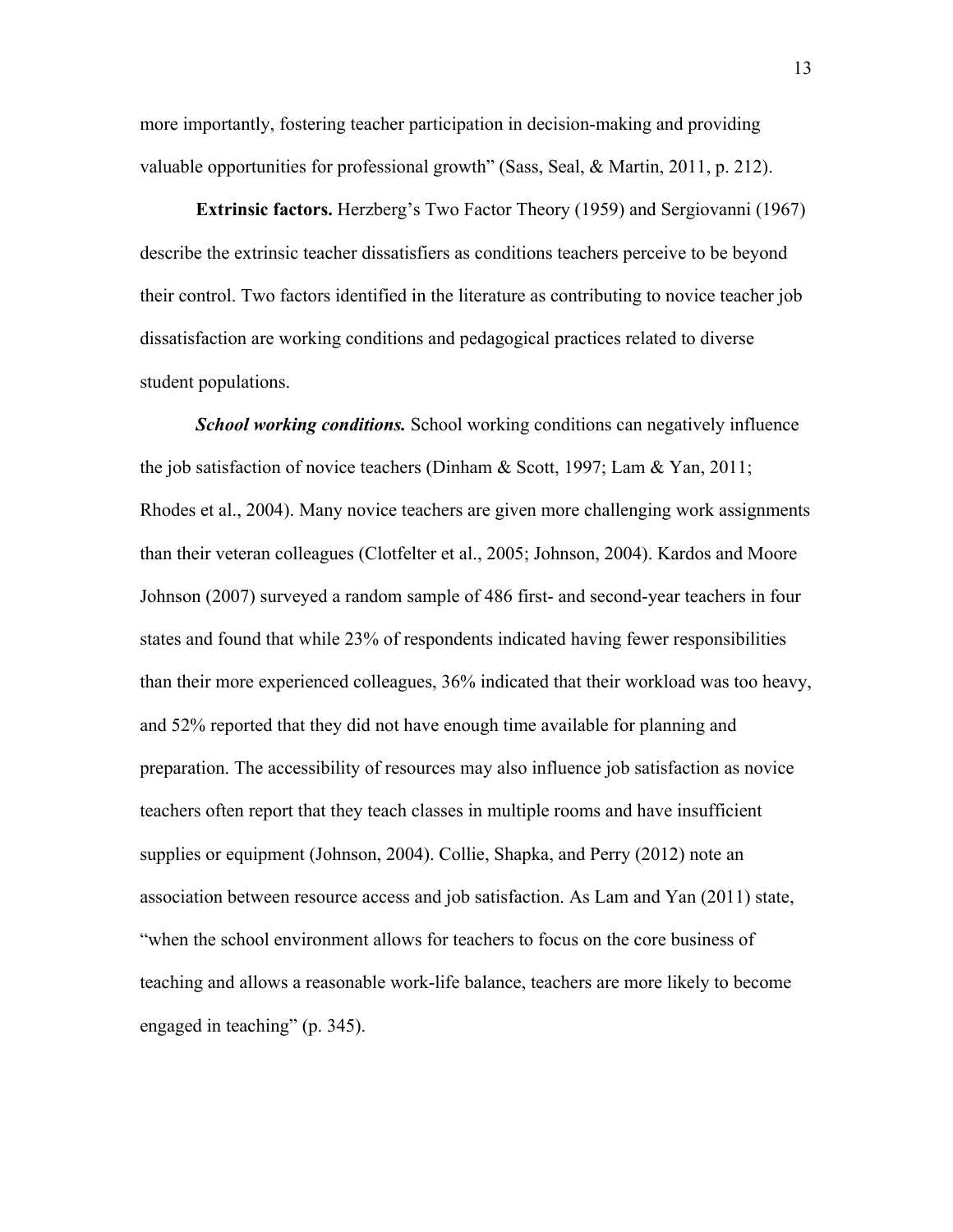*Pedagogical practices related to diverse student populations.* Research indicates that a large number of novice teachers are placed in high poverty, high minority classrooms, and work with large numbers of students with learning disabilities (Fantilli  $\&$ McDougall, 2009; Ladson-Billings, 2001). According to Darling-Hammond (2000b), teachers who were less prepared were less satisfied with their training and had greater difficulties identifying learning needs. She suggests, "They are less able to adapt their instruction to promote student learning and less likely to see it as their job to do so, blaming students if their teaching is not effective" (p. 167). Ladson-Billings (2001) furthers this thinking, "New teachers are often placed in the schools serving the poorest students and those who have failed to benefit from schooling, so the students with the greatest educational needs find themselves being taught by the teachers least prepared to teach them" (p. 17). Thus, an explanation as to why novice teachers leave high poverty, high minority schools may be a result of the context in which they work (Johnson, Kraft, & Papay, 2012). Due to novice teachers' lack of experience in understanding a student's language or culture, they may be unable to consider the "impact of their pedagogical decisions on student behavior" (Rodriguez, 2007, p. 63) or academic achievement. Bartolomé (2008) stressed the need to increase teachers' "ideological clarity" in order to "resist deficit views on students and prevent them from hiding behind views to explain why students do not respond to their instruction" (p. xx). Instead of perpetuating a deficit perspective, teachers are able to "better understand if, when, and how their belief systems uncritically reflect those of the dominant society, and thus unknowingly serve to maintain the unequal and unacceptable conditions that so many students experience on a daily basis" (Bartolome´, 2008, p. xix).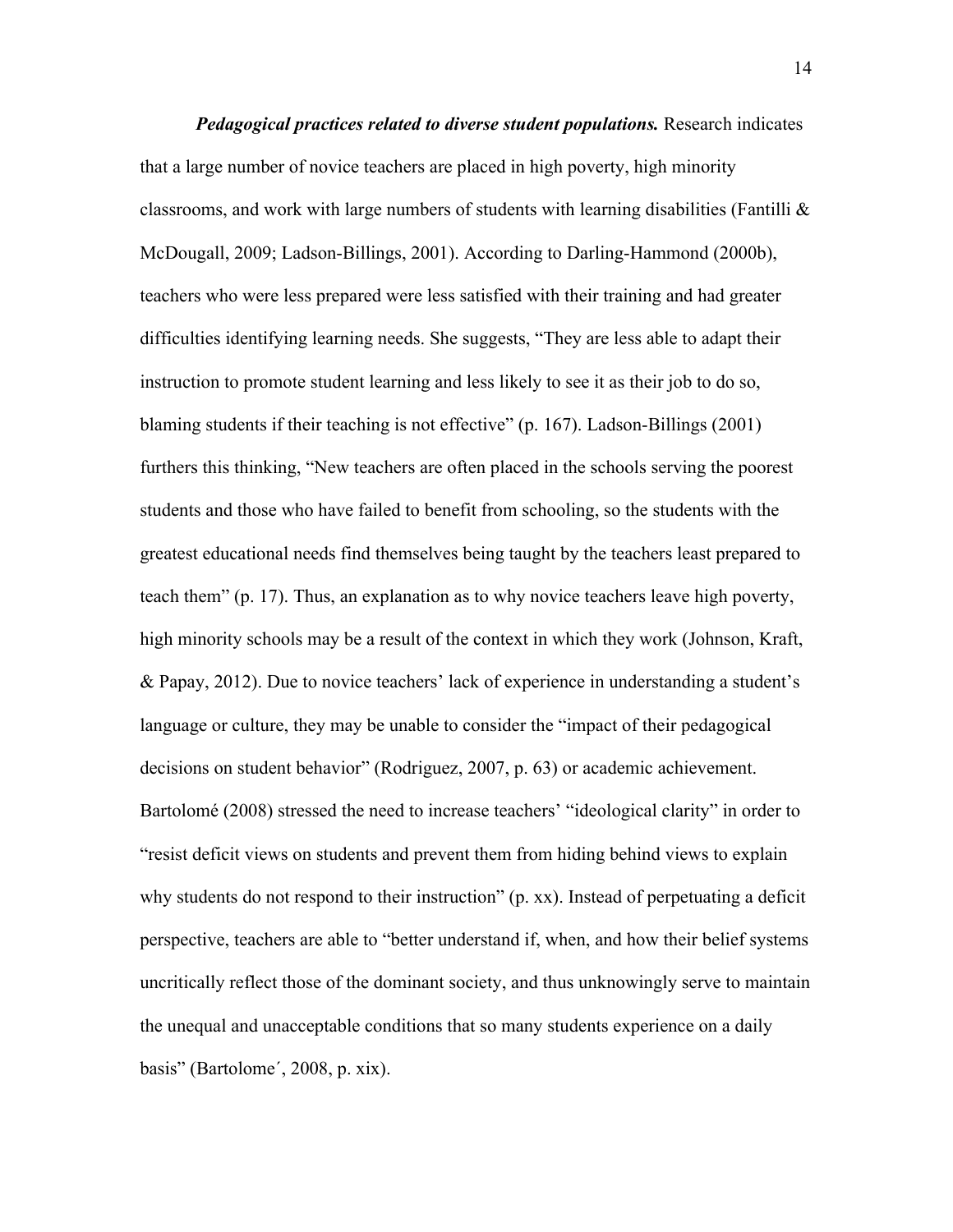For example, in special education, novice teachers may also struggle with students with learning disabilities. Brownell et al. (2009) conducted a study of 34 special educators who were in their first 3 years of teaching. Twenty-six of these beginning teachers held a license, "8 taught on a temporary certificate" and all participants "taught reading to third, fourth and/or fifth grade students with LD" (p. 395). It is important to note that teachers on temporary licenses have generally not completed an authentic teacher preparation program. Brownell et al. (2009) found that although the beginning special education teachers in this particular study had some knowledge related to teaching reading, they struggled with the pedagogical practice of teaching reading, such as decoding, facilitating discussion around text, and prompting students to use strategies previously taught. The research also indicated that beginning special education teachers relied more on classroom management and general instructional practice to inform student achievement. This study's findings may not only cause a concern over the adequacy of special education teacher preparation programs, but these findings may also give us pause to think about all teacher preparations programs as they may be "broad in focus, providing effective instruction and classroom management, but unable to provide in depth instruction in content areas such as reading" (p. 408). Teachers, in general, are more satisfied in schools that provide them with tools to enhance both their content knowledge and pedagogical skills (Johnson et al., 2012; Rodriguez, 2007).

**Intrinsic motivators.** Herzberg's Two Factor Theory (1959) and Sergiovanni (1967) describe intrinsic satisfiers as most influential on the job satisfaction of teachers. Two factors identified in the literature as influencing the job satisfaction of the novice teacher are teacher self-efficacy and autonomy.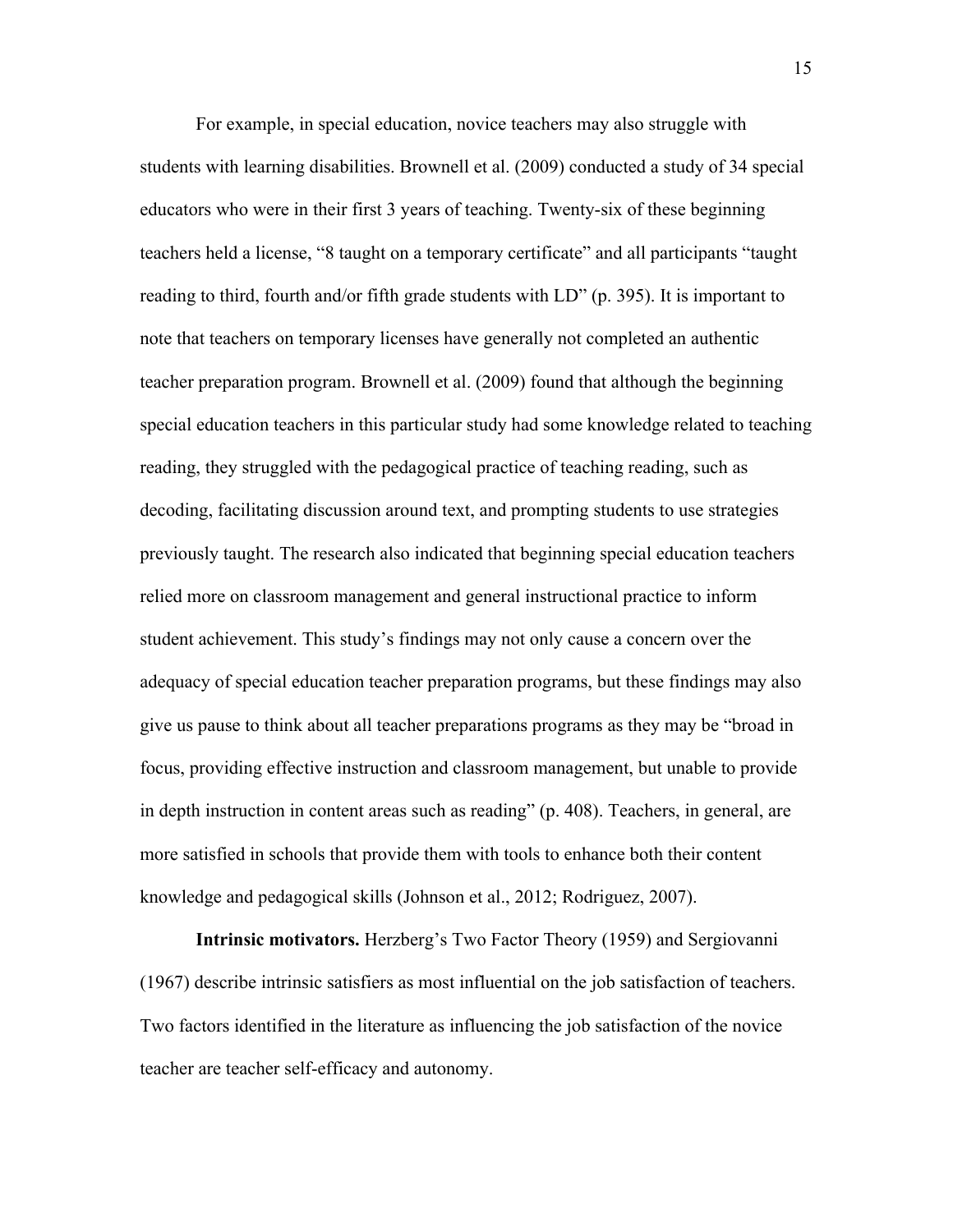*Self-efficacy*. Teachers' self-efficacy, the belief in the ability to deal with challenges, complete tasks, and impact student outcomes, not only correlates with student achievement, but by increasing early career teachers' self-efficacy, schools have the potential to retain high quality teachers who are invested in the profession (Elliot, Isaacs, & Chugani, 2010). Early career teachers who have a significantly low sense of selfefficacy are more likely to leave the profession within their first few years often as the result of feeling overwhelmed, ineffective, and unsupported (Elliot et al., 2010; Tschannen-Moran & Hoy, 2007). Professional experiences such as a positive school culture, support from school leadership, and opportunities for collegial collaboration contribute to novice teachers' sense of self-efficacy and their desire to remain in the profession.

Teachers' self-efficacy is a critical component in both teacher retention and job satisfaction. According to Fry (2009), "self-efficacy has been meaningfully used in educational research as a means of examining teacher success" as it "influences people's expectations of success, how much effort they expend, and the extent to which they persist in activities" (p. 96). Teachers with high self-efficacy believe their actions contribute to student achievement while those with low self-efficacy are driven by extrinsic rewards (Yee, 1990). Those teachers who lack the confidence in their ability to teach students of different backgrounds and abilities may "blame behavior on students and parents" instead of considering "the impact of their pedagogical decisions on the student's behavior" (Rodriguez, 2007, p. 63). Johnson, Kraft, and Papay (2012) note that teachers with high levels of self-efficacy may experience success and satisfaction in working with a diverse group of learners because of their commitment to social justice or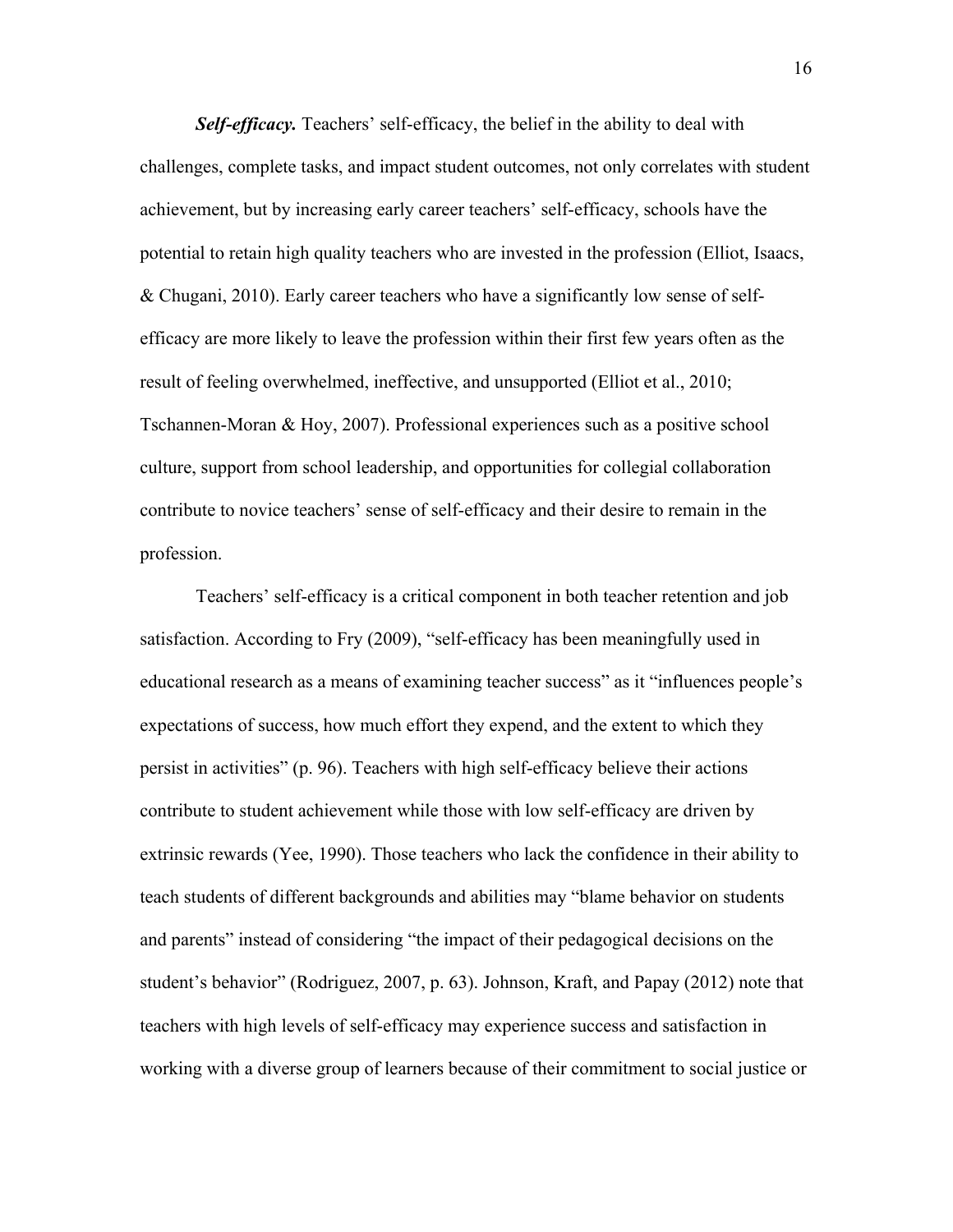to the common good "while others avoid working with the same students because they lack the confidence or doubt that they can be successful in teaching them" (p. 27).

*Autonomy.* Professional autonomy is a significant factor related to teacher job satisfaction (Crossman & Harris, 2006; Lam & Yan, 2011; Moore, 2012; Stockard & Lehman, 2004). A study by Strong and Yoshida (2014) indicated that despite the changing educational climate, such as federal accountability policies and state mandates, "teachers still perceived their classroom as the highest area of autonomy regardless of level" (p. 139). Dinham and Scott (1997) found that a key element in the third-factor theory was the variable of control. First year teachers were more satisfied in schools where they felt they had a sense of control over their classrooms and influence over their work environment (Moore, 2012; Stockard & Lehman, 2004). Moore (2012) defines teacher control as "control over teaching practices, control over grading, control over discipline, and control over homework" (p. 10). Additionally, Stockard and Lehman (2004) reported low rates of teacher job satisfaction for teachers who felt they had less influence over school policy. We move now to the school-based factors determined to also influence the job satisfaction of the novice and considered to be within the influence of school and district leadership.

**School-based factors.** Dinham and Scott (2000) describe the third domain of teacher satisfaction as comprised of school-based factors that are neither highly satisfying nor dissatisfying. Four factors identified as influencing the job satisfaction of the novice teacher included in this domain are collaborative school culture, mentoring, school leadership, and district leadership. These factors were of significant interest to this research because school and district leaders influence them.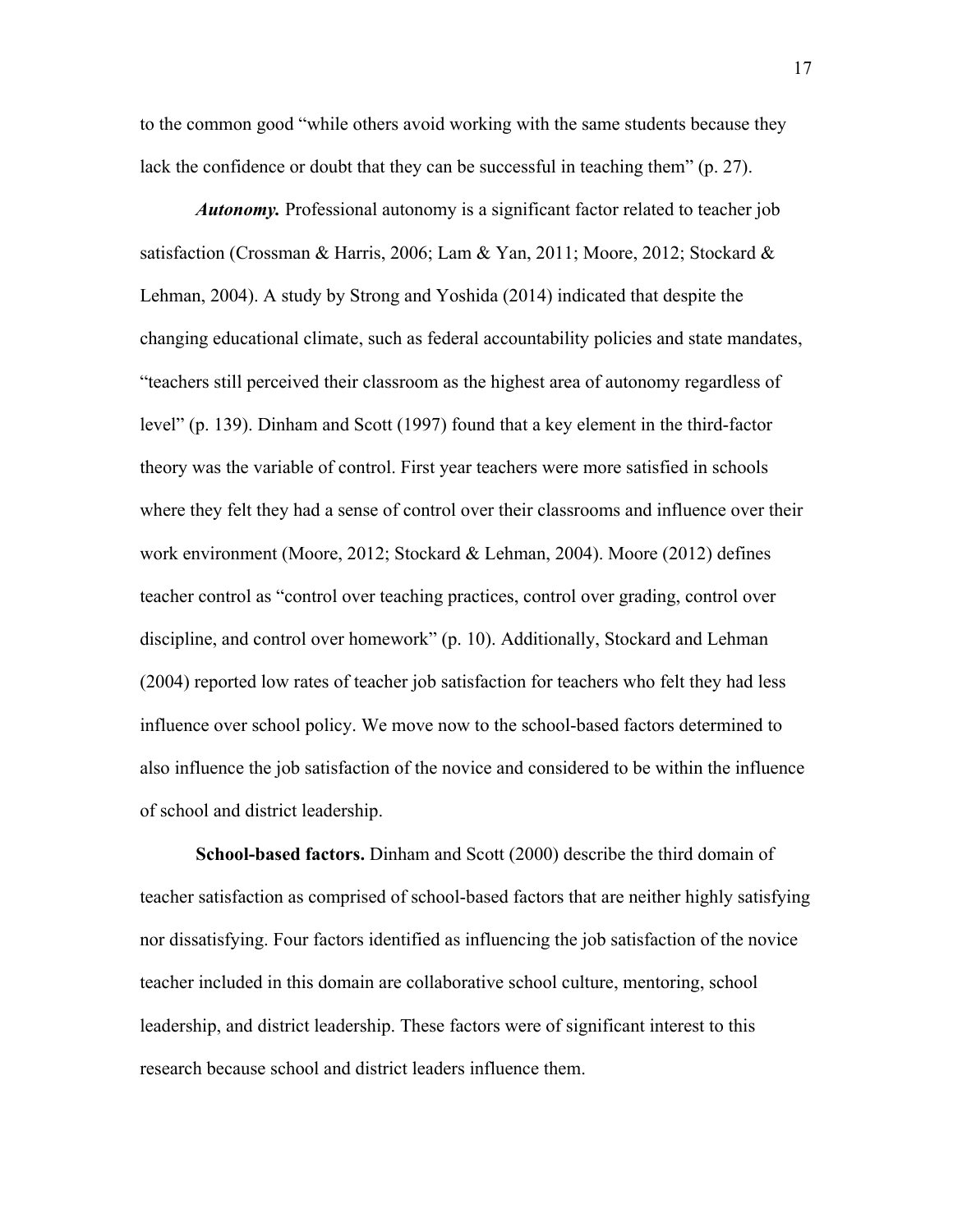*Collaborative school culture.* The term school culture describes the environment that affects the behavior of teachers, school leaders, and students (Angelle, 2006; Barresi & Olson, 1994; Darling-Hammond & Bransford, 2005; Deal & Peterson, 1999). Darling-Hammond and Sclan (1996) and Hoy and Miskel (2005) define shared beliefs in a school culture as the values, visions, norms, individual beliefs, and the everyday experiences of the school community members. School culture has the ability to affect and inspire all members of the school community. A presence of professional learning communities and collaborative instructional and collegial practices (i.e., grade level team meetings, common teacher planning time, data meetings) are evident in a collaborative school culture (Darling-Hammond & Bransford, 2005; DuFour, 2002; DuFour, 2004; DuFour & DuFour, 2003; Hoaglund, Birkenfeld, & Box, 2014). Therefore, in this study, beliefs and collaborative practice were examined as two components of school culture.

Several researchers have found administrators to be particularly vital to the development and sustainability of culture in schools. Tantillo (2001) found that the role of the school leaders is essential in shaping school culture and that school culture and the environment in which teachers work have a significant impact on job satisfaction. Novice teachers indicated collegial support, the construct of which is impacted by the school culture, is one of the most important influences on job satisfaction (Dinham & Scott, 1997; Stockard & Lehman, 2004). Johnson et al. (2012) found that it was not the working conditions "such as well-maintained facilities or access to modern technology" (p. 2), but rather the positive social conditions such as collegial collaboration that was a predictive factor in influencing teacher job satisfaction. Beginning teachers revealed, "collaboration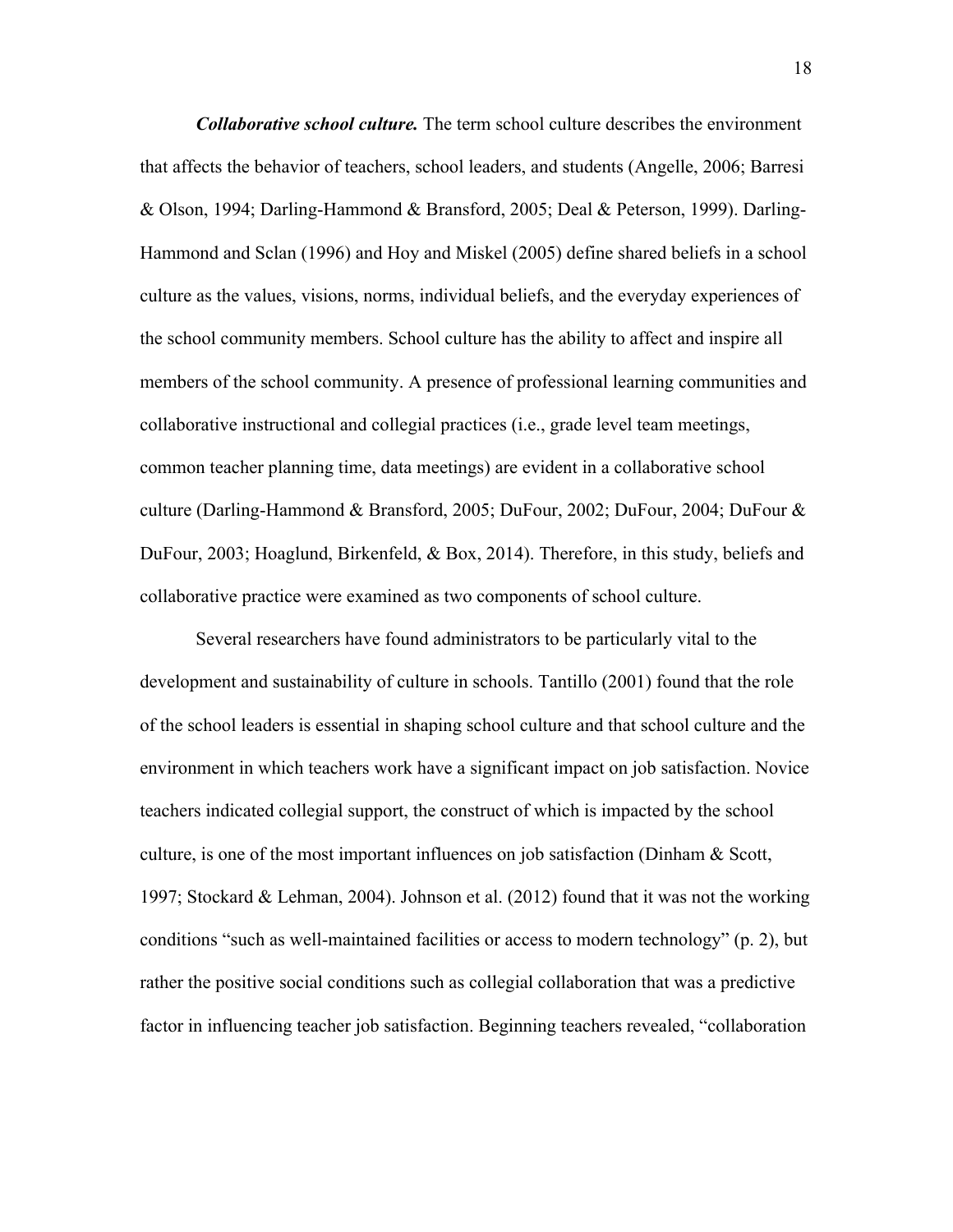without competition and the need for collective learning both tempered with a sense of mutual respect, were important for professional growth" (Brown  $&$  Wynn, 2007, p. 675).

Socialization of novice teachers into a collaborative school culture is also essential in increasing teacher retention (Angelle, 2006; Saphier, Freedman, & Aschheim, 2002). Flores (2004) states:

Schools are places where teaching occurs, but they are also places for teachers to learn and develop. Despite the widespread recognition of the importance of working conditions in fostering school and teacher development, most structural reform efforts have failed to address this issue adequately. (p. 299)

Flores (2004) further identifies that school workplace conditions have a direct impact on overall teacher development and learning. Collaboration is seen as a mitigating condition for teachers to grow in the profession and to accept and implement change effectively. Collaborative workplace relationships and cultures are associated with a supportive environment and better development opportunities for new teachers (Williams, Prestage  $\&$  Bedward, 2001); thus, improving teacher morale leads to stronger commitment and better retention (Weiss, 1999).

Coleman (1988) and Lin (2002) describe the resources that are developed through professional relationships and collaboration as "social capital." Social capital has been found to contribute to successful school reform efforts and build trust (Bryk & Schneider, 2002). Spillane, Kim, and Frank (2012) found that formal, organizational structure has a greater influence on social capital than the individual characteristics of staff members. This research indicates that the decisions made by school administrators affect the social capital development of teachers by allowing them to make strong connections with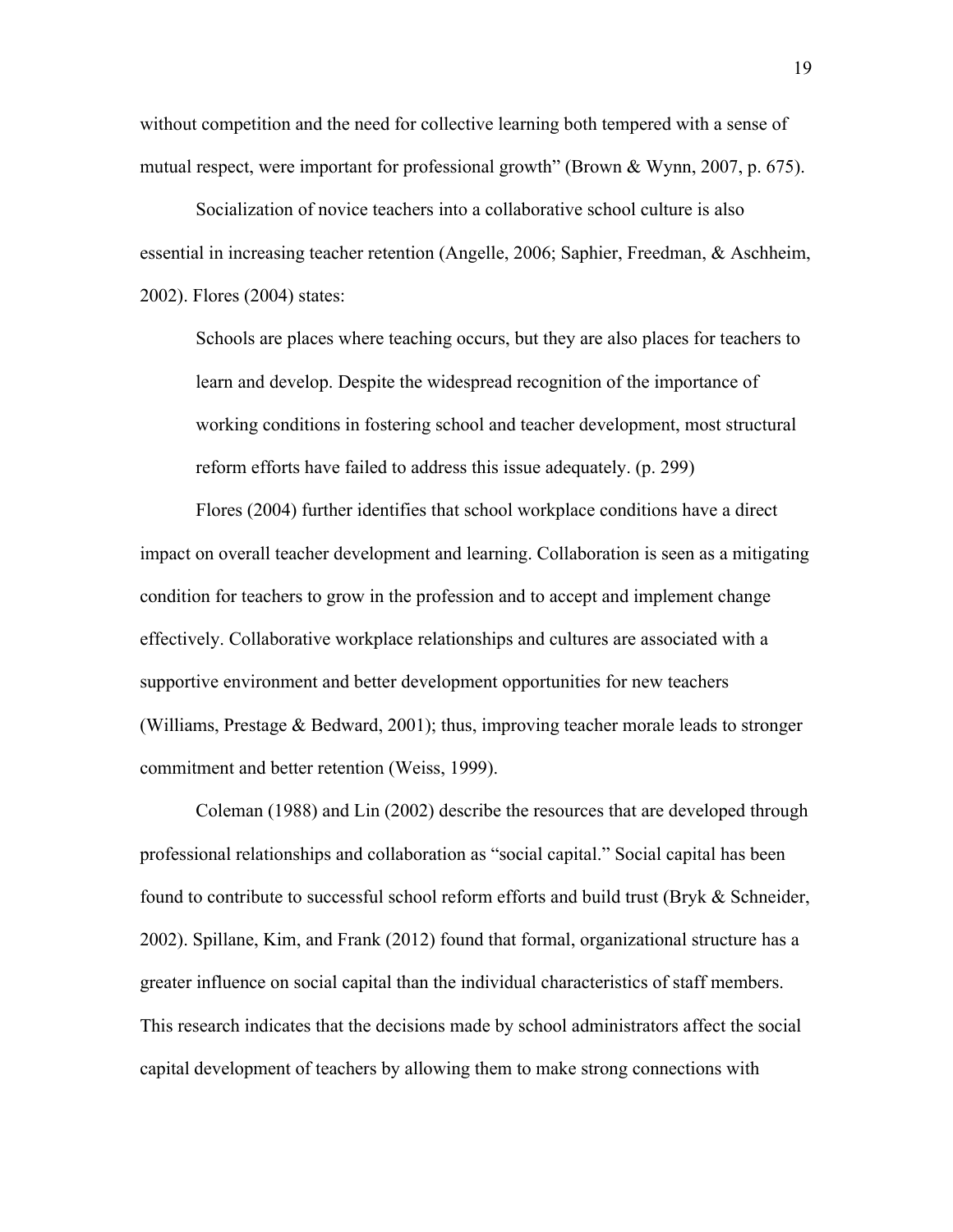colleagues in teams such as grade levels pairings. The development of "social resources accessed through ties and critical for developing new knowledge" (Spillane, Kim,  $\&$ Frank, 2012, p. 1135), essential for novice teachers given their relative lack of experience, are deeply influenced by how school leaders structure the collaborative teams in their school. A collaborative school culture is enhanced through the presence of professional learning communities and collaborative practices (Darling-Hammond  $\&$ Bransford, 2005; DuFour, 2002; DuFour & DuFour, 2003; Hoaglund et al., 2014). This type of school culture is characterized by the presence of opportunities for shared leadership, educator ownership of school policies, the sharing of instructional and pedagogical ideas, all embedded in a climate of acceptance and support. Novice teachers benefit when feedback is received from an experienced group of educators who are able to model the positive constructs of an established collaborative environment (Darling-Hammond & Bransford, 2005).

Angelle (2006) introduced the concept of professional socialization as the "process whereby the novice learns about and becomes a part of the organization" as linked directly to teacher quality and longevity. Leadership is essential in matching novice teachers with supportive veteran role models to ensure that positive expectations for performance are communicated even if the school is underperforming or lacks in support (Tantillo, 2001). Formally socializing novice teachers into the school culture allows them to learn school expectations and approaches, skills and knowledge, stay current with the practices of colleagues, and seek to become a member of the larger school population (Angelle, 2006). Additionally, socialization supports teacher longevity, enhances teacher experience, and decreases teacher attrition (Angelle, 2006).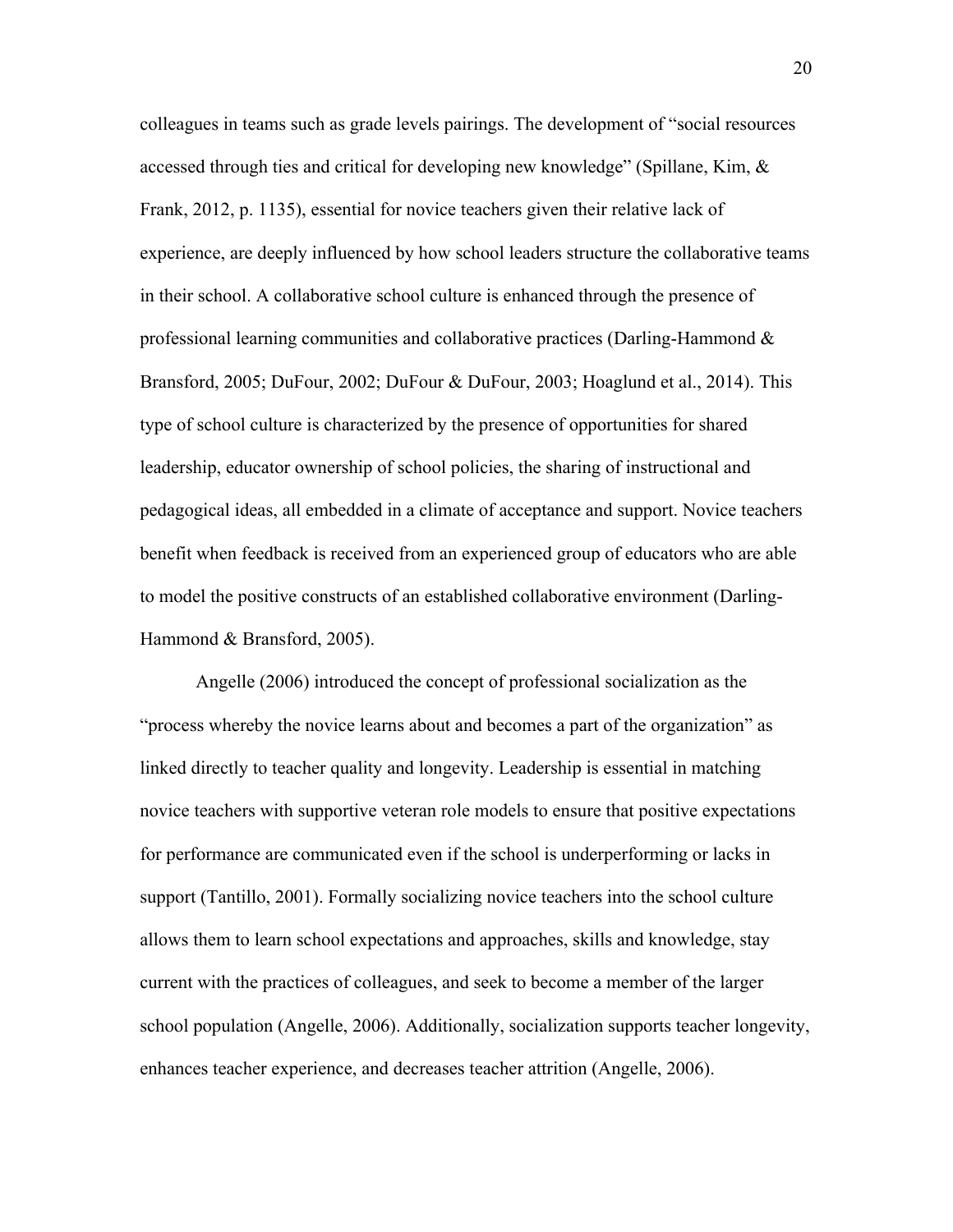*Mentoring.* Novice teachers indicated mentoring programs were a significant influence on job satisfaction (Huisman, Singer, & Catapano, 2010; Johnson et al., 2012; Liu & Ramsey, 2008; Rodriguez, 2007; Scherff, 2008; Yee, 1990). A recent report from the American Institutes of Research indicates that novice teachers place significant value on the support received from a mentor (Behrstock-Sherratt, Bassett, Olson, & Jacques, 2014). The same study also indicates the mentoring received must be in a similar content area or grade level and must be high quality.

Ingersoll and Strong (2011) qualify the presence of mentoring indicating that it is most effective when conducted on-site by trained mentors, with similar certification. They further state that teachers who receive such mentoring typically demonstrate greater skill in creating a positive classroom atmosphere, demonstrating solid instructional methods, and maintaining effective classroom management. As a result, the quality of mentoring is a key element in overall mentoring effectiveness. The quality of mentoring programs varies greatly from district to district. Ingersoll and Strong (2011) observe that districts "vary as how they select, prepare, assign and compensate the mentors themselves" (p. 204). For this study, the mentoring process was examined through the viewpoints of the novice teacher.

Littrell, Billingsley, and Cross assert that, "one of the most important acts schools can take is to provide support to beginning teachers" (1994, p. 36). Quality mentoring programs provide support to novice teachers as they adjust to the working environment and provide access to professional development opportunities (Huisman et al., 2010). Rodriguez (2007) revealed that novice teachers experienced increased job satisfaction when they had mentors who took time to answer questions, consistently visited their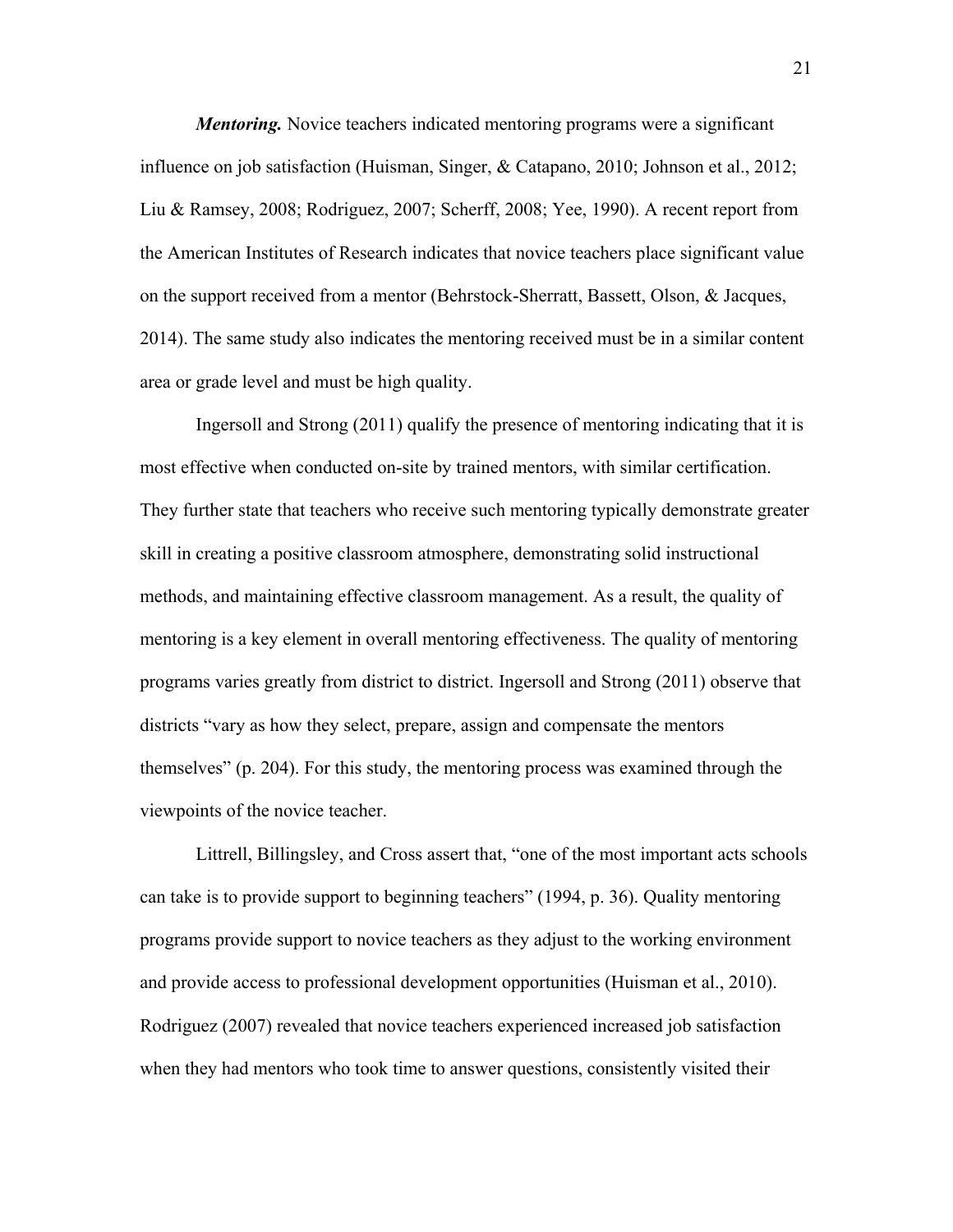classrooms, provided sustained support, gave constructive criticism, and developed trusting relationships. Thus, having an experienced mentor helps novice teachers acquire "contextualized knowledge and skills" (p. 65) and develop the self-confidence needed for success. While the mentor serves as a collegial support system for the novice teacher, building and district leadership are also school-based factors that influence novice teacher job satisfaction.

*School leadership.* Teachers identify leadership as a critical factor in the job satisfaction and retention of novice teachers (Blase & Blase, 2000; Hallinger, 2011; Stockard & Lehman, 2004). Deal and Peterson (1999) suggest that the lack of novice teacher job satisfaction can be attributed to the absence of support from school site leadership. Wynn et al. (2007) found clear indications that novice teachers who are satisfied with the principal leadership in their schools are more likely to stay in the profession. In two recent studies, dissatisfaction with school leadership was identified as a significant factor in teachers' decision-making about whether to stay or leave their position (Boyd et al., 2011; Ladd, 2011). Boyd et al. (2011) surveyed first year teachers to understand factors that influence first year teacher turnover: "the dominance of dissatisfaction with administrative support is striking…Hardly any teachers cited dissatisfaction with colleagues…respect from students and/or parents…or district policies as a primary reason for leaving" (p. 327). Ladd (2011) discovered that positive perceptions of school leadership correlated with a reduced likelihood that teachers would plan to or actually leave the school. Ladd theorizes that, "the concept of leadership itself that emerges from the factor analysis…includes not only support for teachers, but also a shared vision, (and) trusting environment..." (p. 256).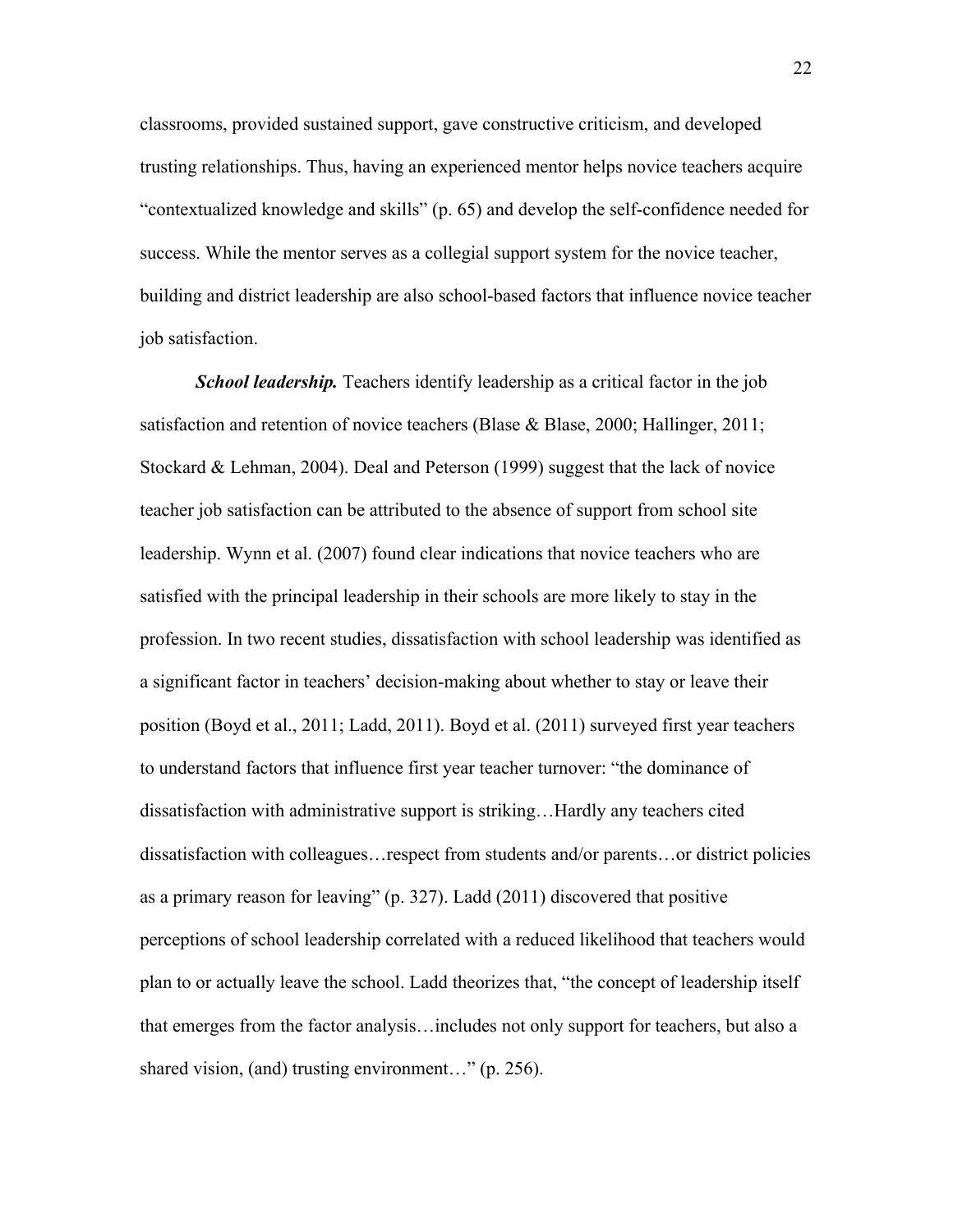Flores (2004) suggests that leadership constitutes one of the overarching influences in fostering a sense of professional community among teachers who work in collaborative ways to create shared goals, visions, and standards for their schools. She argues that developing a sense of self-efficacy and self-worth among teachers is a common trait in school leaders who support and promote the building of professional communities within schools. This contrasts with the theory that self-efficacy is an internal characteristic of the novice teacher. Job satisfaction is identified as an outcome directly connected to self-efficacy (Dinham & Scott, 2000). Brock and Grady (1998) found:

The expectations of beginning teachers illustrate that principals are central to the successful socialization and first year induction of beginning teachers. Although most of the literature on teacher induction has focused on the importance of mentors, principals are clearly key figures in the induction process. (p. 180) While the impact of the school leader is critical in influencing the practice of all teachers, emphasis must be placed on the influence the leader specifically has on novice teachers to positively impact the attrition rate. Roberson and Roberson (2009) observe:

The principal is accountable for the success or failure of teachers to meet school and district goals and of students to reach performance goals. The principal has the power to set in motion the connections and activities that novice teachers need to be successful. (p. 118)

The influence of school leadership on novice teachers takes shape with the development of a clear mission and the creation of a trusting environment, clear schoolwide standards, and shared goals (Andrews et al., 2007; Hallinger 2011; Hallinger, Wang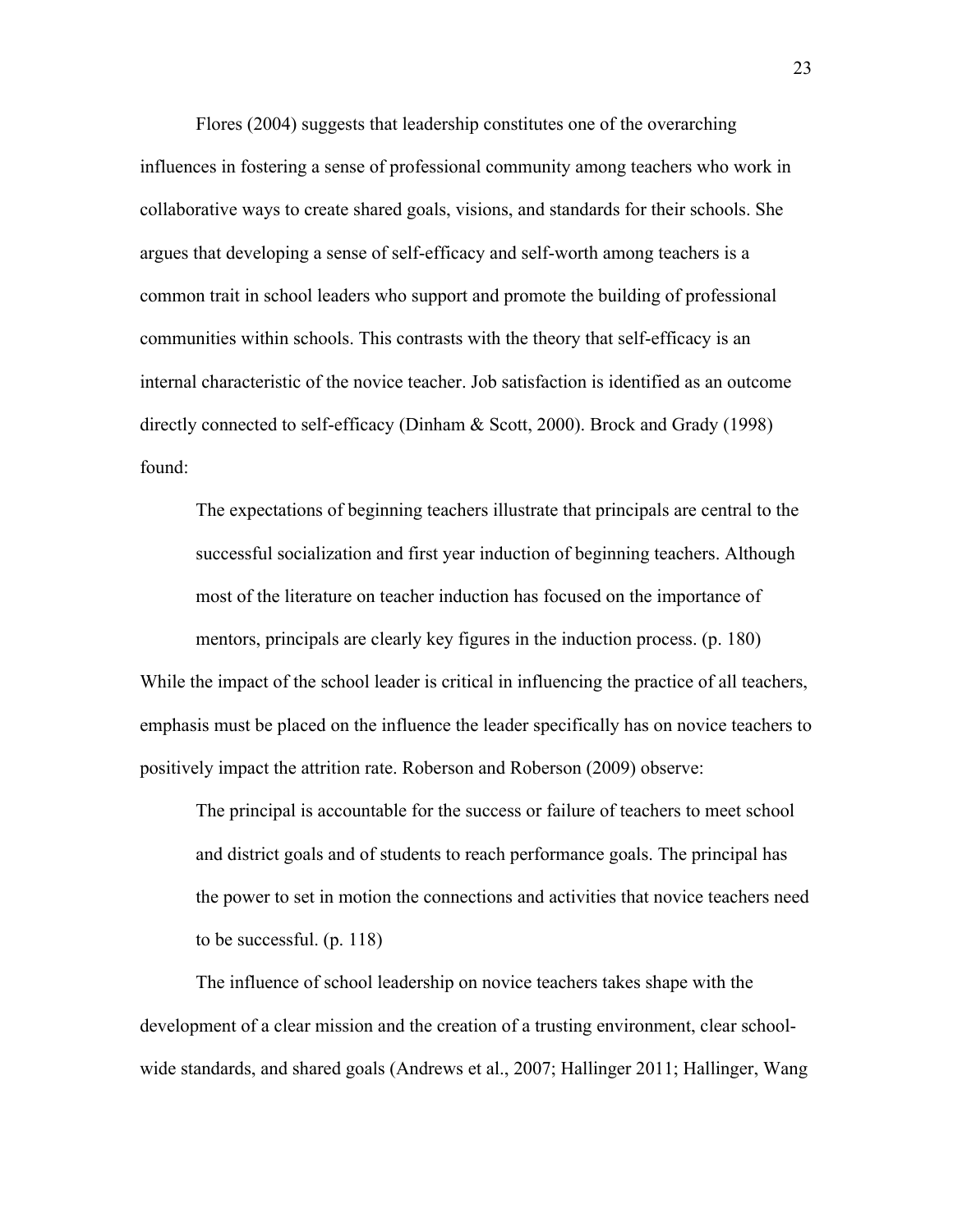& Chen, 2013). Additionally, embedded within the environment of a school is a unique school culture that directly influences the novice teacher. A principal's ability to develop and maintain a school culture that promotes collaboration and growth is vital to the success of novice teachers (Barth, 2001). Blase & Blase (2000) found, "in effective principal-teacher interaction about instruction, processes such as inquiry, reflection, exploration, and experimentation result; teachers build repertoires of flexible alternatives rather than collecting rigid teaching procedures and methods" (p. 132).

*Central office.* While school level leadership is important to novice teachers, district leadership is as well. According to Grossman and Thompson (2004), "little attention has been focused on the contexts in which beginning teachers function and how these contexts shape their beliefs, concerns, practice, and opportunities for learning" (p. 282). Their findings indicate that critical contexts such as state, district, school and departmental contexts, influence job satisfaction. It is in the quality of the interaction among these contexts for the novice teacher that contributes to reinforcing policies; likewise job satisfaction can be compromised when the novice teacher is presented with conflicting policies. Grossman and Thompson address the relationship between novice teachers and district level leadership:

New teachers and experienced teachers relate differently to district policies. The problem for policymakers is not how to change teacher practice but rather how to provide the kinds of supports beginning teachers need as they construct their practice. Because beginning teachers are still in the process of learning to teach, districts may have more opportunity to influence their developing practice through a variety of policies and structures. (p. 282)

24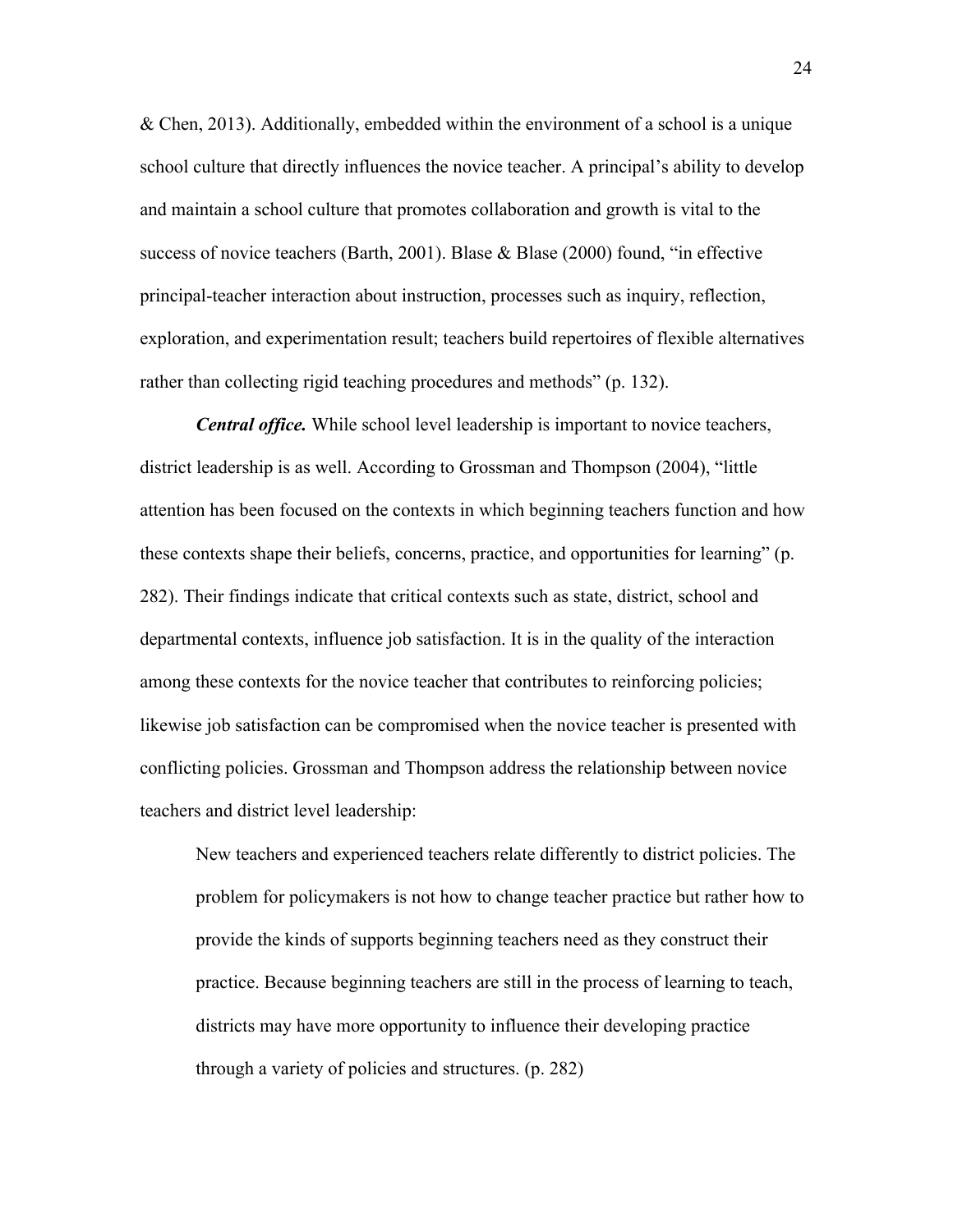Districts can construct powerful learning opportunities and supports for novice teachers. Grossman and Thompson note:

The tasks [districts] assign to new teachers, the resources they provide, the learning environments they create, the assessments they design, and the conversations they provoke have consequences for what first-year teachers come to learn about teaching. (p. 298)

Honig (2008) further develops the role of central office leadership as a learning organization. The research on learning organizations is grounded in organizational learning theory and concepts related to communities of practice. Honig suggests that, when functioning as a learning organization, central office administration becomes proficient in mining for evidence to inform teaching practices, discriminates to identify the priorities that will impact teaching and learning and serves as a "boundary spanner" to link new priorities to new action through collaboration and relationship building. Honig describes a central office as a learning organization that serves as a critical influence on student learning. The influence on student learning is realized through cohesive contextual policies implemented by central office leadership. When the central office functions as a learning organization policies will serve to illuminate and reinforce the contexts in which novice teachers work. Schools participating in assistance relationships by relying on central office to support their mission have the additional function of informing central office practices based on the high degree of two-way interactions. Engaging in these relationships transforms central office into a learning organization by informing central office practices (Honig, 2008). Furthermore: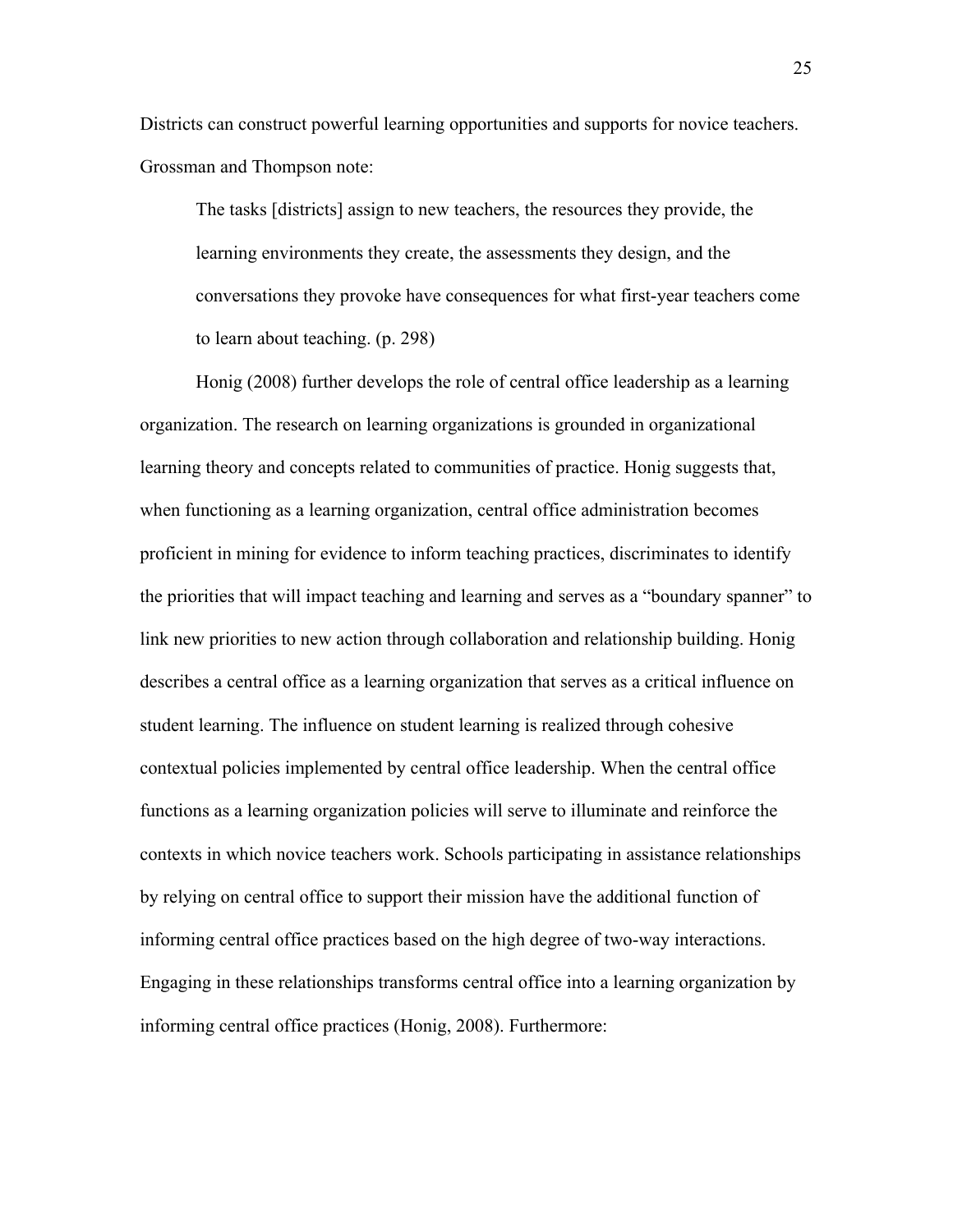policy initiatives demand that central office administrators work closely with each of their schools to build school-level capacity for high-quality teaching and learning and use their experience as school assistance providers and other evidence to guide central office decisions in ways that promise to seed and grow such [high quality] teaching and learning in schools district-wide. (Honig, 2008, p. 628)

For the purposes of this study, central office is defined as the superintendent, assistant superintendent, director of curriculum, instruction and assessment, and special education director.

While prior research (Boyd et al., 2011; Deal & Peterson, 1999; Ladd, 2011; Wynn et al., 2007) identifies leadership as a primary factor in novice teacher satisfaction and retention, specific leadership theories have not been studied for their connection to the job satisfaction of novice teachers. As Boyd et al. (2011) observe, "our data do not provide enough richness about the role of administration to determine how or why administrative support affects teachers" (p. 329). The authors later note that, "follow-up studies are necessary to investigate why administrative support is important to teachers and what particularly the administration does or does not do which influences a teacher to stay or leave" (p. 329).

### **Conclusion**

A review of the literature reinforces the importance of focusing our study on how school and district leadership influence novice teachers' job satisfaction. The research also underscores the need to examine deeply how school and district leaders contribute to the job satisfaction of novice teachers. Therefore, this study examined school and district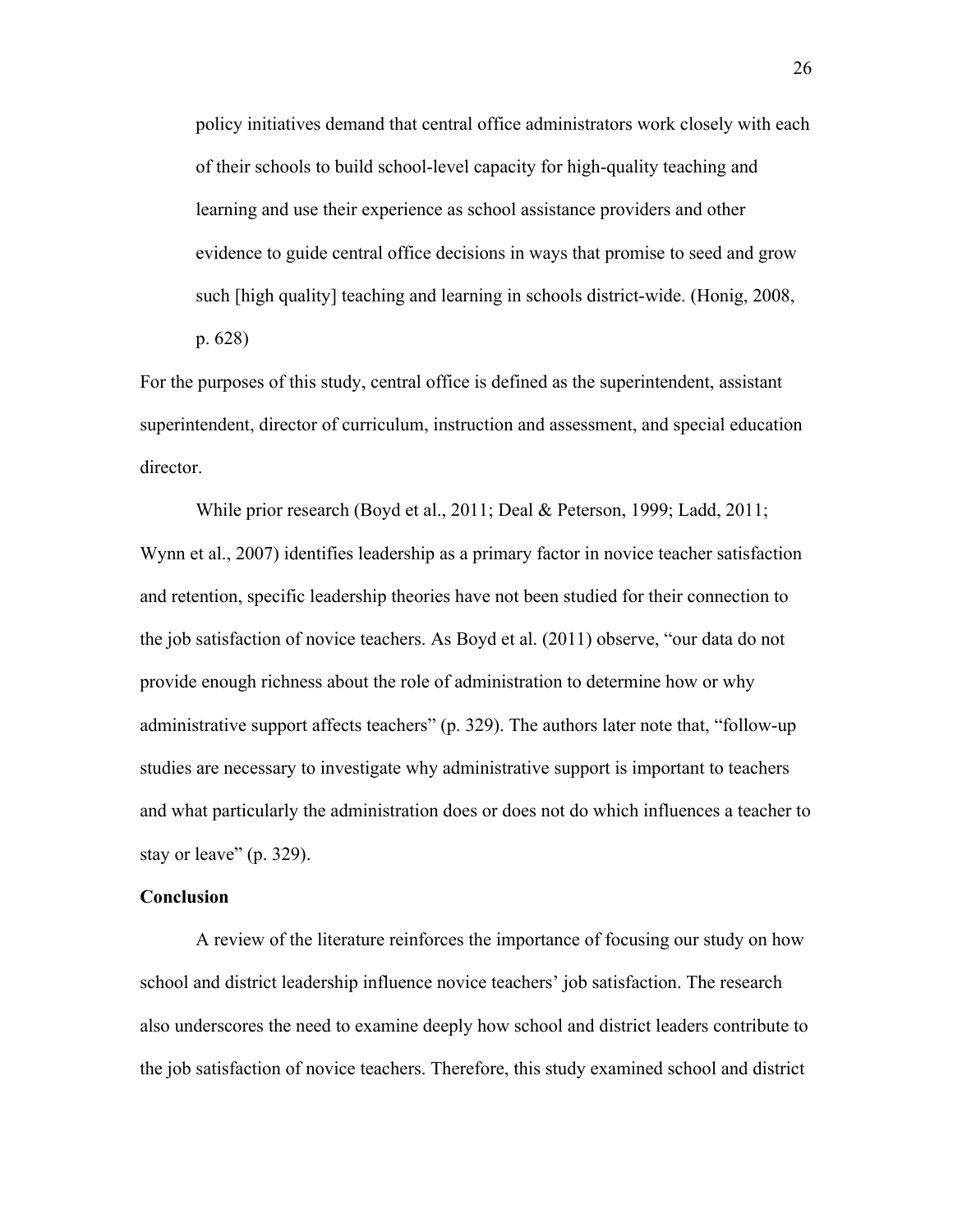leadership practices as well as school culture for their relationship to the job satisfaction of novice teachers. (see Figure 2).



*Figure 2*. Approach of research team in analyzing school and district leadership practices in a three-domain model of teacher satisfaction.

The research team examined the influence of school culture, distributed, servant, social justice, instructional, and central office leadership on the job satisfaction of novice teachers.

Definitions of the leadership lenses used in this study are briefly described below.

A collaborative school culture encompasses group norms and values that focus teachers' attention on what is vital in the educational setting and develops a common purpose (Jerald, 2006). Socialization through school culture supports job satisfaction, teacher longevity, and teacher experience, and decreases teacher attrition (Angelle, 2006).

Distributed leadership describes practices that allow for multiple individuals to be leaders in an organization (Gronn, 2002; Hulpia et al., 2009; Spillane, 2006). A primary focus of distributed leadership is on the interactions between the individuals in leadership roles, both formal and informal, and their organizational environment (Gronn, 2002; Spillane, 2005). Comparatively, servant leadership is "an understanding and practice of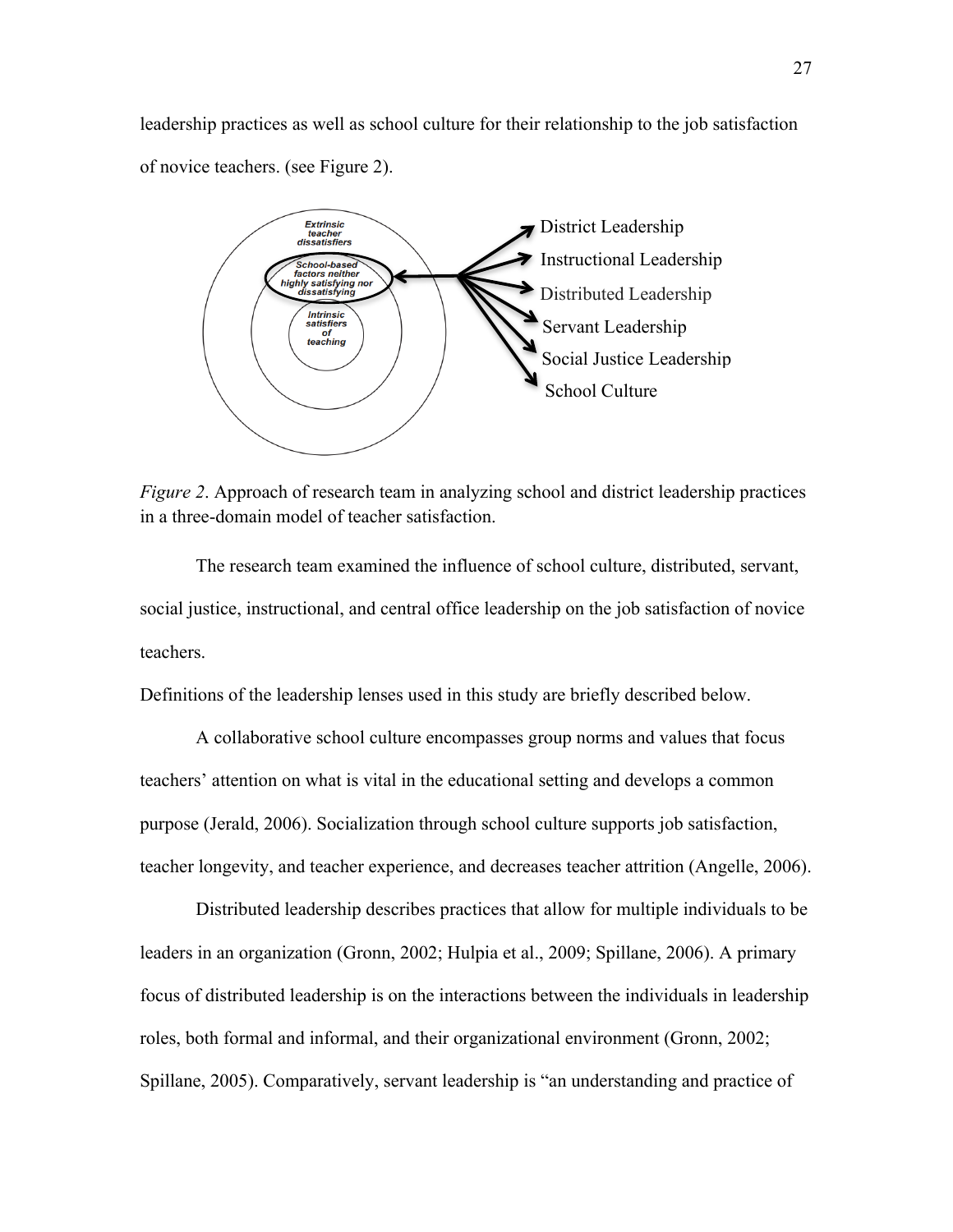leadership that places the good of those led over the self-interest of the leader" (Laub, 1999, p. 81). This model of leadership places a strong emphasis on humility, empowerment, ethical behavior, and valuing of others that have been shown to influence job satisfaction (Cerit, 2009).

The ever-growing diversity of public school students has given rise to social justice leadership, defined as those leaders who "actively work to improve teaching and learning, so that all students have equitable opportunities to learn and excel" (Rivera-McCutchen, 2014, p. 749). Research indicates that social justice leadership can positively impact novice teachers' ability to effectively serve marginalized populations, which in turn, can influence job satisfaction (Ladson-Billings, 2001; Marshall & Oliva, 2010; Theoharis, 2009).

Yet over the past twenty-five years, research identifies the instructional leadership of principals as a critical component of effective schools (Babo & Ramaswami, 2011; Catano & Stronge, 2007; Glasman & Heck, 1992). Instructional leadership is commonly described as the leaders' ability to define a clear mission, manage instructional programming and create a positive school climate (Hallinger, 2003; Hallinger & Murphy, 1987). The instructional program, comprised of supervision and evaluation of instruction, coordination of the curriculum, and monitoring of student progress, correlate to the job satisfaction of the novice teacher (Blase & Blase, 2000).

Finally, central office, when structured as a learning organization, serves as a coach and model for the novice teacher as new initiatives, programs, and policies are implemented (Honig, 2008). Within the learning organization, communities of practice that support learners "shorten the distance between their current practice and their deeper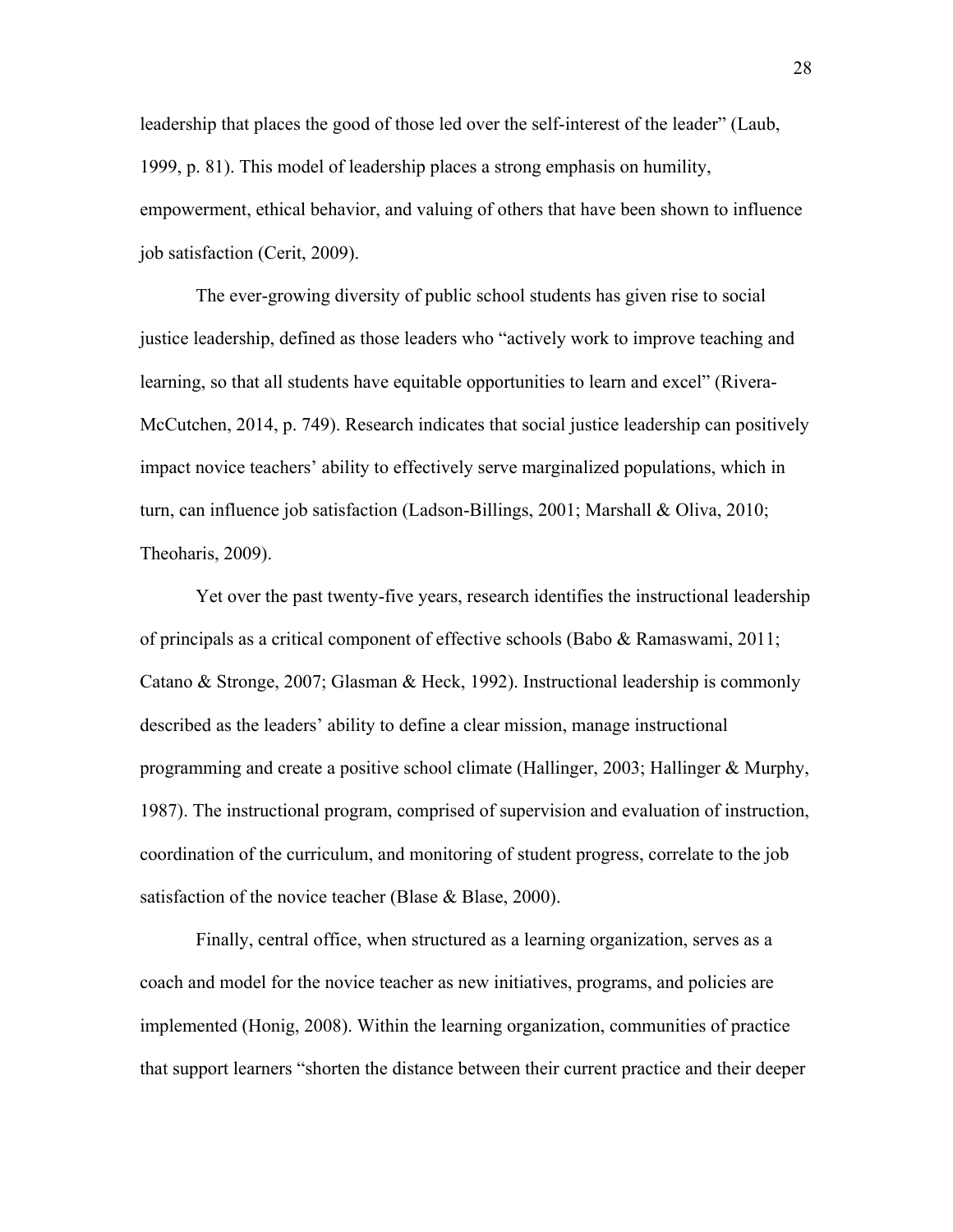engagement in a particular activity" (p. 632). This supports the idea of assistance relationships between central offices and schools. Assistance relationships may play a role in supporting building-level leaders who, in turn, support novice teachers. When present, a central office learning organization can influence the job satisfaction of the novice teacher by providing expertise and guidance to support their success (Honig, 2008).

The aggregate analysis of these six lenses will provide a deeper understanding of how distinct leadership styles intersect with each other to influence the job satisfaction of novice teachers. Successful principals do not conform to one particular leadership style at the expense of all others, utilize only one methodology with novice teachers, or stay with a scripted pattern of actions regardless of the context or situation. Leadership evolves and our aggregate analysis shows patterns and themes derived from a range of leadership styles that influenced novice teacher job satisfaction in this case study. The next chapter will describe the methods employed for this study.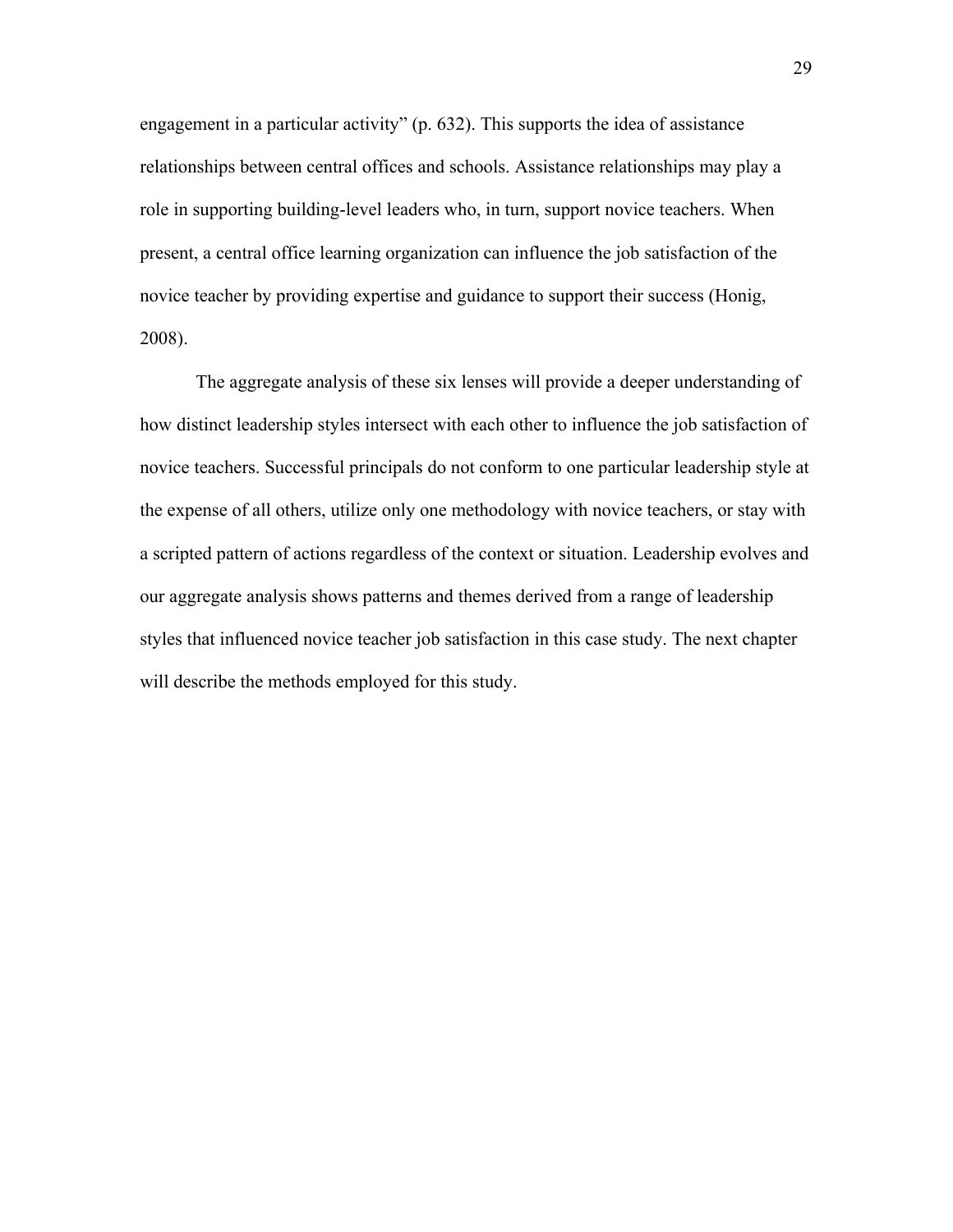# CHAPTER  $2^2$

# METHODOLOGY

The purpose of this research study was to explore how leadership influences the job satisfaction of novice teachers. The following research questions aimed to interrogate more deeply into how leadership influences the job satisfaction of novice teachers:

- How do school and district leaders perceive their role in the development of novice teacher job satisfaction?
- In what ways, if any, do novice teachers attribute job satisfaction to school and district leadership and, if so, how?

This chapter focuses on the design of the study, district context and the methods used to investigate the research questions and collect and analyze data.

## **Design of the Study**

A qualitative case study design was utilized to answer the overarching research questions, which form the foundation of this study. Merriam (2009) defines a case study as "an in-depth description and analysis of a bounded system" (p. 40). This approach was most appropriate to the study because the focus was the analysis of a "bounded system," one Massachusetts school district. It therefore had clear boundaries and a limited focus. This case study research focused on gaining an in-depth understanding of a learning environment during a specific time (Stake, 1995; Willig, 2008). We believe the case study approach best matched our research because we investigated a specific phenomenon with a certain group of people (i.e. leadership influence on novice teachers). According to Yin (2009), a case study design is appropriate when the focus of the study

<sup>&</sup>lt;sup>2</sup> This chapter was jointly written by the authors listed and reflects the team approach of this project: Kori Becht, Elizabeth Chamberland, Bridget Gough, Matthew Joseph, Mark McManmon, and Michael Morris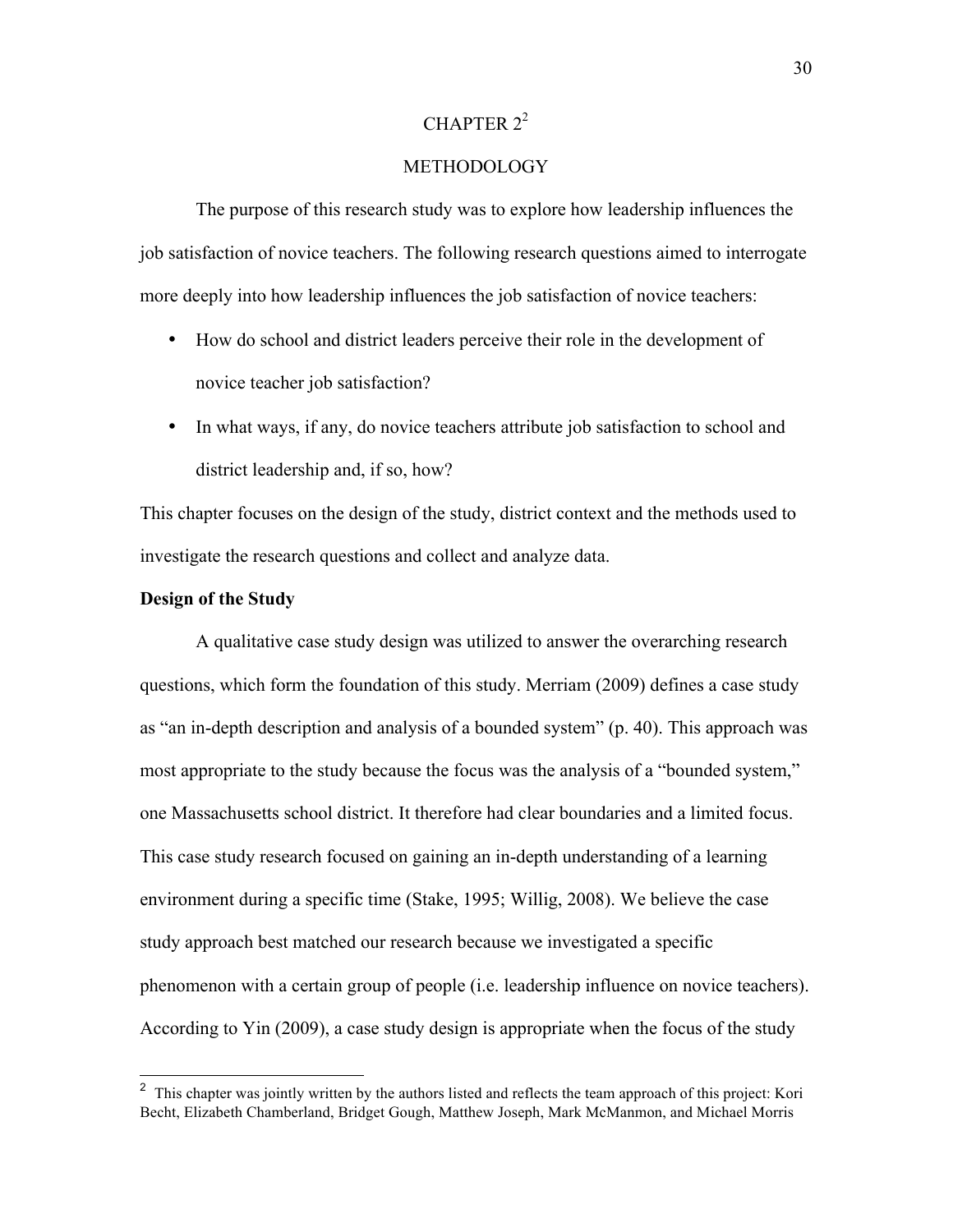is to answer how and why questions and to address conditions relevant to the phenomenon under study.

Additionally, developing thick description, which is defined by Merriam (2009) as "a term from anthropology [which] means the complete, literal description of the phenomenon under study" (p. 43) was another reason for using a case study design. This aspect of case study research was critical to exploring the influence of leadership on novice teachers in a deep and insightful way.

A case study was the most appropriate method to answer the research questions because a case study involves the development of findings that "illuminate [a] reader's understanding of [a] phenomenon" (Merriam, 2009, p. 44). Our goal was to provide an insightful and nuanced understanding of the connection between school leadership and the job satisfaction of novice teachers. A case study approach provided the opportunity to discover insights that would not otherwise be found using a quantitative approach.

This collaborative study consisted of six individual studies that utilized a common data set gathered from comprehensive interview protocols. While the individual studies include analysis unique to their research questions, findings across the studies were identified by the authors and are shared in Chapter 4.

**Site selection.** This study took place in a Massachusetts public school district that served K-12 students, which we refer to as the Columbia Public School District. The district was selected based on the existence of a significant population of novice teachers and the willingness of school and district leadership to participate in the study. Since the team was studying novice teachers at all grade levels and disciplines in public school districts, selecting a district that allowed for K-12 participants was essential.

31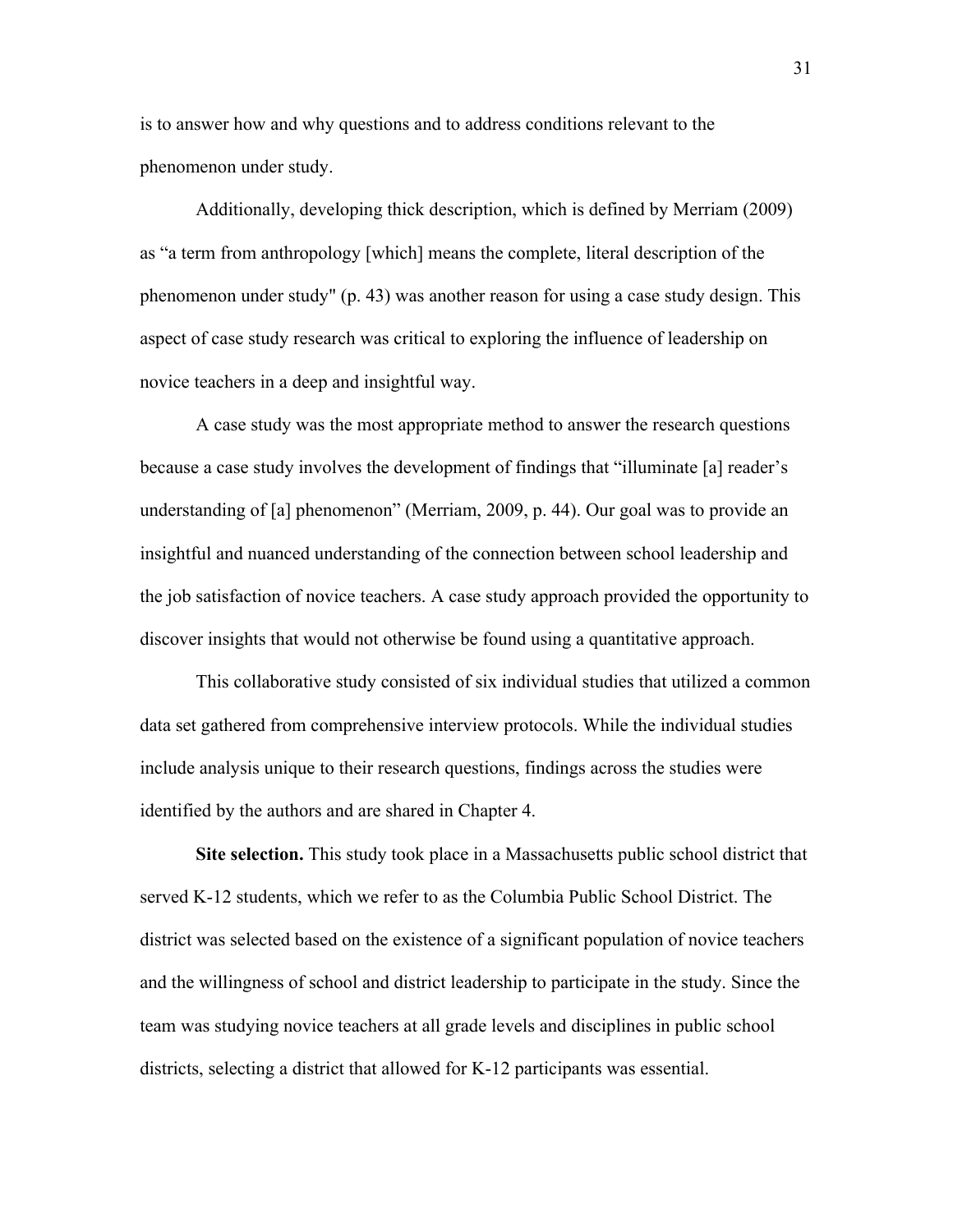Additionally, the selected site was classified by the Department of Elementary and Secondary Education (DESE) as a Level 3 district to account for multiple variables highlighted in our review of literature that may impact the experience of novice teachers. The state of Massachusetts classifies all public schools on a scale of 1-5 with 1 being the highest and 5 being the lowest based on a complex formula that aims to measure the progress of school districts in narrowing the proficiency gap in the areas of science, math, and English language arts. Focusing on a Level 3 district that included low-performing schools was important as they often have the highest rate of attrition (Lankford et al., 2002). Highlighting and understanding the influence of leadership in struggling districts and schools can support leaders and ultimately lead to improving novice teachers' job satisfaction in low performing schools. Private or religious schools were not included in the study.

## **District Context**

The site of this research study was a suburban community in Massachusetts, which bordered a medium-sized city and had a wide range of racial, ethnic, and socioeconomic demographics based on the different neighborhoods within the community. The parts of the school district near the border of the neighboring city tended to be less affluent and include more rental housing, whereas the sections farther from the city had higher rates of homeownership and a lower population density. The population of the school district grew rapidly in the 1950s and 1960s; since that time period, the community had experienced slow but steady growth.

**Student demographics.** Approximately 4,000 students attended the Columbia School District at the time of the study; enrollment had remained stable for the prior 10

32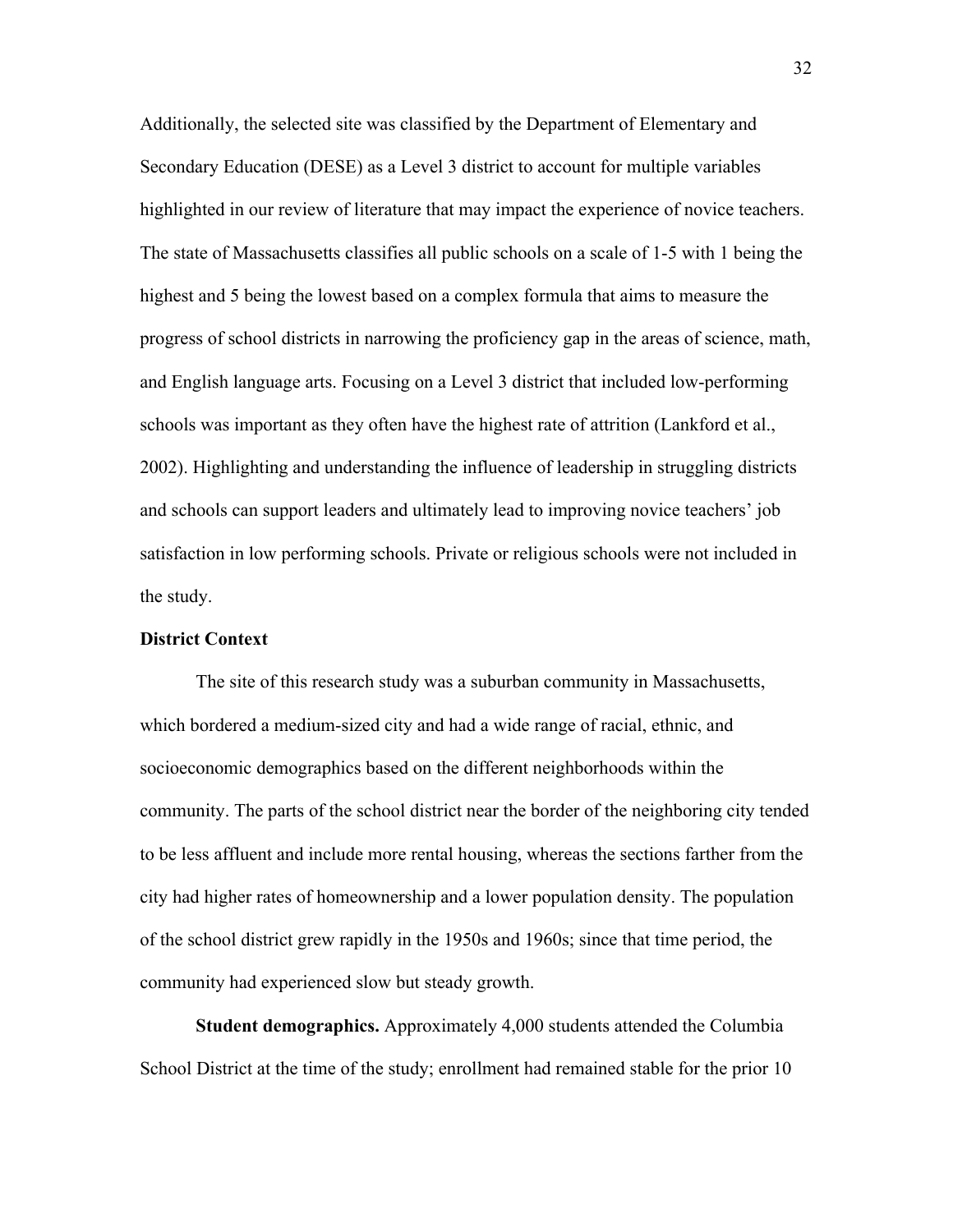years. The district was comprised of one early childhood center that supports preschool and kindergarten students, five elementary schools, one middle school, and one high school. The demographics of the district were roughly similar to that of the state in terms of race/ethnicity, ELL status, and special education with the exception of the population of African-American students (3.5%), which was below the state average.

Table 1

*Student Demographics of the District and State*

| Category                          | % of District | % of State |
|-----------------------------------|---------------|------------|
| African-American                  | 3.5           | 8.8        |
| Asian                             | 6.5           | 6.5        |
| Hispanic                          | 16.4          | 18.6       |
| White                             | 70.8          | 62.7       |
| Multi-Race, Non-Hispanic          | 2.7           | 3.2        |
| <b>ELL Status</b>                 | 8.3           | 9.0        |
| <b>Special Education</b>          | 20.1          | 17.2       |
| <b>Economically Disadvantaged</b> | 40.5          | 27.4       |

However, there were significant variances in the student demographics by elementary school. While one elementary school was more than 85% white, 13.5% economically disadvantaged, and had no ELL students, another school was less than 65% white, with over 66% economically disadvantaged and 39% ELL students. Although the range of diversity of particular neighborhoods played a significant role in the differences between schools, a district program that bused all elementary ELL students in the community to one school for service delivery was also a contributing factor.

**Accountability levels.** There was also a variance in accountability levels based on state testing data. The table below shows that individual schools in the district ranged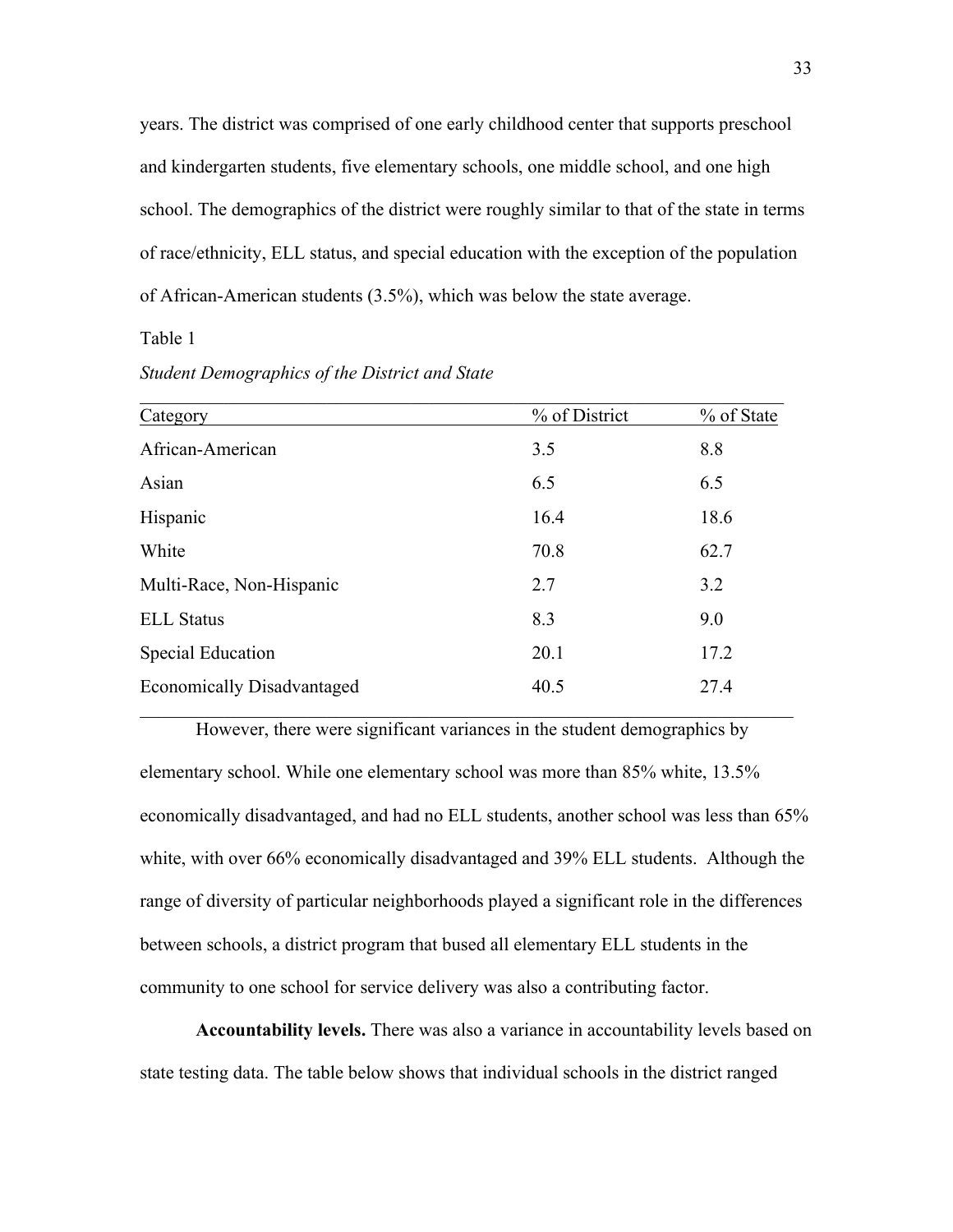from Level 1, the highest rank in the state accountability system, to Level 3, which

involves state involvement to improve the achievement of students.

Table 2

| Type            | <b>Title One Status</b> | <b>Accountability Level</b> |
|-----------------|-------------------------|-----------------------------|
| Early Childhood | Yes                     | N/A                         |
| Elementary 1    | N <sub>0</sub>          | Level 1                     |
| Elementary 2    | Yes                     | Level 1                     |
| Elementary 3    | Yes                     | Level 2                     |
| Elementary 4    | N <sub>0</sub>          | Level 1                     |
| Elementary 5    | Yes                     | Level 3                     |
| Middle          | Yes                     | Level 2                     |
| High            | N <sub>0</sub>          | Level 3                     |

*School Type and Accountability Levels* 

**Teacher demographics.** Compared to state averages, the district had a highly qualified teaching staff with 99.7% of teachers licensed in their teaching area, which was higher than the state average. However, the racial/ethnic diversity of the teaching staff did not match the student demographics. The racial/ethnic diversity of the teacher population in the district was also below the state average. The table below shows the comparison:

Table 3

*Teacher and Student Demographics of the District*

| Category                 | % of Students | % of Teachers |
|--------------------------|---------------|---------------|
| African-American         | 3.5           |               |
| Asian                    | 6.5           | $\theta$      |
| Hispanic                 | 16.4          | 2             |
| White                    | 70.8          | 96            |
| Multi-Race, Non-Hispanic | 2.7           |               |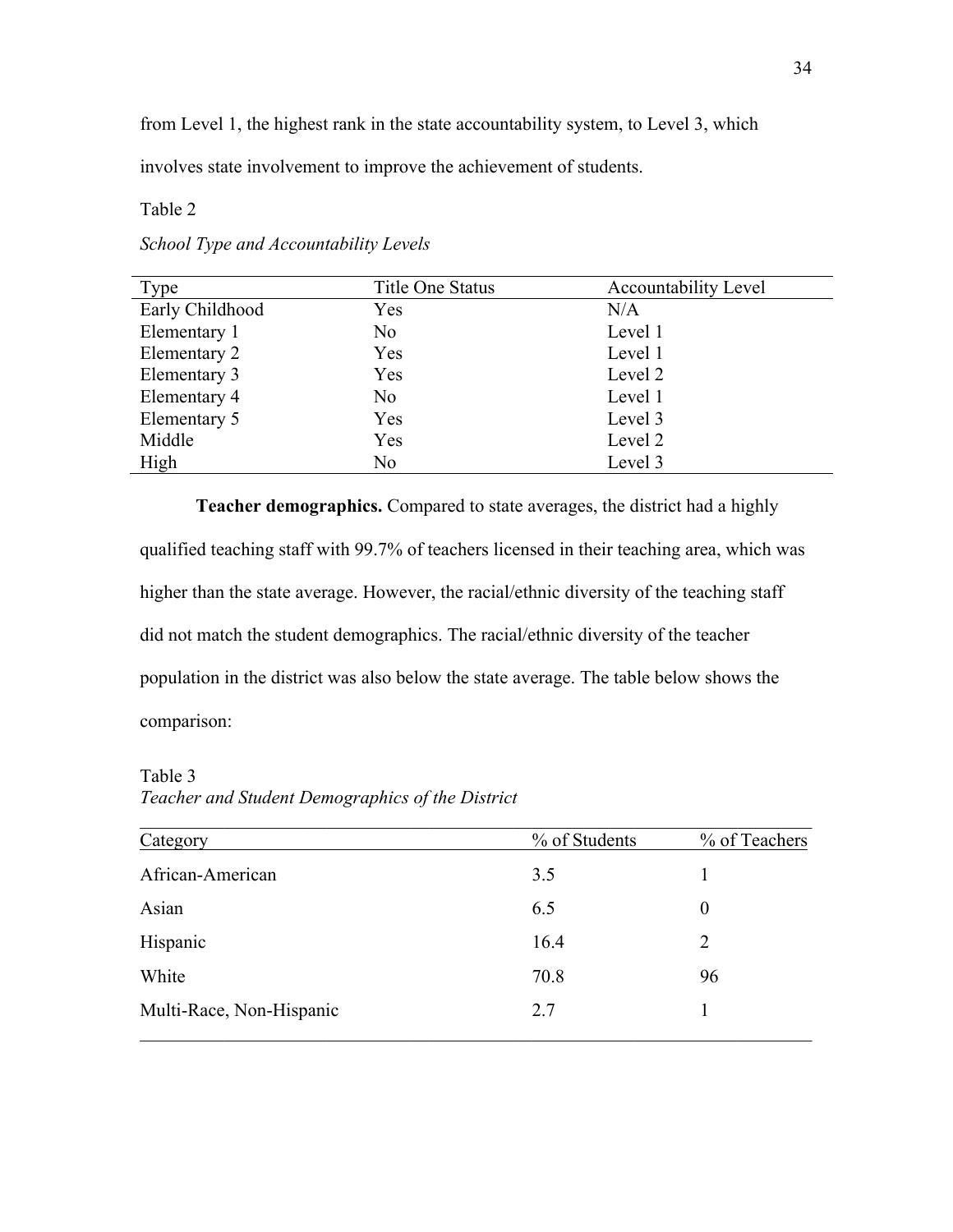One-third of the teachers were under the age of 40; only 6% were under the age of 26. This lack of youth in the teaching staff was likely, in part, due to the low levels of teacher turnover in the district. The teacher retention rate is over 92%, higher than the state average of 87%. Another factor that may explain the lack of young teachers is that many of the novice teachers interviewed had worked for a few years in other districts (many of them in urban centers) prior to coming to this more suburban district.

**District spending.** At the time of the study, the district spent approximately \$13,000 per pupil, which is about 11% less than the state average. Beyond aggregated, per pupil spending, a closer look into how financial resources were utilized shows which aspects of the district expenditures were prioritized. For instance, per pupil spending on administration was 34% less than the state average, while per pupil spending on professional development was actually 10% above the state average. Per pupil spending on special education, both in terms of in-district and out-of-district costs, was well above the state average, while per pupil spending on instructional materials and technology was barely over half the state average.

**Leadership turnover.** The leadership team in the district had undergone a significant amount of turnover in the years prior to the research study. The superintendent was in his first year in the role after spending the previous year as the interim superintendent. Prior to this appointment, he was a principal in the district. The School Committee's vote for him to become the permanent superintendent was by a narrow margin.

Out of the eight principals in the district, five were in their first two years in this role in their schools. While many had worked in other positions in the district prior to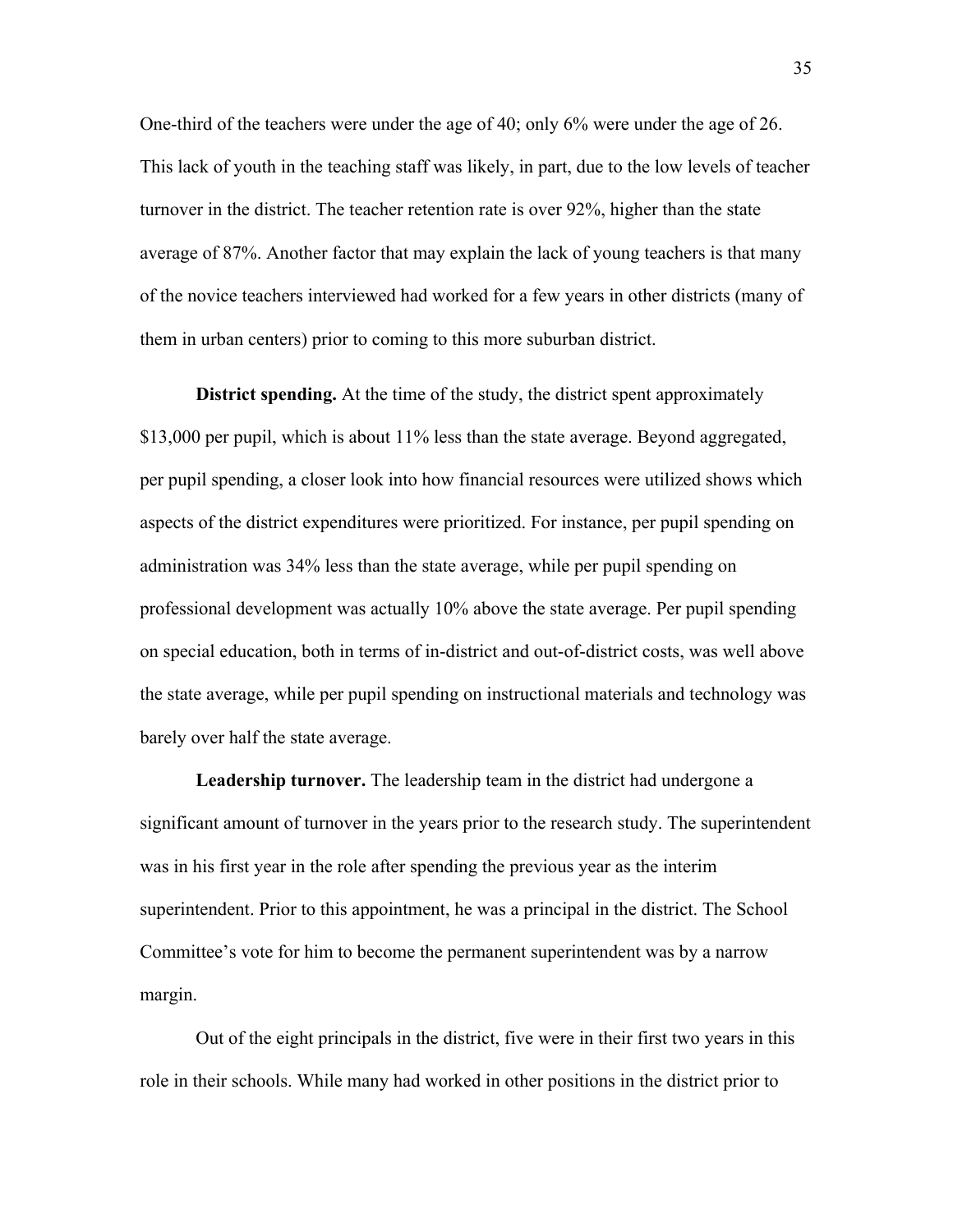entering their current role, this significant turnover undoubtedly had implications for the district leadership team. In addition, the director of teaching and learning was in his first year in the district in that role. The leadership team of principals and central office leaders whose work was connected to teaching and learning included a majority of members who were relatively new to their roles.

Also worth noting was that a district improvement plan intended to guide the next three years of work was presented and adopted by the local school committee while this research project was being conducted. The plan included six strategic objectives:

- All Individual Education Plans (IEPs) will include goals and objectives based on student data in order to address targeted student needs;
- Identify an inclusionary model for consideration in the district;
- Create and implement a curriculum review cycle for all grades/content areas;
- Establish a district-wide Professional Development (PD) Team;
- Create a long-range district-wide Professional Development plan that emphasizes peer-led opportunities;
- Address the social and emotional needs of all students.

**Participant selection.** The participants for this study included eleven novice teachers who were in their second and third year of working in the district. Participants also included seven principals and four central office administrators who support novice teachers' development. First year teachers were not included in the study because the timing of the data collection occurred early in their initial year in the district. All participants were selected using a strategy of purposeful sampling, which Maxwell (2009) describes as "a strategy in which particular settings, persons, or events are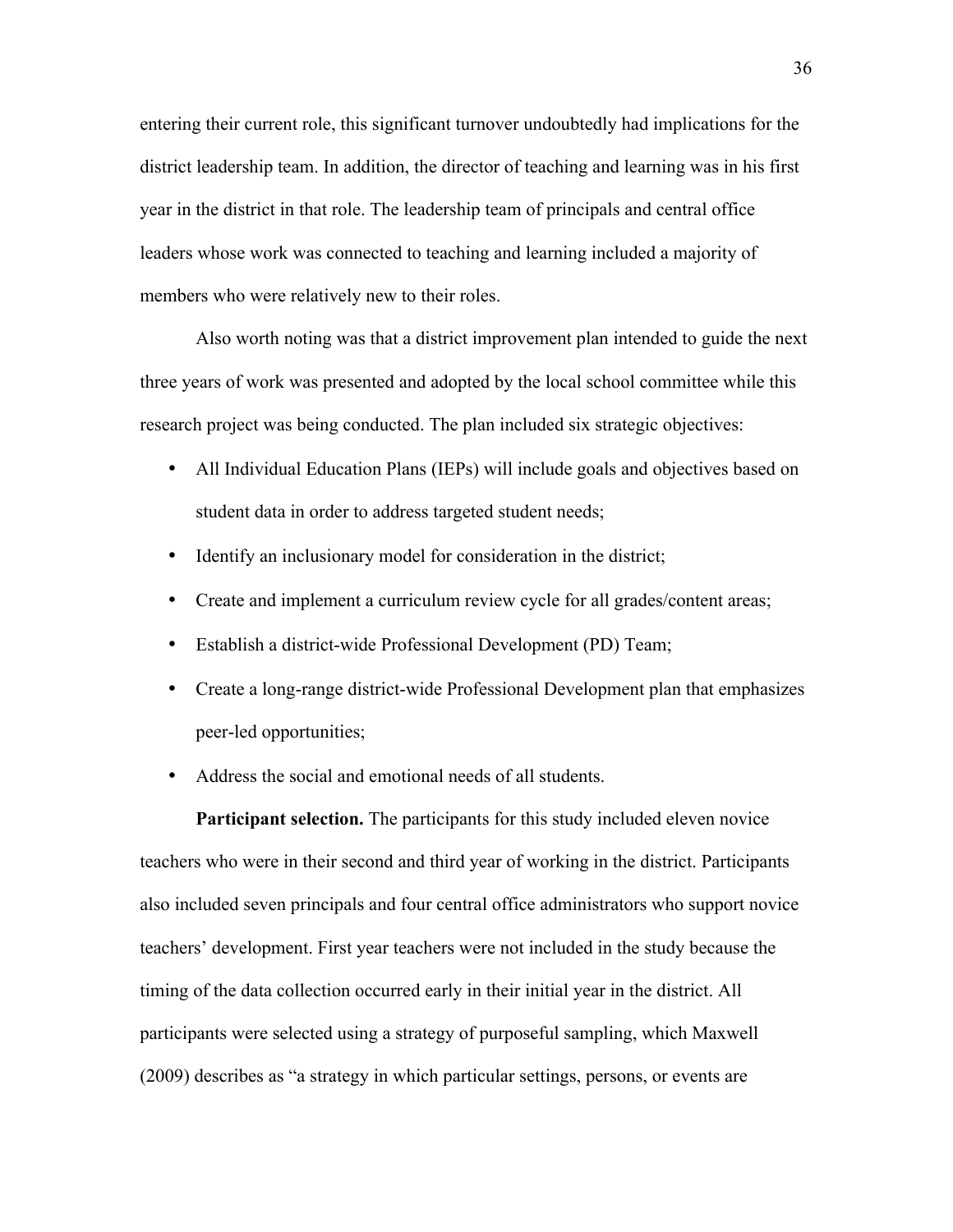deliberately selected for the important information they can provide that cannot be gotten as well from other choices" (p. 235).

In the Commonwealth of Massachusetts, in order to earn Professional Teacher Status a teacher must have successfully served in the same school district for three successive school years under an appropriate license. While the length of probationary periods for new teachers vary by state, in this study we focused on novice teachers in their second or third year in the Columbia Public Schools who did not have many years of teaching experience in other districts prior coming to the district. Seven principals were also included in the participant pool because they are the primary evaluators and supporters of novice teachers. Additionally, they construct the environment in which the novice works and directly influence the experiences of the novice teacher. Finally, four central office administrators were selected because they typically develop the induction processes and policies for novice teachers.

Every effort was made to select a teacher participant group that was demographically representative of the race, gender, and K-12 grade levels of novice teachers in the district. Novice teacher participants were demographically representative of the district's teachers in terms of gender and school level. 27% of subjects were male, which aligned to the district total of 20% and 5/11 teachers were secondary, while 6/11 teachers were elementary. The team conducted twenty-two interviews: eleven interviews of novice teachers in their second or third year in the district and eleven interviews of these teachers' school principals and district leaders. The research team divided into mixed pairs of males and females to complete the interviews. The goal of selecting a target of 22 participants was to seek the point of saturation where "no new relevant data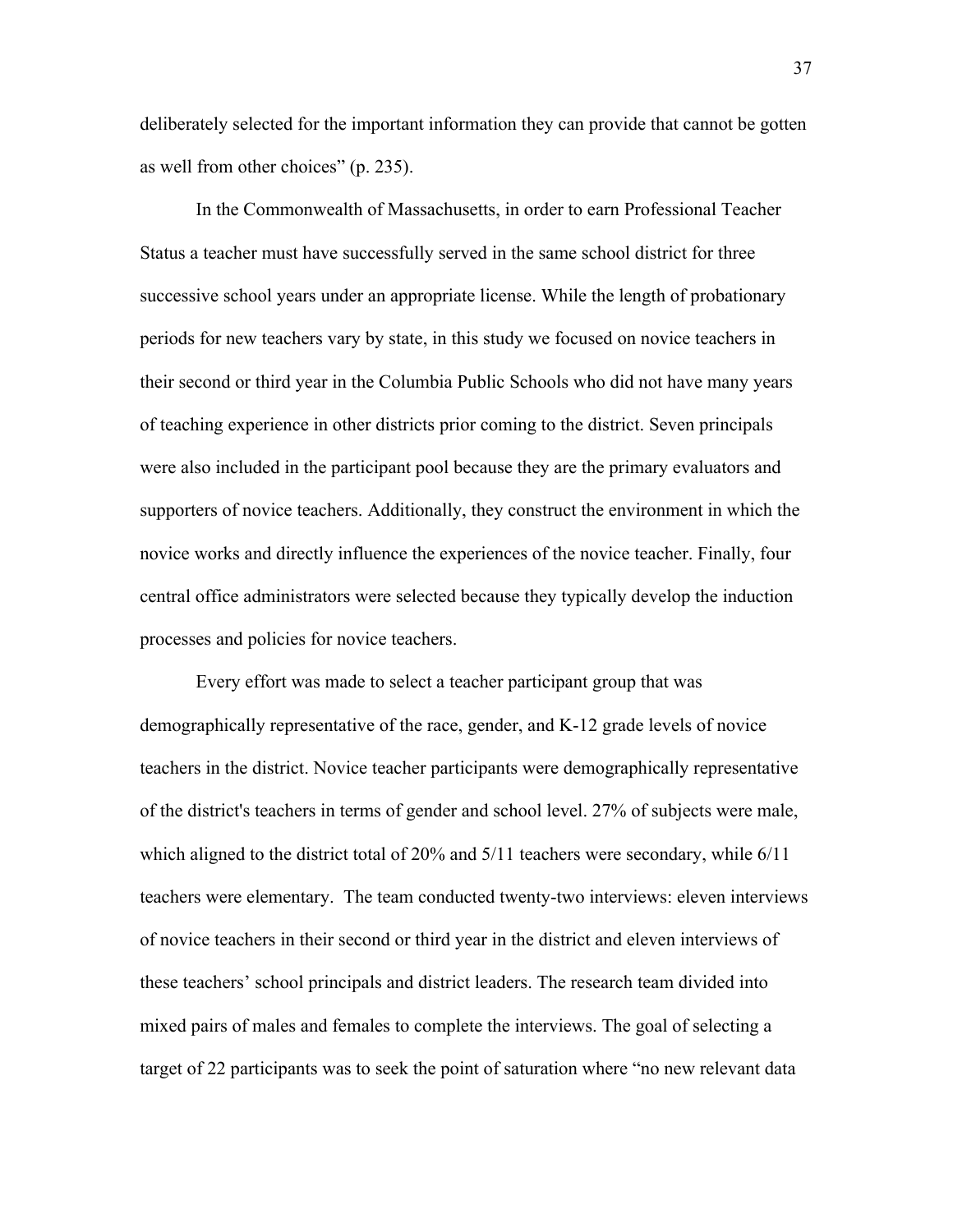are discovered [and] categories are well developed and validated" (Rudestam & Newton, 2007, p. 108). "Generally speaking, the longer, more detailed, and intensive the transcripts, the fewer the number of participants. In practice, this may mean specifying a range between 5 and 30 participants" (Rudestam & Newton, 2007, p. 108). As Miles and Huberman (1994) point out, a qualitative researcher must be careful to "set boundaries: to define aspects of your case that you can study within the limits of your time and means" (p. 27).

### **Data Collection**

In a case study, "The researcher is the primary instrument of data collection and analysis" (Merriam, 2009, p. 52). As the primary instrument, the research team collected data from interviews with novice teachers, principals, and central office administrators. Additionally, we utilized data collected from documents related to leadership and novice teachers. Finally, the research team collected data from field notes, which are typed or recorded reflections that captured our thoughts and feelings when we reviewed documents or visited a school to conduct an interview with a teacher or school leader.

**Interviews.** Interviews were semi-structured, open-ended, recorded, and conducted in person by one or two members of the research team (Merriam, 2009). The interviews aimed to provide "concrete," "holistic," and "lifelike" (Merriam, 2009, p. 44) information that can often only be gathered through case study research. The research team gathered a robust set of data to support the main research questions of the larger study as well as individual study questions. Interviews were transcribed by members of the research team and completed by an outside transcription service. The interviews were designed to learn about leadership characteristics that are perceived to have the greatest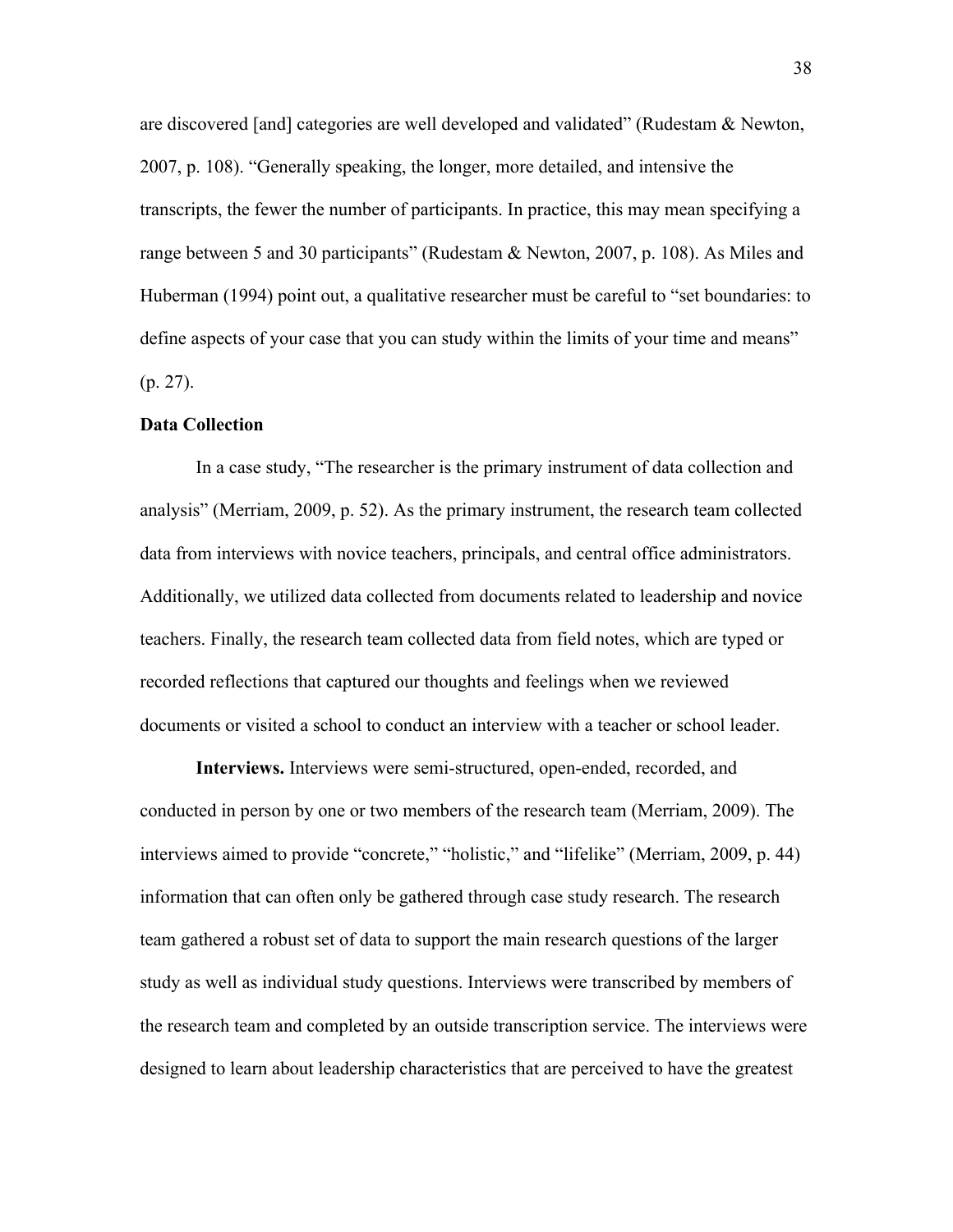influence on novice teacher job satisfaction. The development of interview questions was informed by the relevant literature. The team developed an interview protocol for novice teachers (see Appendix B) and building/district leadership (see Appendix C). We tested interview questions on a convenience sample of novice teachers, building leaders, and central office leaders who were not members of the study to ensure questions were clear and yielded useful data.

**Document review.** Having used purposeful sampling to select interview participants, we also used the same method to select documents for review. According to Creswell (2012), documents alongside interviews can serve as a useful source of data for qualitative studies. The standard for selecting documents was rooted in the purpose of the study. Therefore, the main criterion for document selection was the information they can provide concerning the manner in which leadership influences the job satisfaction of novice teachers and the ways in which novice teachers perceive leadership. When analyzed in combination with participant interviews, documents assisted in triangulating data and allowed us to develop a more informed, accurate, and substantiated understanding of the job satisfaction of novice teachers and the role of leaders in this process. These documents included:

#### *School documents.*

• School improvement plans for alignment with district mission and school-based priorities

# *Central office documents.*

- District improvement plan
- Mentor agenda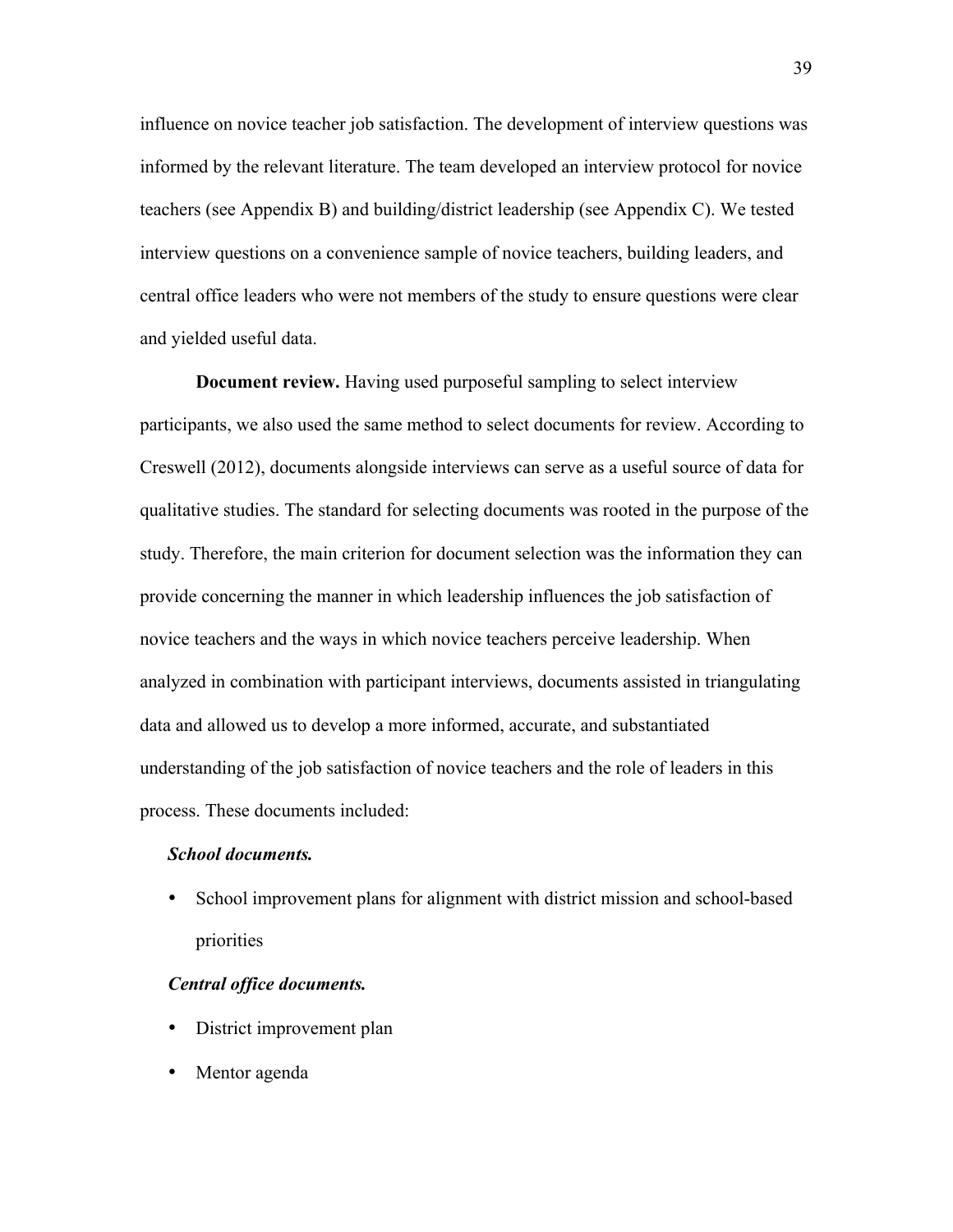- New teacher orientation agenda and induction materials
- Negotiated teacher contract

**Field notes.** Field notes were also used as a data source in this study. Yin (2009) describes field notes as being used to document descriptions about what was happening at the time of the interviews and what the researcher was thinking during specific time periods or at specific locations or events.

## **Data Analysis**

As data were collected from documents, interviews, and field notes, a number of strategies were employed for analysis. The first step in data analysis involved an examination of school and district documents related to leadership and novice teachers. This document analysis occurred prior to interviews and provided the research team an opportunity to analyze school and district documents using a set of a priori codes developed from a review of the literature. This allowed the research team to learn more about the school district prior to interviewing novice teachers, and school leaders. These codes included such items as leadership, job satisfaction, school culture, empowerment, belonging, feedback, supervision, or humility. The research team then began the data analysis process and identification of themes, document inferences, and findings in August 2015 (see study timeline in Appendix A).

The process of document analysis proceeded as follows. First, as each document was identified, we examined it using a set of a priori codes developed from the literature. For example, does the document demonstrate the importance of valuing people or humility on the part of school leaders? As Maxwell (2009) suggests, codes "may be derived from existing theory, inductively generated during the research, or drawn from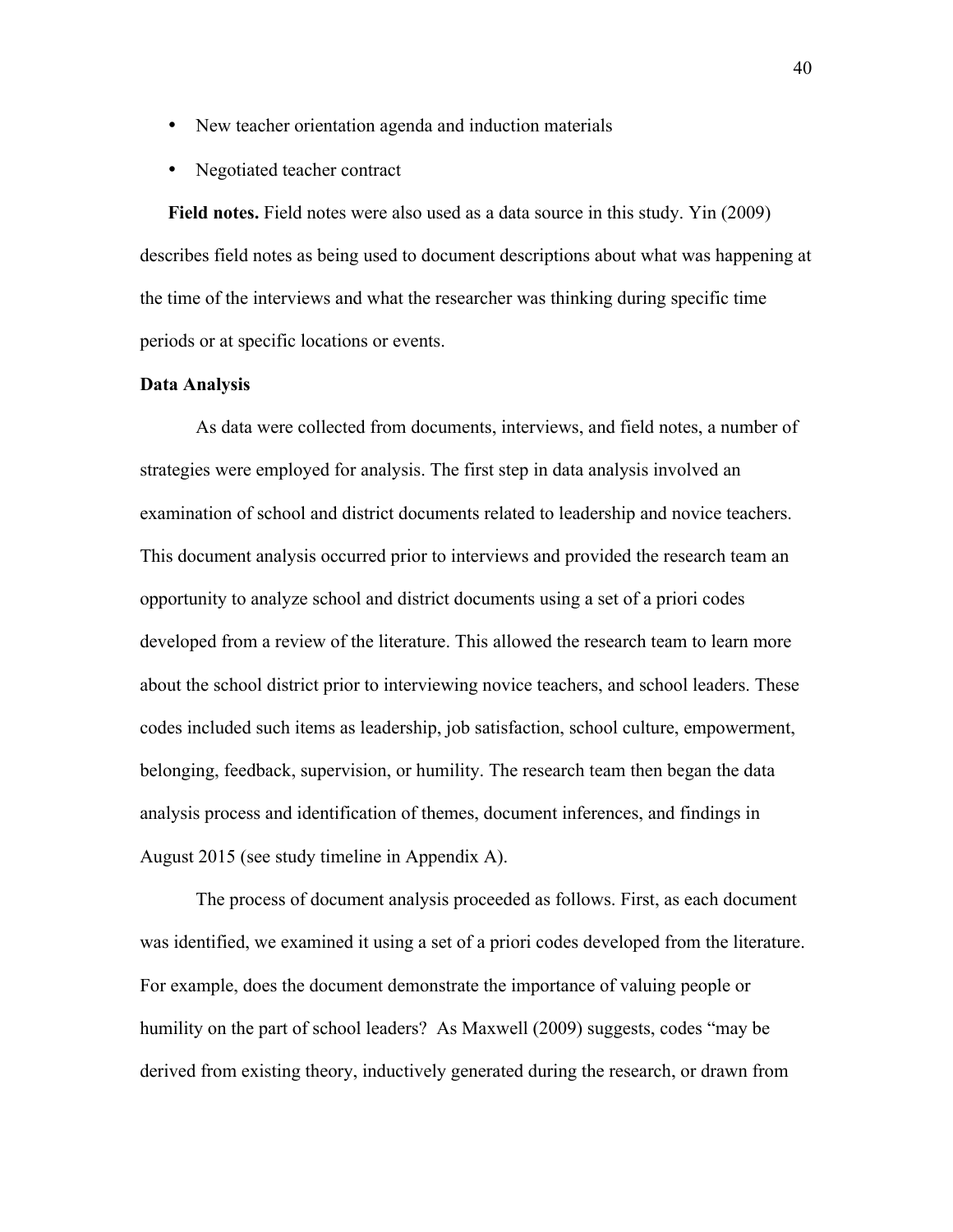the categories of the people studied" (Maxwell, 2009, p. 237). Then, after the first document was analyzed and coded, a second document was reviewed for a similar set of codes or new ones. As additional documents were found and analyzed, we consistently compared codes found in each individual document in order to ultimately generate a common set of themes that sliced across the data. This step-by-step, real time approach to data analysis is consistent with Merriam's (2009) recommendation that data analysis should be "conducted along with (not after) data collection" (p. 269). These codes were shared with all researchers and all research data was stored using the Dedoose software program.

After analyzing documents and developing a common set of codes, the team then conducted interviews with novice teachers, school, and district leaders. We analyzed interviews using the same set of a set of a priori codes used for document analysis. After interviewing the first novice teacher, one member of the research team analyzed and coded the interview. Then, another member of the research team went through the same document and independently coded it. The two members of the research team then compared their analysis and any discrepancies were referred to a third team member for resolution. This process contributed to inter-rater agreement, but also opened the possibility of a new code that would be agreed upon by all three members of the research team. Then, the transcript of another interview with a different novice teacher was also analyzed in the same way for similar codes or new ones. As additional interviews with novice teachers, mentor teachers, and school/district leaders occurred, the team consistently compared codes found in each interview to generate a common set of themes and to generate new codes that emerged from the data.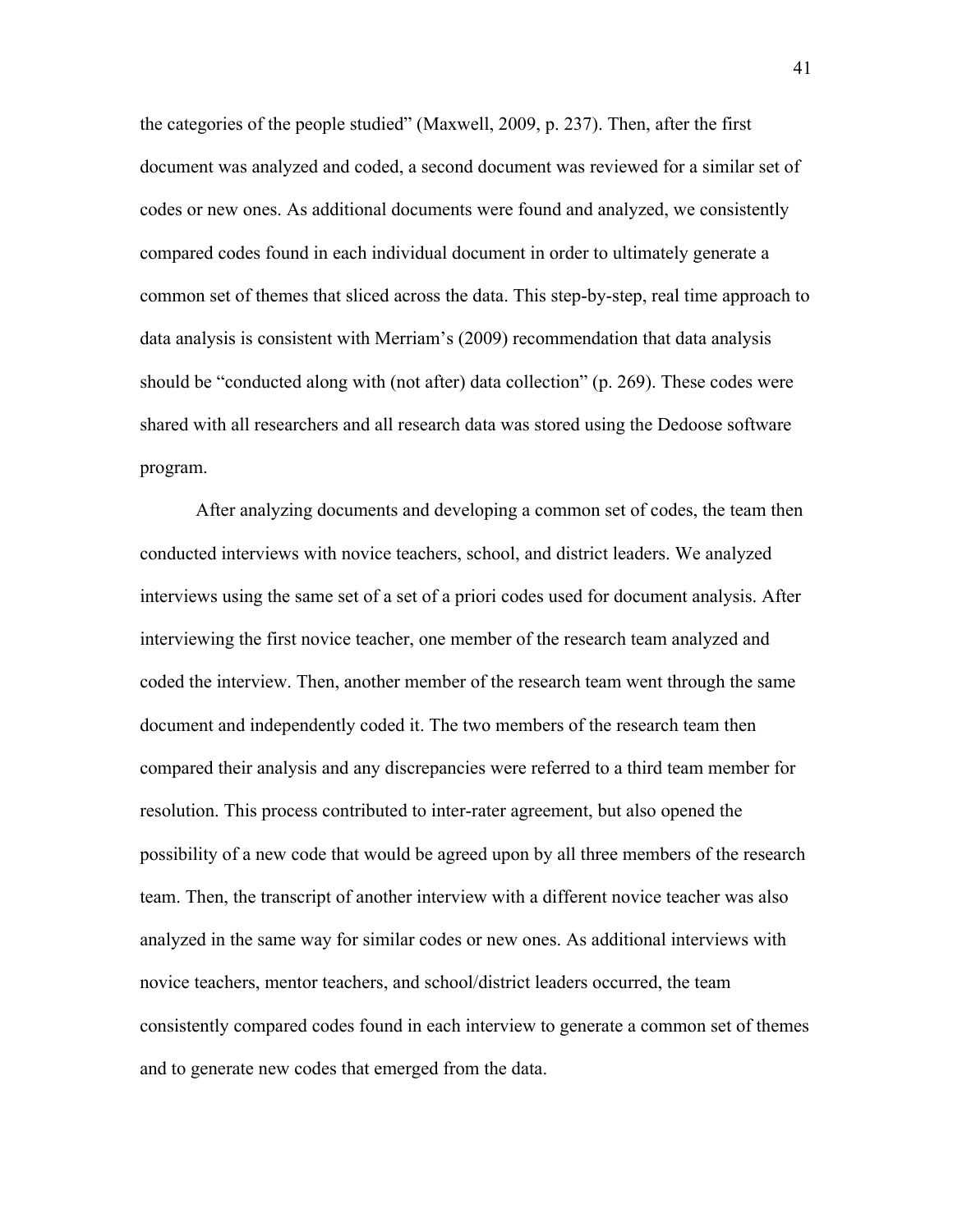After analyzing documents and interviews, we analyzed field notes developed during the process of reviewing documents and interviewing novice teachers and school and district leadership at their schools. The field notes served as a record of ideas and feelings generated during the process of visiting a school to conduct interviews or during the process of document review. The field notes included interactions between novice teachers, school, and district leadership as well as the physical environment of classrooms, offices, and buildings. These notes were analyzed and coded in the same way as the documents and interviews. Therefore, one member of the research team analyzed the first field note using a priori codes gathered from the literature. Then, another member of the research team also went through the same set of field notes and independently coded it. The two members of the research team then compared their analysis and discrepancies were referred to a third team member for resolution. After analyzing the first field note, the research team analyzed the second field note for similar codes and new ones. As more field notes were analyzed, we continually compared codes found in the separate field notes with the goal of producing a common set of themes.

Additionally, in an effort to triangulate data, themes that emerged from documents, interviews, and field notes were compared. Thus, data analysis involved a comparison of themes found between novice teachers and school leaders as well as themes found between documents, interviews, and field notes. By analyzing data in this fashion, the team was able to develop a cohesive and insightful understanding about how leadership influences the job satisfaction of novice teachers (see Figure 3).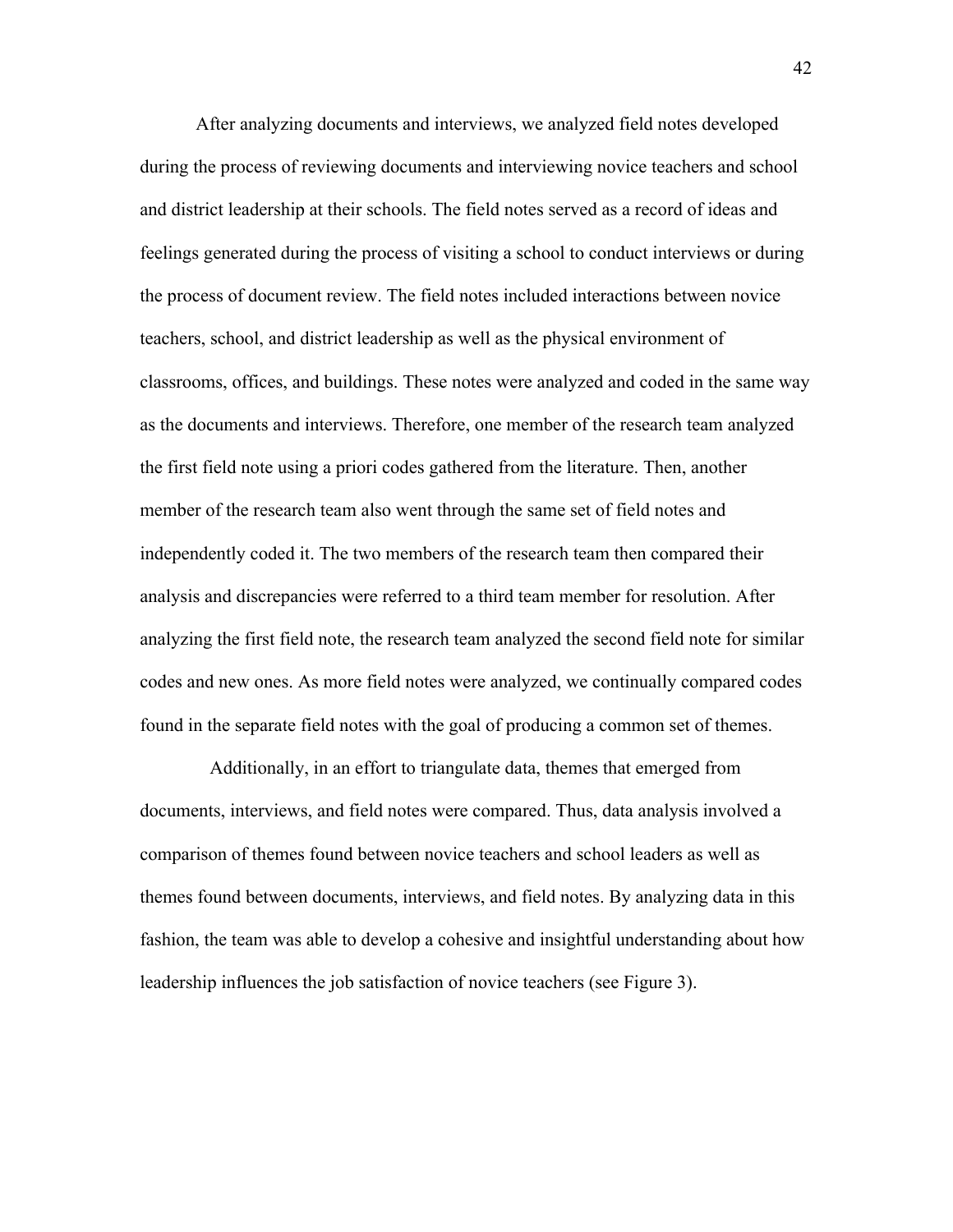

*Figure 3*. Diagram of data analysis. This figure illustrates the sources and process of data analysis.

Another technique used for the analysis of documents, interviews, and field notes was the creation of visual displays to help organize the data and make clear connections. Maxwell describes the use of visual displays as a tool to help "facilitate thinking about relationships in data and make ideas and analyses visible and retrievable" (Maxwell, 2009, p. 239). This approach to data analysis made assumptions more evident by requiring the research team to outwardly organize its thoughts and connections. The process of continuous conversation about the data and the group coding process also reduced the chances of unforeseen bias in the conclusions drawn from the research.

Finally, the research team analyzed data by asking team members to play the role of contrarian. Rudestam and Newton (2007) describe this method as one where colleagues ask "tough questions about . . . data analysis and data interpretation to keep the researcher honest" (p. 115). An important advantage of being part of a research team is the opportunity for some members to play the role of contrarian in order to challenge codes, themes, and conclusions developed from documents and interviews. While the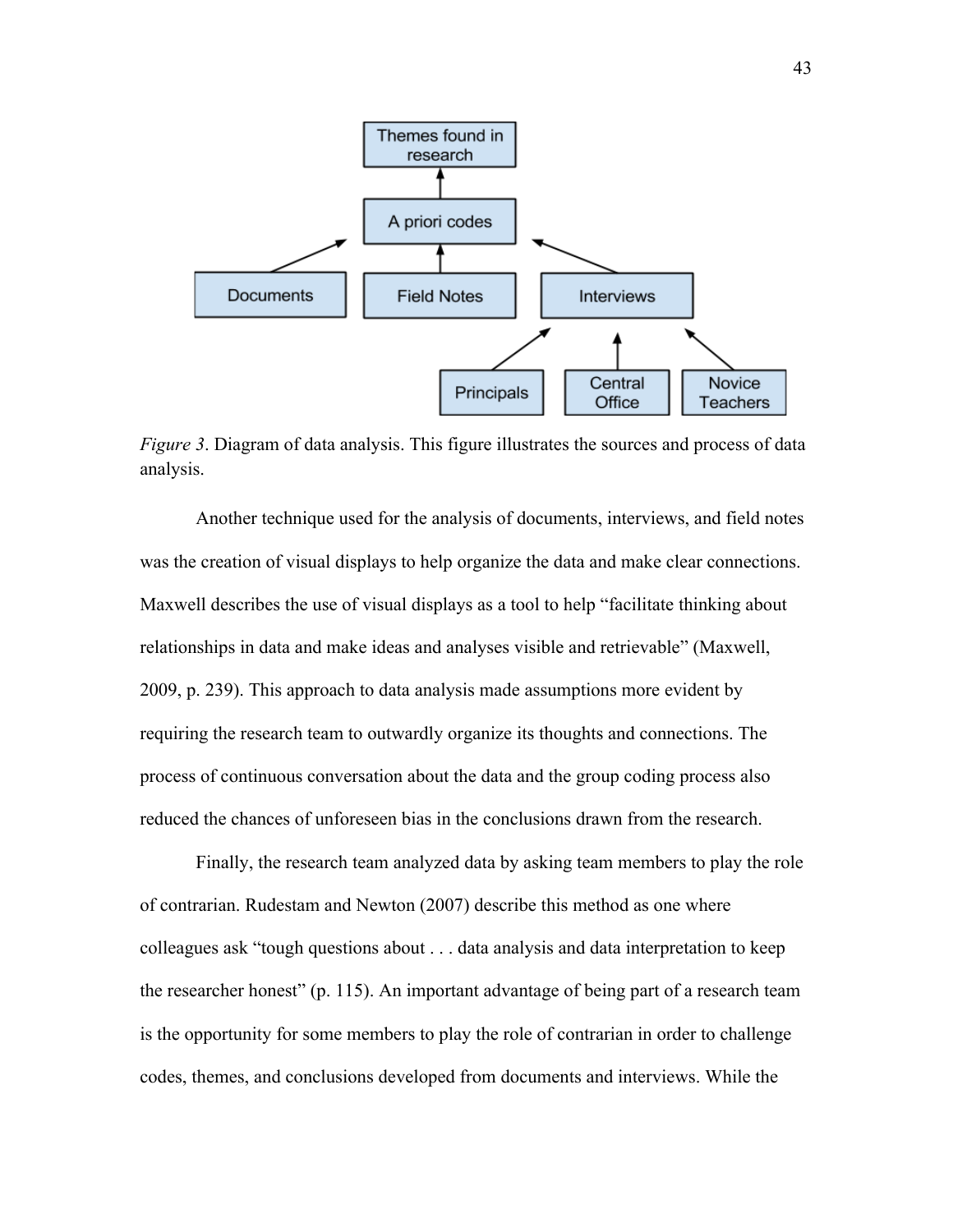team approach to coding data and developing themes should assist in developing valid ideas, asking members to explicitly play the role of contrarian can be an important way to avoid groupthink and insure the development of logical and defensible conclusions.

## **Authenticity and Trustworthiness of the Data**

The authenticity and trustworthiness of data collected for this study were maximized through the process of maintaining an audit trail. Rudestam and Newton (2007) describe an audit trail as "keeping a meticulous record of the process of the study so that others can recapture steps and reach the same conclusion" (p. 114). The audit included not just a list of objective steps but also encompassed "the ongoing inner thoughts, hunches, and reactions of the [team]" (Rudestam & Newton, 2007, p. 114). In doing so, the audit trail provided a strong level of transparency and credibility to the study.

## **Individual Biases**

In an effort to minimize potential research biases, we preemptively disclosed any associations with the selected school district or individuals who were part of the sample prior to research in the district. The members of the research team also disclosed their current roles and school district affiliation to participants in the study. Additionally, we aimed to minimize bias by interviewing participants in pairs, coding interviews as a team, and maintaining an audit trail. The research team is composed of six current educational administrators serving in both public and private schools located in New England. The group has a range of different educational experiences ranging from work teaching in elementary, middle, and high school to serving as assistant principals, principals, and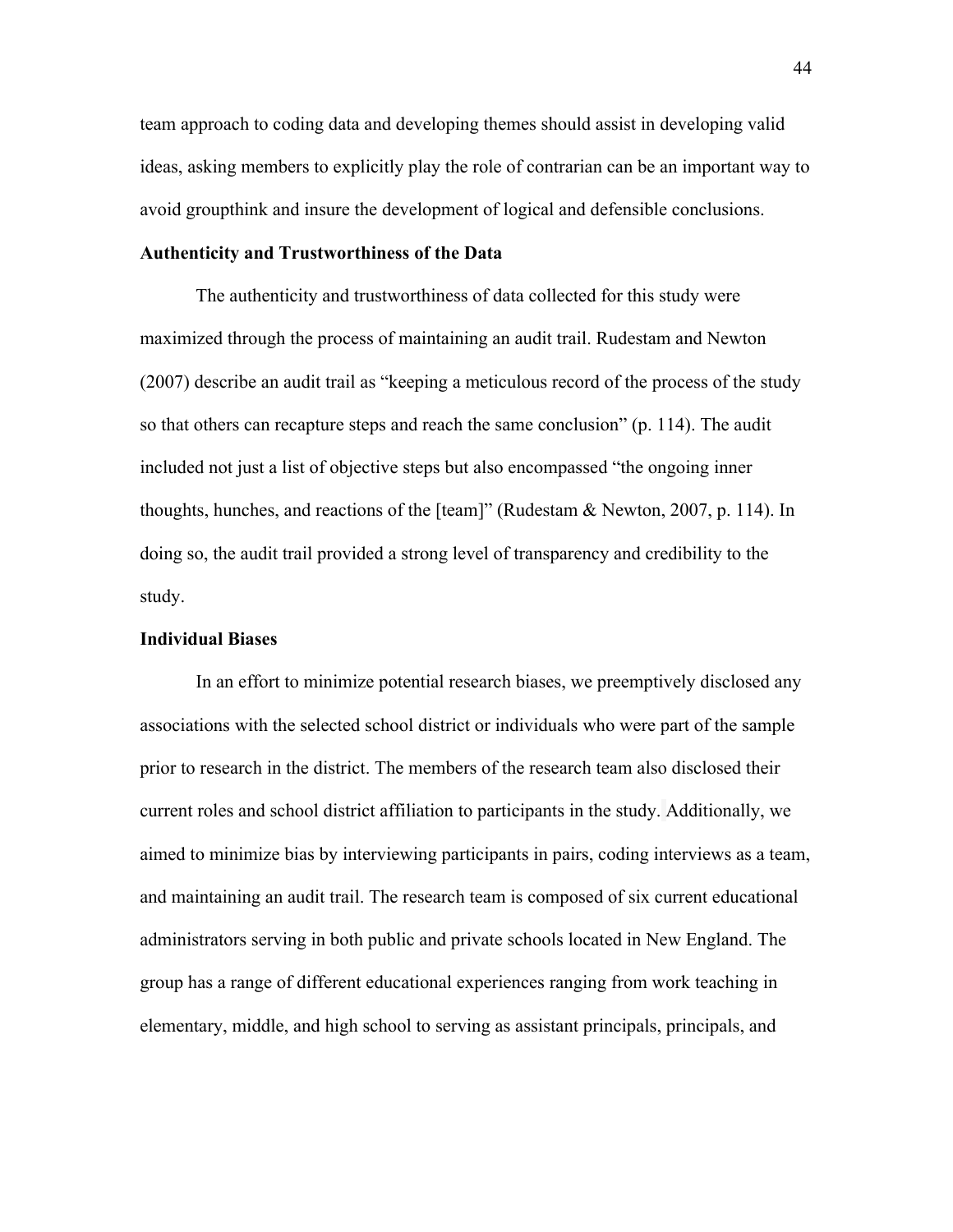assistant superintendents in their various schools and districts. The team is evenly divided between three men and three women.

## **Ethical Treatment of Participants**

In line with the recommendations of the National Institute of Health, the relationship between researchers and participants in the study were based on "honesty, trust, and respect" (National Institute of Health, 2014). To this end, the three core principles of the Belmont Report, respect for persons, beneficence, and justice, produced by the National Commission for the Protection of Human Subjects of Biomedical and Behavioral Research, served as the ethical grounding of this study (National Institute of Health, 2014).

Research participants were respected during the course of the study. They were required to provide informed consent prior to participation and at no point in time was an individual allowed to participate or continue to be a part of the study if we believed they did not fully understand all of the information communicated to them during the process of informed consent. Participation was on a volunteer basis and contributors did not receive compensation for their contribution. At any point during the interview process, participants were able withdraw from being a part of the study and were informed of this right prior to the interview. Additionally, we made every effort to explain the information shared during informed consent in a way that was easy to comprehend for all participants.

The well being of the research participants remained at the forefront of the study. We aimed to maximize possible benefits and minimize possible harms to individuals who participated in the study (National Institute of Health, 2014). While the potential harms appeared to be minor, the team strived to organize and conduct the study in a way to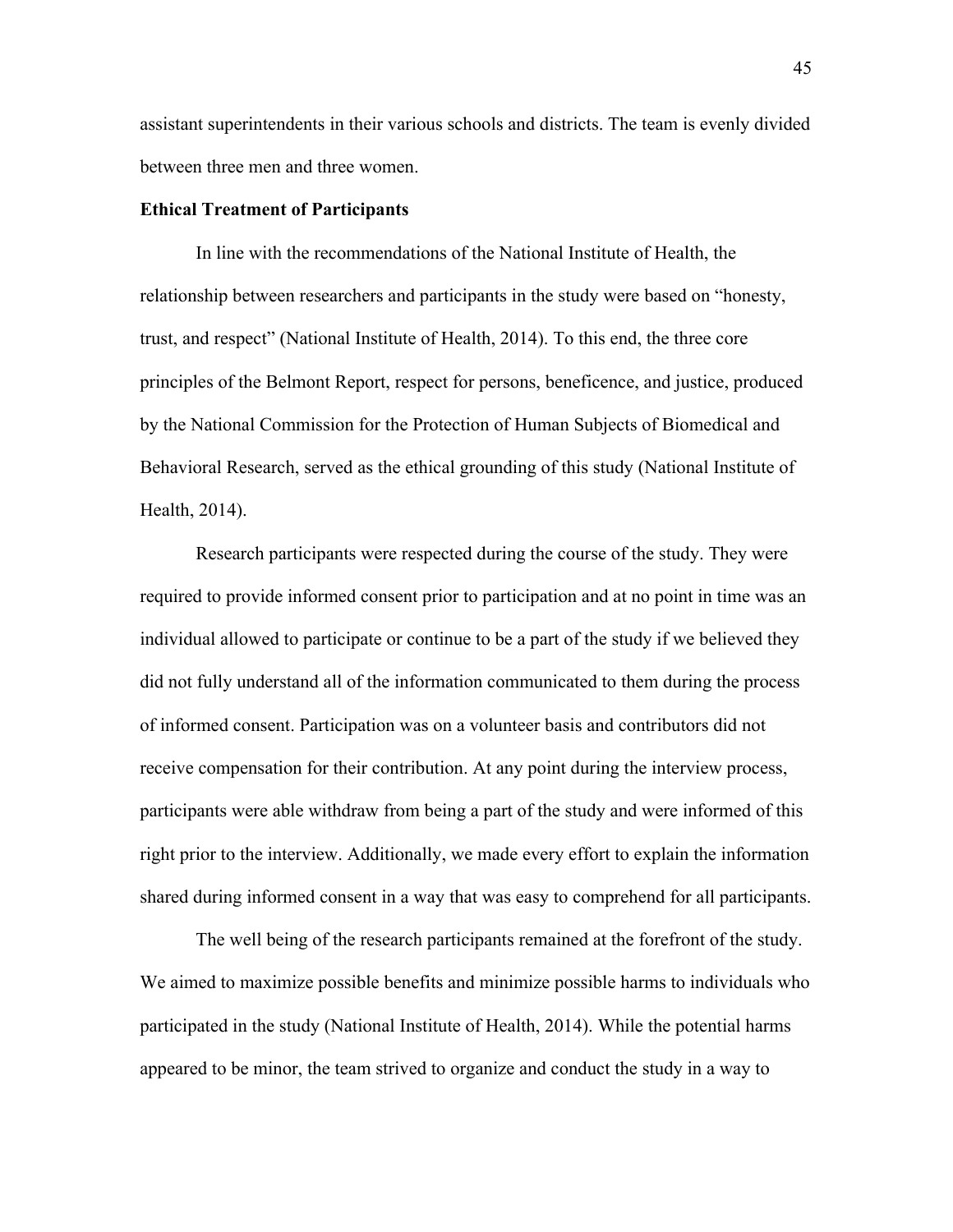minimize possible economic, social, legal or psychological harm to participants. In particular, the research team was attentive to the circumstances that could place a novice teacher at risk of losing his job or being ostracized by the school community. As relatively new members of the school district, novice teachers have reduced job security as compared to their veteran colleagues. Therefore, the research team strived to be attuned to these unique circumstances surrounding the experience of novice teachers and worked toward conducting the study and presenting the data to district leaders in a way that protected them from potential repercussions.

Finally, in line with recommendations of the Belmont Report, justice was a third core ethical guiding principle of the study. No individual who was a novice teacher, principal or central office administrator was excluded from participation in this study. In particular, no ethnic or religious minorities were excluded. The process of selecting research participants was open and transparent with a direct invitation emailed to all novice teachers employed in the school district.

Given the confidential and personal nature of gathered information, study data were protected. One method employed to strengthen the privacy of the study was to keep the identity of individuals and their schools anonymous. Each participant and school was labeled with a pseudonym and any connection between the pseudonym and identity of the individual or school was stored in a secure file. This protected participants from possible economic or social harm should anyone be dissatisfied with statements included in the study or its overall findings.

Technology, including the online software program Dedoose, was used to assist in the coding, storing, organization, management, and analysis of the data during the study.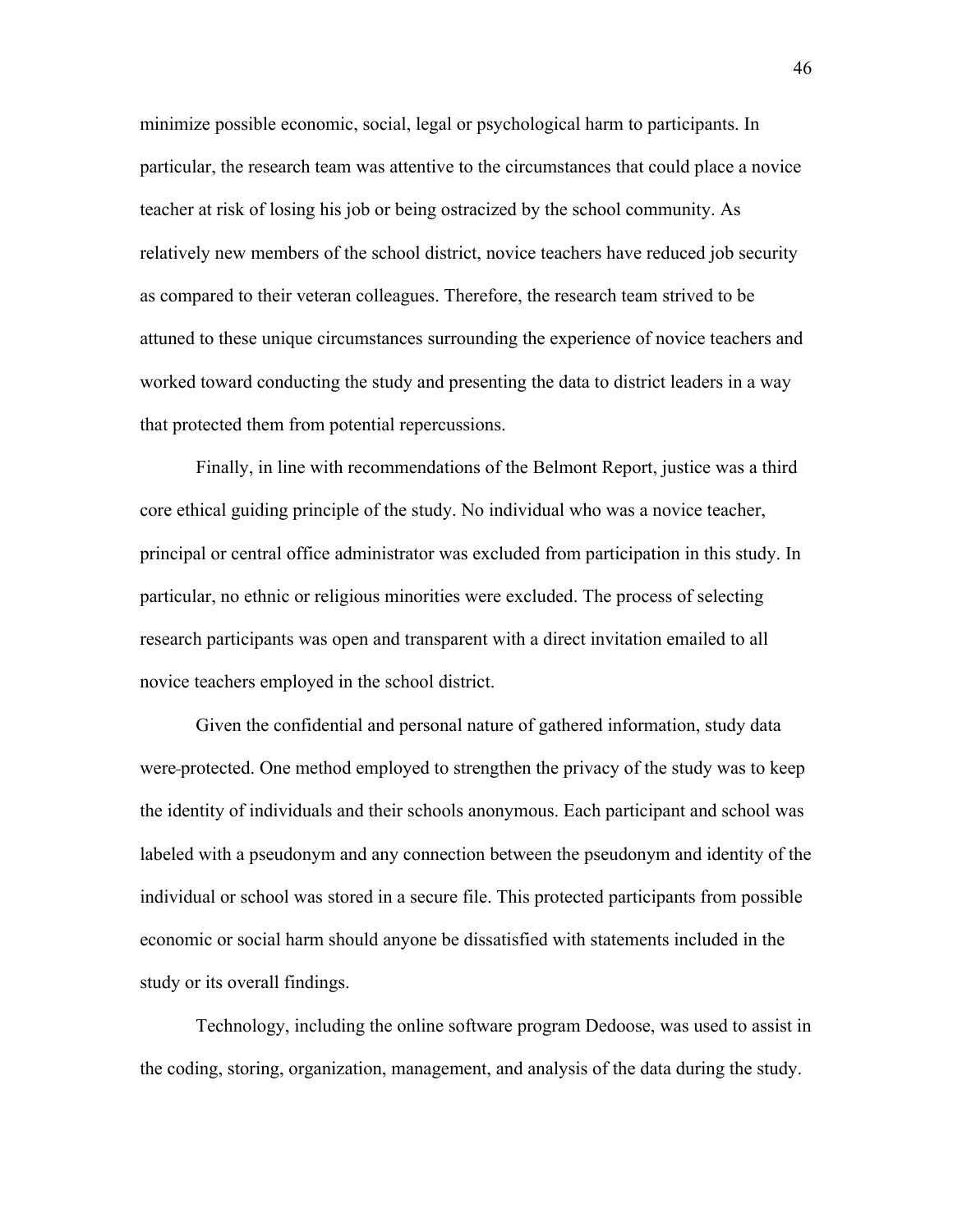Interview transcripts, observation field notes, and artifacts were safely examined and stored using software and Boston College-provided safe space. Predetermined pseudonyms were also developed.

Each research team member utilized these methods in similar ways in their individual study. The following chapter features the individual research questions, a literature review related to those questions, and any methods that were unique to the individual study. Additionally, the findings and recommendations sections of the individual study are included.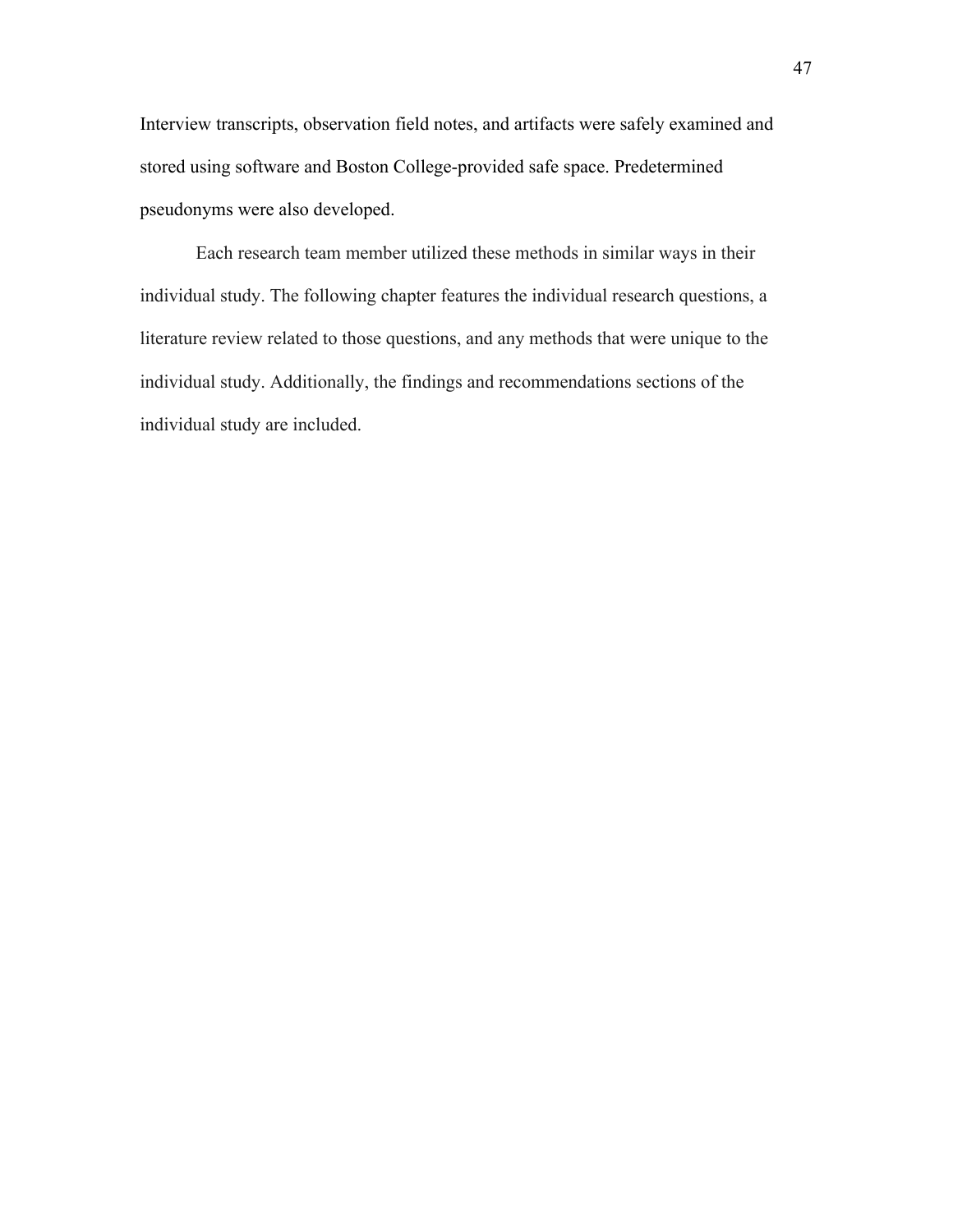# CHAPTER  $3^3$

# INDIVIDUAL STUDY: THE INFLUENCE OF SUPERVISION AND EVALUATION ON JOB SATISFACTION

### **Introduction: Problem and Purpose**

Novice teacher attrition rates challenge the ability of school and district leadership to address student achievement issues effectively and often have a negative impact on school culture. Ingersoll and Smith (2003) note that, "After just five years, between 40 and 50 percent of all beginning teachers have left the profession" (p. 2). The high rate of novice teacher attrition is most evident in urban districts with high poverty rates and high minority and special education student populations (Fantilli & McDougall, 2009; Ladson-Billings, 2001). Ingersoll (2001) identifies teacher job satisfaction as one of the significant factors influencing the attrition rate of the novice teacher.

The purpose of this study is grounded in Herzberg's Two Factor Theory (Herzberg, Mausner, & Snyderman, 1959) of job satisfaction later developed into Dinham and Scott's (1997) Third Domain Model of Teacher Satisfaction. Dinham and Scott's work identify school-based factors that can influence the job satisfaction of teachers. For this study, job satisfaction is defined as a "pleasurable or positive emotional state resulting from the appraisal of one's job and job experience" (Hulpia et al., 2009, p. 294). The group dissertation explored the influence of school-based factors, identified as school and district leadership, on the job satisfaction of novice teachers (Dinham & Scott, 1997). The group research served to answer the questions:

• How do school and district leaders perceive their role in the development of novice teacher job satisfaction?

<sup>&</sup>lt;sup>3</sup> Individually written by Elizabeth Chamberland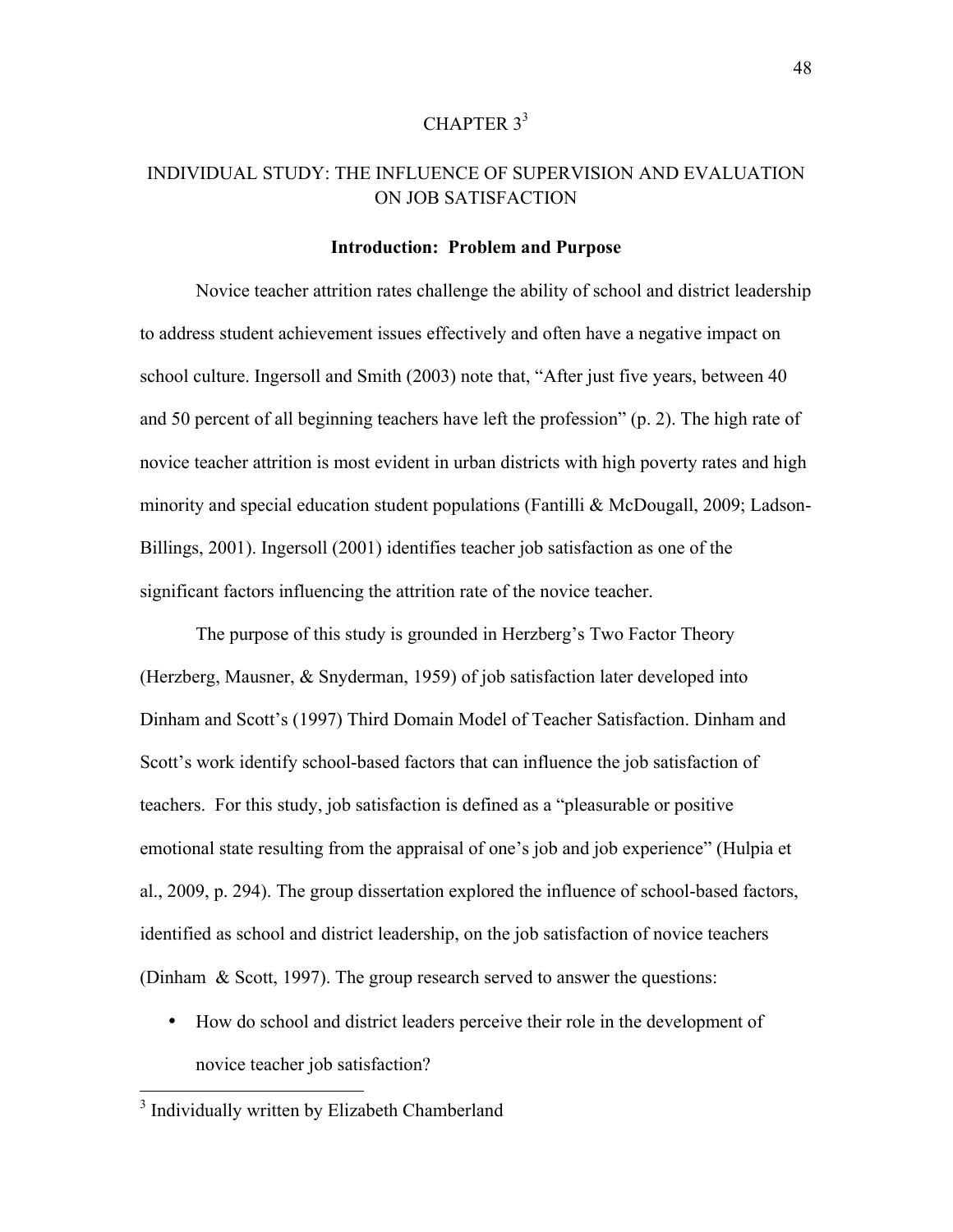• Do novice teachers attribute job satisfaction to school and district leadership and, if so, how?

This individual study examined the influence of the instructional leader on the job satisfaction of the novice teacher through the processes of supervision and evaluation.

### **Description of the Individual Research Questions**

Research over the past twenty-five years identifies the instructional leadership of principals as a critical component of effective schools (Catano & Stronge, 2007; Glasman & Heck, 1992). Historically, principals have assumed a managerial role; yet, education reform, high stakes testing, accountability policies, and newly implemented teacher evaluation systems refocus the need for principals to assume the role of instructional leader (Hallinger, 2003; Wood, 2005).

One commonly identified characteristic of an instructional leader is a demonstrated ability to manage the instructional programming which includes both the supervision and evaluation of teaching (Hallinger, 2003). Emphasis must be placed on the specific actions of the instructional leader that have a positive influence on the job satisfaction of the novice teacher (Wynn, Carboni & Patall, 2007). "Overall, our data indicate that…. instructional leadership strategies…have strong "enhancing effects'' on teachers, emotionally, cognitively, and behaviorally" (Blase & Blase, 2000, p. 137). Despite the fact that supervision and evaluation are a primary responsibility of the instructional leader, little research has been conducted on the influence it has on the job satisfaction of novice teachers. The supervision and evaluation of teaching are two distinct, but inextricably connected, responsibilities of instructional leaders. Supervision is defined as the formative process in which principals attempt to maximize teacher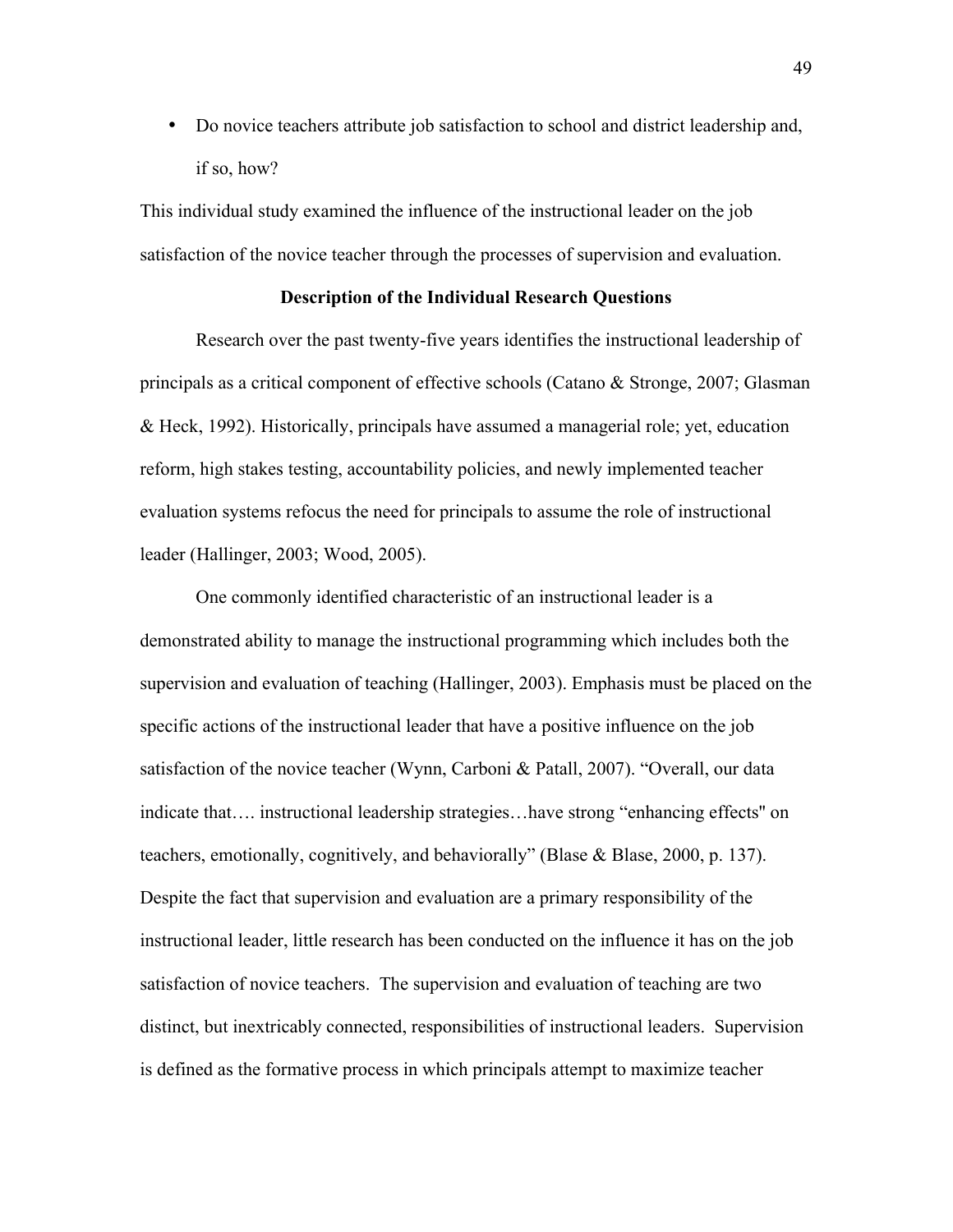growth and assess the professional development needs of teachers. Supervision is used to gain information that can help teachers, even teachers who are already proficient, to improve or expand their abilities (Range, Scherz, Holt & Young, 2011). Conversely, evaluation is defined as determining the merit of individual teachers by collecting teacher and student performance data within pre-determined timeframes. As data are collected, they are examined for decisions on retention, promotion, and tenure (Range et al., 2011, p. 246).

Conley, Muncy and You (2006) validate that an effective evaluation system supports the job satisfaction of the educator. School administrators who want to maintain teachers' commitment to their work should emphasize a teacher evaluation system that is based on concrete standards, is conducted in a consistent manner for all staff, and is supported by teacher belief that the evaluator is qualified to provide such feedback (Kimball, 2002). Blase and Blase (2000) contend the feedback provided from the building administrators can influence the job satisfaction of the teacher if "their feedback focused on observed classroom behavior, was specific, expressed caring and interest, provided praise, established a problem-solving orientation, responded to concerns about students, and stressed the principal's availability for follow-up talk" (p. 133). When these conditions are present, the job satisfaction of novice teachers is enhanced.

Wood (2005) presents the gap in the research: "Despite the evidence that principals play a vital role in novice teachers' success, the effect of principals' influence on novice teacher success is largely unexplored" (p. 41). Wynn et al. (2007) extend the significance of this gap, noting that, "Further research is needed in order to identify specific leadership styles and practices of principals who most effectively promote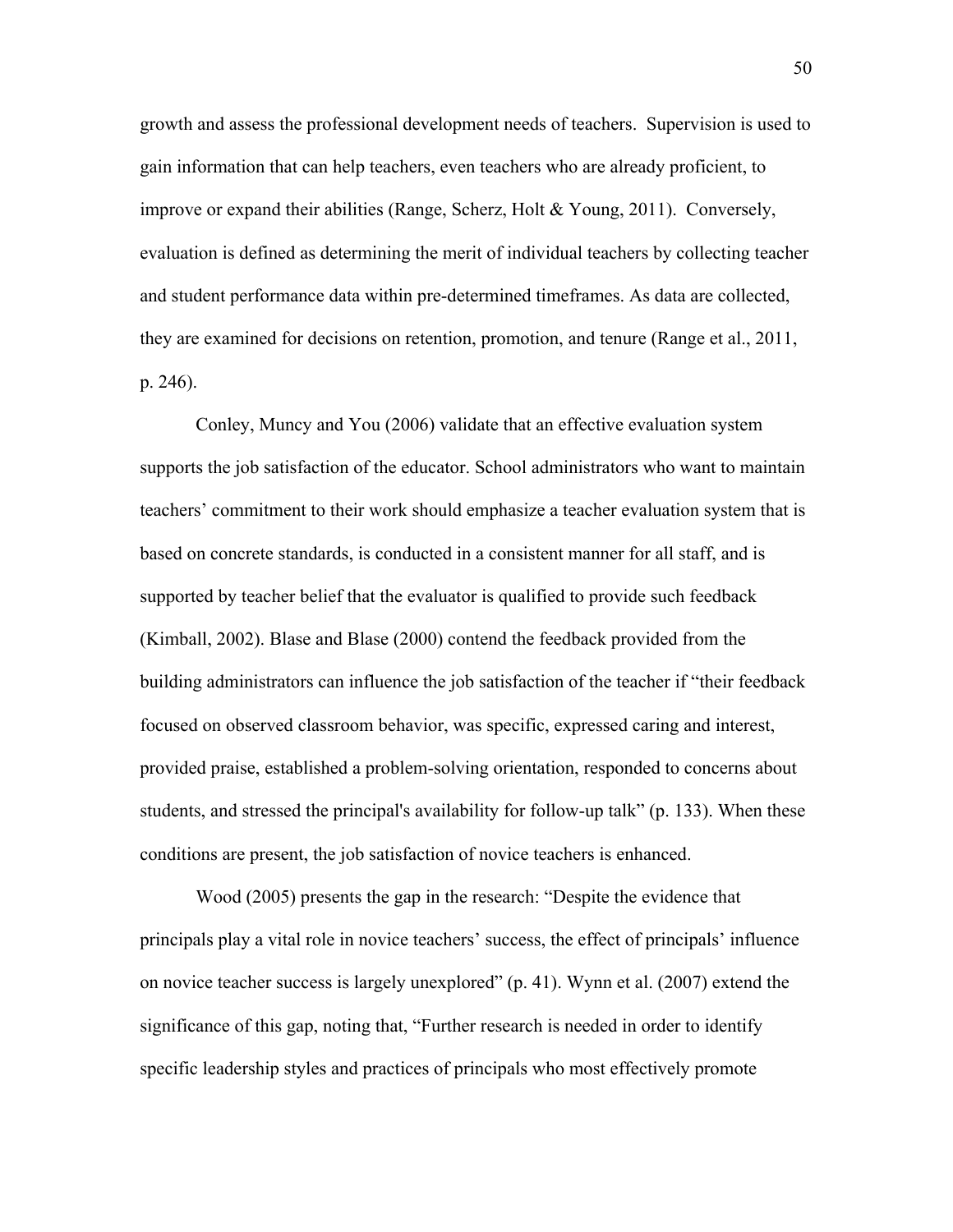teacher retention" (p. 224). Therefore, this study explored how the instructional leader, through the processes of supervision and evaluation, influenced novice teachers in the Columbia School District. The questions explored by this study were:

1. How do building leaders perceive the role of supervision and evaluation in the development of novice teacher job satisfaction?

2. Do novice teachers attribute job satisfaction to the supervision and evaluation received from the building leader, and if so, how?

The increased emphasis by school districts and policy makers on the supervision and evaluation of teachers coupled with the significant attrition rate of novice teachers provide the foothold for the importance of this study (Hallinger, 2003; Ingersoll & Smith, 2003; Wood, 2005). Next, the substantial body of literature that grounds the premise of this study will be presented.

## **Literature Review**

The first section of the literature review delineates the challenges faced by novice teachers as they enter the teaching profession. The next section provides evidence from current research to describe the responsibilities attributed to an instructional leader and the specific role of supervision and evaluation in the job satisfaction of the novice teacher. Each section outlines the research that underpins the purpose for this study: To explore how the instructional leader, through the supervision and evaluation process, influences the job satisfaction of the novice teacher.

### **Novice Teachers**

The first years of teaching can be exceptionally challenging for a novice teacher. Novice teachers must simultaneously socialize into the teaching profession and the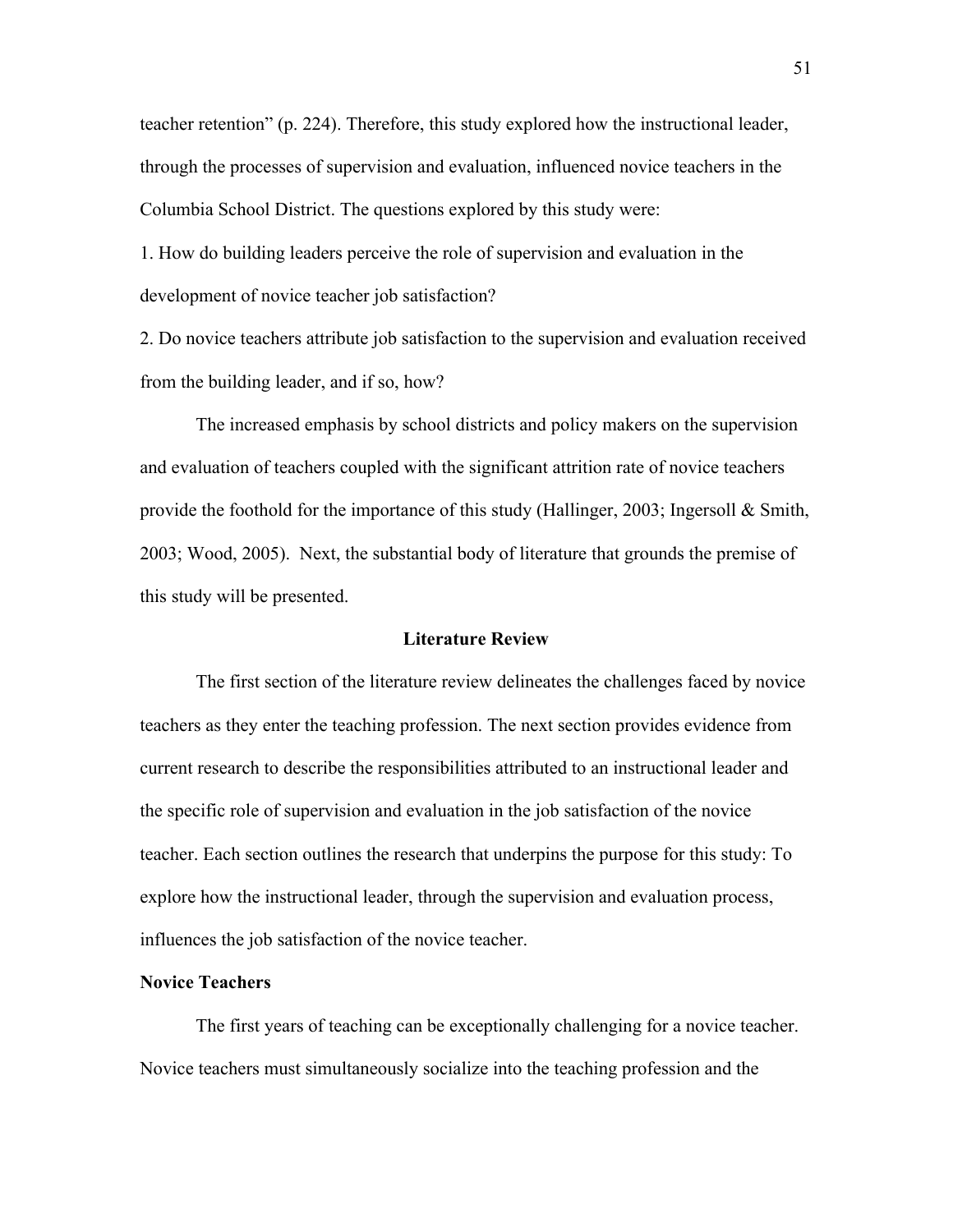school environment. Novice teachers are often given the most challenging students and the same teaching load as veteran teachers; yet, there is also an expectation that they will demonstrate a level of expertise comparable to that of their veteran colleagues (Angelle, 2006; Brock & Grady, 1998; Flores, 2004). Other prevalent problems specific to the novice teacher include an underestimation of the difficulty of teaching, inadequate professional training, discipline and classroom management issues, difficulty in planning and organizing classwork, a limited range of effective teaching strategies, and an inability to motivate students (Brock & Grady, 1998; Grossman & Thompson, 2004; Johnson, 2004). While the degree of these issues varies based on the individual, novice teachers regularly experience some or all of these challenges.

Research on the challenges of novice teachers as they enter the teaching profession identifies the school principal as a critical source of guidance and support. Brock and Grady (1998) state: "Novice teachers look to the principal for guidance on the expectations for teaching and learning in the school as well as feedback and affirmation related to their performance" (p. 182). This desire by novice teachers is supported by an accepted description of the instructional leader as "deeply engaged in stimulating, supervising, and monitoring teaching and learning in the school"(Hallinger, 2005, p. 226). Hallinger notes that, "these functions demand that the principal has expertise in teaching and learning, as well as a commitment to the school's improvement" (p. 226). Roberson and Roberson (2008) describe the relationship this way:

The challenge for administrators, particularly principals, therefore, is to address this reality—novice teachers with little or no practical experiences and limited repertoires—and induct novice teachers in ways that (a) promote high levels of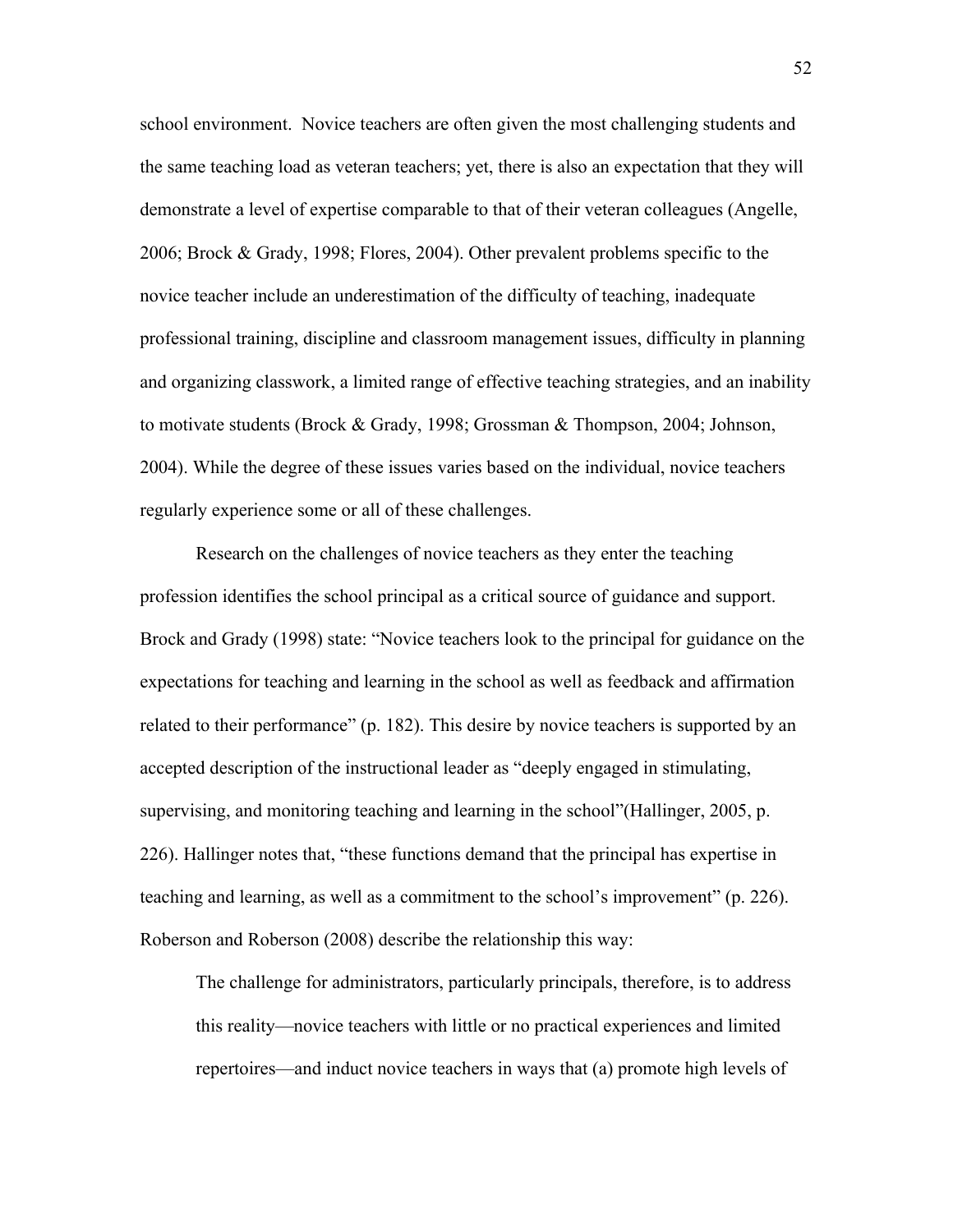classroom practice, (b) ensure the academic success of all students, and (c) encourage new ways of being in schools for novice and veteran teachers alike. (p. 114)

The work of building administrators in supporting novice teachers becomes increasingly more important in light of the high attrition rate among novice teachers, as the percent of teachers who leave the teaching profession within the first five years varies from 30% to 50% (Andrews, Gilbert, & Martin, 2007; Darling-Hammond, 2003). The literature indicates, "The principal, as the instructional leader, has the power and authority to set in motion the connections and activities that novice teachers need to be successful" (Roberson & Roberson, 2008, p. 118). The specific characteristics of an instructional leader that can influence the novice teacher are outlined in the next section.

### **Instructional Leadership**

Instructional leadership is defined through a set of commonly accepted characteristics (Hallinger, 2003; Mitchell & Castle, 2005; Wood 2005) that begin with the principal's ability to define the mission of the school with clear, measureable academic goals that are widely known by the staff. The second characteristic requires the principal to manage instructional programming which includes the supervision and evaluation of instruction and the coordination of the curriculum while also monitoring student progress (Hallinger, 2003). Finally, the principal must establish and promote a positive learning climate by protecting instructional time, promoting professional development and collaboration, maintaining high visibility, and developing high standards and expectations for the continual improvement of teaching. Each of these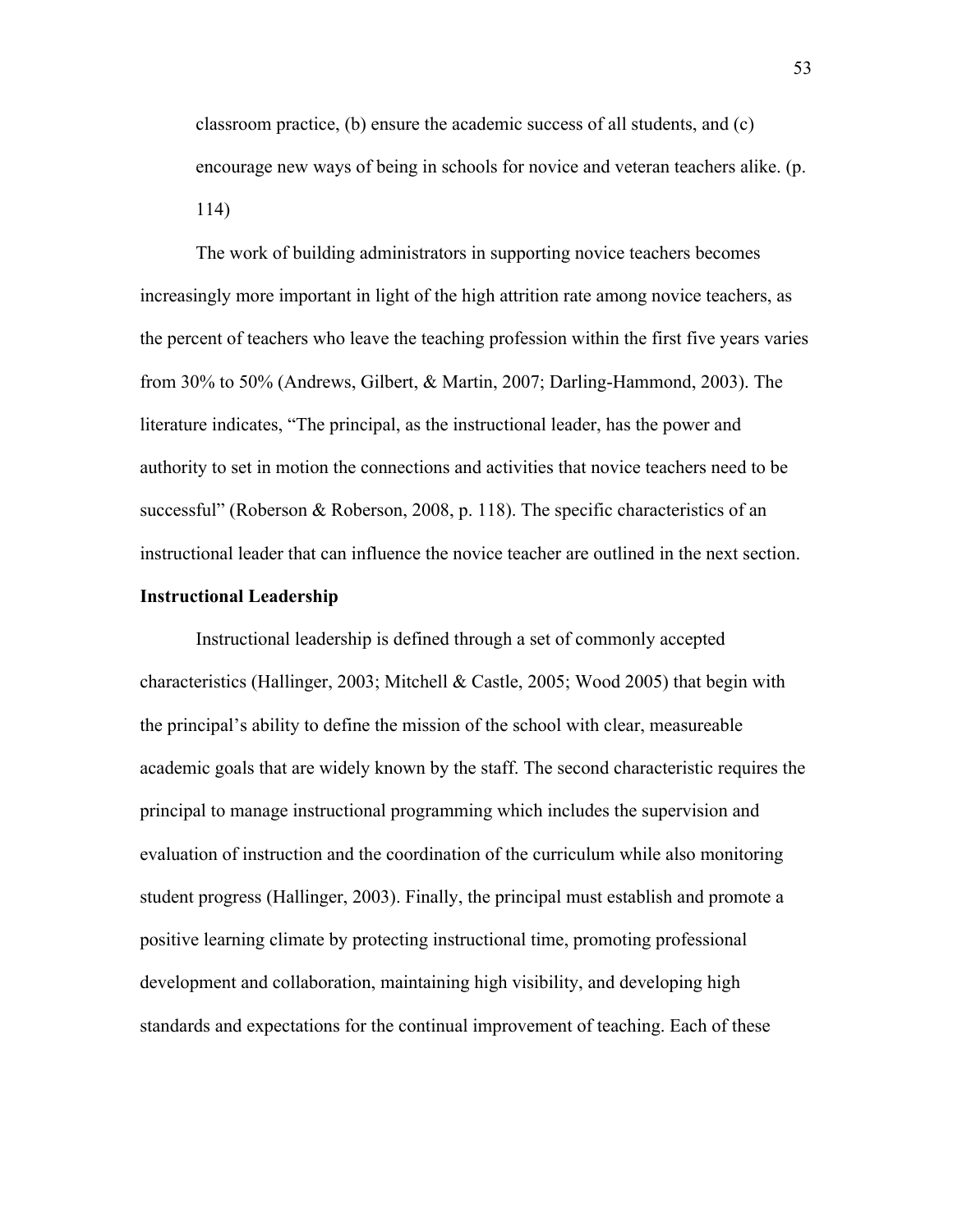characteristics is important, yet there is increasing emphasis on the supervision and evaluation role of the instructional leader.

The federal Race to the Top Initiative (RTTT), along with other policy initiatives, have created increased pressure on states and school districts to develop and implement teacher evaluation systems as a lever to drive the improvement of teaching (Andrews et al. 2007; Master, 2014; Reitzug, West, & Angel, 2008). The newly implemented teacher evaluation systems refocus and reinforce the need for principals to be instructional leaders with the ability to validate effective instructional practice and provide feedback for the improvement of instructional practice (Blase  $\&$  Blase, 2000; Coldren  $\&$  Spillane, 2007; Eady & Zepeda, 2007; Goff, Goldring & Bickman, 2014). Policy makers believe that these new systems will replace teacher evaluation tools that did not distinguish effective teachers from ineffective teachers (Hill & Grossman, 2013).

Additionally, the new evaluation systems have the potential to influence the development and retention of novice teachers. "Novice teachers see principals as knowledgeable of quality teaching not only because they originated in the classroom and have teaching experience, but also because principals are the chief appraisers and make judgments on the novice teachers' ability to teach" (Roberson & Roberson, 2008, p. 115). Research indicates the principal, through the processes of supervision and evaluation, can support the job satisfaction of the novice teacher (Coldren & Spillane, 2007; Deneire et al. 2014, Eady & Zepeda, 2007; Hill & Grossman, 2013).

### **Supervision vs. Evaluation**

While the practices of supervision and evaluation are closely linked, they serve different roles. The following describes the differences between supervision and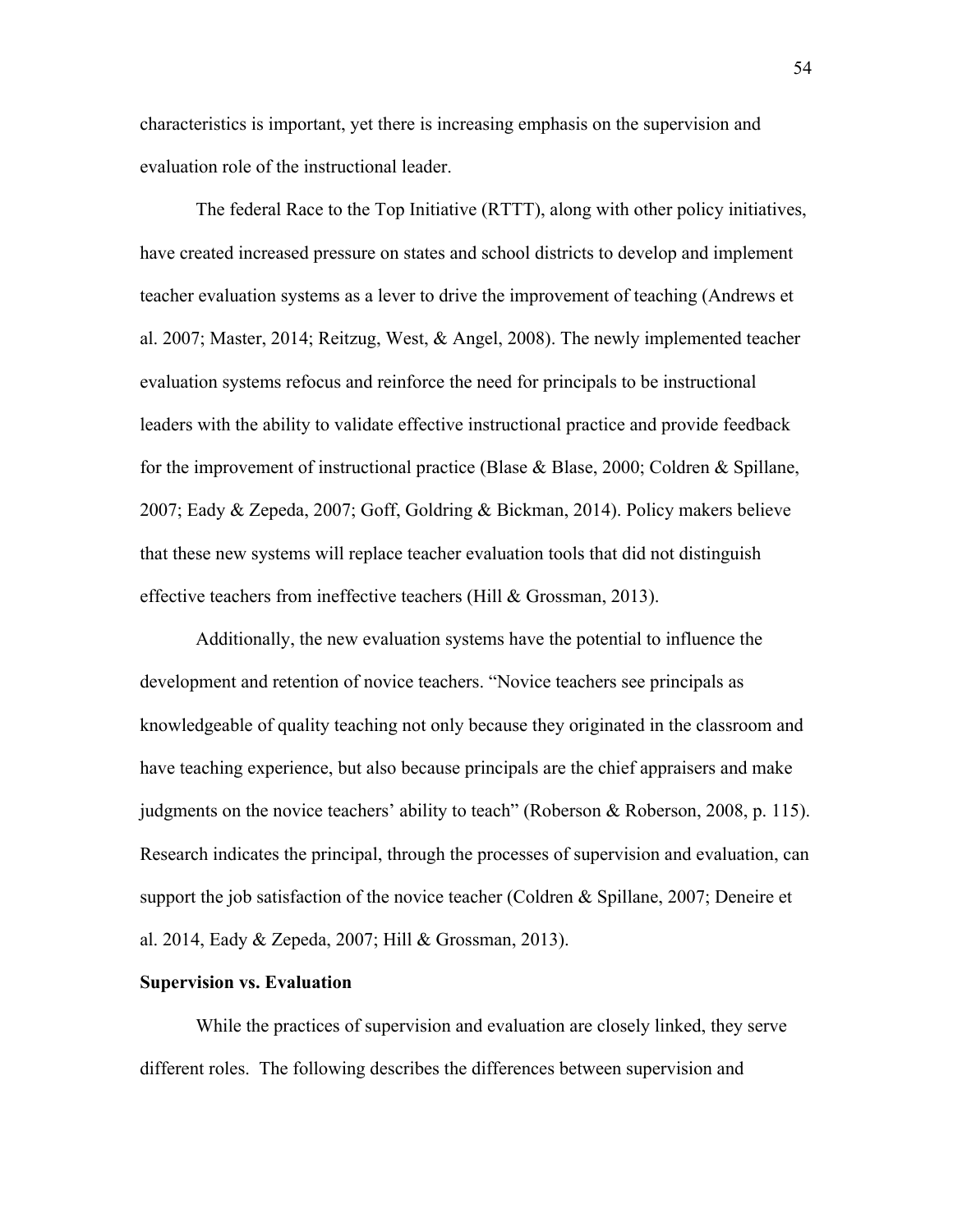evaluation. The link with job satisfaction is also explored.

**Supervision.** Supervision is defined as a process to promote teacher growth and development. Zepeda (2007) states:

Perhaps the most important work a supervisor does is to work with teachers in ways that promote life long learning skills; inquiry, reflection, collaboration and a dedication to professional growth and development. (p. 1)

The same study describes the supervision of teachers, as a process that is ongoing and recursive.

Supervision is a formative process focused primarily on the improvement of practice and is not associated with evaluation (Range et al., 2011). The supervision of teachers requires a variety of actions by the instructional leader, and indicates that the supervisory relationship must be grounded in trust. Once trust has been established, extended classroom observations, informal observations, instructional artifacts, teacher self-reports, and student surveys can be used as the basis for conversations and suggestions for improving teaching practice.

**Evaluation.** The evaluation of teaching is typically viewed as a summative process, focused on ensuring teachers are meeting specific, established standards of practice. Range et al. (2011) state, "Teacher evaluation has focused more on rating teacher performance based on demonstration of select instructional practices" (p. 245). The same research characterizes evaluation systems as mandated by state law and school district policy, requiring a rating system that is used for personnel decisions on retention and promotion. The rating process associated with evaluation can often create anxiety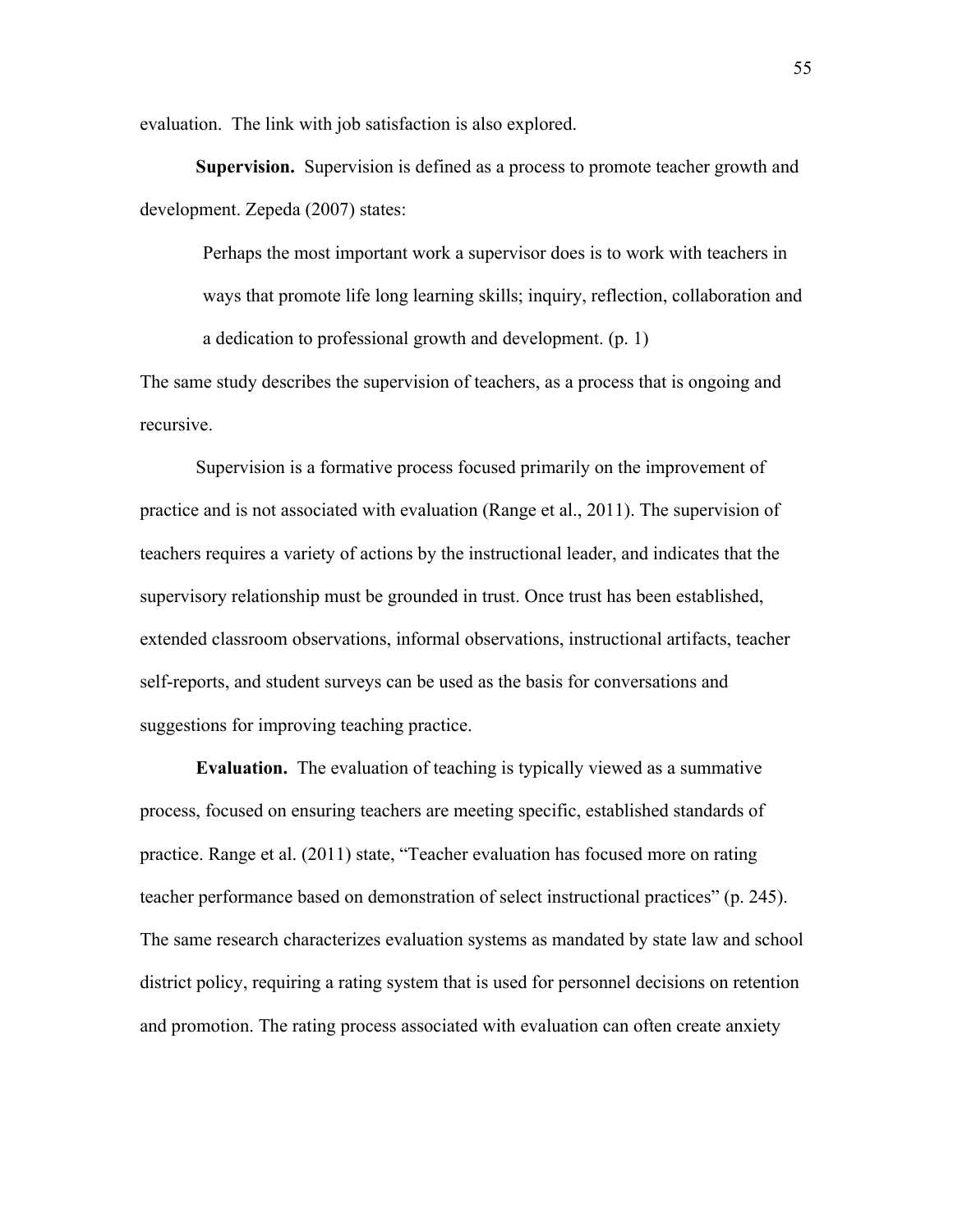and distrust for the teacher. However, the instructional leader can facilitate the conditions that may reduce this anxiety.

Supervision as a formative process and evaluation as a summative process are both the responsibility of the instructional leader. However, this can create conflict for the leader and the teacher. Research suggests that the principal must have a genuine concern for the teacher as well as for the improvement of teaching practices to lessen the impact of this conflict by helping teachers to develop their practice while also evaluating performance (Andrews et al, 1991; Blase & Blase, 2000). Zepeda (2007) addresses the difficulty encountered by instructional leaders who must both supervise and evaluate novice teachers. The supervisor must work to link supervision and professional development with the evaluation process to help create meaning in both processes. Furthermore, the teacher should be included in the discussion and decision-making process embedded in supervision and evaluation. As a result, novice teacher job satisfaction can be enhanced when teachers are fully included in the processes of supervision and evaluation in the context of a trusting relationship.

However, Weisberg et al. (2009) posit that many school districts engage in what they named the Widget Effect. The Widget Effect assumes that regardless of their developmental needs, all teachers are supervised the same way. The Widget Effect goes on to describe an evaluation system that rates all teachers as good or great without providing any explicit feedback related to their practice. Therefore, novice teachers may not receive the specific feedback needed to further develop promising practices and ineffective performance is potentially unaddressed. The Widget Effect assumes that the processes of supervision and evaluation do not positively or negatively influence the

56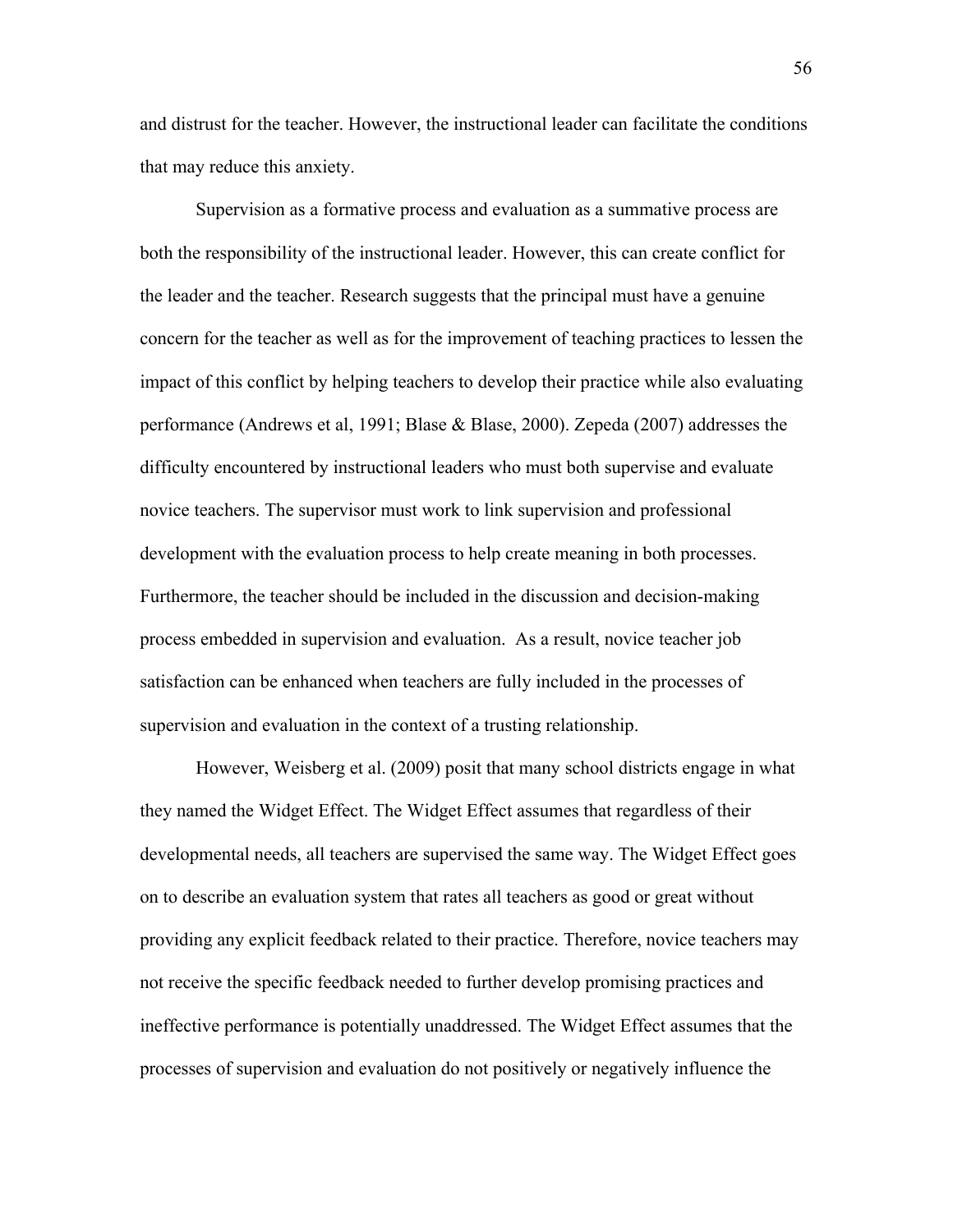practice of teachers; yet, research reflects novice teacher's expectations regarding the supervision and evaluation process observing, "Whether from the principal's classroom visits, feedback (formal and informal) or works of encouragement and affirmation, novice teachers want to hear what principals have to say about their performance and efforts in the classroom" (Roberson & Roberson, 2008, p. 115). Additionally, novice teachers identify principals as the chief appraiser of their teaching and they look to the principal to provide clear feedback related to the established expectations for teaching. Therefore, the processes of supervision and evaluation can be harnessed to influence the job satisfaction of novice teachers.

### **Novice Teacher Job Satisfaction**

The instructional leader can influence the practice and job satisfaction of the novice teacher (Blase & Blase, 2000; Catano & Stronge, 2007; Hallinger, 2003). Andrews et al. (1991) state, "The principal not only diagnoses good teaching but also provides the teacher with feedback that enables professional growth" (p. 98). Conley et al. (2006), in a study focused on standards-based evaluation systems and their connection to teacher job satisfaction, found the impact of the evaluation system depended on several factors. These factors included the "characteristics of the evaluation feedback, perceptions of fairness, and perceptions of evaluator qualifications" (p. 40). This study notes that an evaluation process that is perceived to be positive and supportive can enhance job satisfaction and the teachers' commitment. In addition, this same study identified a teacher's ability to "self select areas of emphasis" as a positive factor influencing the teacher's well being. However, there is an underlying supposition to this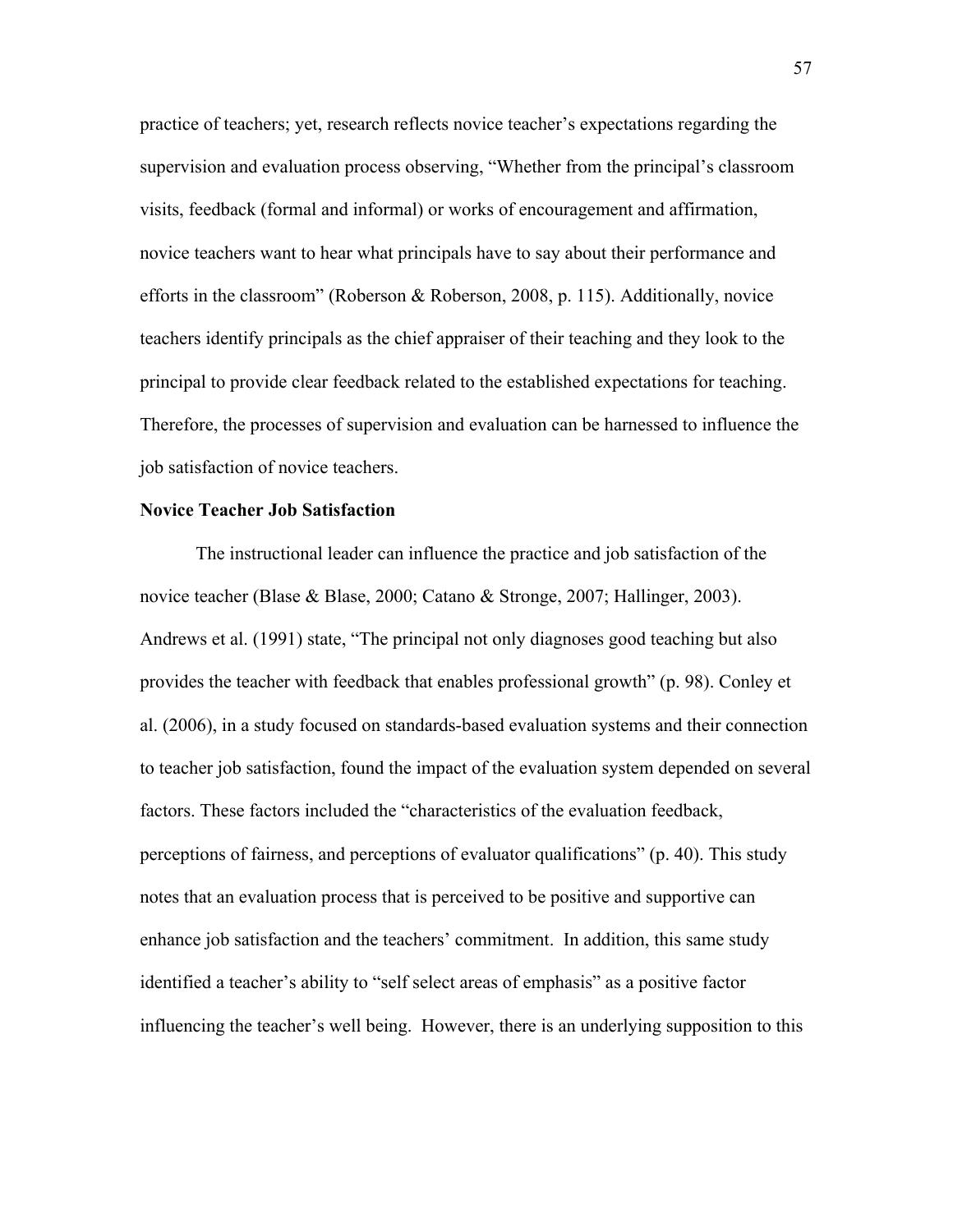study that the leader is capable, qualified, and willing to function as an instructional leader.

This finding is further extended by Deneire et al. (2014) who identify the appraisal/feedback process as having a significant impact on the job satisfaction of teachers:

Teachers who indicate that the appraisal contained a judgment about the quality of their work, teachers who indicate the appraisal was a fair assessment of their work as a teacher, and teachers who indicate the appraisal was helpful in the development of their work as a teacher and teachers who have a clear view on the criteria that have been used in the appraisal feedback, have a significantly higher probability of experiencing an increase in job satisfaction. (p. 105)

Thus, evaluation processes presented in a developmental manner can have a positive influence on the job satisfaction of teachers. Deneire et al. (2014) describe a developmental approach to evaluation as feedback that is perceived by teachers to be helpful in the improvement of their classroom instruction. This is in contrast to the findings of the Widget Effect where the feedback provided to teachers is limited and not grounded in the instructional experience and needs of the teacher. Conley et al. (2006) identify additional characteristics of supervision and evaluation, that can influence the job satisfaction of the novice teacher. These characteristics include a clear understanding of the standards and expectations for teaching, a clear link between effort, performance, and evaluation and a belief that the evaluator is competent to provide feedback on teaching.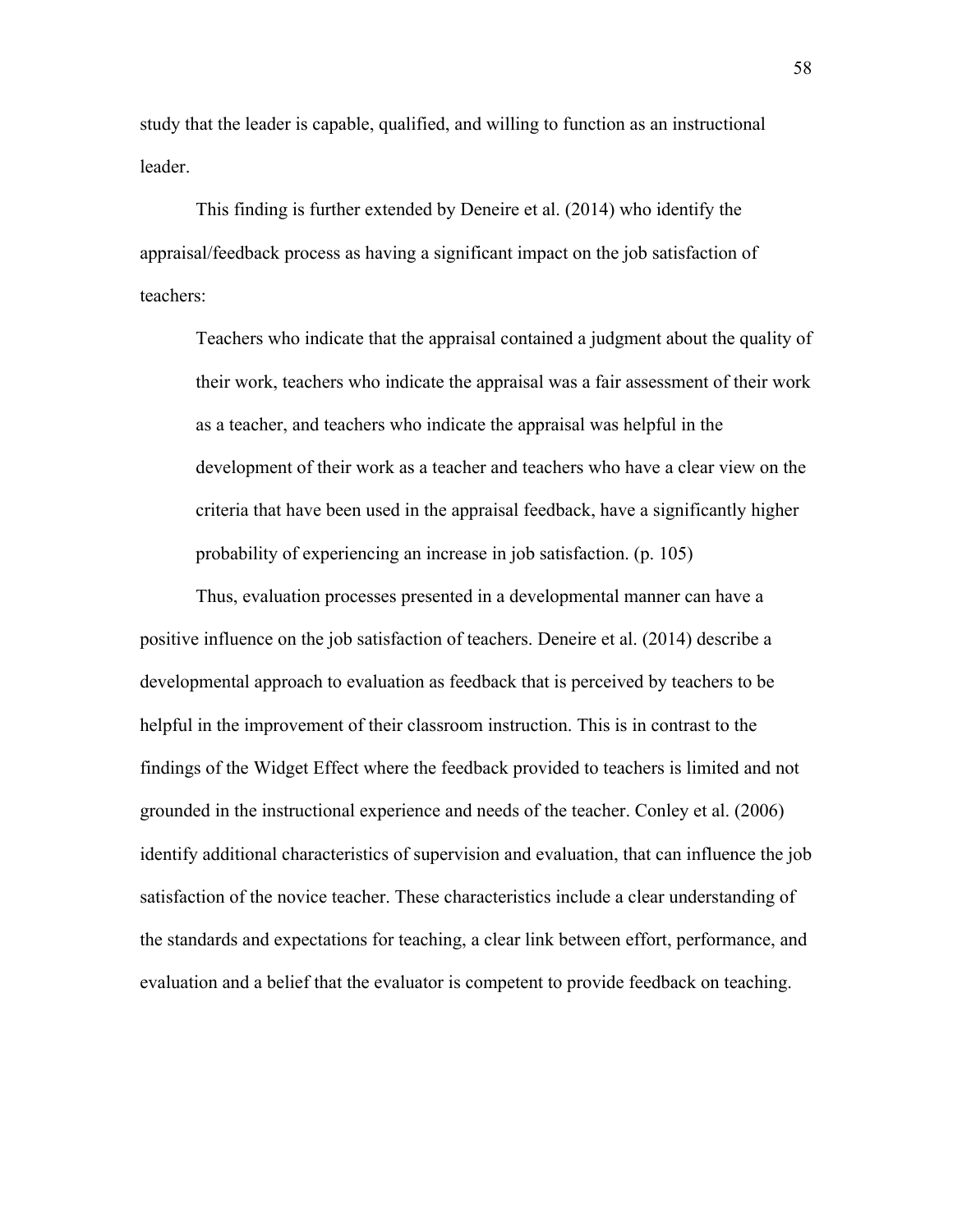## **Conclusion**

A review of the research identifies the processes of supervision and evaluation as potential levers for influencing the job satisfaction of the novice teacher. The research also indicates that novice teachers, based on the variety of challenges present, require the direct support of the instructional leader to both develop their practice as well as to create conditions that will positively influence their job satisfaction. Therefore, this study focused on the influence of the processes of supervision and evaluation on the job satisfaction of the novice teacher.

### **Methodology**

The purpose of this study was to explore how the instructional leader, through the processes of supervision and evaluation, influences the job satisfaction of novice teachers. The questions addressed in this study were:

1. How do building leaders perceive the role of supervision and evaluation in the development of novice teacher job satisfaction?

2. Do novice teachers attribute job satisfaction to the supervision and evaluation received from the building leader, and if so, how?

Maxwell (2009) states that research questions serve two main functions: "To help focus the study (the questions' relationship to your goals and conceptual framework) and to give you guidance for how to conduct it (their relationship to methods and validity)" (p. 229). Chapter 2 provides a detailed description of the demographics of the Columbia School District along with a comprehensive description of the methodology employed in this study, including site and participant selection, data collection and data analysis. This section will delineate specific components of the methodology that were unique to this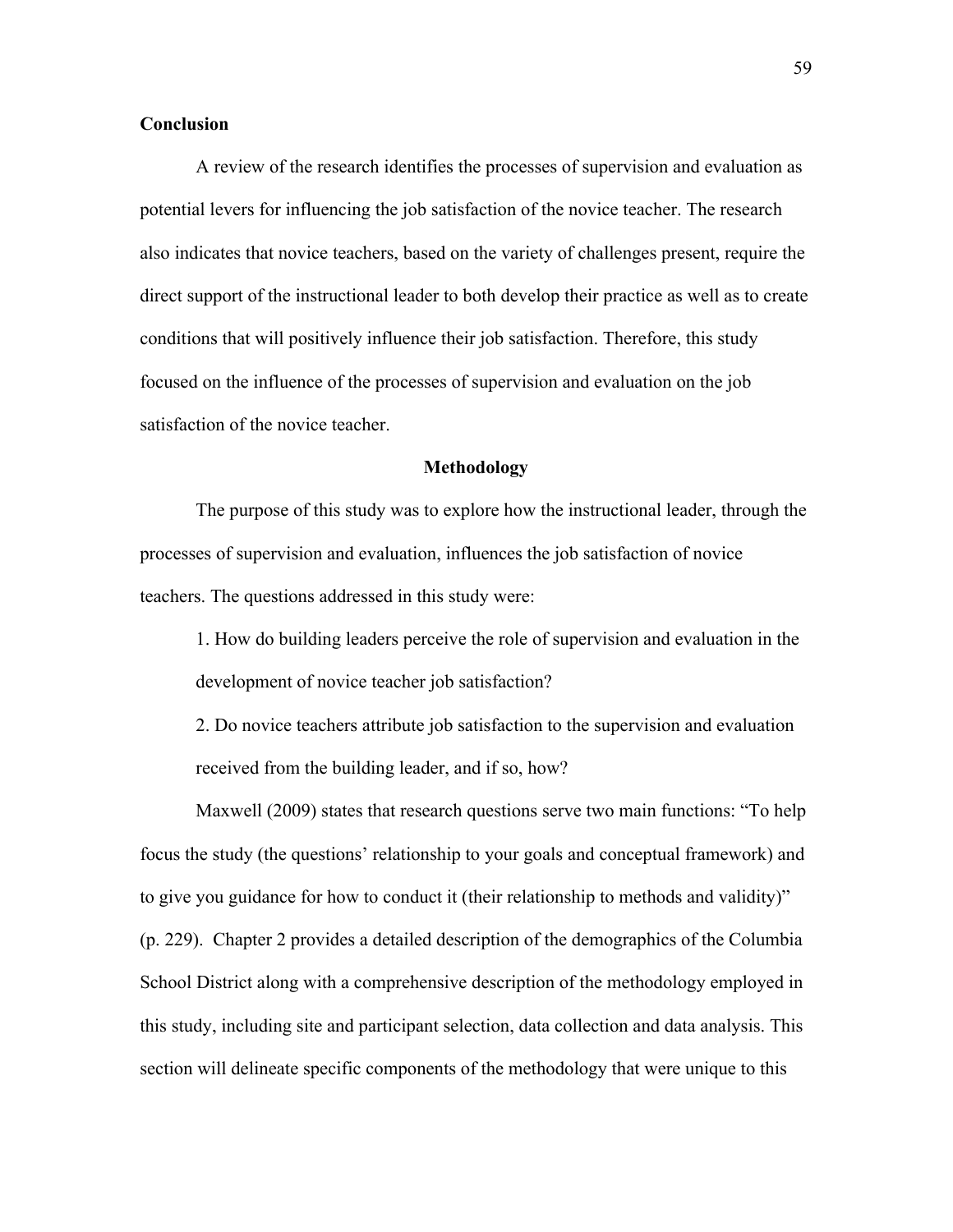individual study. The areas unique to this study include the participant selection, interview questions, a key document and the codes utilized during analysis. The case study design utilized appropriately fit the needs of this research. Yin (2009) defines a representative case study as "informative about the experiences of the average person or institution" (p. 48). Therefore, the insights gained from this research may be able to inform the practice of other small suburban public school districts in Massachusetts with similar characteristics.

### **Participant Selection**

**Novice Teachers**. Novice teachers were included as participants. The focus of this study was on the job satisfaction of novice teachers, thus it was imperative that they be interviewed. It was critical that their perceptions of the processes of supervision and evaluation were included in the research. Novice teachers in their second or third year in the profession were the target population for this study. More specific participant selection parameters are included in Chapter 2.

**Principals and District Leaders.** Principals were included as participants. Since principals are typically the primary supervisor and evaluator of teachers, this was a critical requirement for this study. A high level of involvement in supervision and evaluation processes ensured the principal's ability to thoroughly and completely answer the questions included in the interview protocol. Interviews included 7 building leaders. Five district level leaders were also interviewed to examine the district perspective on the supervision and evaluation of novice teachers.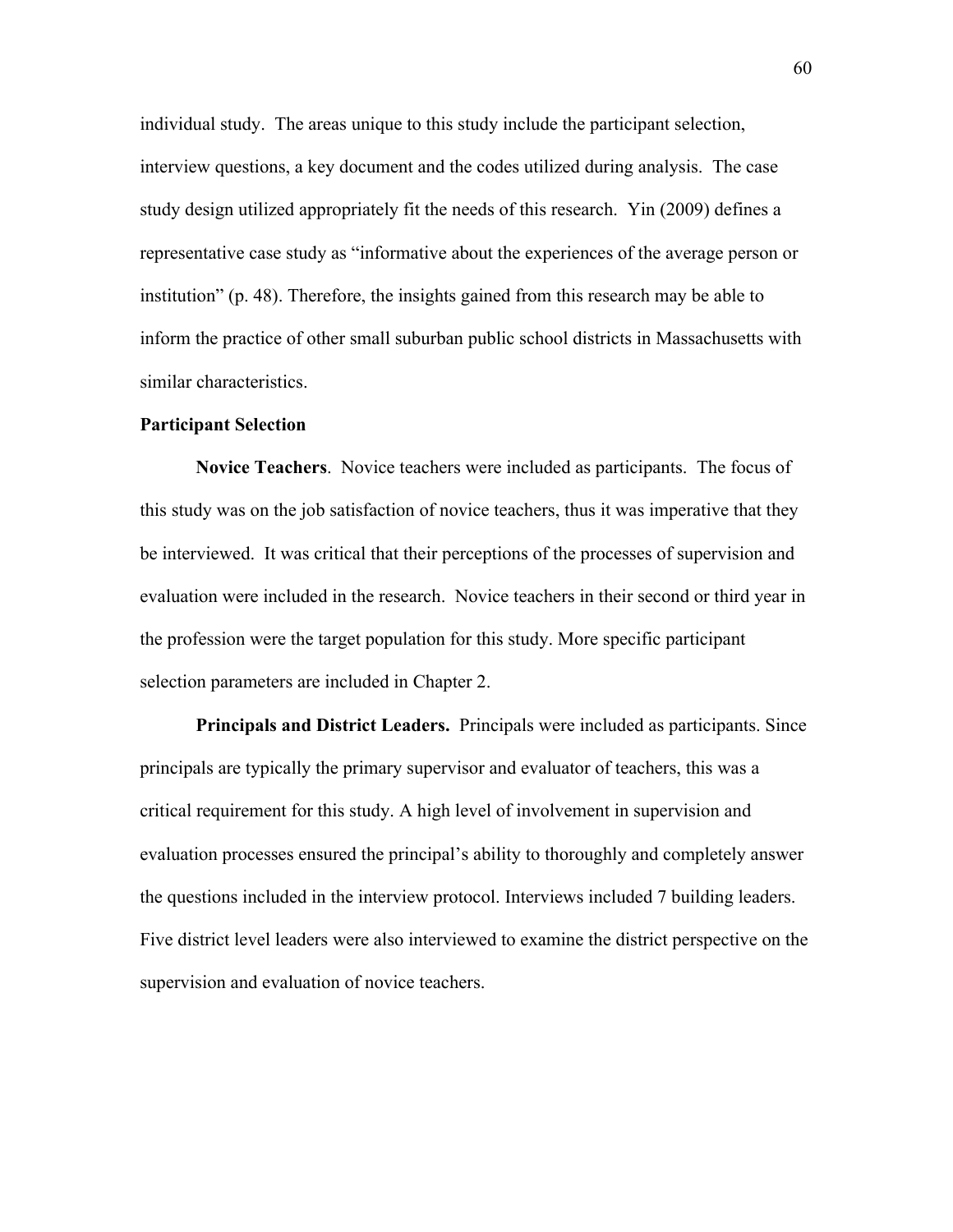# **Data Analysis**

**Interviews.** Interview questions were crafted based on the literature to gather specific information related to job satisfaction and the processes of supervision and evaluation. The questions presented to the novice teacher and the principal were similar in content and structure to allow for the comparability of responses. The interview protocol for novice teachers and the interview protocol for administrators were informed by the research questions for this study (see Appendix D).

**Document Review.** A document review, in concert with other sources of data collection such as interviews, can be useful in qualitative case studies (Creswell, 2012). Emphasis must be placed on the purposeful selection of the documents to be used in the study (Maxwell, 2009). There were limited purposeful documents related to the supervision and evaluation processes. However, a separate article of the teacher's contract provided insight that will be reflected in the findings of this study. This 46-page document served as a memorandum of understanding between the district and the local education association delineating the specific requirements of the evaluation process.

#### **Codes Used for Data Analysis**

Several strategies were utilized for the data analysis process. First, the document review was conducted prior to the interview process. Using a set of a priori codes, the identified document was reviewed and coded. Maxwell (2009) stated, codes "may be derived from existing theory, inductively generated during the research, or drawn from the categories of the people studied" (p. 237). Therefore, a priori codes included: feedback, written feedback, oral feedback, trust, job satisfaction, supervision, student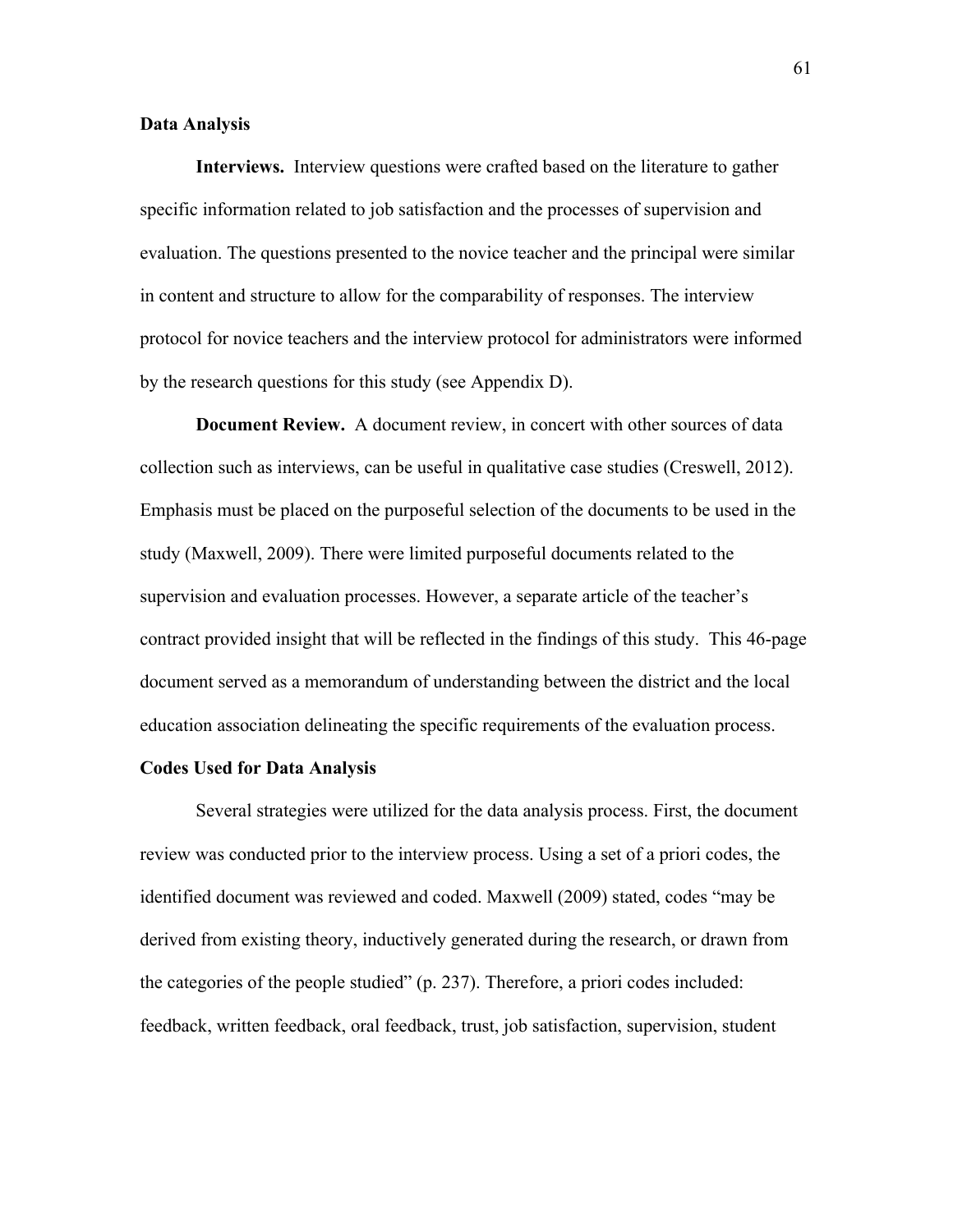achievement, use of data and classroom practice. The coding process was utilized to generate common themes from the document review and interview process.

In summary, this study utilized a qualitative case design to explore a bounded system identified as a suburban public school district in Massachusetts. Data analysis included a targeted document review, interviews of novice teachers, principals and district administrators along with field notes to inform the analysis. The emphasis of this study was to explore how the instructional leader, through the supervision and evaluation processes, influences the job satisfaction of novice teachers.

#### **Findings**

The larger study drew upon interviews conducted with district administrators, school leaders, and novice teachers to investigate school-based factors that influence the job satisfaction of novice teachers. This study focused on the processes of supervision and evaluation provided by the instructional leader. First, a description of the Massachusetts Framework for Educator Evaluation is presented to provide context for the findings that follow. Second, the findings will describe how leaders believe supervision and evaluation influences the job satisfaction of novice teachers. Next, the findings presented will provide data related to novice teacher's perceptions of the influence of supervision and evaluation on their job satisfaction. Finally, the specific connections between supervision and evaluation and the job satisfaction of novice teachers will be summarized.

#### **The Massachusetts Framework for Educator Evaluation**

 In 2011, the Massachusetts Department of Elementary and Secondary Education adopted new regulations for the evaluation of educators. Based on the regulations, a five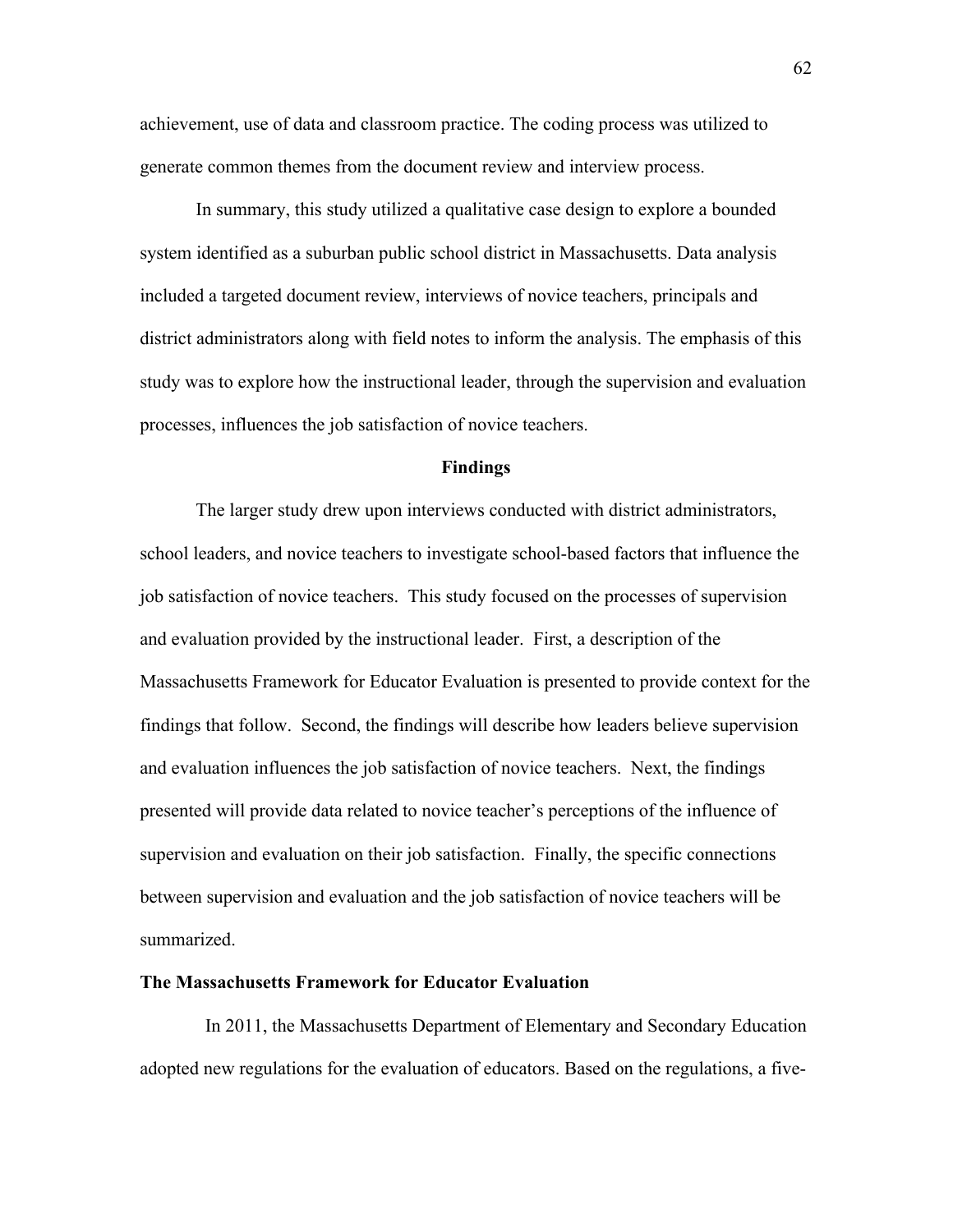step reiterative cycle of educator evaluation was developed and designed to encourage the continuous professional growth of educators. The five-step cycle begins with selfassessment intended for teachers to reflect on their practice and to identify opportunities for improvement. The teacher is required to rate themselves on 33 indicators of practice found in the performance rubric. The ratings utilized are exemplary, proficient, needs improvement or unsatisfactory. The teacher is to use information from the self-reflection to develop measurable goals for student performance and personal professional practice. The third step is the implementation of action steps developed to help meet the goals that are established. Step four is the formative assessment phase where the supervisor, usually a building leader, completes walk through observations and provides the teacher with both oral and written feedback. The final step is the summative assessment, at which point the teacher is rated by the building leader as exemplary, proficient, needs improvement or unsatisfactory based on the comprehensive rubric covering four standards. The four standards are: Curriculum, Planning and Assessment, Teaching All Students, Family and Community Engagement, and Professional Culture. Novice teachers have two additional steps that they must complete in this evaluation cycle. In their first year, their building leader must observe a complete lesson and provide feedback on the observation. Additionally, novice teachers must complete this cycle every year for the first three years of their employment. The Columbia Public School District adopted this model for educator evaluation in 2013. Therefore, throughout the findings and discussion noted below, it is important to remember that at the time of this research, the district was beginning the third year of implementation of this complex evaluation framework.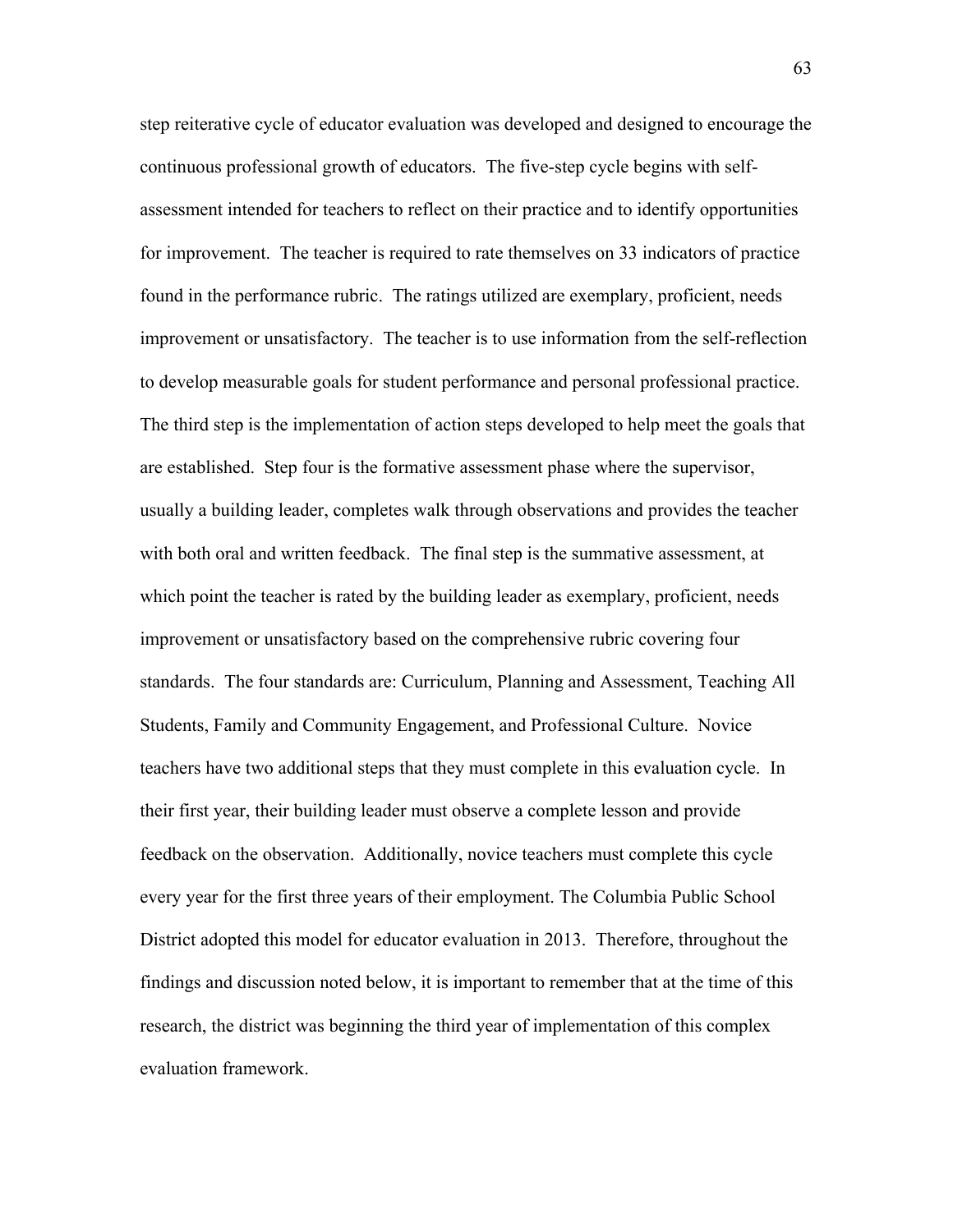#### **Building Leaders' Influence on Novice Teacher Job Satisfaction**

The first research question examined the building leaders' perceptions of the influence of the supervision and evaluation processes on the job satisfaction of novice teachers. Three findings emerged in the analysis of building leader interviews. The specific findings focused on: the evaluation process; feedback provided through supervision; and the presence of trust in the feedback process. Interestingly, the same themes emerged in the interviews with novice teachers.

**The Evaluation Process.** School leaders emphasized the importance of the evaluation process for the experience and growth of novice teachers. While there was not specific evidence connected to novice teacher job satisfaction, leaders recognized evaluation as critical to the experience of novice teachers. The memorandum of understanding describing the evaluation process for all teachers delineates the extensive responsibilities of building leaders in relation to the evaluation process. Additionally, since the evaluation process is connected directly to both district and state policy, it can play an influential role in the experience of the novice teacher. In several interviews, building leaders identified how novice teachers were introduced to the district evaluation process. One administrator noted:

Once the evaluation process starts, I sit down individually with each nonprofessional status teacher so that we can work though the self-reflection, the goal setting and make sure there's some cohesion between district improvement, school improvement, my professional practice and student learning goals and the teacher's professional practice, and student learning goals.

64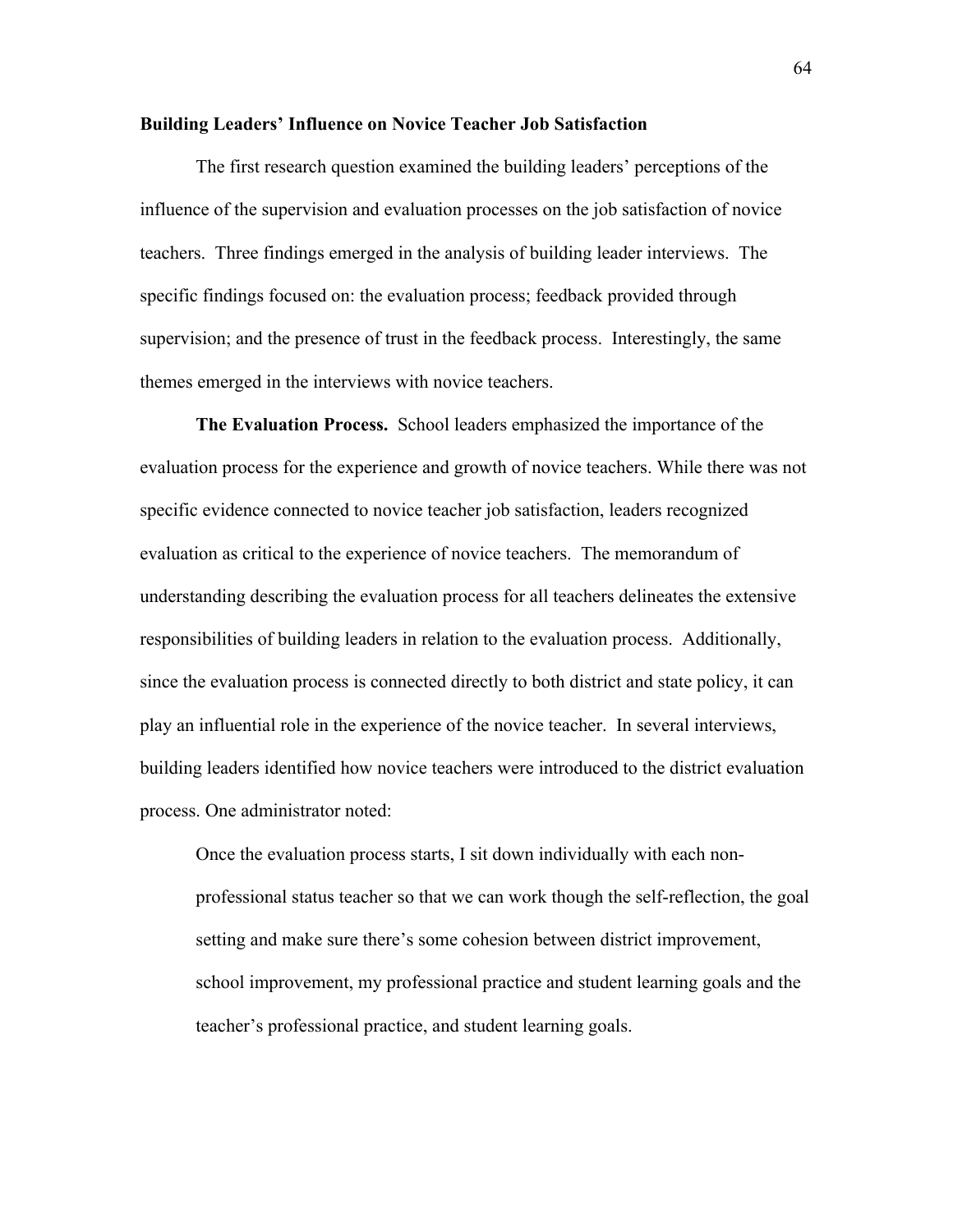Another principal observed other requirements: "The contract has a minimum number of times we need to be in and observe. Our goal as a team is to double the minimum." Other information shared with novice teachers include "a beginning of the year meeting with them, we have a middle of the year meeting with them, and an end of the year meeting with them, and we survey how they're doing." School leaders emphasized the support provided to novice teachers on the procedural requirements of the evaluation process. District leadership provided evidence consistent with that of school leadership:

The leadership team had a series of meetings with the cohorts of teachers with whom we'd be working in the educator evaluation and we tried to outline the process for the year, the timelines, tried to share the documents with them that they would be working with, make sure they understand the platform that we'd be working with.

The only components of the evaluation process noted by building level leaders as important to supporting novice teachers were self-reflection and goal setting. While selfreflection is often considered part of the supervision cycle, newly developed evaluation processes in Massachusetts include self- reflection as a formal component of the evaluation cycle.

Goal setting and self-reflection were identified as important components of the evaluation process by four out of seven building level leaders interviewed. One building leader stated, "reflecting before they set their goals is very helpful and that is something that I need to go through with them." However, the data did not provide a clear description of how building leaders developed the process of self-reflection for novice teachers. Another building leader commented, "The whole precursor to the evaluation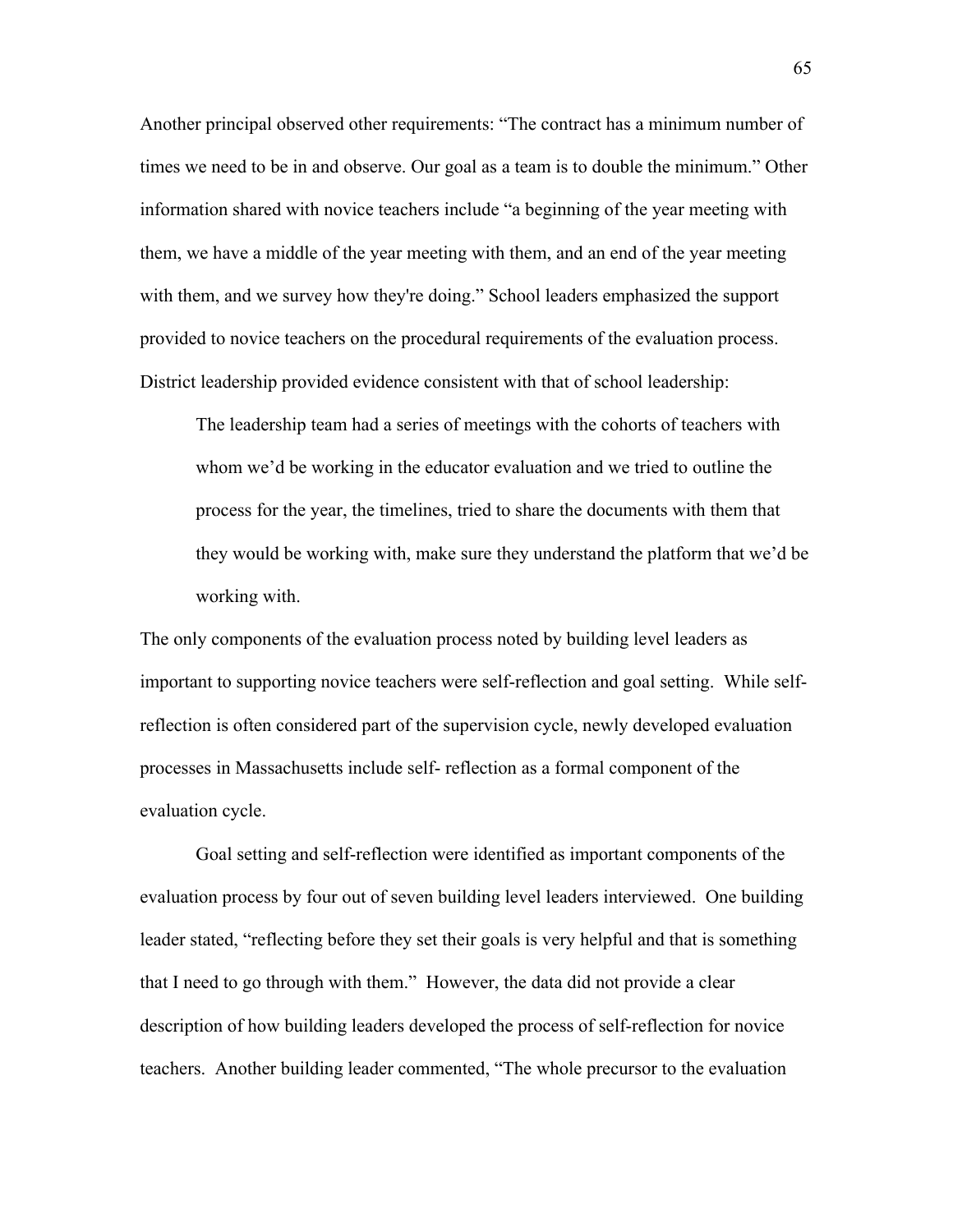process is finding what you want to set your goals to." The same building leader added, "Make sure they understand what their goals are about and then you make a list of things that will help them get to that goal and I think that empowers them." While this school leader identified this as empowering novice teachers, empowerment is typically linked to autonomy, not to a directed process such as described here. In contrast, evidence from Blase and Blase (2000) found that teachers were more satisfied with their jobs when they felt empowered to influence their own work. Dinham and Scott (1997, 2000) agree that autonomy is another influential factor on teacher job satisfaction. While building leaders reported their evaluation efforts as empowering to teachers, none of the novice teachers interviewed noted that they felt empowered by the evaluation process.

Interviews with building leaders connected evaluation to the possibility of retention or dismissal. Two building leaders placed evaluation in a larger context, by connecting to the retention of novice teachers. One stated, "My overall goal is not to renew you at the end or have you leave. My goal is for you to stay and be a really good teacher." Another building leader added, "The whole idea is to keep teachers because they're leaving and to promote strong learning, as opposed to fixing everything. You know, keep that confidence level up if she's a good teacher…help to retain them." Evaluation, when emphasized as the lever for retention or dismissal, may contribute to a building leaders' struggle to coach and supervise novice teachers. Yet the same building leaders recognized that a trusting relationship must be present for both evaluation and supervision to impact job satisfaction.

**Supervision and Feedback.** There is evidence from the building level leaders that formative feedback provided in a supervisory manner can influence the job

66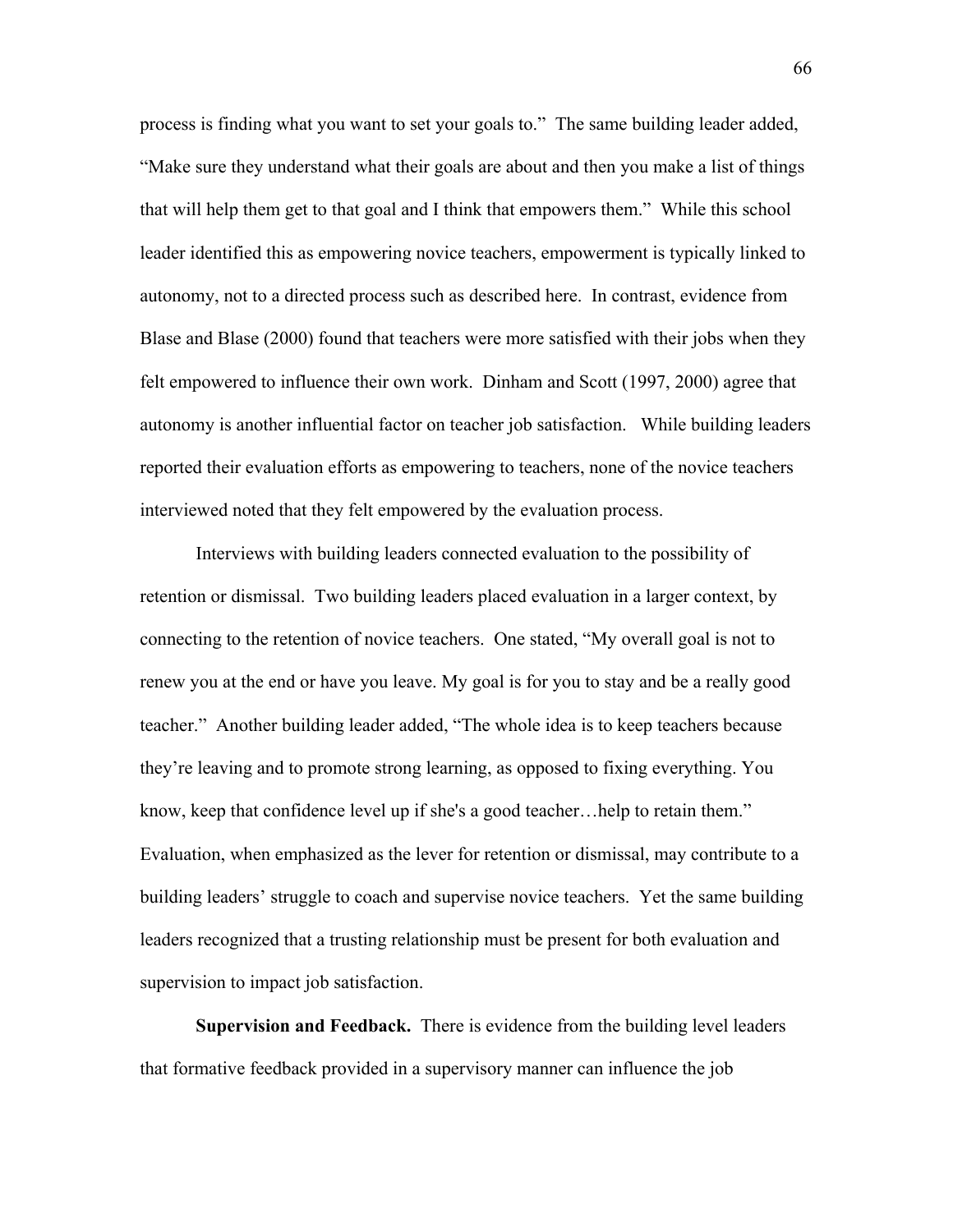satisfaction of novice teachers. The support provided helps to build the confidence and comfort of the novice teacher, which in turn, may improve teaching practice. The direct support of novice teachers can result in increased job satisfaction. All seven building level leaders and one district level leader cited this as important for the validation of good practice. "The district embraced the idea that we should always be telling people when they do things well." Another building leader stated, "I really try and focus a lot on the positive things that I see." Yet more strikingly, the building leaders recognized supervisory feedback as a tool to facilitate improvement of practice.

Every building level leader offered evidence of how they provided novice teachers with feedback designed to improve practice. One building leader described how the process often begins with a question. "What worked? Celebrate that and then you use that, use that to get better. That's what you do. That's what we should all do." This leader went on to add, "Let's think about this together and try to brainstorm and see what happens. Sometimes, it opens up some really interesting conversations." One leader asked, "So what is the next step for this group of students? How will you push them forward?" This process of questioning the novice teachers' approach to instruction, could contribute to the process of self-reflection and in turn to a sense of empowerment and control over their classroom practice. Another building leader stated, "I feel that sitting down on the reflective piece is much more important, and I think we need to stress that more than we need to stress the written evaluation." One building leader described the feedback process as "holding up a mirror" for the novice teacher. This "reflection" should be used as the basis of the conversation about becoming a better teacher. The conversation should help teachers to examine their practice for both areas of strength and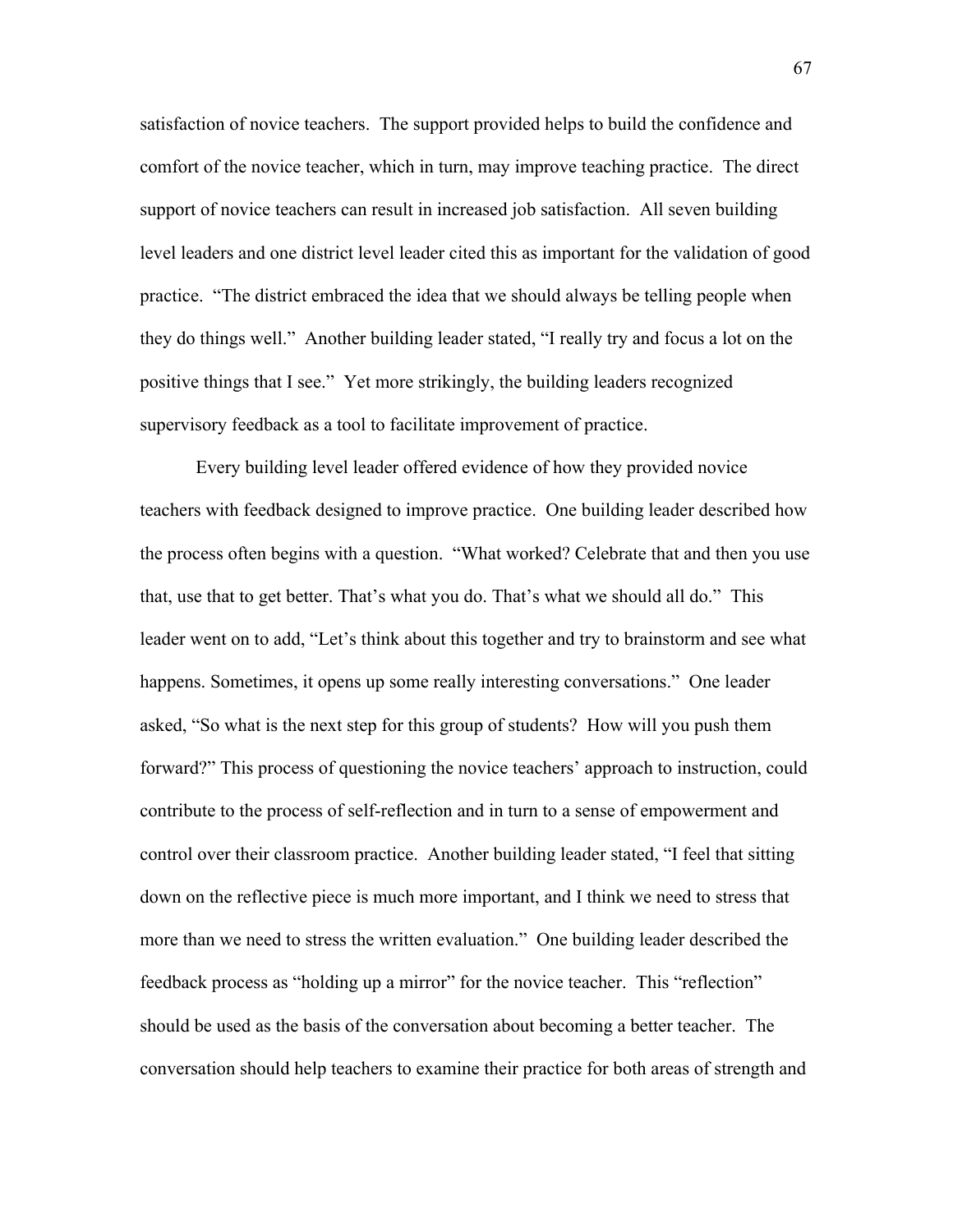areas that would benefit from improvement. Additionally, the teachers will come to feel empowered if they are encouraged to participate in the decision making process related to the feedback received. Novice teachers who are included in the decision making process related to student performance and instructional strategies feel empowered and, as a result, are more satisfied with their job. When these conversations happen routinely, it may contribute to the creation of an ongoing climate of reflection and continuous improvement (Hallinger, 2003).

Building leaders also described several concrete examples of the feedback provided which should be afforded to novice teachers. The building leaders indicated that feedback provided in this manner impacted the job satisfaction of novice teachers. For example, one building leader said, "We have a personal conversation about [the observation] in the location where the instruction took place so we can reference things we see around and talk about them." Another building leader described the feedback as, "Personal. I mean face to face, and I mean strategy specific." A third leader added, "it needs to be timely, it needs to be specific, it needs to be supportive." While not described in detail, leaders indicated that they had provided feedback to novice teachers focused on content, classroom management, and instructional strategies. Leaders noted the use of questioning strategies to push teacher thinking, recommendations of specific instructional strategies, opportunities for novice teachers to observe peers and the coordination of support from content-based specialists.

**Feedback and Trust.** A majority of building leaders, five out of seven interviewed, provided specific data noting the importance of trust in influencing the job satisfaction of novice teachers. One building leader tells new teachers, "If you ever need

68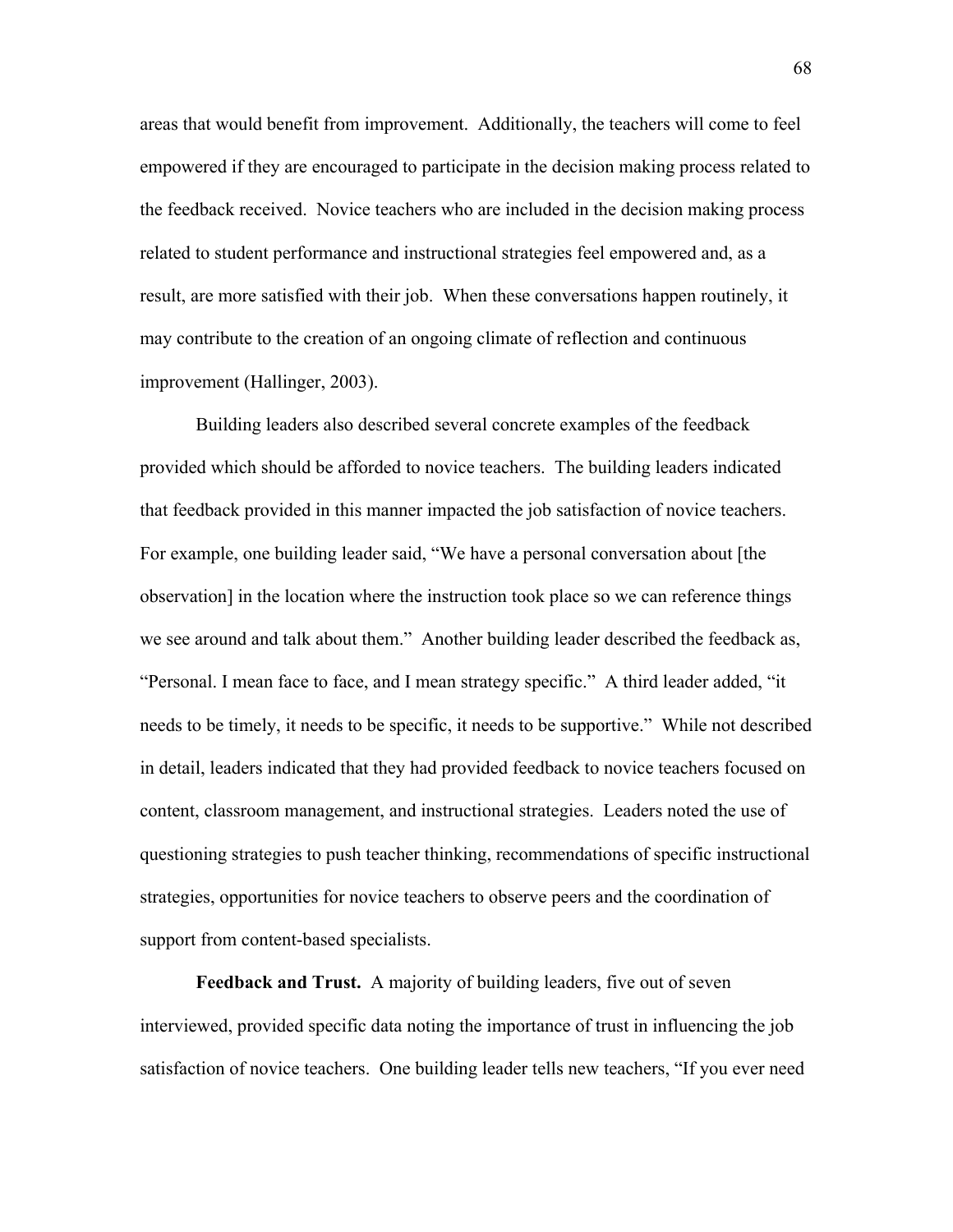me for anything, please know that my door is open." Another leader describes the relationship with teachers this way, "It's really important that the leader is seen as somebody that is approachable and somebody that really is leading but not dictating." Other building leaders described the importance of making staff feel "comfortable and part of the school." Several went on to describe the importance of "modeling" openness, honesty and a willingness to have conversations about practice. District leadership noted "trust" must be present when you have conversations about improving practice. Building leaders did not differentiate between supervision and evaluation when discussing the presence of trust. This may be due to a belief that trust was viewed as important in both cases. However, it seems apparent that when trust is present in the relationship, the instructional leader can influence the job satisfaction of the novice teacher.

# **Novice Teachers' Perceived Influence of Supervision and Evaluation on Job Satisfaction**

The second research question analyzed novice teachers' perceptions of the role of supervision and evaluation on their job satisfaction. Consistent with building leaders, three findings emerged in the analysis of novice teacher interviews. The specific findings focused on: the evaluation process; feedback provided through supervision; and the presence of trust in the feedback process.

**The Evaluation Process.** None of the novice teachers interviewed connected evaluation to their job satisfaction. Teachers connected evaluation to written feedback and not to the district-described process or a summative rating. When asked about evaluation feedback, seven out of the eleven teachers interviewed cited a preference for oral feedback in contrast to written feedback. One teacher noted, "I do like to have the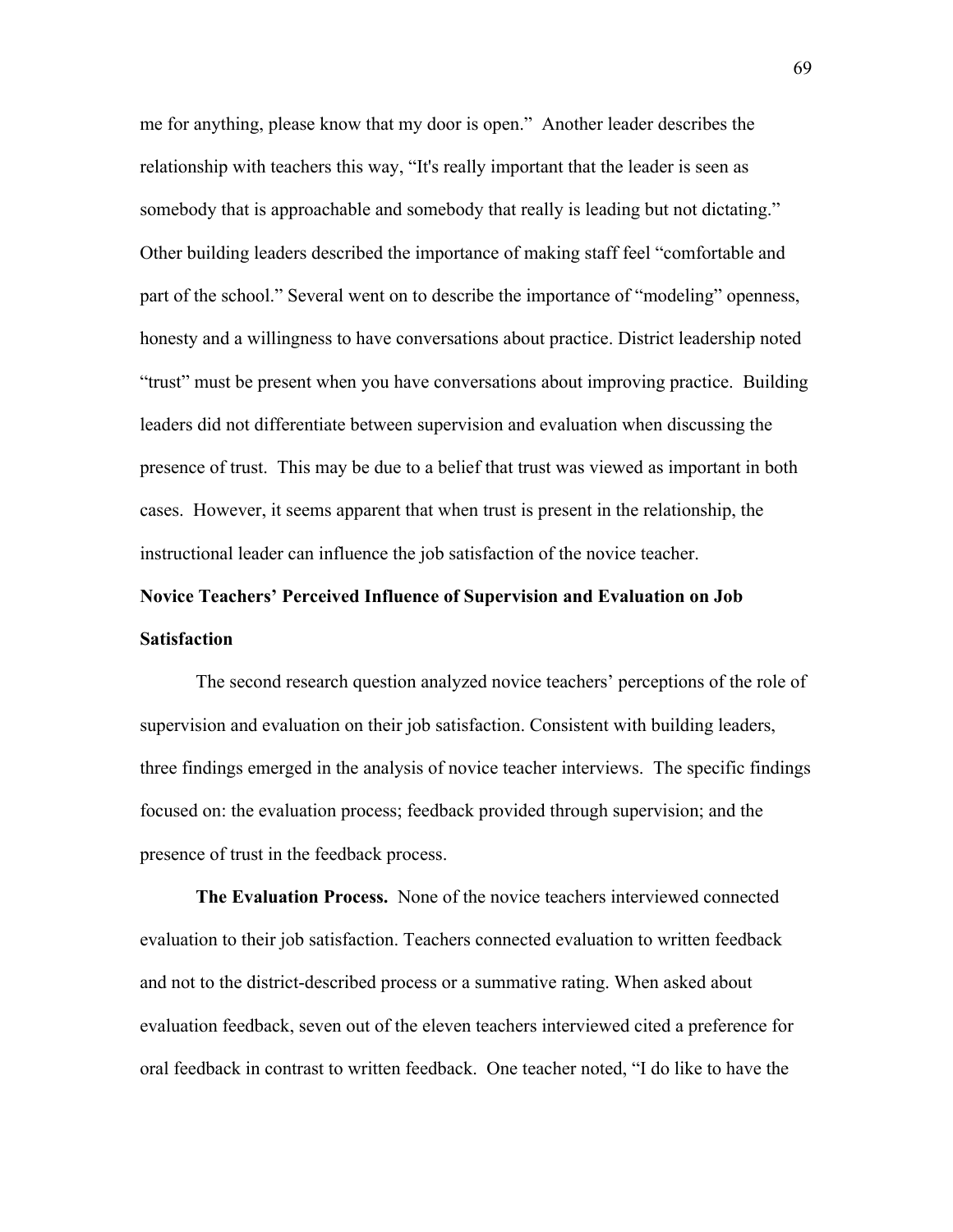written feedback but I do want to have it with an appointment with my evaluator because I like them to explain, why did you say this? Why didn't you say this?" Another teacher noted a preference for oral feedback this way, "[I like] verbal more because then you can elaborate and you can ask, "If this is what I did wrong, then, how can I change it?" Whereas in evaluating you don't." However, another teacher described it this way, "I have found that some people come in to do an evaluation looking to help you develop your practice of teaching. Sometimes that's not always the case and they're looking for more gotcha moments." Novice teachers preferred to receive oral feedback from their building leader. Likewise, novice teachers did not have a positive perception about written feedback, which was associated with evaluation. This may be attributed to several factors and will be further developed in the discussion section of this chapter.

Noticeably absent from the teachers' responses related to evaluation, was any emphasis on the evaluation process itself. This stands in contrast to the evidence provided by district and building leaders. While building leaders found value in the selfreflection and goal setting components of the evaluation process, none of novice teachers cited the same. This may suggest divergent perceptions between building leaders' and novice teachers' understanding of the purpose of the evaluation process. In response to the role of teacher evaluation, one building leader noted, "We are in a leadership role and we need to promote strong learning as opposed to fixing everything." This leader described providing both oral and written feedback on an ongoing basis. This is in contrast to data gathered from novice teachers who described evaluation as "nerve wracking" and absent of "useful feedback."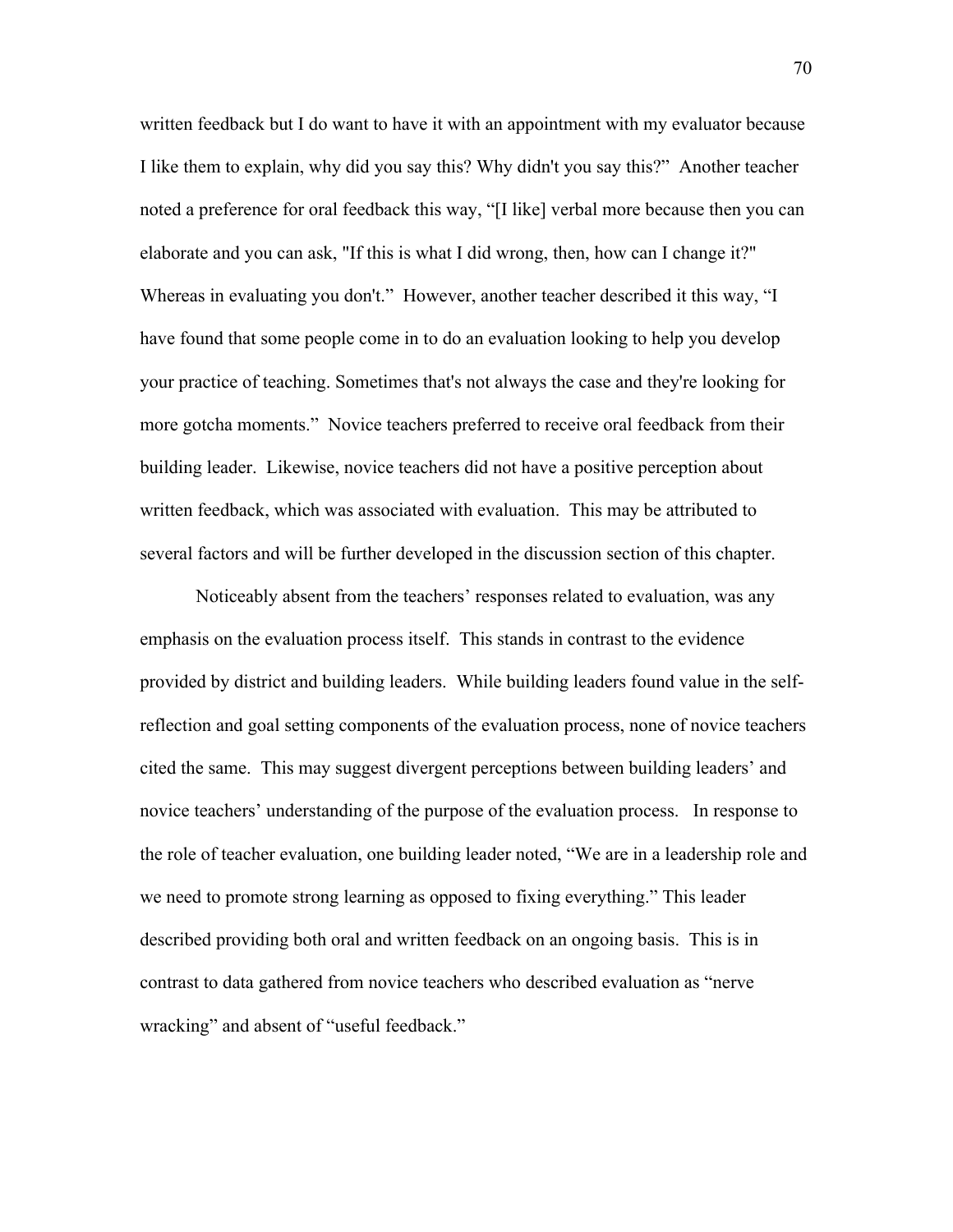Novice teachers seemed to connect oral feedback with supervision in contrast to the connection of written feedback to evaluation. Novice teachers often referred to the importance of the "conversation" related to supervisory feedback. Evaluation feedback seemed to be described more frequently as written feedback. It is possible that the perceived lack of a corresponding conversation may minimize the value placed on evaluation by the novice teachers.

**Supervision and Feedback.** Teachers presented interview data indicating they welcomed feedback provided to them through the supervisory process and that this feedback contributed to their job satisfaction. All of the eleven teachers cited that receiving and applying feedback from their building leader provided the opportunity to improve their practice. One teacher described needing feedback "that will help [my teaching practices] grow." Another teacher stated that the building principal "does a really good job of giving specific things for us to work on." Another teacher summarized the feedback process this way, "I like direct feedback. As soon after the incident as possible because that's how I think, and evidence kind of supports, that's how we can make change; right there in the moment."

Teachers also reflected on the specific characteristics of feedback they found to be beneficial. Three of the teachers interviewed appreciated the leaders' use of questioning strategies to initiate a conversation or reflection on classroom practice. Some of the questions posed by leaders included, "Well, how can you prove that you did the accountable talk? And how did the students show growth during the class, were they involved in the class with the accountable talk?" "What's going to happen as a result of that?" "You did this lesson, how has that affected your work with kids?"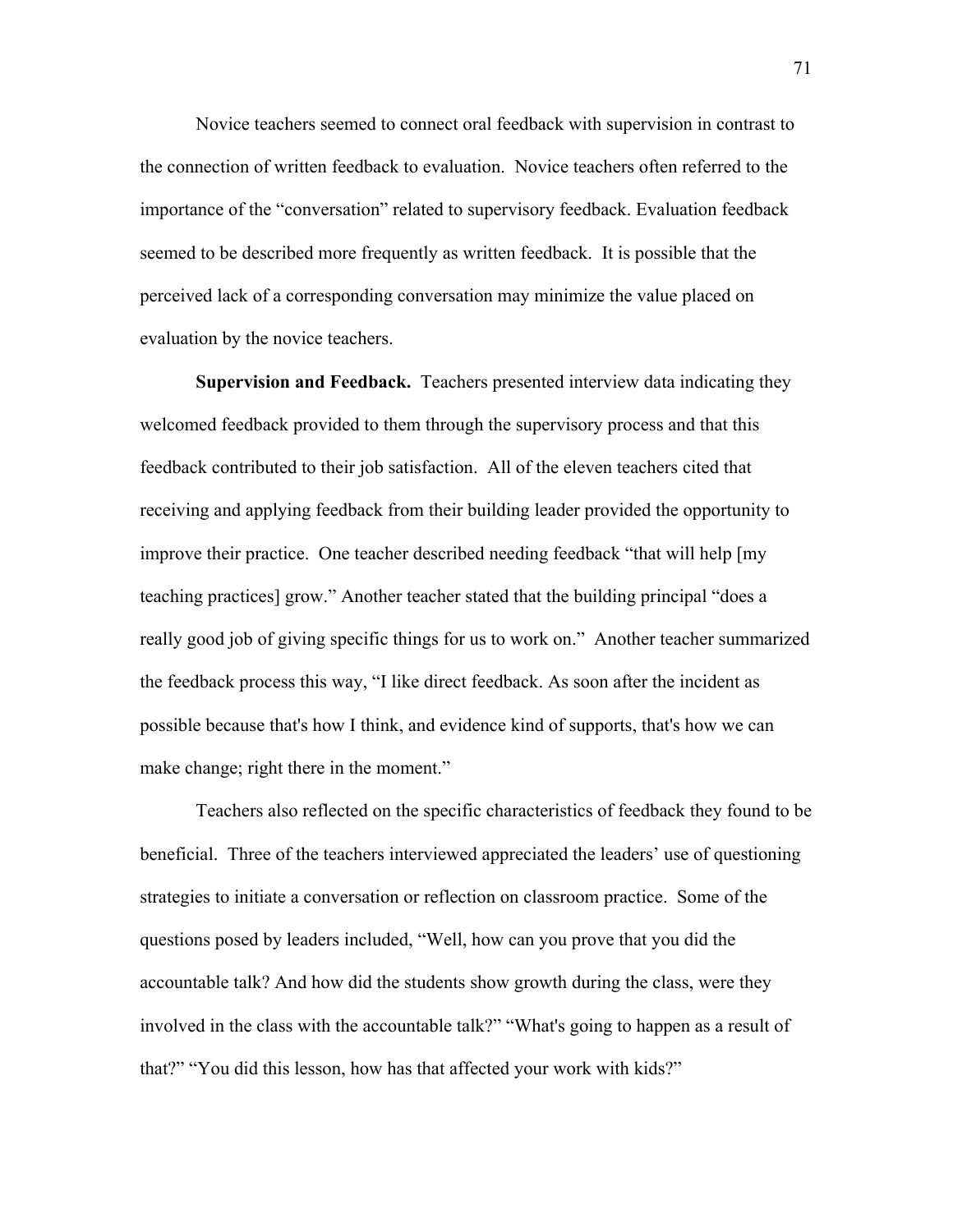Teachers also provided some general descriptions of the feedback they received and found useful. Teachers appreciated feedback that was provided soon after the observation, focused on improvement, included a conversation, and offered concrete suggestions for use in the classroom. Teachers also noted that feedback should be directly connected to classroom observations. However, one teacher also described the feedback received from the building leader on an examination of student work. The teacher noted:

We submit a weekly work folder, so we have a folder and all the work the kids do we have evidence of guided practice, guided reading, we put books that we are reading in it. He'll constantly give us feedback or say, "I saw you reading this book. I think this would be a really good writing activity for it," and he'll give that to us. He's constantly supporting us and giving us what we need as teachers. It appears that teachers were receptive to feedback that included specifics and was presented via conversation. Additionally, teachers at each level appreciated feedback conversations related to "the examination of student work," and "formative student data." Thus, supervision and the associated conversations appeared to influence the job

satisfaction of novice teachers.

**Feedback and Trust.** All of the eleven teachers interviewed provided interview data indicating they trusted their building leader: "[The principal] is an open book." Another teacher noted, "I think they trust us to do our jobs. If there's ever an issue, they always can come to us and we know we can go to them." Another teacher stated, "They're [building leader] always willing to have the opportunity to talk and work something out if you need it." Teachers described schools with an "open forum for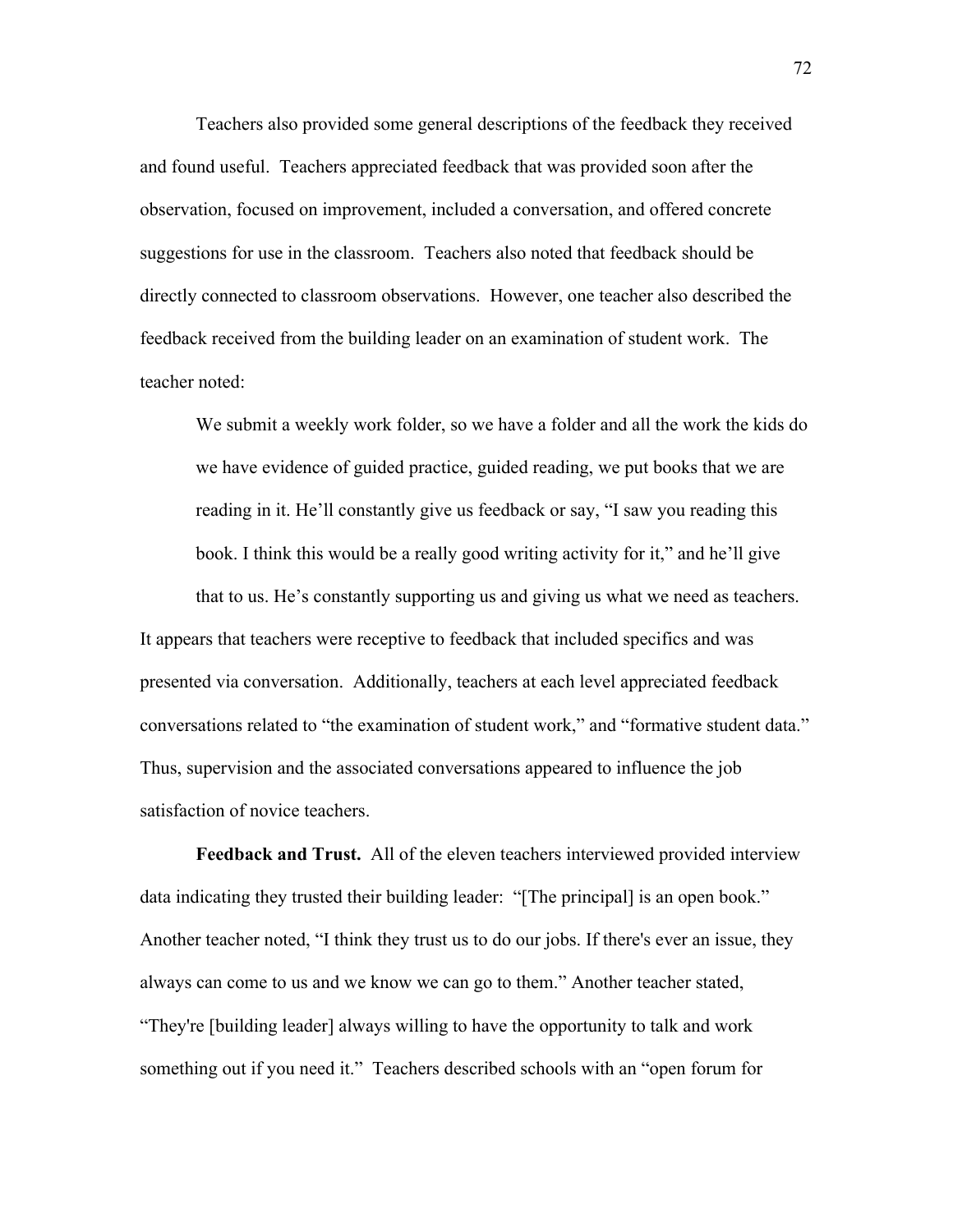conversations," building leaders who were always "accessible," and building leaders who were willing to "help when I have questions."

# **The Influence of Evaluation, Supervision, Feedback and Trust on Job Satisfaction**

Many novice teachers interviewed in this district seemed to be satisfied with their jobs. Data detail that nine out of the eleven novice teachers interviewed connected building leadership, at least in part, to their job satisfaction. While they noted other factors as well, each of the nine teachers made at least one connection to specific school leadership supervision practices as having a direct connection to their job satisfaction. For example, one teacher noted the connection to job satisfaction this way, "This new administration is very supportive; very understanding." My relationship with leadership is very much "a partnership." The same teacher noted, "they hear me out, and help me, to coach me in how to go about doing it if I hadn't done it before. It's empowering to know that I can." Finally, one teacher noted, "It's as it should be, and it really is nice to see, and it's that community…it takes a village, …I just love this job."

Overall, the data gathered relative to the influence of the evaluation process on the job satisfaction of novice teachers are inconsistent. Building leaders and novice teachers do not place similar emphasis on the evaluation process and its influence on the job satisfaction of novice teachers. Yet there is clearly an alignment of perceptions related to the impact of supervision, feedback, and trust in influencing the job satisfaction of novice teachers.

#### **Discussion**

This study found evidence that instructional leadership, through the process of supervision, can influence the job satisfaction of novice teachers. Blase and Blase (2000)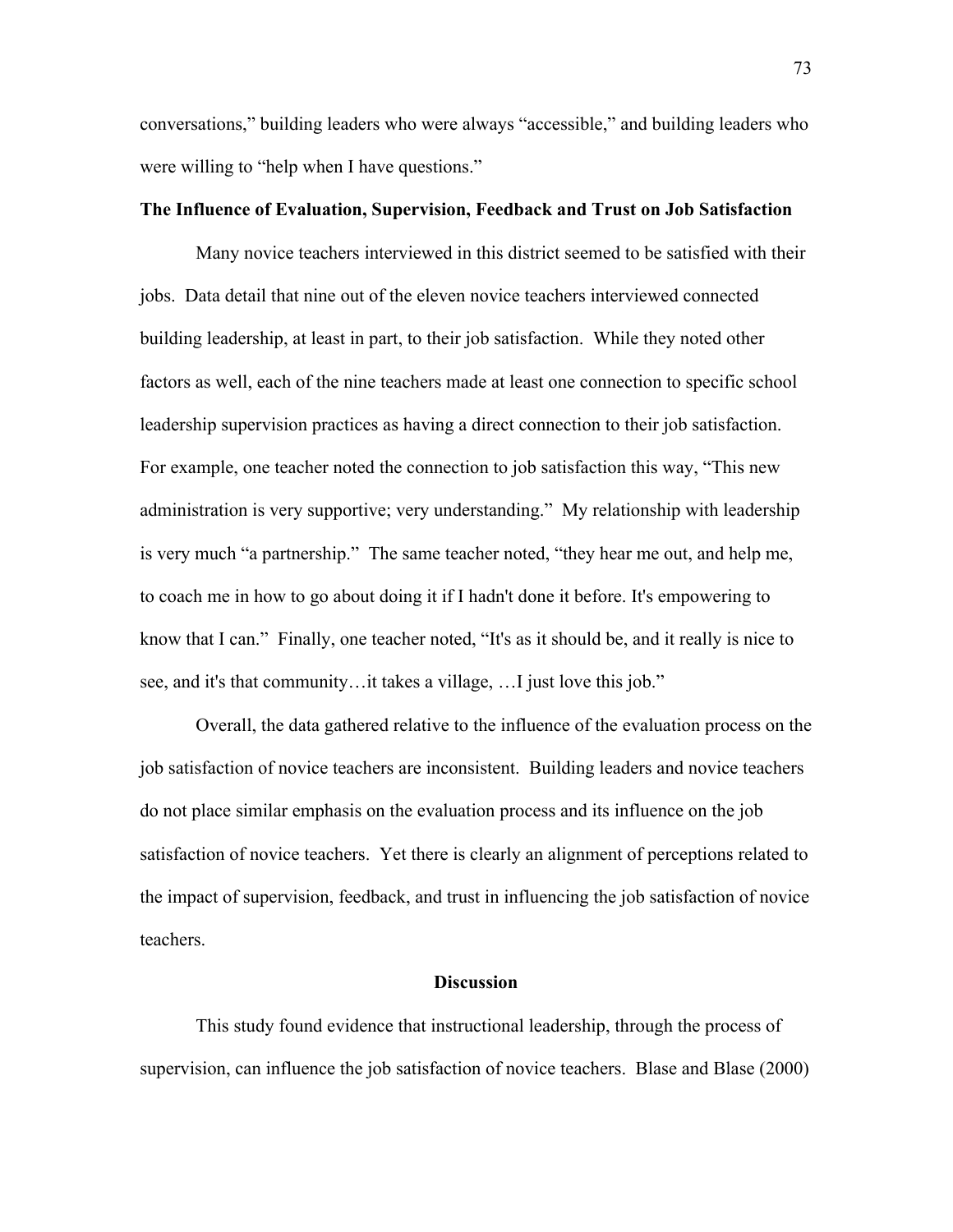argue that the instructional leader is a powerful influence on the practice and professional development of teachers. The findings presented earlier include substantial evidence from interview data that the building leaders in this district are largely instructional leaders. The building leaders interviewed provided supervision to novice teachers that included commendations for effective classroom practice as well as recommendations for improvement. These building leaders also recognized the importance of trust, visibility, and a collaborative school climate. For example, building leaders recognized the importance of "face to face conversations" about practice and student progress while also working to ensure that novice teachers "felt supported and accepted as part of the school community." However, there is also evidence that while the building leaders function in large part as instructional leaders, they have not used the supervision and feedback provided to novice teachers to influence the evaluation experience of novice teachers. It seems that building leaders view supervision and evaluation as separate, but the supervision of teachers is the foundation of evaluation. Supervision should serve to guide the practice of the teachers in a way that contributes to their understanding of evaluation. The feedback received through supervision should be the foundation upon which decisions related to retention, summative ratings, and future goal setting are based. In addition, teachers should enter the evaluation cycle with a clear understanding of the connection between the feedback they receive during supervision and evaluation including the goal setting process. Building leaders and novice teachers did not agree on the influence evaluation had on job satisfaction. It may be that both building leaders and novice teachers need guidance and support to connect feedback received during supervision to evaluation. Perhaps as the Massachusetts Educator Evaluation Framework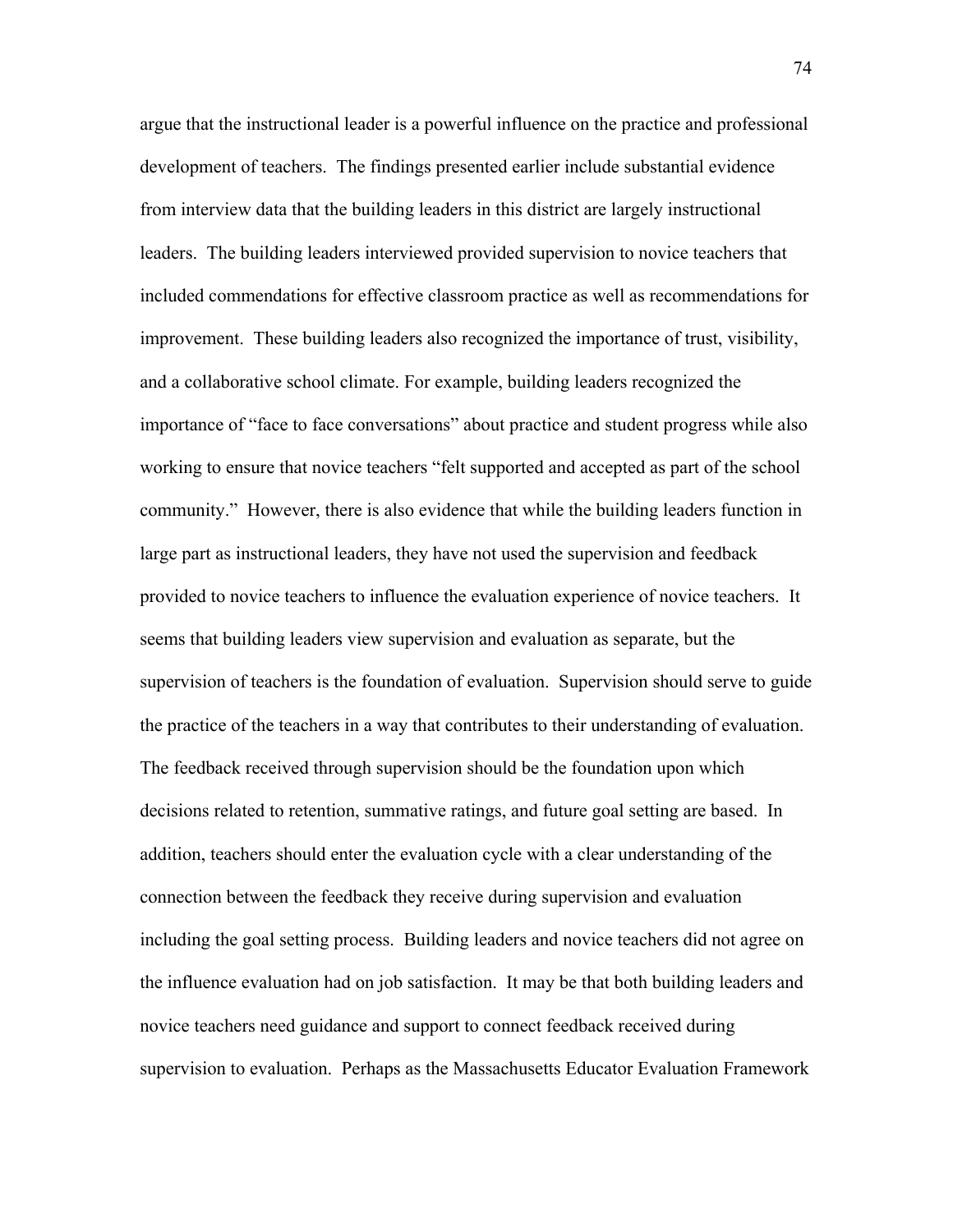becomes more familiar to all members of the district, building leaders will be better able to connect feedback provided during supervision to evaluation.

Blase and Blase (2000), along with other researchers (Hallinger, 2011; Stockard & Lehman, 2004), cite a lack of research that clearly delineates the specific qualities of instructional leadership that can influence novice teacher improvement. The gap widens in the research related to novice teachers and job satisfaction. This gap can be attributed to several factors. The evaluation process uniquely impacts novice teachers, as it is typically more intense in the first years of teaching. Yet while novice teachers may have anxiety related to teacher evaluation or may not clearly understand the district philosophy toward the evaluation process, the interview data showed they appreciated the supervision and feedback received from building leaders. It is incumbent upon building leaders to work with novice teachers to link the processes of supervision and evaluation. Supervision, the process of providing formative feedback to novice teachers, is inextricably linked to evaluation. Supervision and feedback should be clearly associated with subsequent commendations and recommendations received during evaluation. The following discussion provides commendations for continued practice associated with supervision and feedback and recommendations to bolster communication and the impact of evaluation on the job satisfaction of novice teachers.

## **Supervision and Feedback**

The novice teachers interviewed recognized that specific feedback connected to the observation of teaching practice contributed to their job satisfaction (Deneire et al. 2014; Roberson & Roberson, 2008). Likewise, building leaders described the supervision of teachers and the accompanying feedback provided as a powerful tool in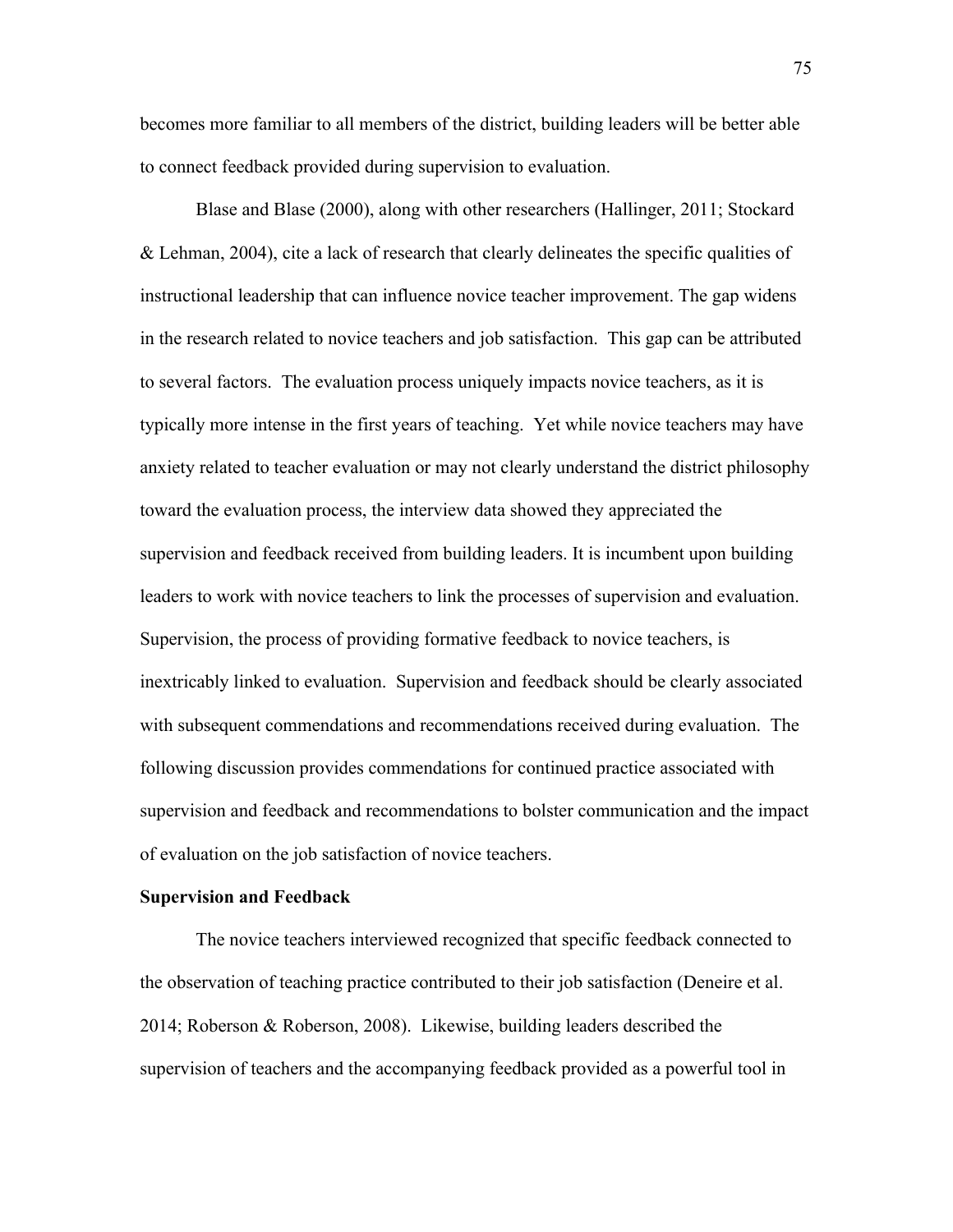the improvement of teaching (Catano & Stronge, 2007; Hallinger 2003). A building leader stated, "It is exciting to me when I have a conversation with a teacher about a lesson. We talk about next steps. Then to help them see later on that their students are in a better place because of what they did. That is exciting for me." Interestingly, both novice teachers and building leaders identified the value of this cycle when it is implemented from a coaching standpoint, not from an evaluative standpoint. Both building leaders and novice teachers described the improvement of teaching practice as a "shared responsibility," noting that it is conversations about teaching and learning that facilitate growth. Novice teachers also seemed to view oral feedback as non-evaluative which may explain why they described the "conversations" with building leaders about teaching and learning as positive.

# **Evaluation**

 The findings from this study have identified the presence of a supervision and feedback cycle that is powerful and positive for building leaders and novice teachers. Yet, novice teachers recognize that building leaders will evaluate their practice. However, it seems novice teachers do not connect evaluation to the highly valued supervision and feedback received from building leaders. One teacher described a positive supervisory experience with their building leader, yet identified the process of evaluation as "a gotcha moment." This teacher seemed to associate negative feedback with evaluation. Perhaps, written feedback received during evaluation creates anxiety for the novice teacher. This anxiety may be due to a belief that written feedback creates a written record of classroom practice that could be used to rate their performance. However, the evaluation process should be seen as a cycle of continuous improvement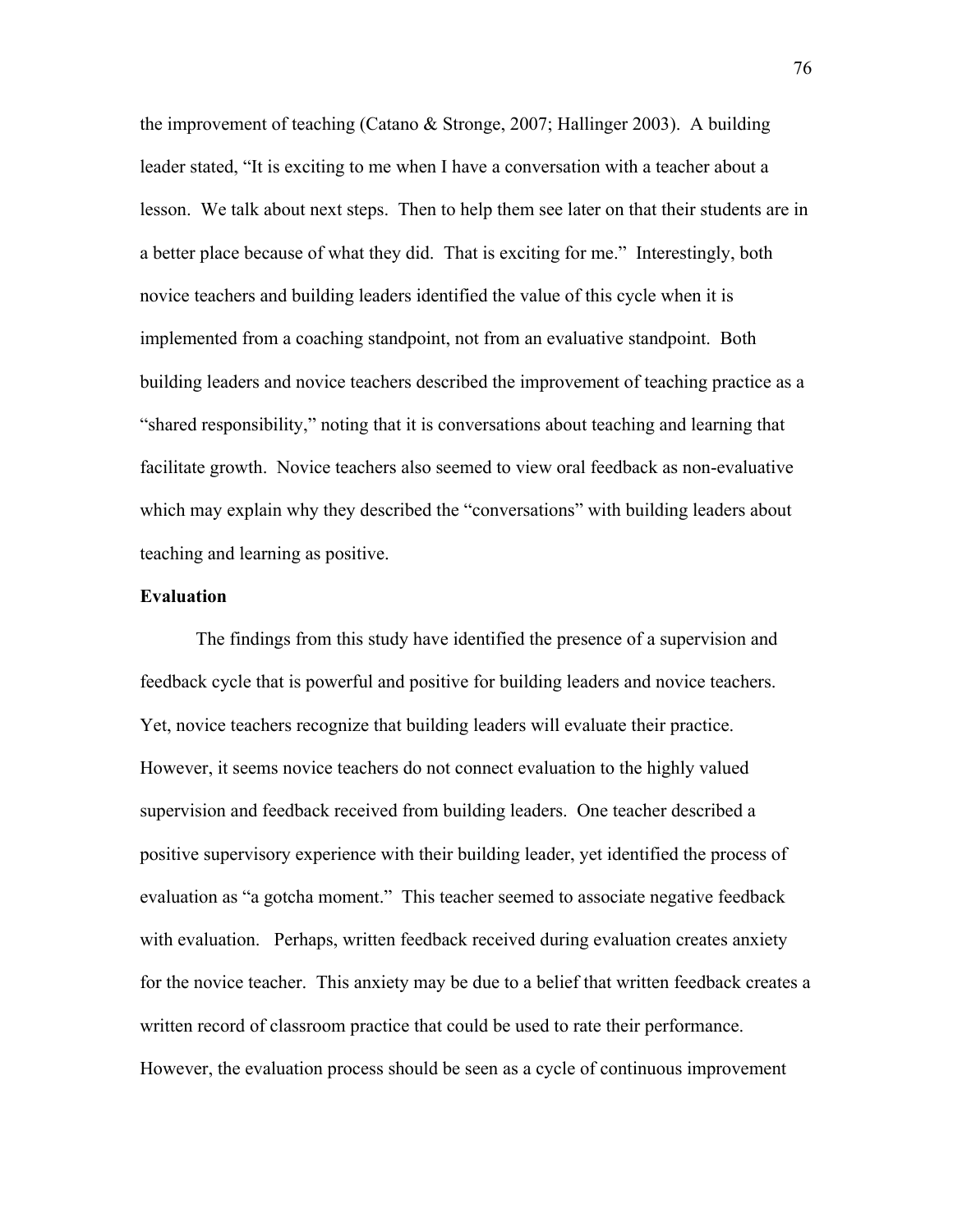where self reflection, goal setting, feedback, coaching, open conversation, questioning and collaborating are all included as contributing factors to the evaluation cycle (Andrews et al. 1991; Blase & Blase, 2000; Conley et al. 2006; Deneire et al. 2014).

Building leaders describe "leading teachers through the goal setting process" and then "guiding teachers to develop a plan to meet their goals." Goal setting, related to student performance and professional practice, has been identified as a critical component of recently adopted educator evaluation programs. Guiding teachers in establishing meaningful goals is a responsibility of the building leader and novice teachers are ultimately held responsible for meeting the established goals; yet, none of the novice teachers cited this as important to their job satisfaction. Clear communication related to teacher evaluation as a growth process could be helpful. Teacher evaluation should move away from the summative rating system to a system that values growth over time, continuous improvement and encourages the development and support of novice teachers. Doing so may enable more novice teachers to develop into successful veteran teachers. However, embedded in this system of support for novice teachers, there must also be an avenue for the release of ineffective teachers.

Supervision is a formative feedback cycle intended to provide novice teachers with questions to encourage self-reflection, recommendations for improvement of practice and commendations for effective instructional strategies. When provided in a climate of trust, as in many of the schools that were visited, supervision contributes to creating an environment that values ongoing improvement. The building leaders in this district should be commended for this practice. Additionally, supervision should lay the groundwork for teacher evaluation. This is an area in which school leaders and novice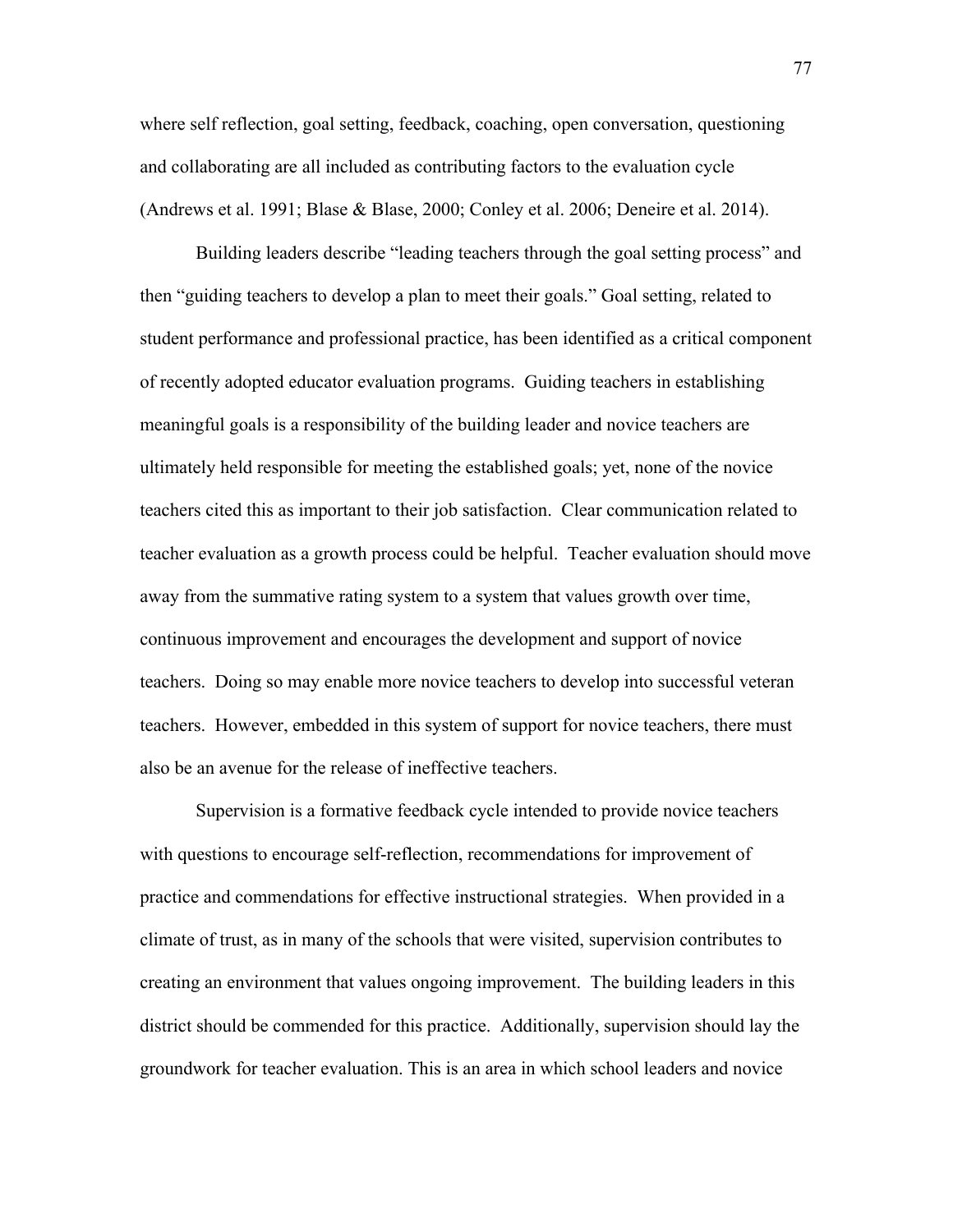teachers would benefit from professional development and guidance. Novice teachers, through the supervision process, should be keenly aware of their strengths and areas in need of further development. Supervision should also encourage novice teachers to reflect on their own practice to develop the practice of continuous improvement. Then, both the building leader and the novice teacher should utilize supervision to directly inform evaluation. Evaluation should reflect the information shared, learned and discussed during supervision and likewise, supervision and feedback should inform selfreflection and goal setting related to student performance and professional practice.

## **Supervision to Inform Evaluation**

The evidence provided by this study illuminated divergent perceptions between building leaders and novice teachers regarding the role of the evaluation process in influencing teacher job satisfaction. Novice teachers provided no evidence in the interview data connecting evaluation to job satisfaction. This may be attributed to previous negative experiences with evaluation, anxiety related to performance ratings, or building leaders who do not explicitly utilize supervision in the evaluation process. Yet, numerous studies validate the increasing influence of the teacher evaluation process on the overall experience of teachers and note that the evaluation process can be positive for some, and negative for others (Andrews et al., 2007; Coldren & Spillane, 2007; Reitzug, West & Angel, 2008). The divergent perceptions found between novice teachers and building leaders is particularly troublesome based on the increased emphasis by districts, states and educational policy makers on the evaluation of teachers (Goff et al., 2014; Hill & Grossman, 2013). The implementation of teacher evaluation has been identified as a lever for the improvement of teaching; yet, novice teachers do not seem to place value on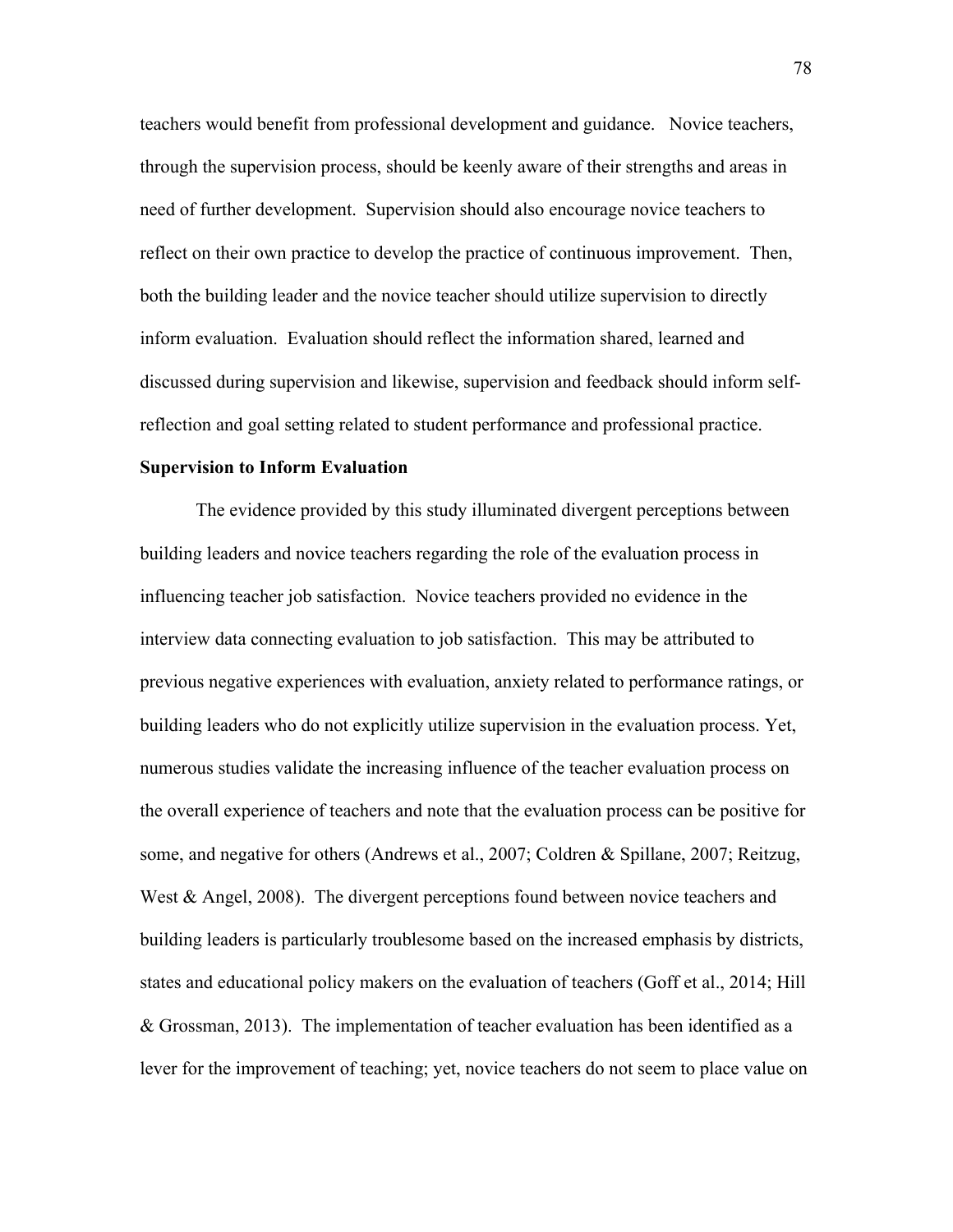the evaluation process. Additionally, novice teachers often connected evaluation with written feedback, not with the process of self-reflection, goal setting, and continuous improvement. Novice teachers did not describe written feedback as influential on their practice or job satisfaction. The perception by novice teachers that evaluation is strictly connected to written feedback may be one source contributing to the inconsistent understanding of the role of evaluation. Building leaders and novice teachers would benefit from training to clarify how the supervision process, where oral feedback dominates, can be meaningfully connected to written feedback provided through the evaluation process. To do this, written feedback provided during evaluation should be reflective of previously provided oral feedback. Perhaps building leaders, by continuing to provide influential supervision, could then encourage novice teachers to use the supervision information to guide their self-reflection and goal setting. Consistency in this area would lessen the anxiety of the novice teacher.

Throughout the interviews, building leaders identified two components of the evaluation process that contributed to the job satisfaction of novice teachers. These components were self-reflection and goal setting. One leader noted, that when the novice teacher is guided through the goal setting process, the teacher feels "empowered." The building leader connected this feeling of empowerment to job satisfaction. However, empowerment is not typically associated with "being led through a process." Instead, empowerment is associated with situations considered to be within the control of the individual. The inconsistency in perceptions becomes increasingly apparent in the interviews with novice teachers. Novice teachers did not reference either of these areas of the evaluation process as contributing to their job satisfaction. However, supervision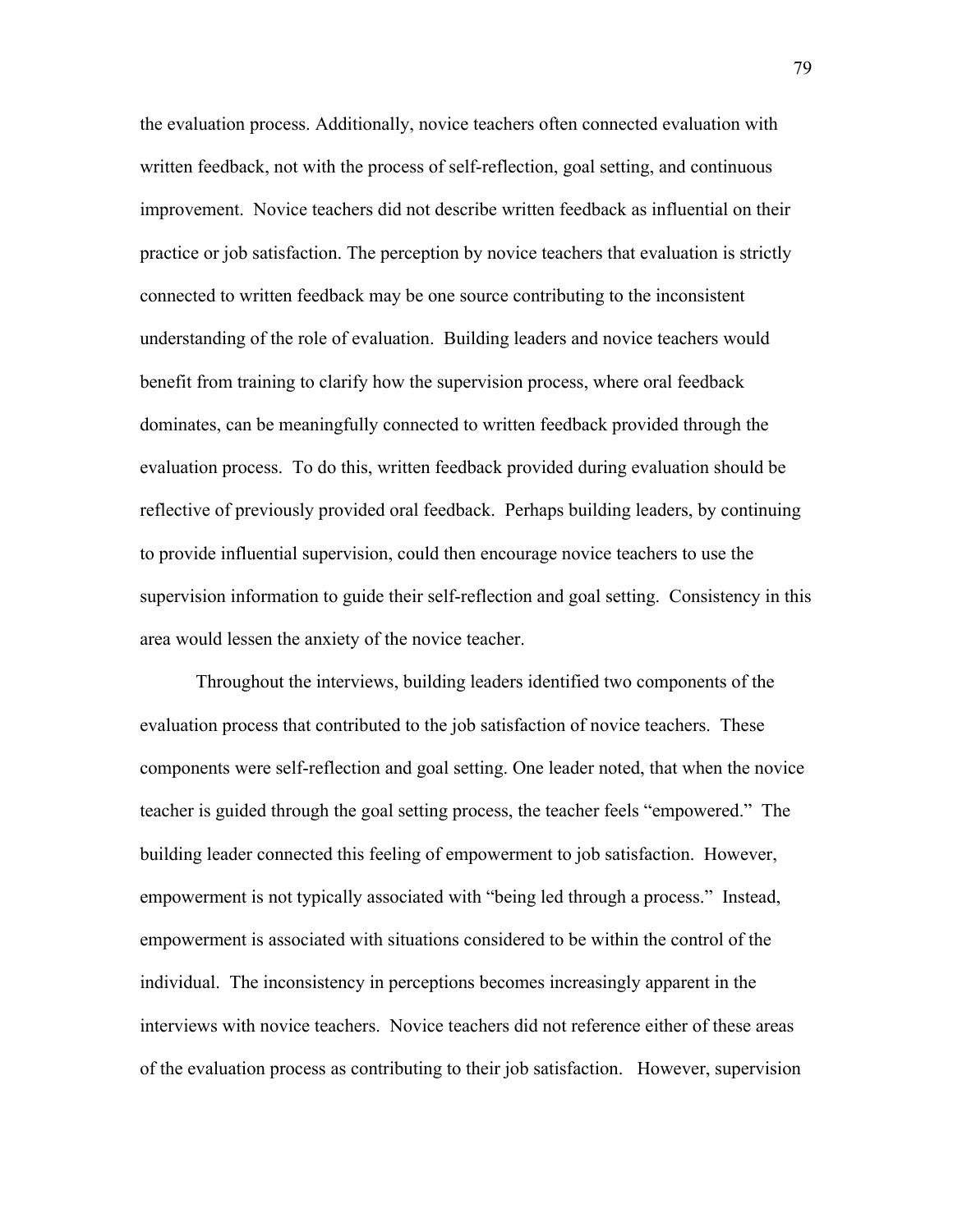and feedback, a practice embedded in evaluation, was highly valued by the novice teachers. Therefore, if novice teachers were more able to clearly understand the connection between supervision, feedback and evaluation, a climate of continuous improvement may be cultivated. However, building leaders may also need training and support in how to make this connection for teachers. Building leaders, who presented as instructional leaders, did not explicitly connect supervision and feedback to the evaluation process. It seemed that these processes were independent of one another. Yet the evaluation process is grounded in ongoing conversations related to teaching and learning, with (supervision) intended to influence teacher self-reflection and goal setting (evaluation). This may again be due to the recent implementation of the Massachusetts Framework for Educator Evaluation along with the need for additional training to enable building leaders and novice teachers to effectively utilize feedback from supervision to inform evaluation.

#### **Communication and Professional Development**

In the case of this district, central office and building leaders should work to bridge the divide between evaluation and supervision. This reinforces Honig's (2008) research where central office serves as a "boundary spanner." In practice, central office should construct cohesive, inclusive and specific direction and training to all staff members on the evaluation process to make it meaningful to novice teachers. Central office could serve as the connection between teachers, building leaders, and new knowledge related to evaluation.

The lack of cohesion and consistency related to the evaluation process may be indicative of a need to enhance communication and training within the district. First,

80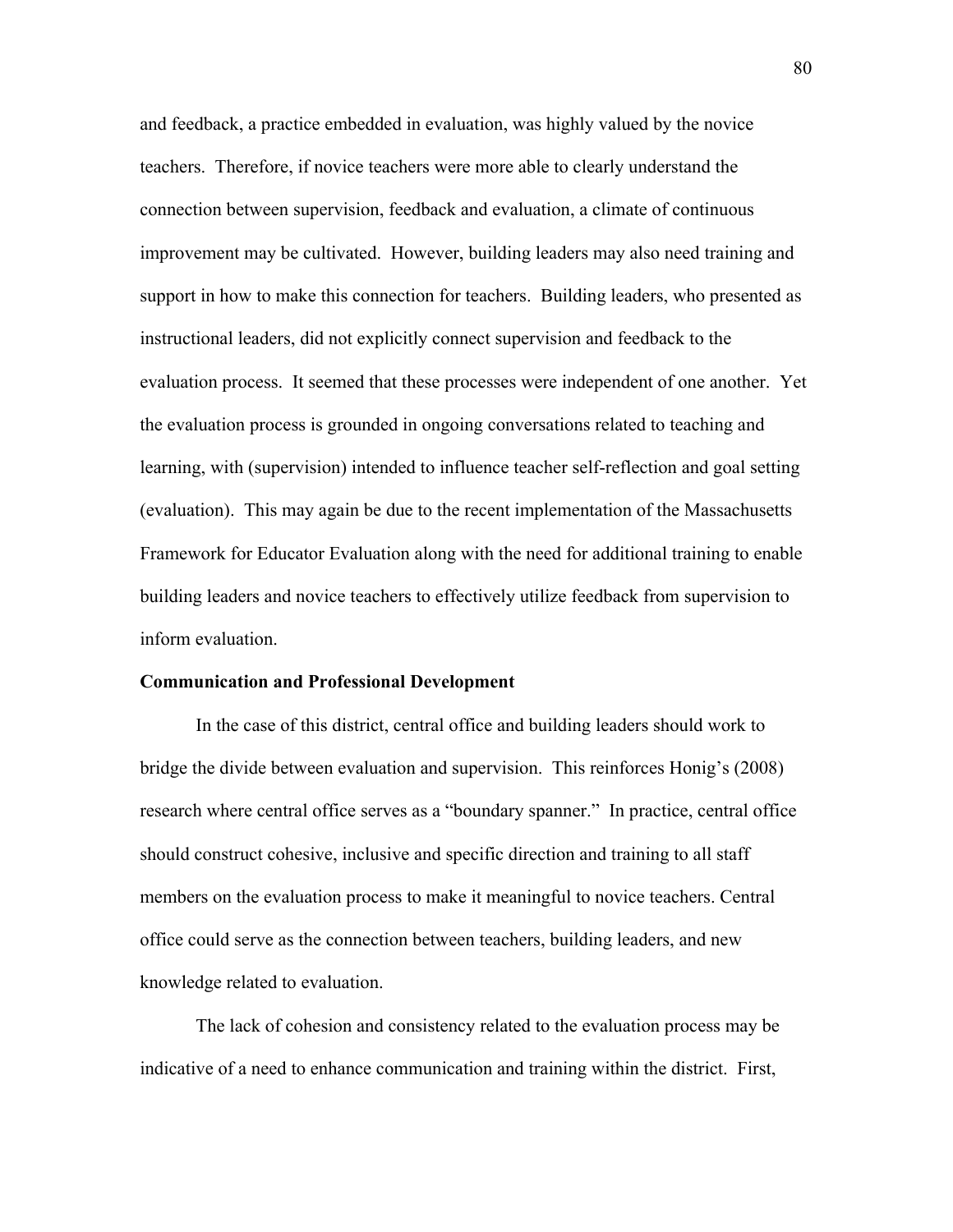school and district leaders could work together to craft a cohesive objective for the teacher evaluation process that is grounded in a philosophy focused on the improvement of teaching as recursive, reflective and ongoing (Zepeda, 2007). Once the objective has been constructed, the district could create a plan that presents this objective to building leaders and teachers in a way that ensures everyone understands evaluation as a process focused on the improvement of student outcomes through the improvement of teaching practice. The findings in this study are reinforced by Honig's (2008) work, where districts are described as learning organizations. Honig (2008) outlines the importance of creating interpersonal relationships and learning opportunities to formally support the implementation of new initiatives. Additionally, the evaluation process itself should include a clear articulation of the objective of evaluation that emphasizes an ongoing improvement cycle inclusive of the necessary guidance and support that may be needed by a population of teachers with diverse levels of experience (Andrews et al, 1991; Blase & Blase, 2000). District and building leaders noted training was provided to novice teachers on the process of evaluation but it seems that more extensive training might be beneficial to both building leaders and novice teachers.

For instance, building leaders should assist novice teachers in connecting feedback received through supervision to subsequent self-reflection and ultimately to goal setting. Doing so would harness the supervision cycle that is already in place to elevate the importance and influence of the evaluation process. Platt and Tripp (2014) encourage school leaders to place greater emphasis on the analysis of student learning in contrast to an emphasis on the actions of the teacher. This type of analysis, when in done in collaboration with the novice teacher, can lead to conversations that have a direct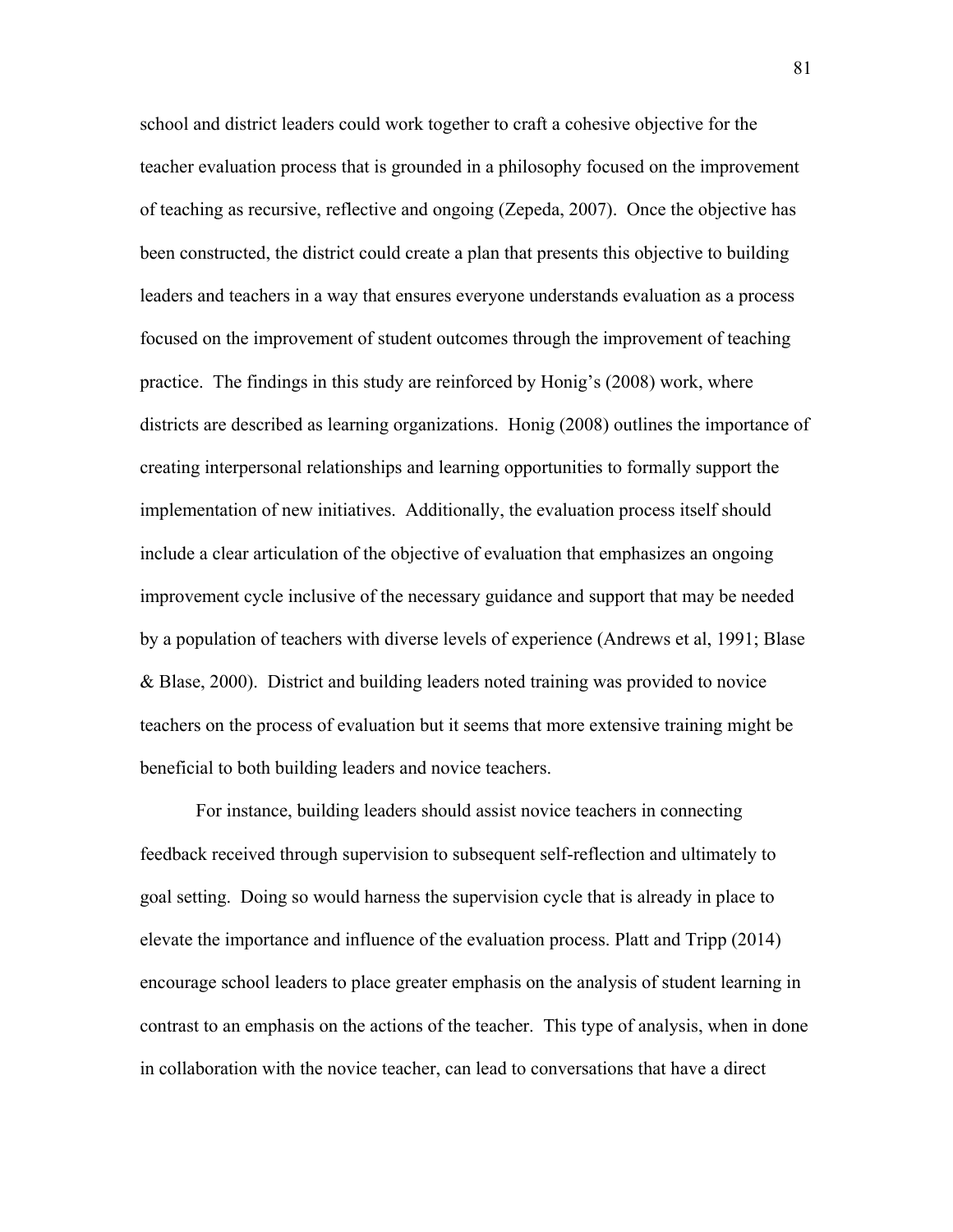impact on teaching. They found that when the teacher is included in the decision-making process related to the outcomes of students and the accompanying teaching practices, the influence of the evaluation process is enhanced. Conley et al. (2006) emphasize the importance of including novice teachers in the decision making process identifying this as a contributing factor to teacher autonomy which has been shown to influence job satisfaction.

A more in-depth review of the 46-page contractual addendum focused on teacher evaluation may be helpful. The complexity of this document may be a contributing factor to the lack of clarity related to evaluation. A simplified guide that highlights the connection between feedback received through supervision and the evaluation components, may help to emphasize the objective of evaluation for both building leaders and teachers.

#### **Implications for Consideration**

The evidence in this study raises concerns related to evaluation not only for novice teachers but for veteran teachers as well. Novice teachers clearly do not identify the evaluation process as a factor contributing to their job satisfaction. In addition, the role of evaluation as supportive to the improvement of teaching, the elevation of confidence in one's ability and overall satisfaction with the work environment may not be present for veteran teachers as well. Therefore, professional development focused on the evaluation process, should be provided not only to novice teachers and building leaders, but also to veteran teachers. As noted earlier, professional development should capitalize on the culture of supervision and feedback that is already present in the district. The connection of supervision and feedback to self-reflection and goal setting could be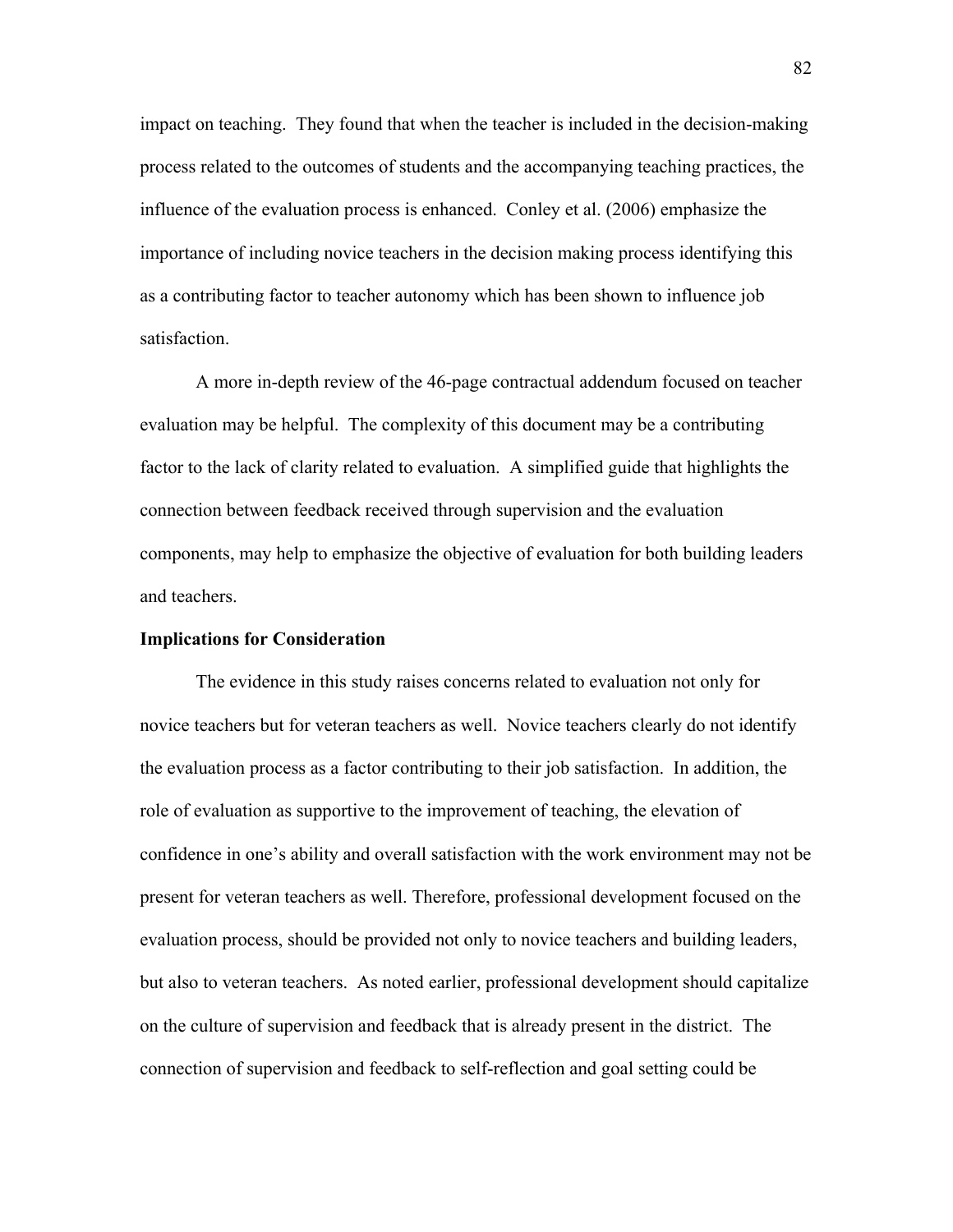beneficial to all teachers in the district. The Columbia School District has a solid foundation of supervision and feedback in place. There is great potential for the district to leverage teacher supervision to enhance the evaluation process in a way that could further the job satisfaction of all teachers.

The next chapter presents a synthesis of findings from the six studies outlined in Chapter 1. The findings look across the studies that examined the influence of school culture, distributed, servant, social justice, instructional, and central office leadership on the job satisfaction of novice teachers, to identify common themes that emerged from the research. The themes are organized to provide both commendations and recommendations to enable Columbia Public School District to further influence the job satisfaction of novice teachers.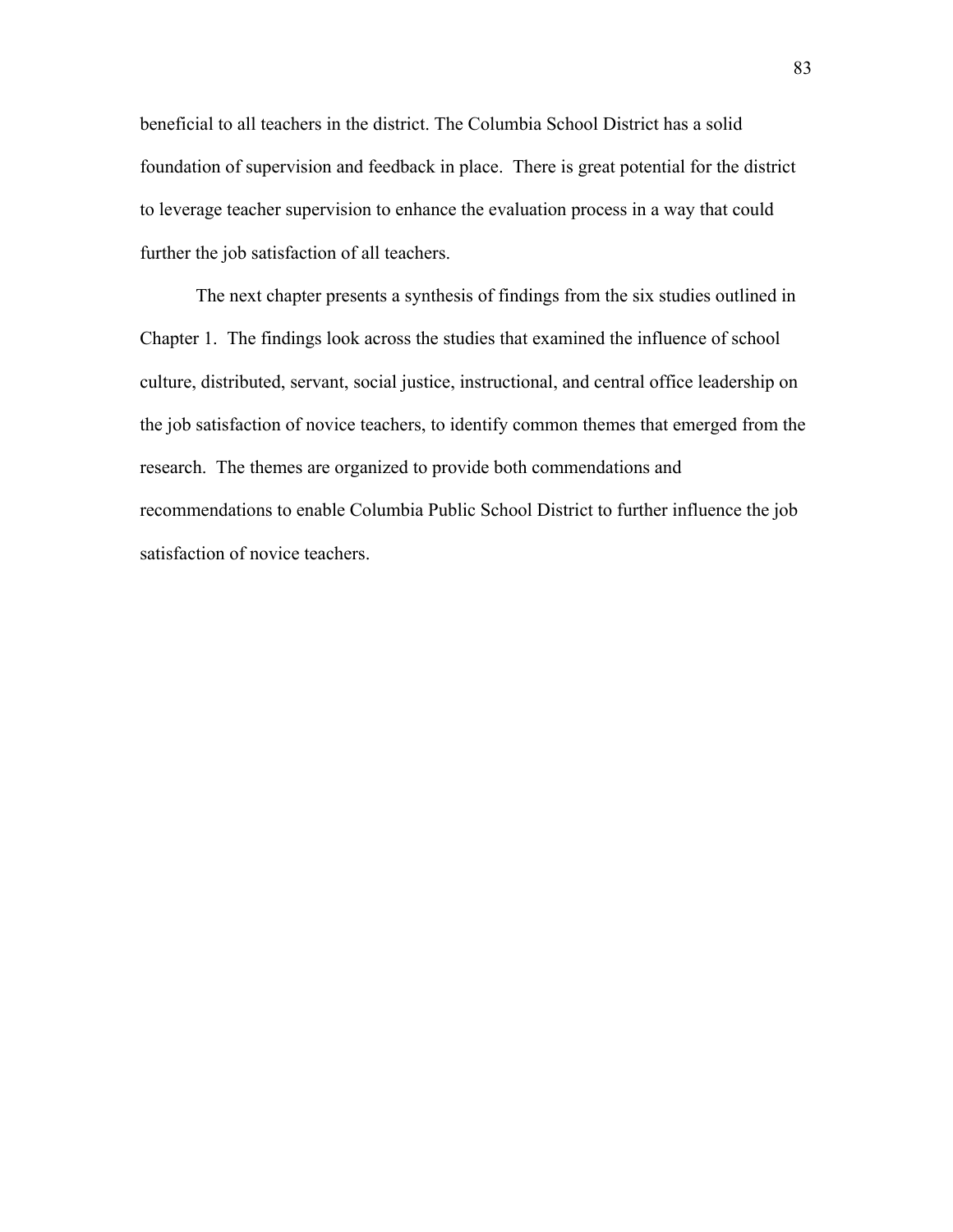# CHAPTER 44

# DISCUSSION AND RECOMMENDATIONS

The purpose of this case study was to explore how leadership and school culture influence the job satisfaction of novice teachers. We grounded our research in the work of Herzberg et al. (1959) and Dinham and Scott (1997, 2000) who described the factors integral to job satisfaction. In line with Dinham and Scott, our research shows that school-based factors can and do influence the job satisfaction of teachers. Chapter 1 provides a detailed description of the conceptual framework of this study.

School leadership was the primary, school-based factor studied in this research. This is reflected both in the findings and recommendations outlined below. An additional factor that surfaced during the study was the way the work of central office also influences the job satisfaction of novice teachers, notably in the discussion of the induction program. These results support the primary findings of Dinham and Scott (1997, 2000), but also provide more elaboration as to the influence of specific schoolbased factors on novice teacher job satisfaction.

 This chapter synthesizes the findings from six separate research studies that examined the influence of school culture and distributed, servant, social justice, instructional, and central office leadership on the job satisfaction of novice teachers. In this synthesis, we connect the research on job satisfaction to our research in this district. First, we briefly detail leadership changes and contextual factors that may have influenced the findings. Next, we describe findings related to the impact of interpersonal relations between school leaders and novice teachers that influence novice teacher job

 <sup>4</sup> This chapter was jointly written by the authors listed and reflects the team approach of this project: Kori Becht, Elizabeth Chamberland, Bridget Gough, Matthew Joseph, Mark McManmon, and Michael Morris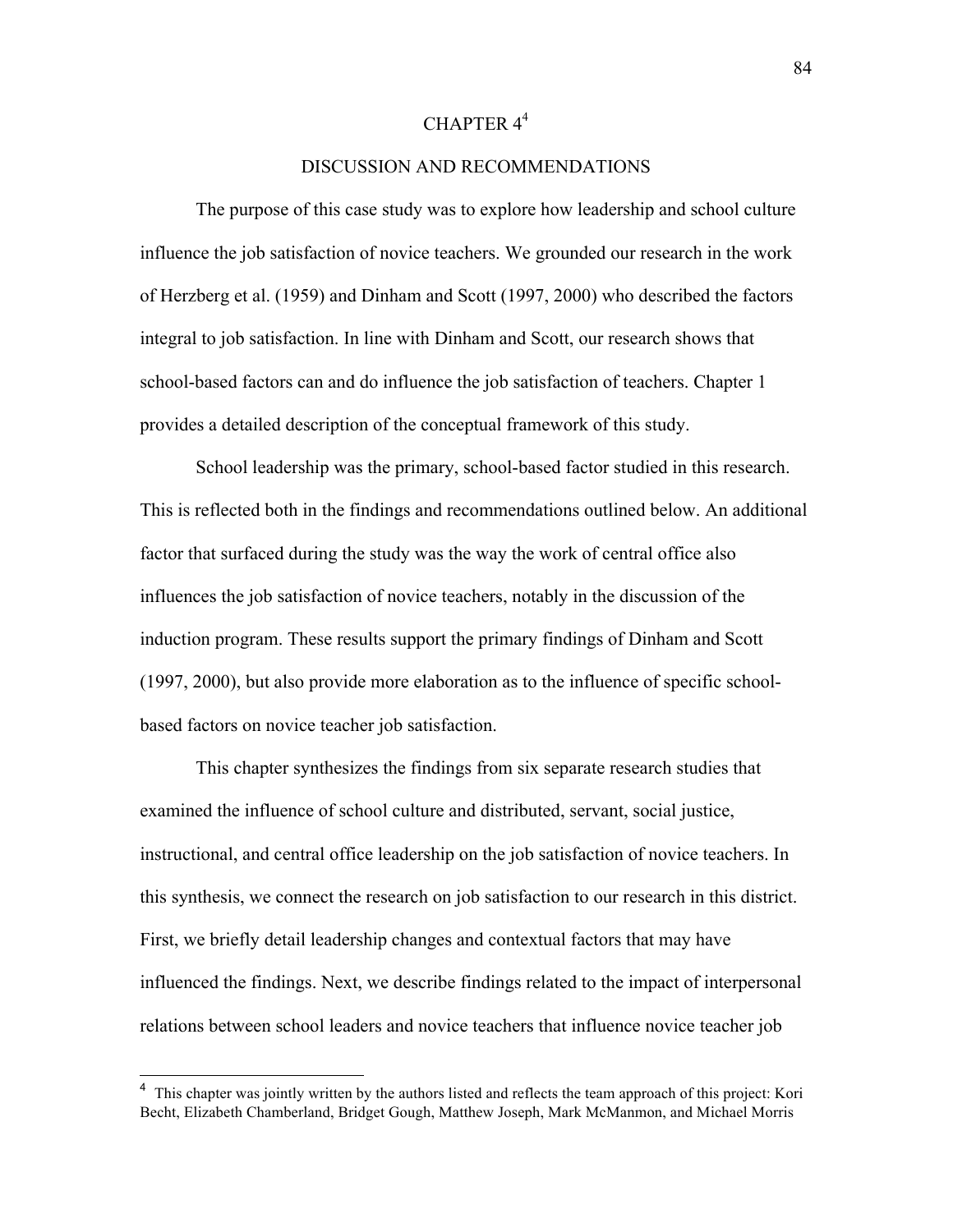satisfaction. Then, we describe findings related to the areas where novice teachers and school leaders possess divergent perceptions on factors influential to the job satisfaction of novice teachers. Finally, the chapter provides recommendations for areas of improvement that may influence the job satisfaction of novice teachers.

## **District Context**

The Columbia School District has recently undergone a significant transition in both school and district leadership. A majority of central office and building level leaders are either new to the district or new to their leadership role. Research indicates that organizational change often takes three to five years to occur, especially with a new administrative team and the implementation of associated initiatives (Russell, 2003; Timperley, Wilson, Barrar, & Fung, 2007). While adjusting to transitions in leadership the district is also working to meet the needs of a diverse population of students. Additionally, like many districts across the state, the Columbia School District is responding to accountability measures related to state-mandated standardized assessment outcomes. Student performance on these assessments has resulted in a Level 3 rating of the district. Therefore, the district is under increased pressure to improve student performance. Finally, it is important to note that data gathered during this research reflect both the presence of a collaborative school culture, as well as opportunities for the district to further develop initiatives that may support the job satisfaction of novice teachers.

#### **Interpersonal Relationships**

One primary theme identified across the findings of our research is the importance of positive interpersonal relationships. These relationships are often associated with a pattern of supportive and caring peer relationships in an educational setting (Wubbels &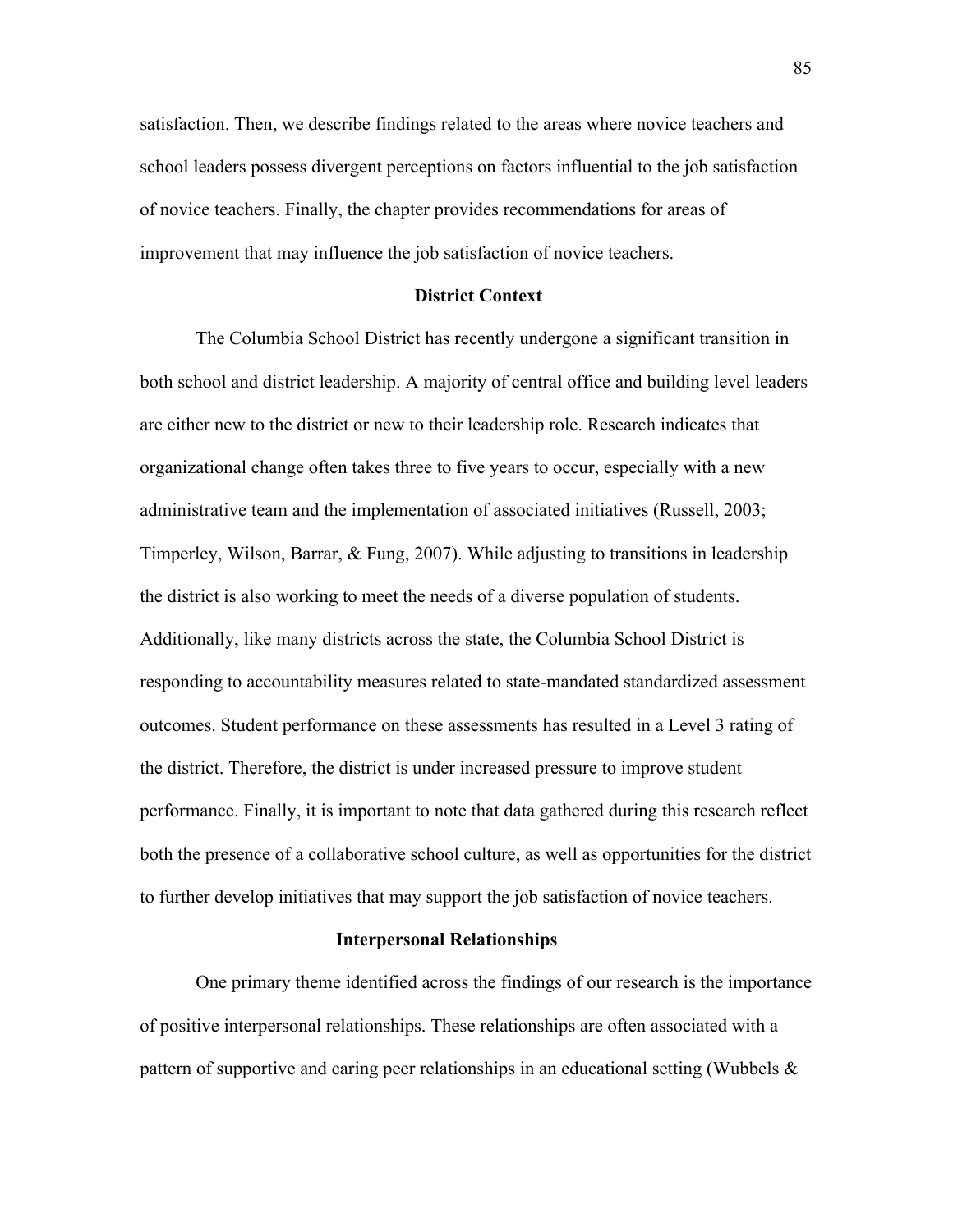Levy, 1993) such as sharing expectations for teachers' success, listening to colleagues willingly, administrators reaching out to know teachers on an individual basis to build professional relationships and ensure ongoing support, and demonstrating concern for colleagues' personal issues. Our data show that interpersonal relationships played an important role in the job satisfaction of novice teachers. The data illustrate the significant role school leaders and their relationships with novice teachers play in contributing to job satisfaction. Several attributes appear to contribute to positive interpersonal relationships. They include such practices as open communication, school culture, supervision and feedback, leadership visibility and accessibility, selfless leadership, valuing novice teachers, and collegial collaboration. School leaders and novice teachers found these interpersonal factors influenced novice teacher job satisfaction. Novice teachers identified interpersonal relationships with building leaders as a critical influence on their job satisfaction.

#### **Communication**

A study conducted by Marzano, Waters, and McNulty (2005) found that principals who establish strong lines of two-way communication throughout the school community support teachers more successfully. Our study found a connection between the communication of teachers and administration and the job satisfaction of novice teachers. One teacher said "my [principal and vice principal] are communicating one hundred percent of the time by speaking and listening to us." An additional study identified that effective school principals allow teachers to play a role in decision-making and building productive relationships with colleagues (Leithwood  $& Richl, 2005$ ). On the whole, principals in the Columbia School District pay attention to the culture of the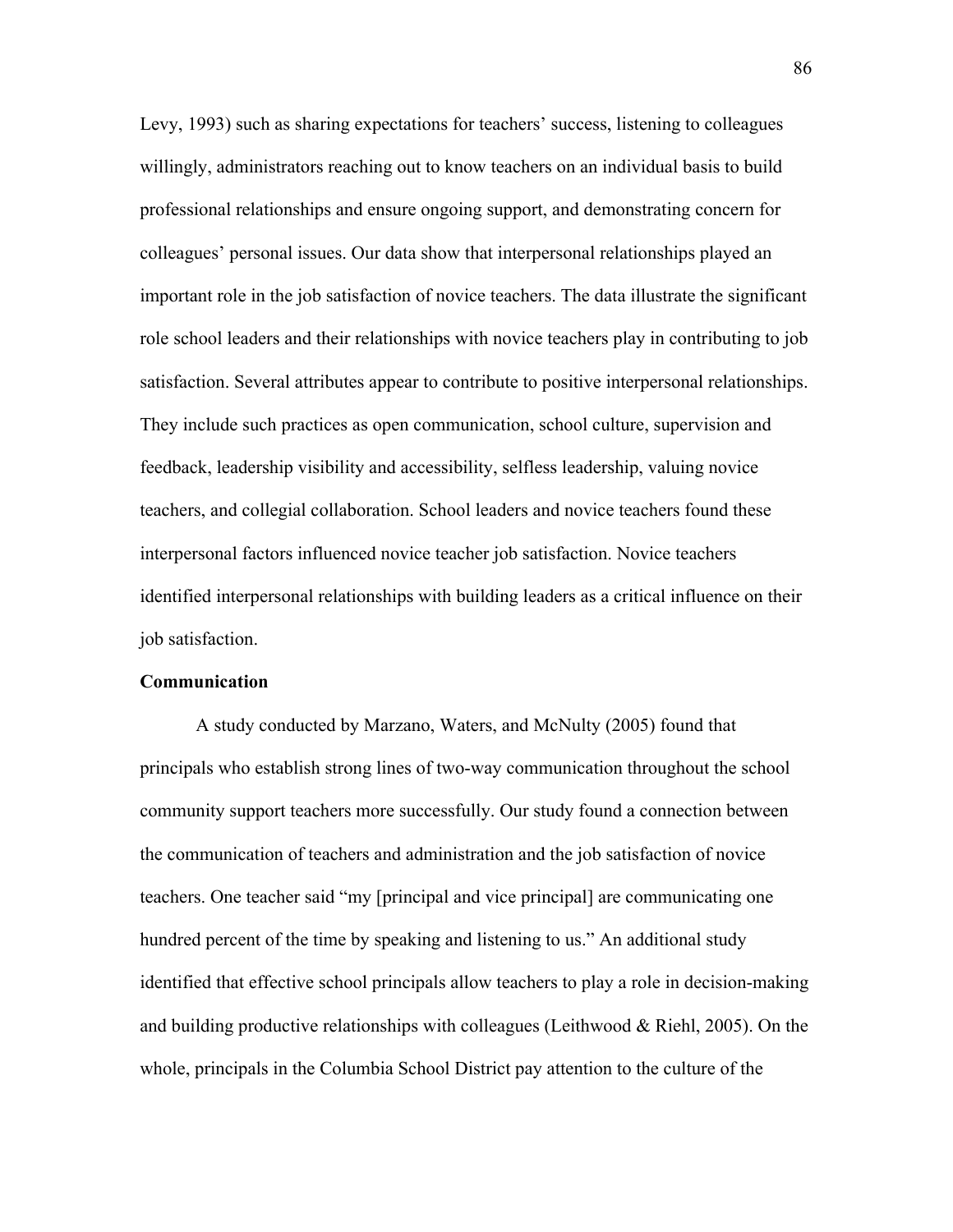school and focus on creating a collaborative work environment. The school sites in which participants were interviewed fostered high levels of communication that seemed to enhance job satisfaction.

## **School Culture**

Novice teachers found that positive collaborative relationships enhanced their communication with colleagues and increased job satisfaction, thus contributing to a positive school culture. Principals interviewed spoke very proudly about ensuring that novice teachers had essential human and material supports, to begin their careers at the school successfully. One principal was very clear that her first supportive step is to ensure new teachers could communicate with colleagues and administrations and "felt a part of the school." Another principal noted the importance of creating a culture with high levels of communication because, "It is very hard for a new teacher to ask for help because they think you're going to look down on them or look that they are less because of it."

# **Supervision and Feedback**

Another major finding across our studies was the value both school leaders and novice teachers placed on supervision and feedback. School leaders and novice teachers in the Columbia School District perceived supervision and feedback to be connected to the job satisfaction of novice teachers. In line with the findings of Herzberg et al. (1959), Sergiovanni (1967), and Dinham and Scott (1997, 2000), supervision and feedback may be connected to intrinsic motivators such as personal achievement and growth, which are important elements of job satisfaction. One novice teacher observed, "From the times [the principal] has been in the classroom, there's not a single person that has made me think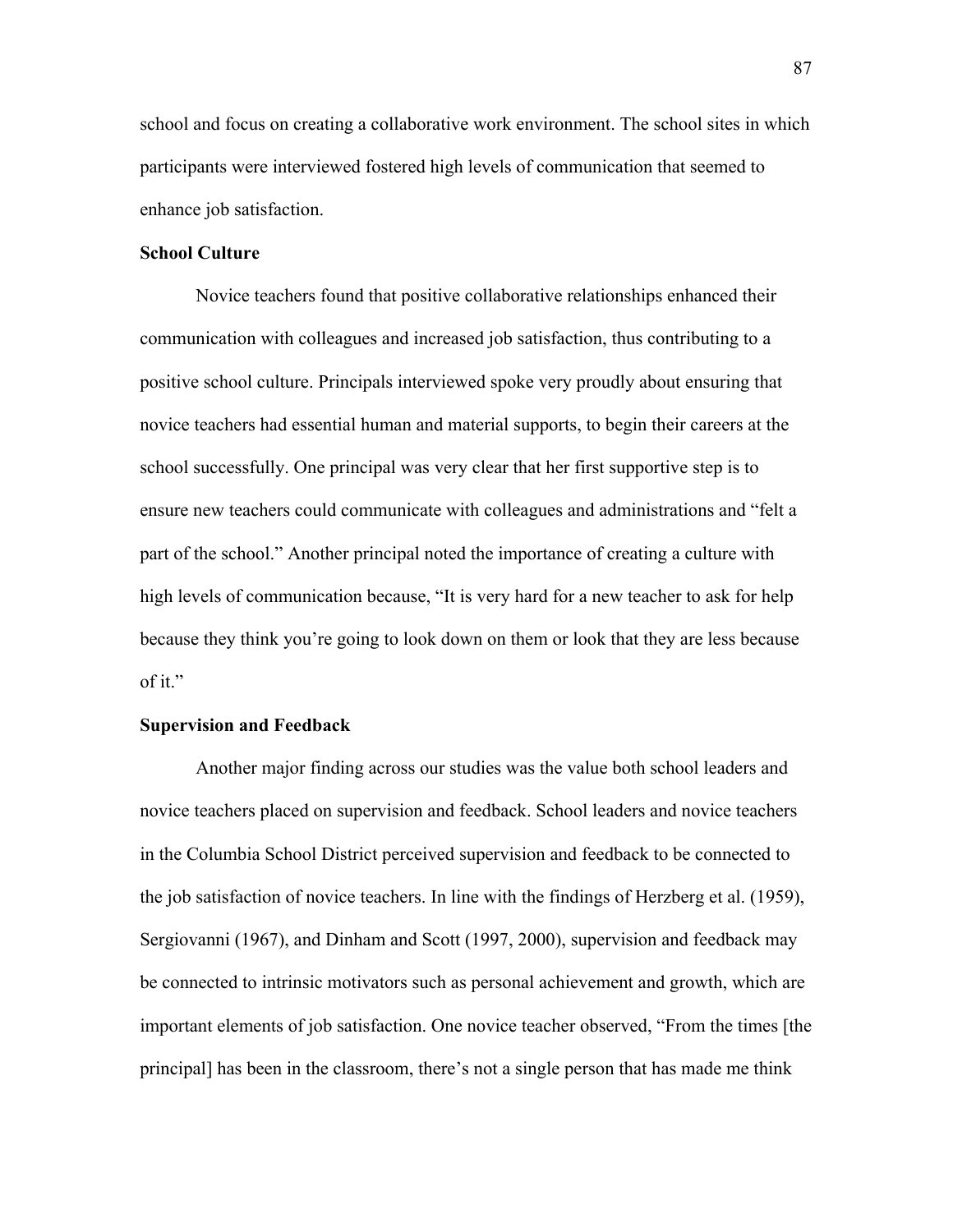about my learning process and my methodology more than her. Not a single person . . . " He went on to point out, "[The principal's] work with me made all the difference in those first few months."

Likewise, school leaders also perceived the supervision and feedback process to be positively connected to the job satisfaction of novice teachers. One school leader noted:

I do a ton of walk throughs, so I'm in classrooms pretty frequently and giving [novice teachers] feedback. I meet with my new faculty probably once a month just to check in. How are things going? What do you need? Is there anything I can get for you? If I see something in their classroom that I would like them to improve on, I might talk about that, but I also will give them suggestions to go observe in another classroom.

Thus, school leaders and novice teachers in the Columbia School District perceive supervision and feedback to be positively associated with novice teacher job satisfaction.

# **Leadership Visibility and Accessibility**

Another main finding connected to interpersonal relationships was the importance of school leadership visibility and accessibility. School leaders and novice teachers associated the visibility and accessibility of school leadership with the job satisfaction of novice teachers. All novice teachers interviewed enjoyed seeing the principal around the school, walking through classrooms, and socializing in the lobby. Visibility and accessibility may breed comfort and familiarity, and in the process potentially increase the satisfaction of novice teachers. One teacher affirmed that "I like knowing that I will see my principal at some point during the day either in the hall, lunchroom, or in my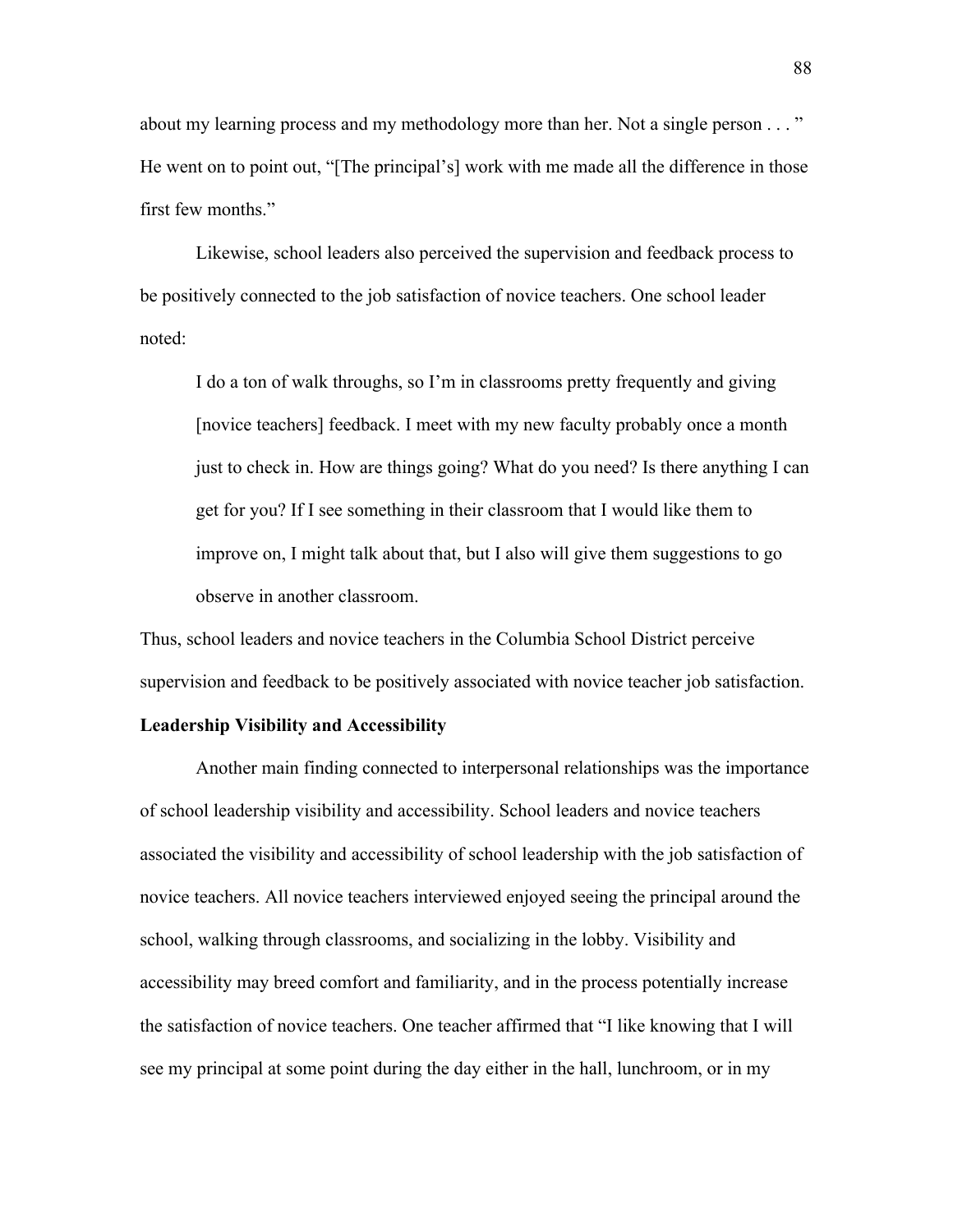classroom." Being visible and accessible may reduce divisions between administrators and teachers and build a more collaborative approach.

Our study found that maintaining an open office door policy, establishing regular meeting times with each novice teacher or simply visiting a teacher's classroom during the course of the school day to check in, were seen as behaviors associated with visibility, accessibility, and novice teacher job satisfaction. One elementary teacher noted, "[The principal] frequently stops into our grade level meeting and casually asks how it is going." This is also an opportunity for novice teachers to connect with the principal in order to ask questions that may be important to the novice teachers. One school leader shared his approach to making himself and other members of the administration available to support teachers: "it is important that at least one administrator is available to talk throughout the day" to make school leadership accessible to teachers at all times and address questions or concerns in a timely way.

While school leaders felt visibility and accessibility were important, our research found novice teachers also found the visibility and accessibility of school leadership to be important as well. Many novice teachers pointed out the positive influence accessibility to school leadership had on their experience as a novice teacher. Whether it entailed a spur of the moment decision to stop in the hallway to spend time with a novice teacher or a more systematic practice of checking in with novice teachers each day, the findings of our study suggest visibility and accessibility positively influences the job satisfaction of novice teachers.

# **Selfless Leadership**

A fourth major finding related to interpersonal relationships was the significance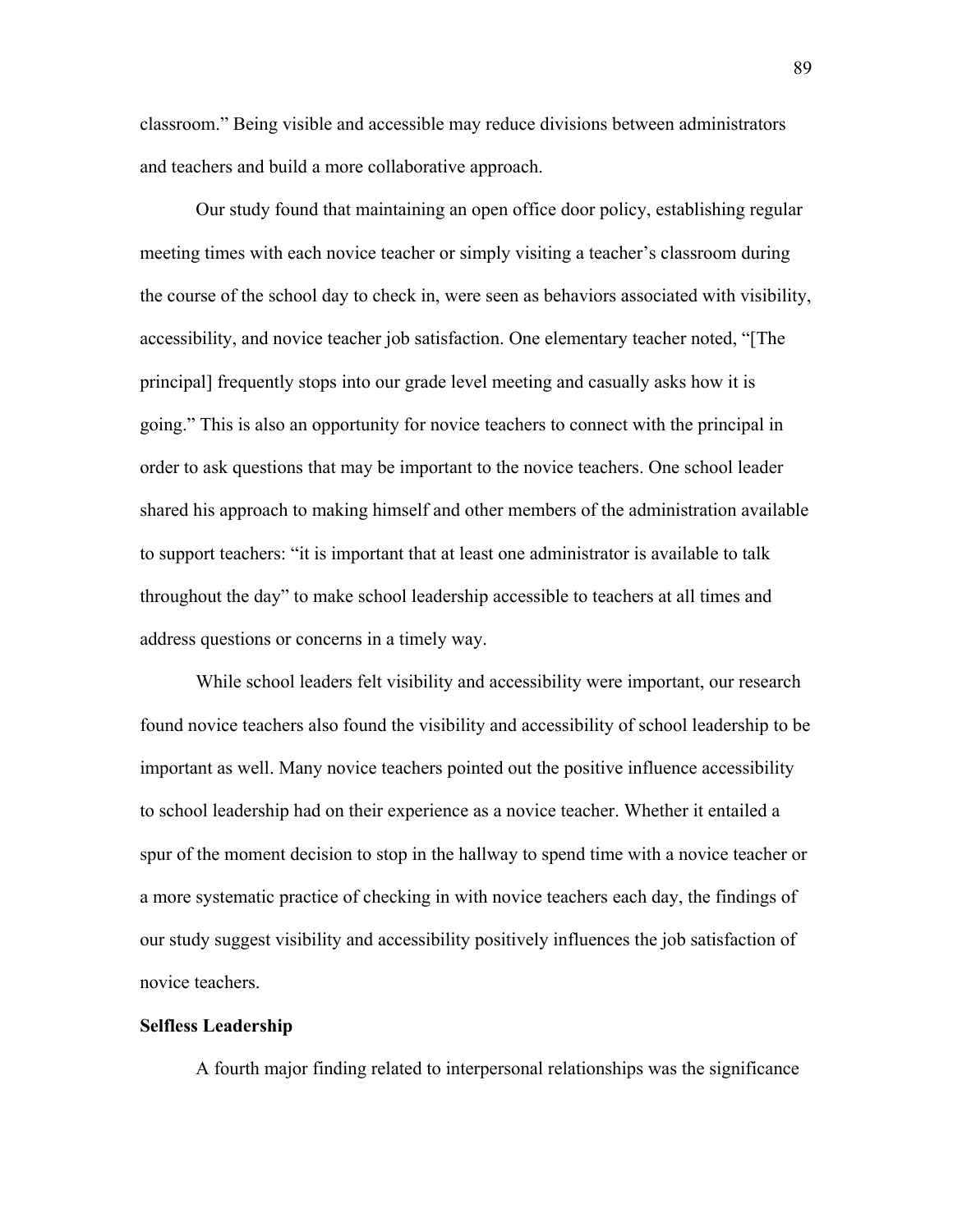of selfless leadership. School leaders and novice teachers perceived the selfless behavior of school leaders to be associated with the job satisfaction of novice teachers. This finding is consistent with work of Dinham and Scott (1997, 2000) that highlights the importance of school-based factors in increasing the job satisfaction of teachers. In particular, both novice teachers and school leaders associated the willingness of school leaders to place the good of followers ahead of their own needs, whether it be helping to clean up in the cafeteria, shifting money in the budget, or serving as a substitute paraprofessional teacher, to be connected to novice teacher job satisfaction. As one school leader observed, "There's not a hierarchy or anything [at the school]. There's no job that I don't do, that I wouldn't do. If somebody got sick, I'll clean it up. I mean that's the reality of the job." He goes on further to note, "If I was a teacher, I would want to know that anything I was asked to do, [school leaders] would be willing to do . . . "

A different school leader also discussed the importance of selfless leadership as it applied to the school district budget. She pointed out:

I'll never ask for something if I know that somebody else needs something ahead of me. If someone says, 'I really want to participate in this opportunity,' we will shift money around appropriately to make sure that person can take advantage of it.

Novice teachers also perceived the influence of selfless leadership on job satisfaction. For example, one novice teacher observed how school leaders improved his school day by helping him at lunchtime with students with special needs. From his perspective, the selflessness of school leadership positively influenced his experience as a teacher. He noted: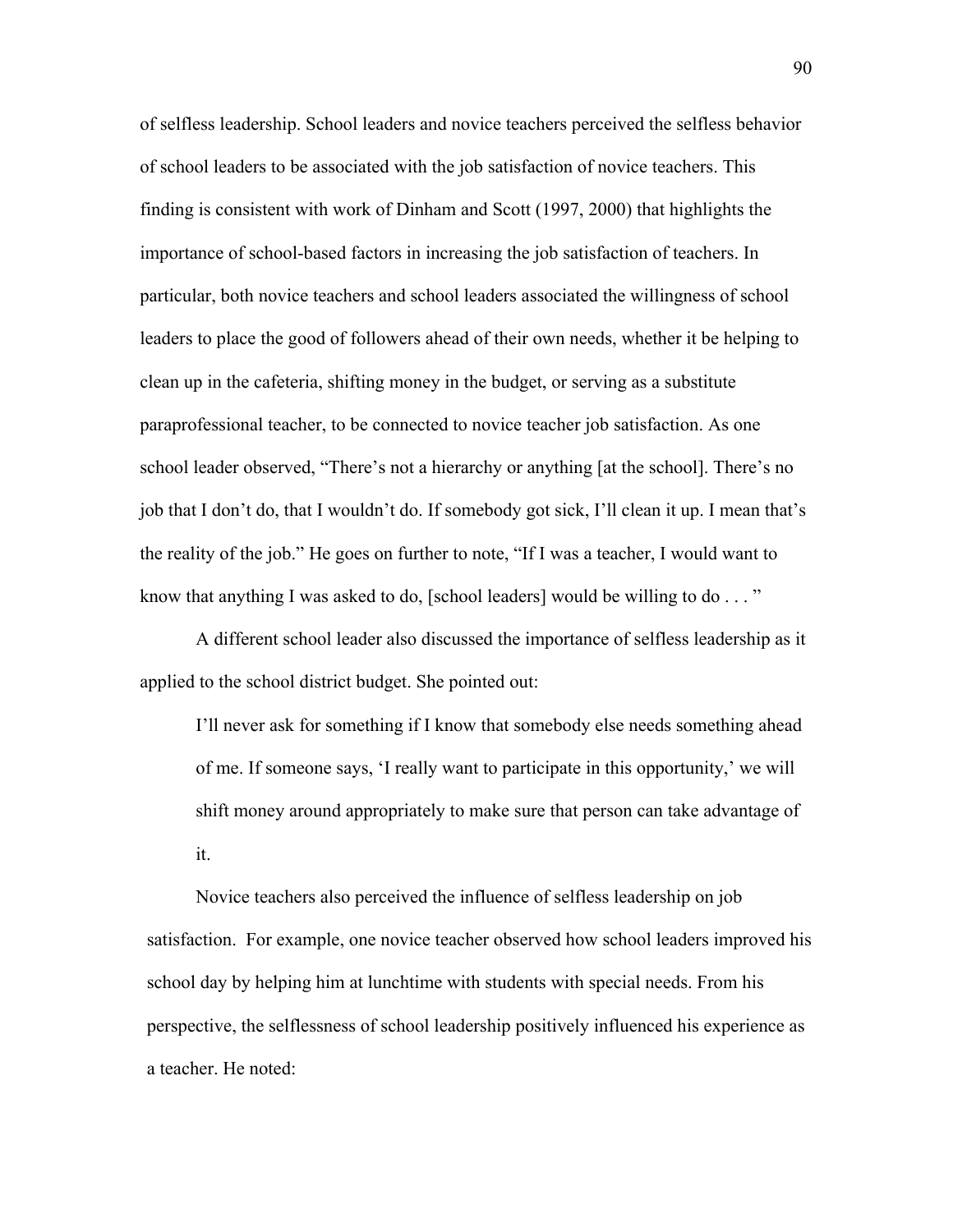[The principal and vice principal] are technically supposed to have administrative responsibilities during lunch and recess but they help us out. They come here and they work with her so we can have lunch. They are taking time to step out of their administrative roles and really essentially work as a one-to-one with this girl . . . [It] has been huge.

Thus, our findings suggest that school leaders and novice teachers perceive the willingness of school leaders to place the needs of others first and accept tasks that might normally be considered beneath their role to positively influence the job satisfaction of novice teachers.

# **Valuing Novice Teachers**

A final finding noted across our studies was the importance of valuing novice teachers, another factor of servant leadership. School leaders and novice teachers perceived being valued as important to the job satisfaction of novice teachers. This finding is not only consistent with the research of Dinham and Scott (1997, 2000) who found that school-based factors such as school leadership and school climate play an important role in the job satisfaction of novice teachers, but it is also consistent with the research supporting servant leadership. Building on the work of the two-factor theory of job satisfaction (Herzberg et al., 1959), Dinham and Scott (1997, 2000) found that teachers' job satisfaction is not solely based on intrinsic motivators and hygiene factors. Instead, they found school-based factors such as "school leadership, climate and decision making, school reputation, and school infrastructure" (2000, p. 16) to be a third set of factors that can contribute to both job satisfaction and dissatisfaction. The findings of our research support the conclusions of Dinham and Scott and highlight the importance of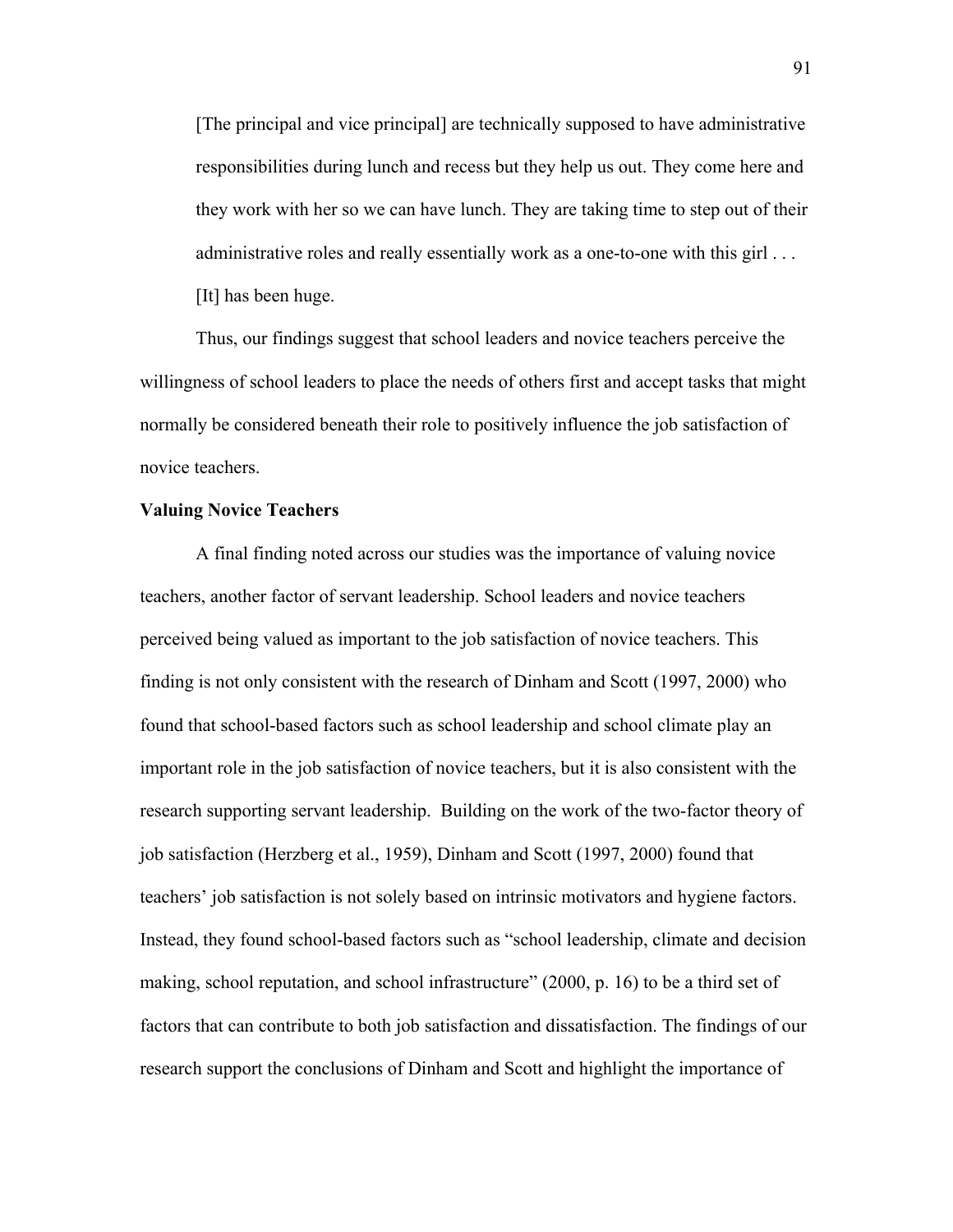school leadership in making novice teachers feel valued in their schools. While other intrinsic motivators or hygiene factors may play a role in the job satisfaction of novice teachers, our findings suggest feeling valued by school leadership to be an important contributing factor to novice teacher job satisfaction.

School leaders made novice teachers feel valued by making a deliberate effort to get to know them. Novice teachers consistently discussed the significance of being recognized. Surprisingly, novice teachers connected being known by their first names to their job satisfaction. For example, one novice teacher noted:

I've had [members of the central office] in my room and I've always gotten positive feedback. What I like is [they] know my name. And it sounds weird but they know your name, and it's like "Okay, they know me. They at least care to know my name."

This account highlights how a simple action like knowing a teacher's name can have a positive influence on the experience of a novice teacher. While it may appear to be a small gesture, it was perceived to be an important action by this novice teacher. This data would also indicate that at least some central office administrators have relationships with some novice teachers.

A different novice teacher highlighted a similar sentiment with regard to the importance of feeling valued by school leadership. He observed:

I feel [school leaders] have gone out of their way to just personalize it with me, check in, or come down to my office like, 'What's going on? How is everything going?' . . . It means a lot to me if someone comes to my office and says, 'Hey, can we eat lunch together today? I just want to hear how it's going for you.'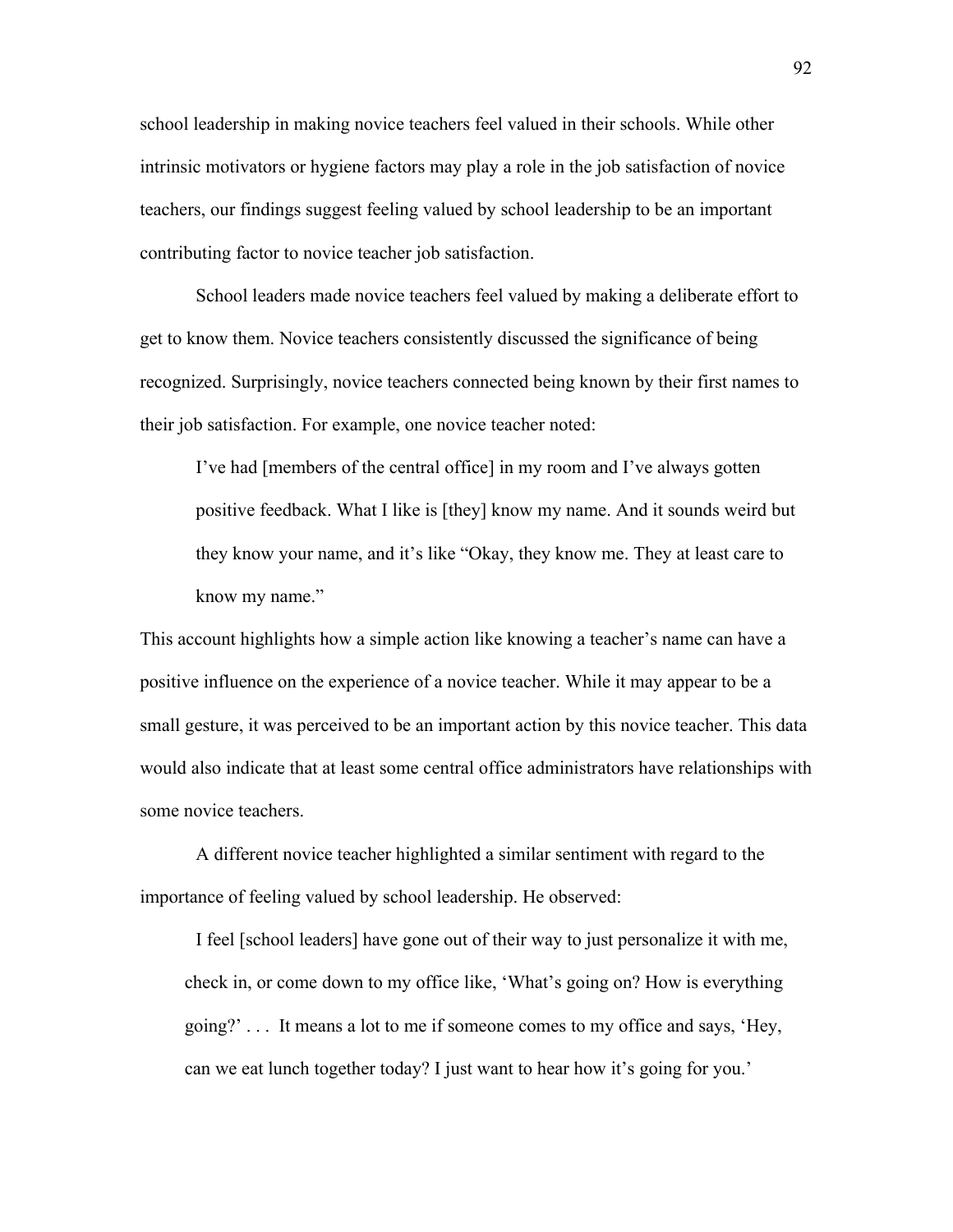In the view of this novice teacher, school leadership was able to enhance his experience at the school by taking the time to make him feel valued. Like the previous novice teacher, this novice teacher perceived this minor gesture of school leadership to play an important role in making him feel like a valued member of the school community. These novice teachers' accounts highlight how school leadership can influence the job satisfaction of novice teachers by helping them feel valued. Whether it is knowing a teacher's name or setting aside time to check in, novice teachers perceived being valued to be positively associated with job satisfaction.

## **Collegial Collaboration**

In addition to the positive influence of formal leaders, novice teachers identified collegial collaborations that included strategy-specific learning and sharing, increased their knowledge about students and enhanced their professional growth. Frequent and consistent collegial collaboration within the schools of the Columbia School District was identified as an important factor in novice teacher job satisfaction. This collaboration may be borne out of the challenges that come with being a novice teacher; as one stated, "You can't just do everything on your own." Hence, this concept stresses the importance of having multiple avenues of collegial collaboration, with both novice and veteran teachers, in order to provide access to information, knowledge and expertise and build a positive school culture. Building leaders noted they work to ensure time for collegial collaboration by adjusting schedules, changing meeting times if necessary, and/or coordinating common daily responsibilities to allow for maximum colleague collaboration. In addition, the mentor program provided positive collegial relationships among staff. Research by Rodriguez (2007) identified the components of an effective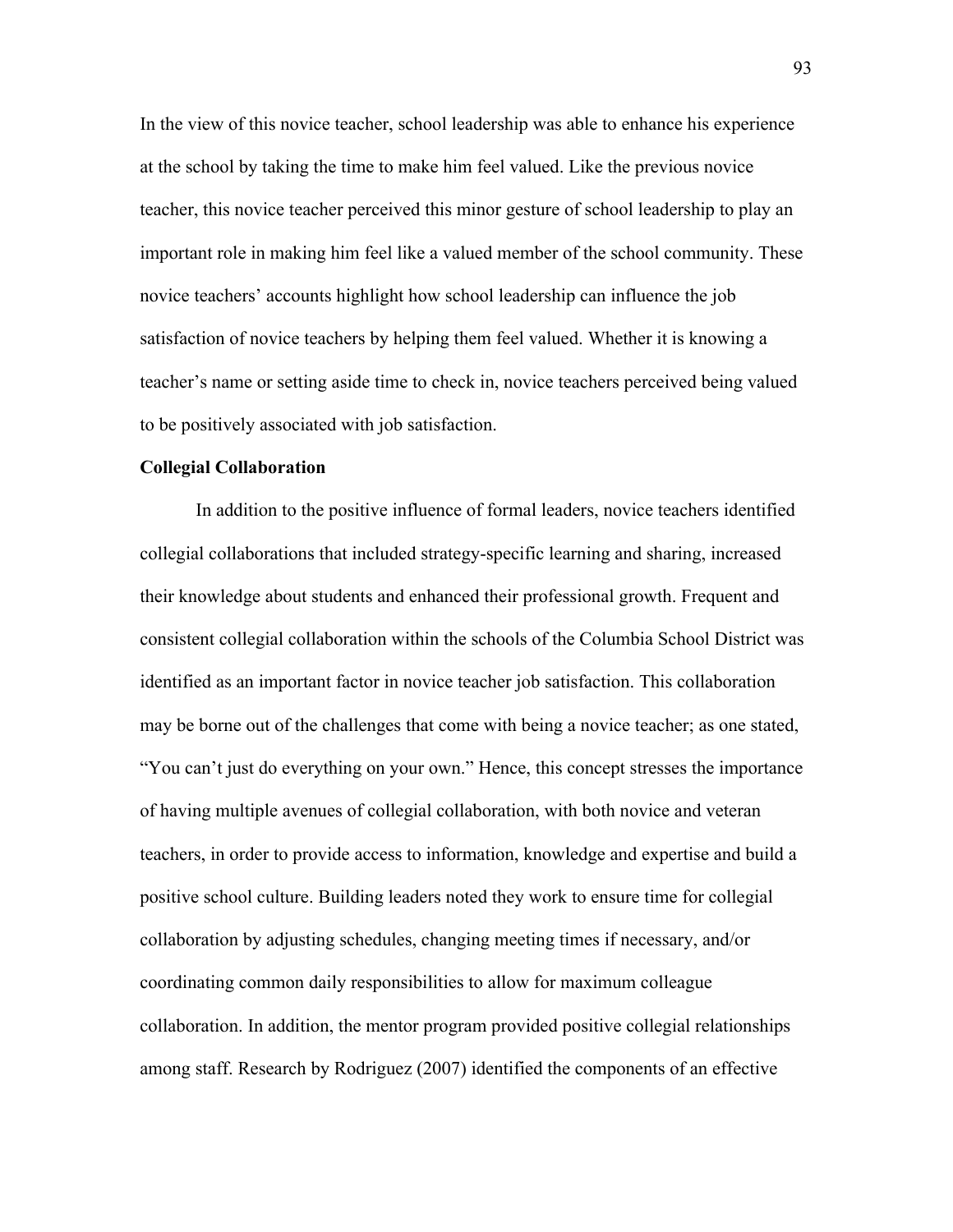mentoring program. Several of these components were reflected in the Columbia Public School District where mentors took time to answer questions, consistently visited the mentees' classrooms, and also provided sustained support. As one novice teacher noted,

She . . . would come in and observe me [in my first year]. I would go into her room and observe her. That first year, we were meeting on a daily basis writing curriculum, doing our plans together, really trying to get on the same page. That was very, very helpful.

Novice teachers indicated a high level of support through the mentor program, which ultimately led to increased job satisfaction.

# **Divergent Perceptions**

As our study indicates, the extent to which school leaders provide useful supervision and feedback, are visible and accessible, exercise selfless leadership, and value people can influence the job satisfaction of novice teachers. Although these factors were clearly evident in the district, there were several discrepancies between the perceptions of leaders and novice teachers on other school-based factors that influence the job satisfaction of novice teachers. These discrepant school-based factors included the induction program, teaching grounded in social justice, educator evaluation and teacher leadership opportunities. In each of these areas, the perceptions of school and district leadership were inconsistent with that of novice teachers.

## **Induction**

Leaders and novice teachers held differing views of the district's induction program. All district leaders reflected positively about the program and stated that it was the primary support provided to novice teachers. One central office administrator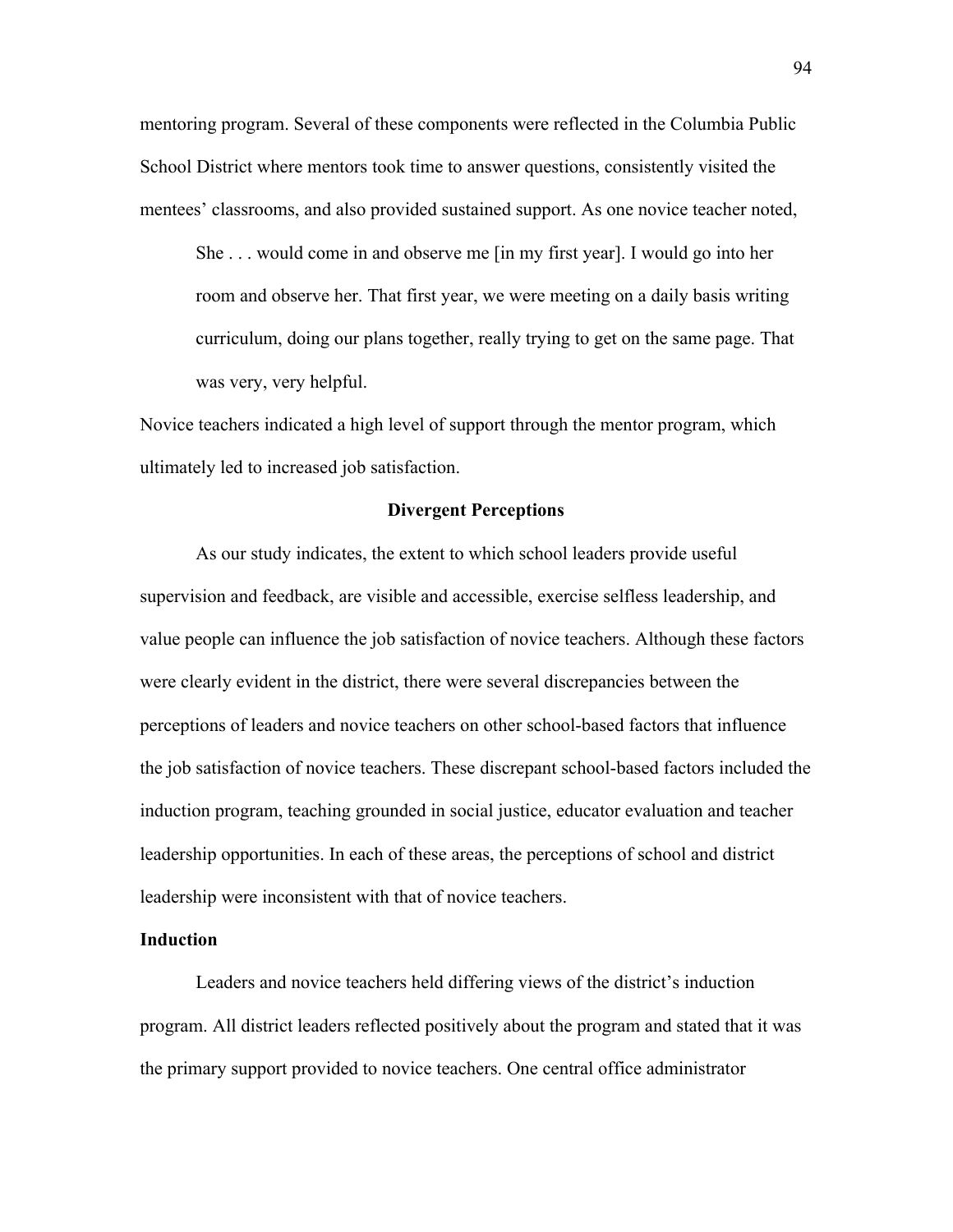indicated that, "The greatest support that we offer is the new teacher induction program." District leaders also noted the induction program empowered novice teachers. However, the majority of novice teachers either felt neutral about the induction program or stated that the program did little to empower them. Seven out of eleven novice teachers indicated there was a lack of application to classroom practice. Novice teachers also felt this training had a one-size-fits-all focus and lacked differentiation related to the diverse experiences and needs of novice teachers and their classrooms. For example, one novice teacher noted, "I personally did not find it beneficial. It was very off topic. There were too many grade levels in there to make it specific to each. It was just all over the place." As a result, the current induction program, as described by novice teachers, may not have a positive influence on their job satisfaction.

## **Social Justice**

The research indicated a discrepancy in the perceptions between school leaders and novice teachers with regard to professional development focused on social justice. While the majority of leaders stated they provided opportunities for novice teachers to reflect on their understanding and knowledge of diverse populations, less than half of novice teachers indicated that they actually engaged in critical self-reflection about diversity and issues of social justice. Similarly, although leaders stated they provided professional development to novice teachers designed to meet the needs of diverse learners, novice teachers did not perceive receiving this type of support. As a result, many novice teachers voiced a need for culturally relevant pedagogy in order to practice culturally responsive teaching. One teacher commented, "I'm not getting as much help as I could . . . look at it as, how am I going to figure this out? I like the diversity, but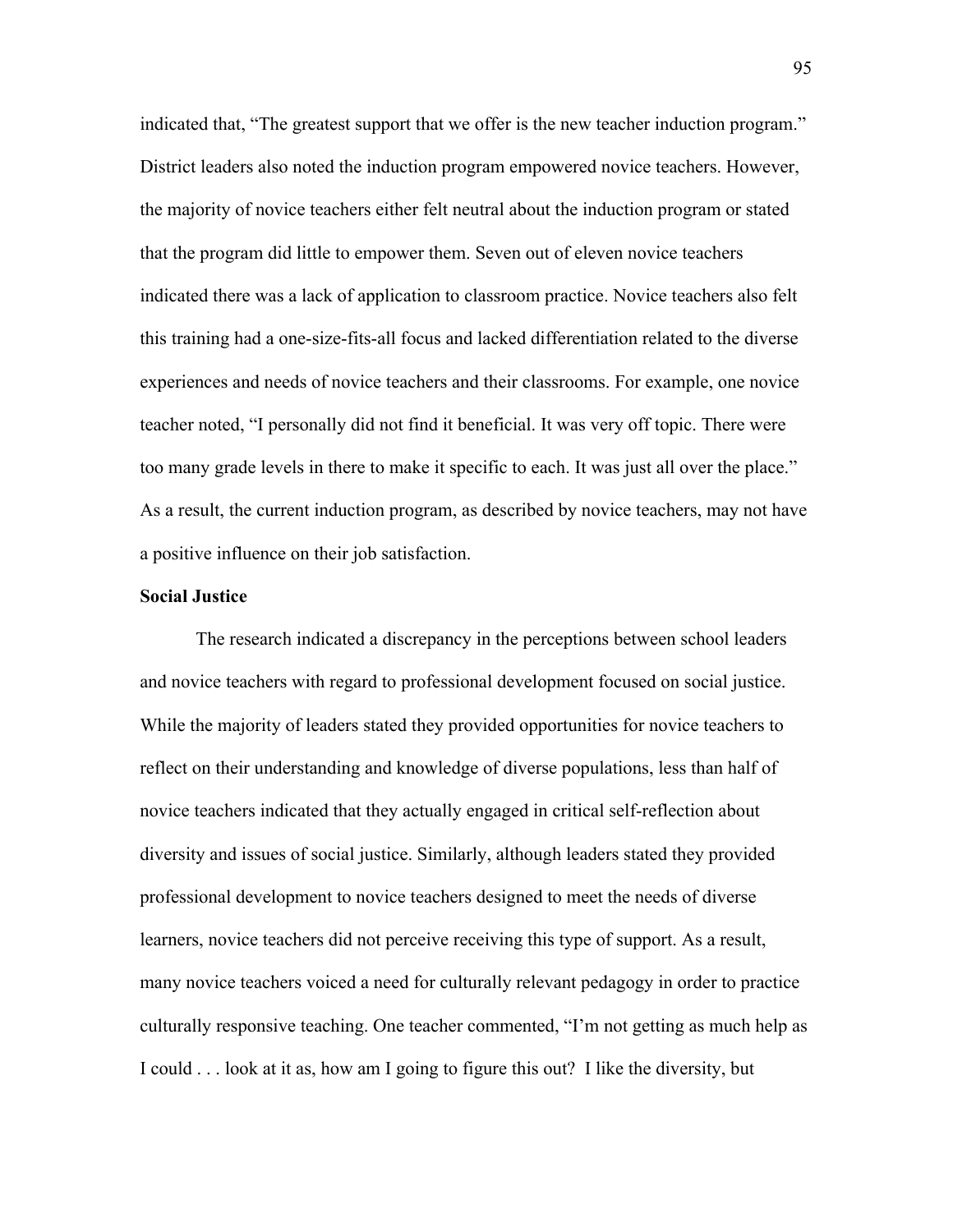sometimes I feel like I need a bit more support in some areas." Another teacher recognized that leaders offered professional development to assist with teaching ELLs and provided feedback on student learning needs. Although she received this support, this novice teacher conveyed her first experience working in a diverse classroom:

I came in and had no idea what to expect. I didn't know what cultures I had . . . what languages I had. You kind of take the bull by the horn and you have to learn. This was my first experience being completely thrown into kids who don't speak English, the different cultures, the different traditions. I'm learning.

While leaders acknowledged providing supports for novice teachers, they also recognized the importance of additional training and continued dialogue about social justice. Without the appropriate training, novice teachers may not feel equipped to meet the needs of their students, which may impact their job satisfaction (Dinham  $\&$  Scott, 1997, 2000). It is also critical that novice teachers identify their own biases and beliefs about diversity.

#### **Educator Evaluation**

Despite the positive influence of supervision on novice educators, school leaders and novice teachers did not have consistent perceptions of the evaluation process. In general, evaluation was typically viewed as a summative feedback process designed to rate the performance of a teacher. Recent state and district mandates have precipitated the implementation of evaluation systems in all school districts comprised of a cycle that includes self reflection, goal setting, analysis of student progress and ongoing observations by building leaders. School leaders in the Columbia School District described the self-reflection and goal setting process as critical to the development and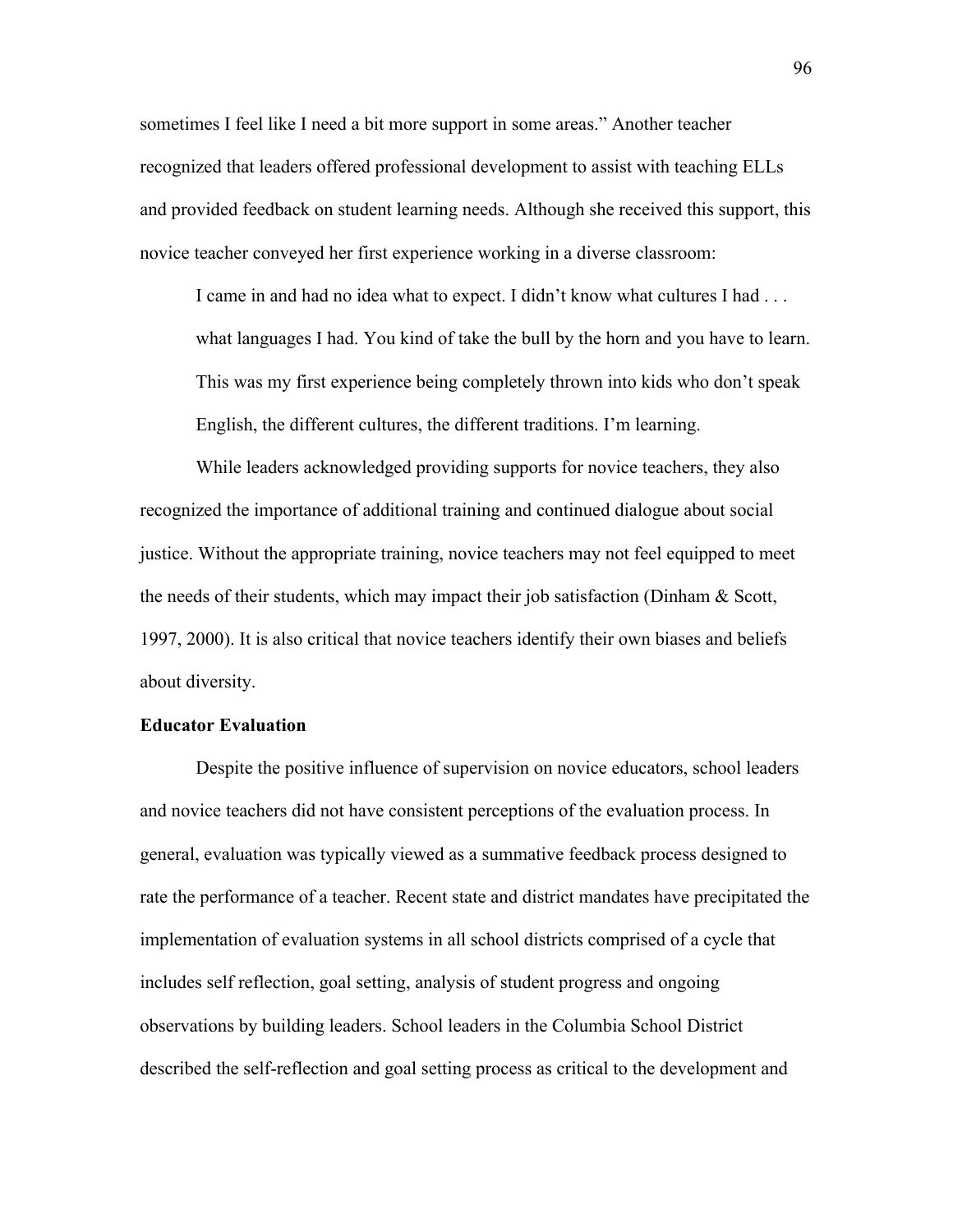job satisfaction of novice teachers. The leaders described this process as "empowering" for the novice teachers and thus, as described by Blase (2001), teachers who feel empowered are more likely to be satisfied with their job.

In contrast, none of the eleven novice teachers interviewed connected the evaluation process to job satisfaction. Novice teachers did not provide any connections between goal setting and self-reflection to job satisfaction. Novice teachers described evaluation as "written feedback and lacking a conversation" or as an opportunity for a "gotcha moment" where the building leader provides negative feedback. This may indicate that novice teachers perceive written feedback as negative because it can be used to rate their performance. Noticeably absent from the interview data with novice teachers is any reference to receiving guidance on the evaluation process. As a result, the evaluation process does not seem to have a positive influence on the job satisfaction of novice teachers. This is problematic, as the evaluation process will determine the retention or dismissal of the novice teacher.

#### **Teacher Leadership Opportunities**

This research discovered inconsistent availability of leadership opportunities for novice teachers. While district administrators and supporting district documents illustrated a commitment to teacher leadership opportunities, this research found disparities between how this was enacted in the schools. Some building leaders acted with intentionality in communicating teacher leadership opportunities to novice teachers to encourage their participation. Several leaders initiated conversations with novice teachers, encouraging them to take on leadership roles. Teachers in these schools stated that this experience had a positive impact on their job satisfaction. Leaders also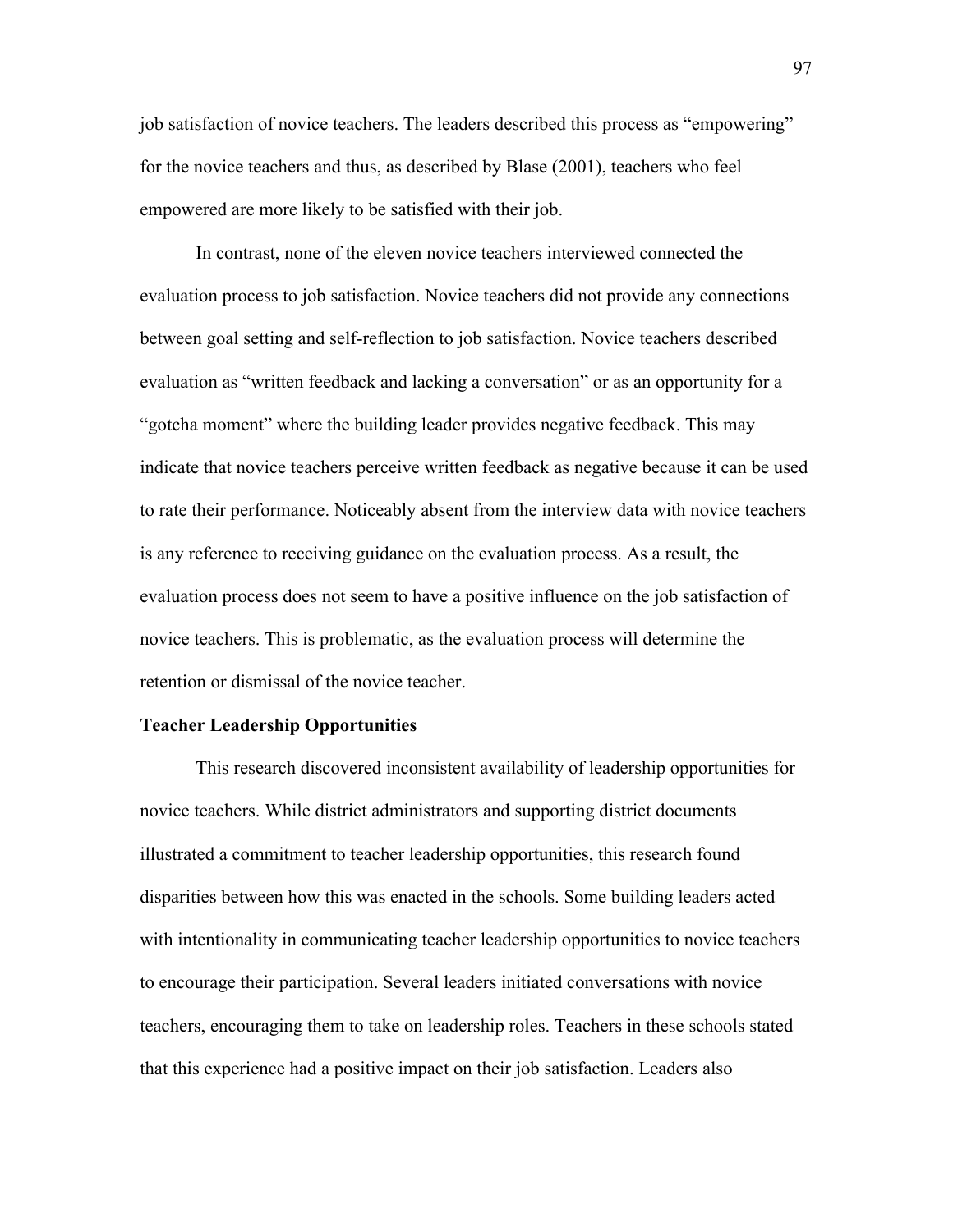recognized that a leadership role could overburden a novice teacher. Therefore, these opportunities were individualized to those novice teachers who expressed interest. Novice teachers provided interview data demonstrating the value they placed on leadership opportunities. One novice teacher noted the satisfaction she gained serving as a member of her school's Outreach Committee designed to support students at risk in her school. She pointed out:

I think it makes [my job] even more worthwhile because a lot of the [students] are from refugee families who [are] learning what the culture is like here . . . They want what is best or their kids . . . They just [need] a little more support.

However, other school leaders appeared more passive in their approach toward novice teachers in leadership roles. In these schools, leaders did not report providing direct encouragement to teachers. As a result, all teachers in the district did not receive the same opportunities to participate in teacher leadership roles. This disparity may have impacted their job satisfaction based on the positive response by novice teachers to participation in leadership roles, even if the commitment was relatively minor. Having cited the areas in which the perception of leaders was inconsistent with that of novice teachers, the chapter now turns to a discussion of recommendations that will help strengthen practices supporting novice teachers in the district.

#### **Recommendations**

Research states that a learning organization is a place where all the members of the organization, as individual persons, are continually learning, and the organization itself is highly adaptable. The organization is able to routinely modify its shared knowledge and practices in accord with experience and need. Honig (2008) posits that,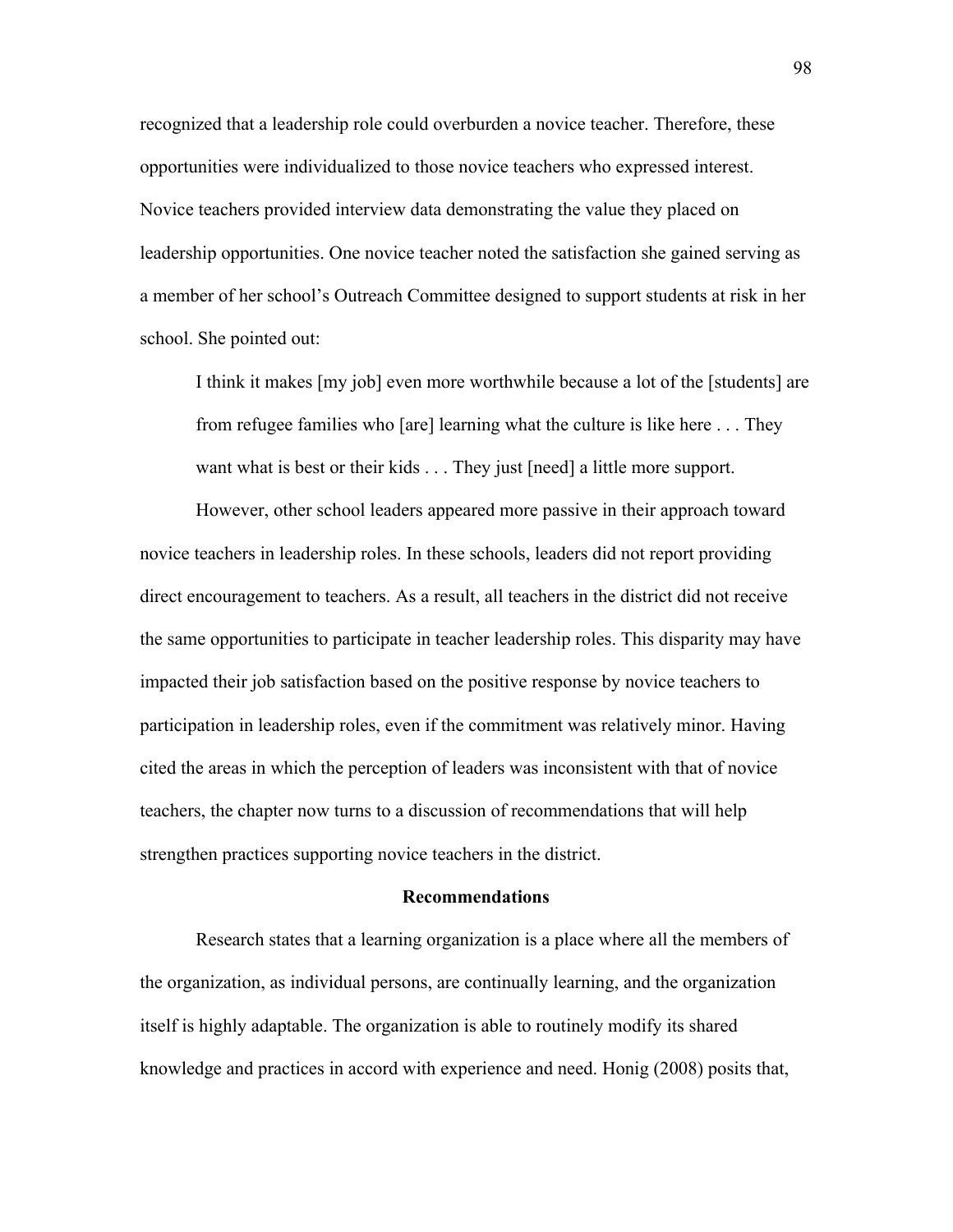when functioning as a learning organization, central office administration becomes proficient in mining for evidence to inform teaching practices, discriminates to identify the priorities that will impact teaching and learning, and serves as a "boundary spanner" to link new priorities to new action through collaboration and relationship building. This is consistent with findings from Dinham and Scott (1997, 2000) where they note the important influence of leadership, communication, and decision-making on the job satisfaction of teachers. Based on our findings, it would be beneficial for this district to continue to develop itself as a learning organization to support the job satisfaction of novice teachers and potentially create a more fruitful learning environment for all staff members.

In line with Honig's research (2008) where the district serves as a "boundary spanner" there is evidence that this district would benefit from enhancing the link between district policy and practice regarding teacher evaluation. For instance, the negotiated teacher contract provides a detailed description of the educator evaluation process. However, discrepancies related to the implementation and understanding of the teacher evaluation process exist between novice teachers and building leaders. District and school leaders should provide clear direction and guidance on the application of policies such as educator evaluation to school-based practice. Additionally, a method for monitoring the implementation of such initiatives would allow leadership to be responsive to questions and concerns related to the initiative. Doing so may enhance the consistency and coherence of practices within and between each school in the district.

#### **Induction**

One recommendation serves to suggest promising improvements to the induction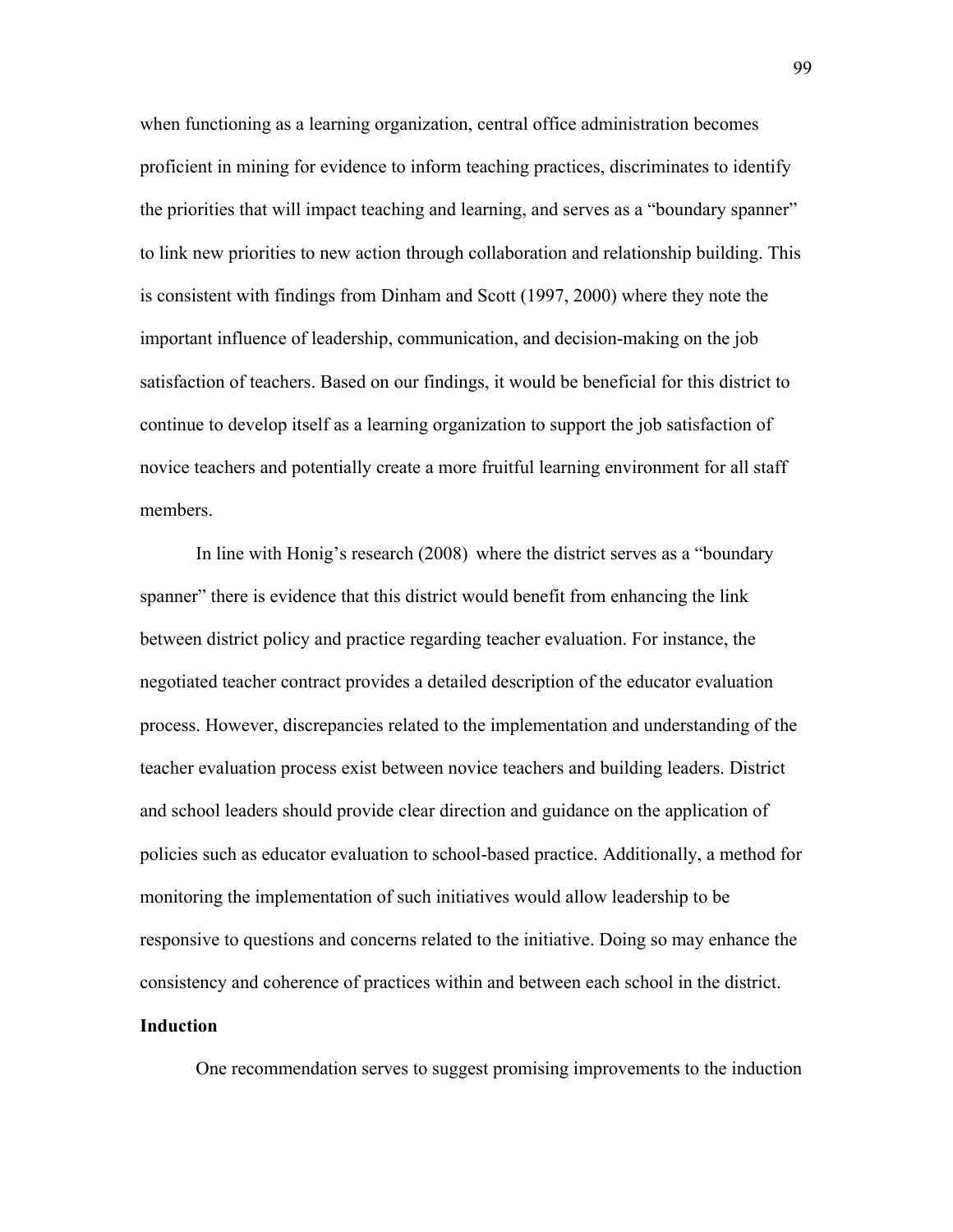program. Most districts struggle to create and implement induction programs that are tailored to novice teachers each year. This is due in part to the ever-changing professional needs and roles of the novice teachers who are hired. However, some of these suggestions may serve to guide the future thinking of the district as they develop their induction programming. First, the induction program for teachers should be designed to meet the needs for each teacher learner. Dinham and Scott (1997, 2000) note that job satisfaction can be negatively impacted when teachers feel overwhelmed or underprepared in their role. This means that the instruction provided during the initial induction session should include only what they need to start the year. The information presented during this initial session may include overall information needed by all staff members and should be carefully selected to ensure that teachers are not overwhelmed with new learning. Subsequent induction sessions should be constructed in a similar manner ensuring that the content presented is tailored to the needs of the novice teachers. Many induction programs try to deliver too much information at once (Sweeny, 2008). Pacing and volume of content must be carefully considered.

The induction program should be designed to reflect the same approach to teaching that is applied in the teaching of diverse learners in the classroom. It should meet the needs of novice teachers from a variety of educational levels, types of experiences and content knowledge (Sweeny, 2008). Whole group activities should be utilized for concepts clearly connected to all members of the group. These activities should be followed by small group work that is tailored to the needs of the learner. For instance, induction should address culturally responsive teaching tailored to the diverse needs of each school. Novice teachers should continually be surveyed for needs that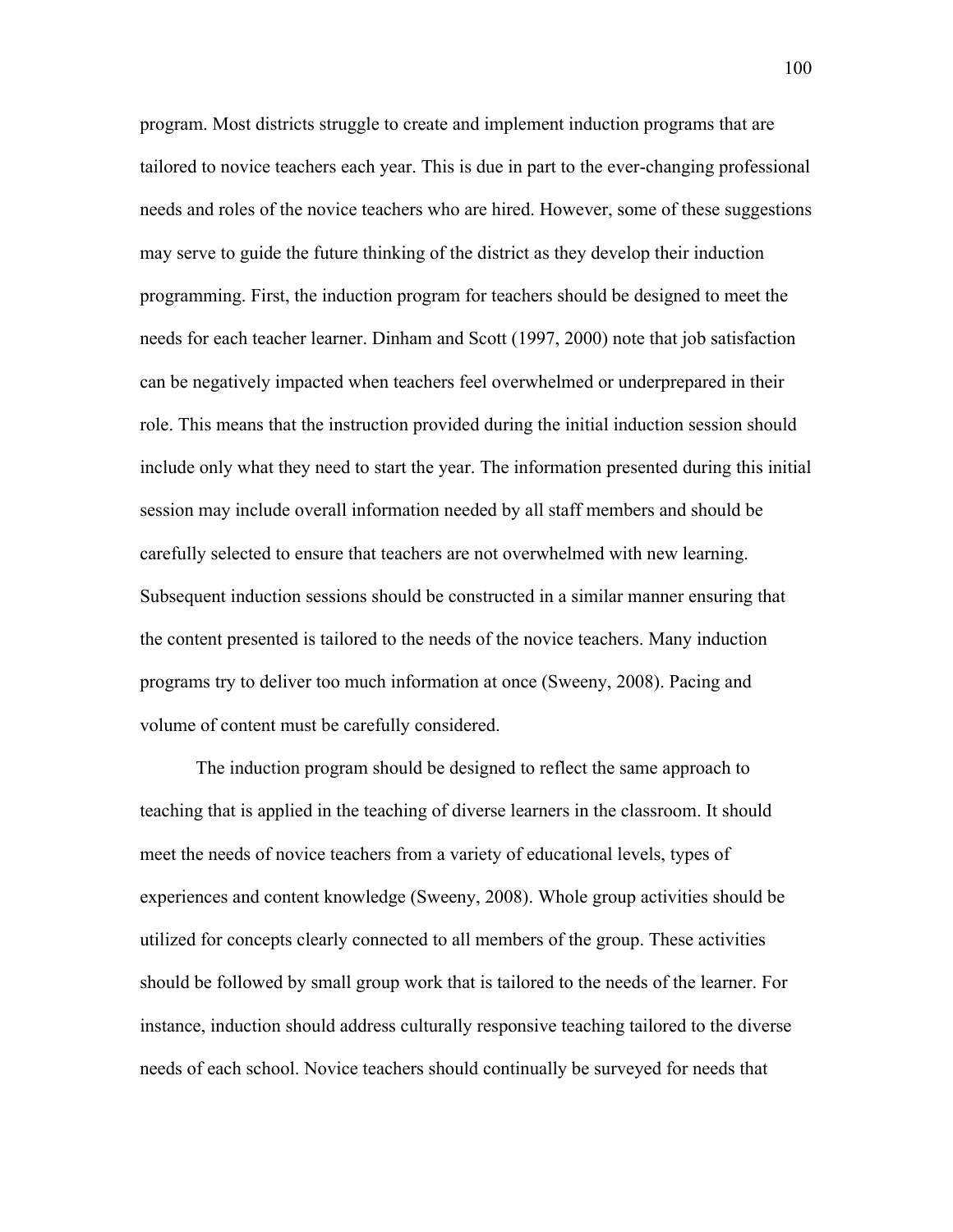extend beyond the planned induction activities as well to evaluate the induction program itself. Inclusion of principals in the planning and implementation of the induction program would ensure the integration of induction concepts at the school level. Finally, consideration should be given to the creation of an induction program that extends beyond the common practice of one year. Ingersoll and Strong (2011) note that induction programs that are longer than one year and provide a greater depth of instruction can positively impact the experience of the novice teacher. In this way, the district will demonstrate that they are responsive to the needs of novice teachers while also taking a proactive stance toward professional development needs.

#### **Professional Development**

The district has a diverse student population. Research indicates that whether or not novice teachers feel they can meet student needs plays a major role in job satisfaction and their attrition rate (Johnson & Birkeland, 2003). The research of Dinham and Scott (1997, 2000) further supports that teachers who feel prepared and able to meet the needs of their students are more satisfied with their job. The data gathered from this district reflects similar results. Professional development needs were identified both for novice teachers and for the administrators who support development. The following paragraphs include the recommendations related to professional development in this district.

**District-wide planning.** In order for a learning organization to be effective, a cohesive communication strategy is essential (Honig, 2008; Dinham & Scott, 1997, 2000). It is important for the communication strategy to be structured in a way that allows central office, building leaders and novice teachers to consistently collaborate about supervision, evaluation, leadership opportunities, and meeting the needs of diverse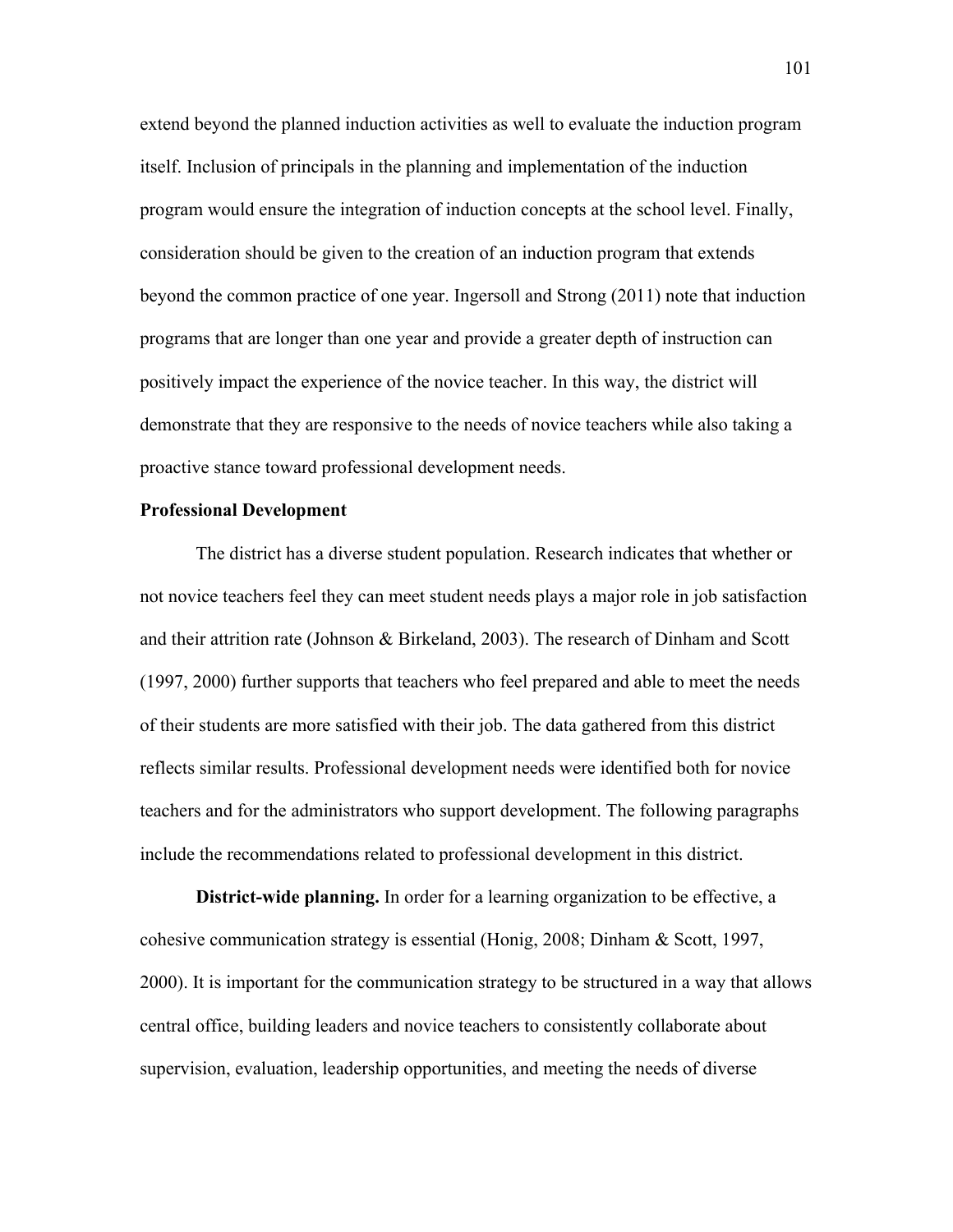populations. The district should determine an effective method for the dissemination of information to ensure consistency and the cohesive implementation of new initiatives within the district. The district might consider the development of a teacher and building leader survey to determine professional development needs. Looking forward, central office, along with the district-wide professional development team, could create a plan to be proactive in seeking out promising professional development activities to further enhance the instructional skills of novice teachers. Finally, central office and the professional development team, including novice teachers, could establish processes for sustainability of professional development initiatives in response to future staffing changes in schools and in central office. Efforts related to our recommendations for professional development are already underway in the district. The Superintendent's District Improvement Plan that was approved by the School Committee at the time of this research emphasizes professional development initiatives. The first improvement plan objective notes the need for a district-wide professional development team. The second objective is the development of a district-wide professional development plan. Therefore, while it is evident that the district has already identified some of the recommendations noted in this research, our findings may also serve as a tool to further develop the professional development agenda already in progress.

**Self-Reflection***.* Professional development should guide teachers and administrators through the self-reflection process to examine personal practices and beliefs that may impact the learning opportunities they present to students. The first step in developing culturally responsive teaching is to help all teachers and leaders develop ideological clarity. The professional development should be designed to help teachers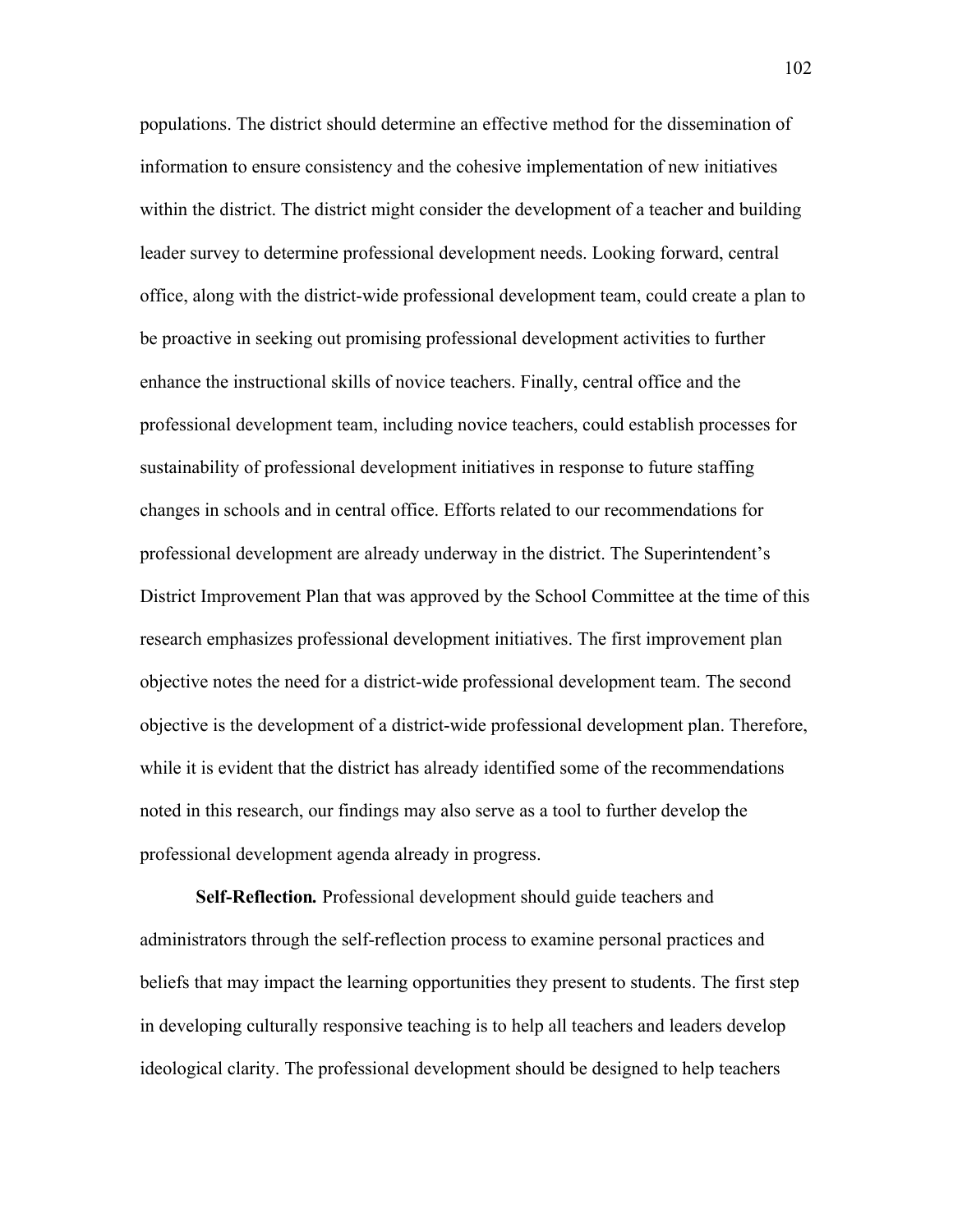explore their own ideas and attitudes about diversity, identify the learning needs of a diverse population and be coupled with specific tools and strategies targeted to those needs. As with the induction program, building leaders and teachers should be regularly surveyed for professional development needs beyond what was planned. The district should also be prepared to provide support to teachers of students who arrive after the start of the school year who present with needs or challenges outside of those for which training had been provided.

Additionally, there is evidence from the district that there are pockets of highly effective practice related to students with diverse learning needs. This is most evident in those schools with highly diverse student populations. In those schools, novice teachers stated that their ability to meet the needs of their students contributed to their job satisfaction. The district should utilize the expertise of teachers and principals from these schools to share best practices across the district. Since there is district-based expertise, opportunities for peer observation could be very powerful.

**Evaluation***.* State, local and district policy has elevated the emphasis placed on educator evaluation. This emphasis requires that building leaders and novice teachers become intimately aware of the usefulness of the evaluation process to develop and refine novice teachers' skills and understandings. This is grounded in the collaborative, trusting, coaching relationships that are present in the district between building leaders and novice teachers discussed earlier. The research of Dinham and Scott (1997, 2000) clearly supports that these characteristics each contribute to the job satisfaction of teachers. These characteristics are the foundation upon which a powerful evaluation process can be built. Targeted, timely and appropriately paced professional development should be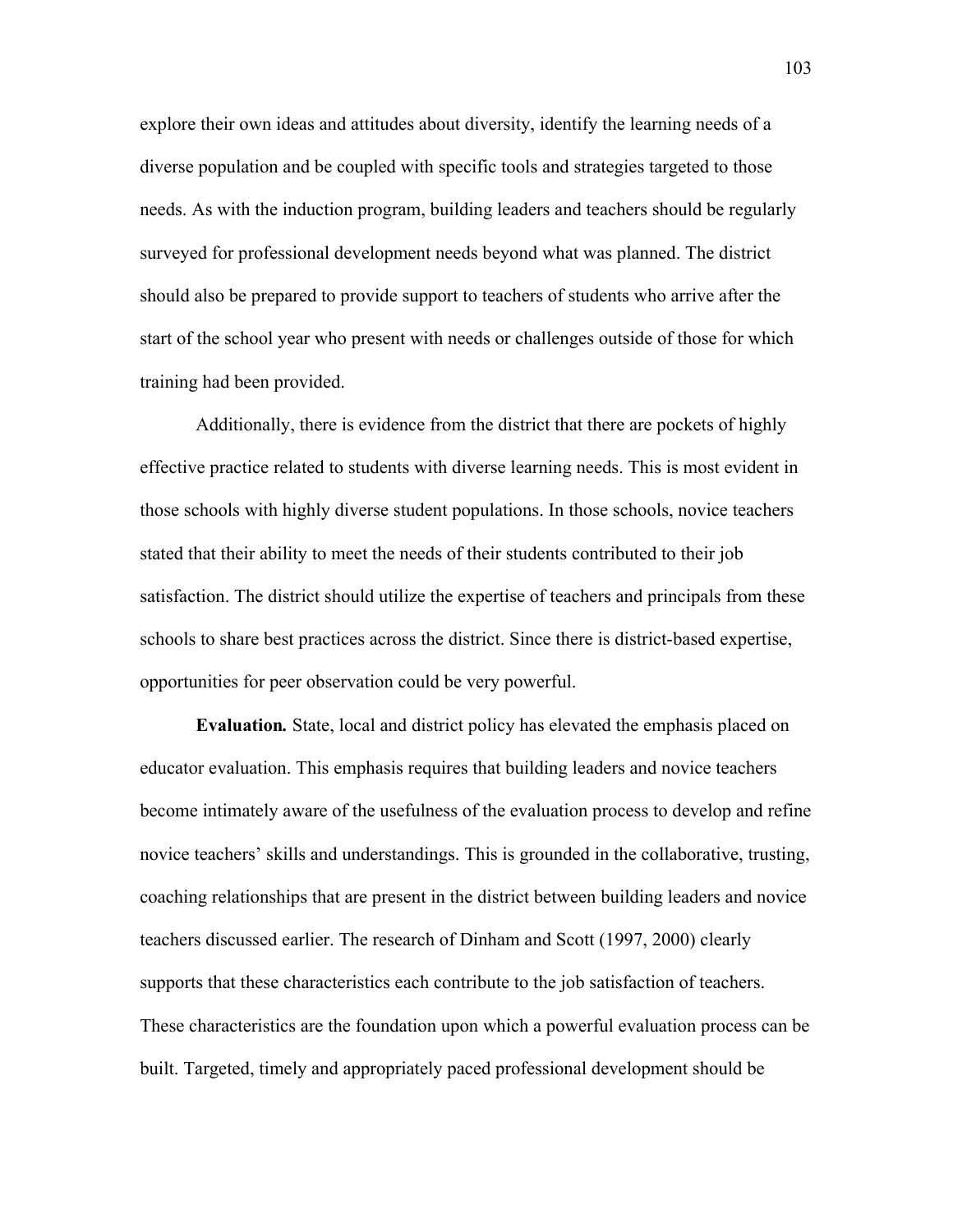provided for new teachers and building administrators on the district objectives and processes around educator evaluation. This professional development should be timed throughout the school year so that novice teachers are not overwhelmed by the many requirements of the process. A brief reference document could be created from the 46 page contract addendum to make the process easily understood by novice teachers.

Principals and teachers should receive training that connects classroom supervision and feedback to the evaluation process. Engaging in this work will connect the already strong supervision and feedback cycle to the overall evaluation process given that there are clear professional communities of inquiry and practice present in the district. The connection between supervision and evaluation is most easily accomplished when emphasis is placed on student outcomes in contrast to teaching practices. The teachers should be included in the conversation about student outcomes and subsequent plans to improve student performance. Platt and Tripp (2000) found that when the teacher is included in the decision making process related to the outcomes of students and the accompanying teaching practices, the evaluation process is enhanced. Conley et al. (2006) further the importance of including novice teachers in the decision-making process identifying this as a contributing factor to teacher autonomy, which has been shown to influence job satisfaction and higher levels of reflective judgment. As a result, a process of constant improvement embedded in a climate of trust, feedback and selfreflection will become common practice and teacher job satisfaction will be enhanced.

#### **Teacher Leadership**

There is a significant body of research that shows distributed leadership opportunities can positively influence the job satisfaction of novice teachers (Angelle,

104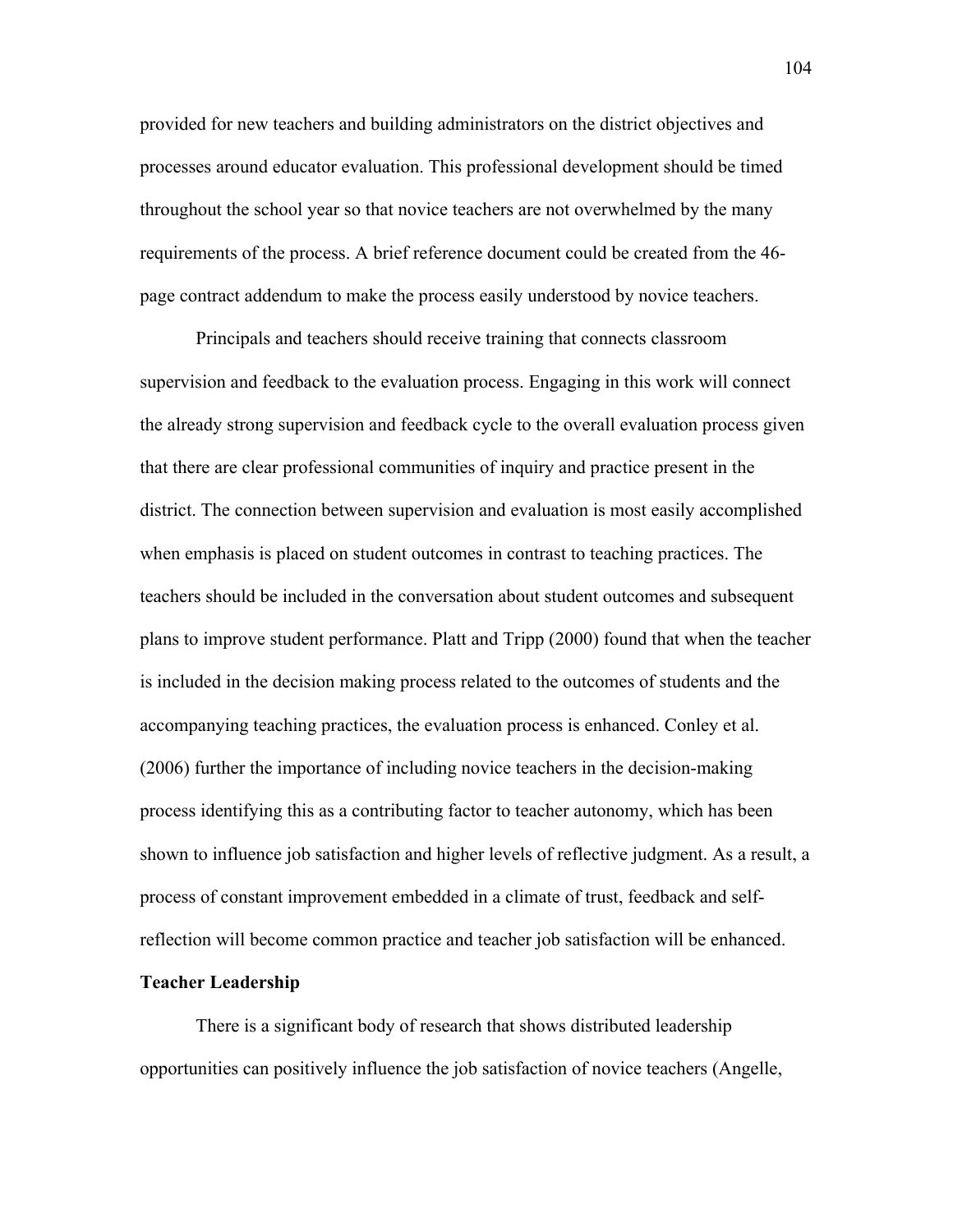2006; Hulpia et al., 2009). Novice teachers are often overwhelmed by the preparation time required during the first years of teaching. It is helpful to find leadership opportunities that require a limited time commitment for novice teachers and connect them to other teachers, such as serving on committees that inform school policy, like one on parent outreach. The principal must play an active role in the cultivation of teacher leaders. Given a leadership role, novice teachers should be guided throughout the leadership process to avoid ineffectiveness. Novice teachers should be viewed as an untapped resource of enthusiasm, engagement and knowledge that can be harnessed to influence the culture and abilities of the school. However, the work of teacher leaders must be connected to school and district goals. If the leader ensures a connection to school and district goals while providing guidance and supervision of the leadership process, there is great potential in the leadership capabilities of novice teachers. As a result, the job satisfaction of novice teachers may be enhanced.

#### **Implications for Future Practice**

Finally, while our research focused on the job satisfaction of novice teacher, there may be implications beyond this particular population of teachers. Each of the areas discussed above may have implications for veteran staff as well. Our research raises questions for district consideration:

- Would veteran teachers benefit from additional professional development on social justice?
- Would veteran teachers benefit from additional professional development on the process and objective of the process of evaluation?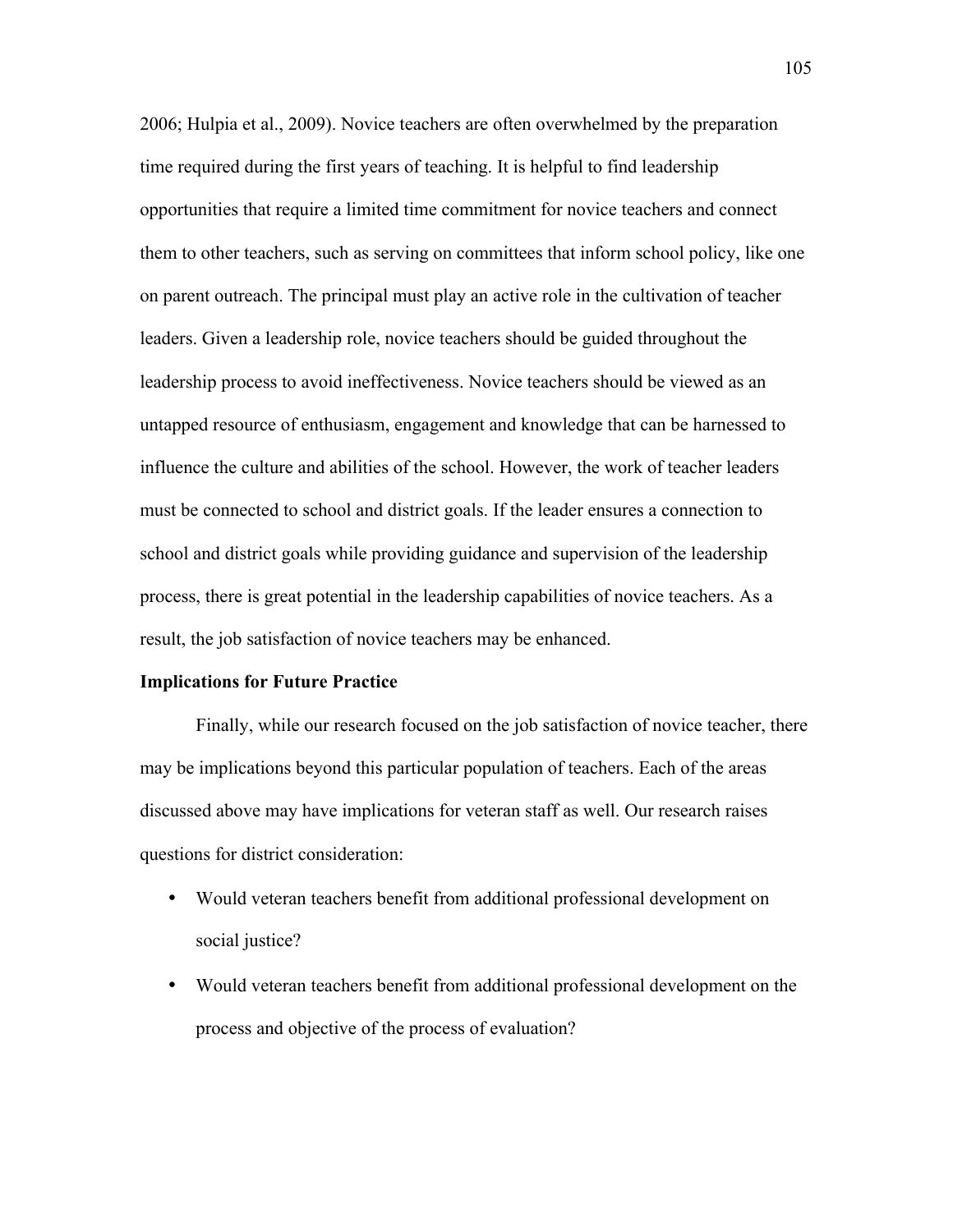• Would veteran teachers benefit from the inclusion of novice teachers in buildingbased leadership opportunities?

District consideration to each of these questions could potentially serve to improve the job satisfaction of all staff members.

#### **Limitations**

Although there are many strengths of case study research, there are also weaknesses. One limit to a case study is that it relies on the "researcher [as] the primary instrument of data collection and analysis" (Merriam, 2009, p. 52). Therefore, if a researcher felt unsupported during his first years as a novice teacher then he/she may have a bias in favor of the novice teachers participating in the study. On the other hand, a researcher with a background in administration may have a bias in favor of other administrators being interviewed in the study. This potential bias was addressed by the research team through group conversations about data and team coding.

A second limitation is the reliability of the data collected from novice teachers. Given they have yet to complete the probationary period of employment, novice teachers may not share their complete or honest opinions about their job satisfaction. If some participants are unsatisfied with their jobs, they may be reluctant to attribute their dissatisfaction to school and district leadership for fear of repercussions, which might include the possibility of losing employment.

The third limitation is the use of self -reported data. School leaders and novice teachers shared with the research team their perceptions. Therefore, novice teachers' lack of experience and high stress levels may influence how they perceive the school and district. They may lack an understanding of the history and scope of school and district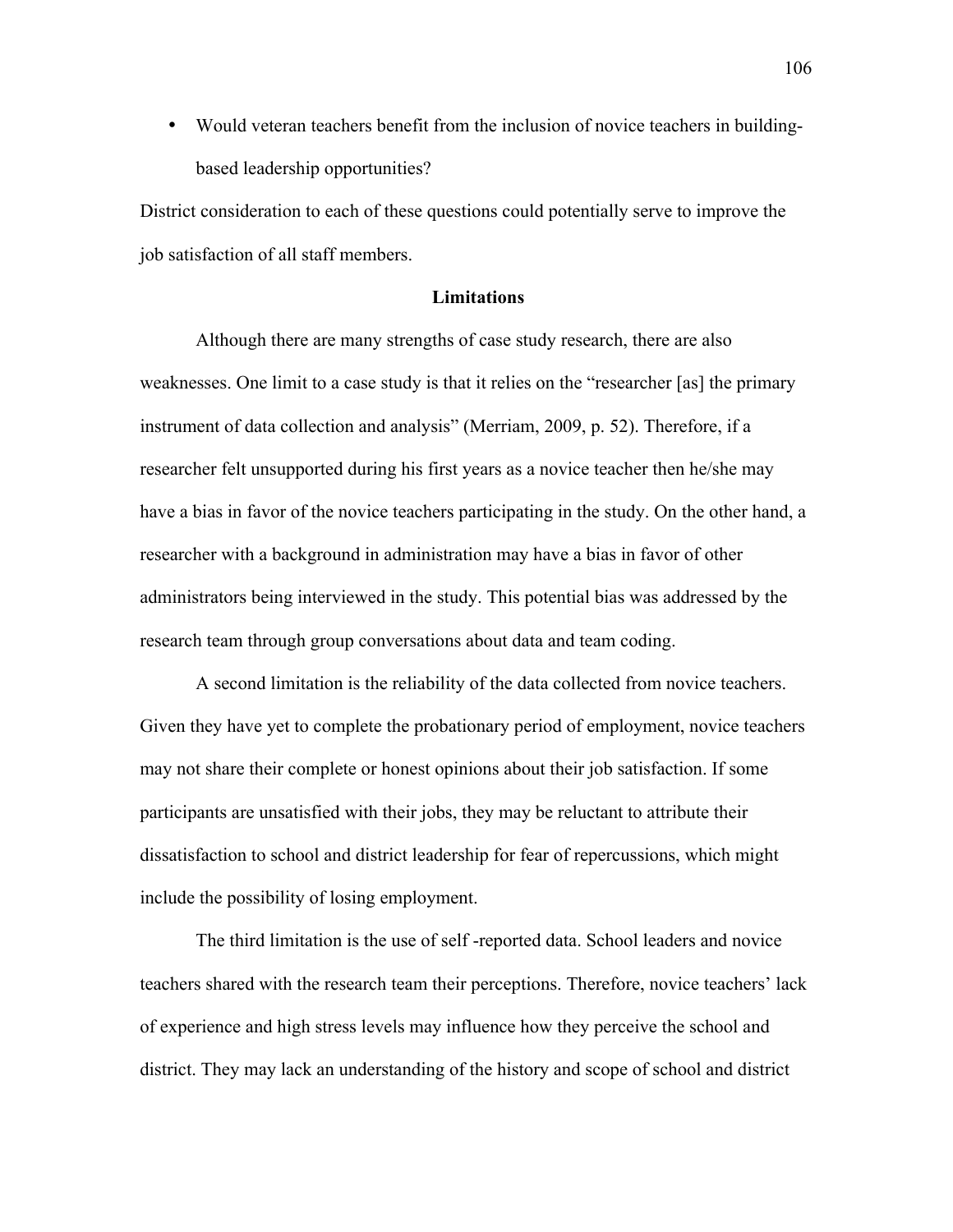work. They are also novice teachers, so perhaps they are concerned with their job security and therefore tend to paint a rosier picture. The school leaders may perceive an incentive in positively reporting their work and the work in their school.

While the study provided a cross section of leaders and novice teachers from different schools and central office settings, one school in the district, which contained a large number of low-income students and had a low accountability rating from the state, did not participate in the study. This may have been due to the leader's availability or the possibility that there were not any novice teachers at this particular school. Nevertheless, comparing interview responses from this school with the data from other schools with greater student diversity may have increased the study's generalizability.

The time frame of this study was another limitation. Several leaders were new to the district and although they may have prioritized several aspects of school and district leadership, effective change usually occurs within three to five years. The sample of novice teachers for this study ranged in years taught in the district and educational background. Although we did not report on teacher preparation programs, a few novice teachers self reported these data. One novice teacher was in the first year in the district with previous experience while all other novice teachers were in the second or third year in the district with a total ranging from two to six years in the profession. As a result, their responses may not have reflected current practice provided to novice teachers within the school district, especially given the leadership transitions in the previous few years at both the school and district level. Revisiting novice teachers and leaders near the end of the school year and then again at the end of a three-year period would have increased the validity and reliability of this study.

107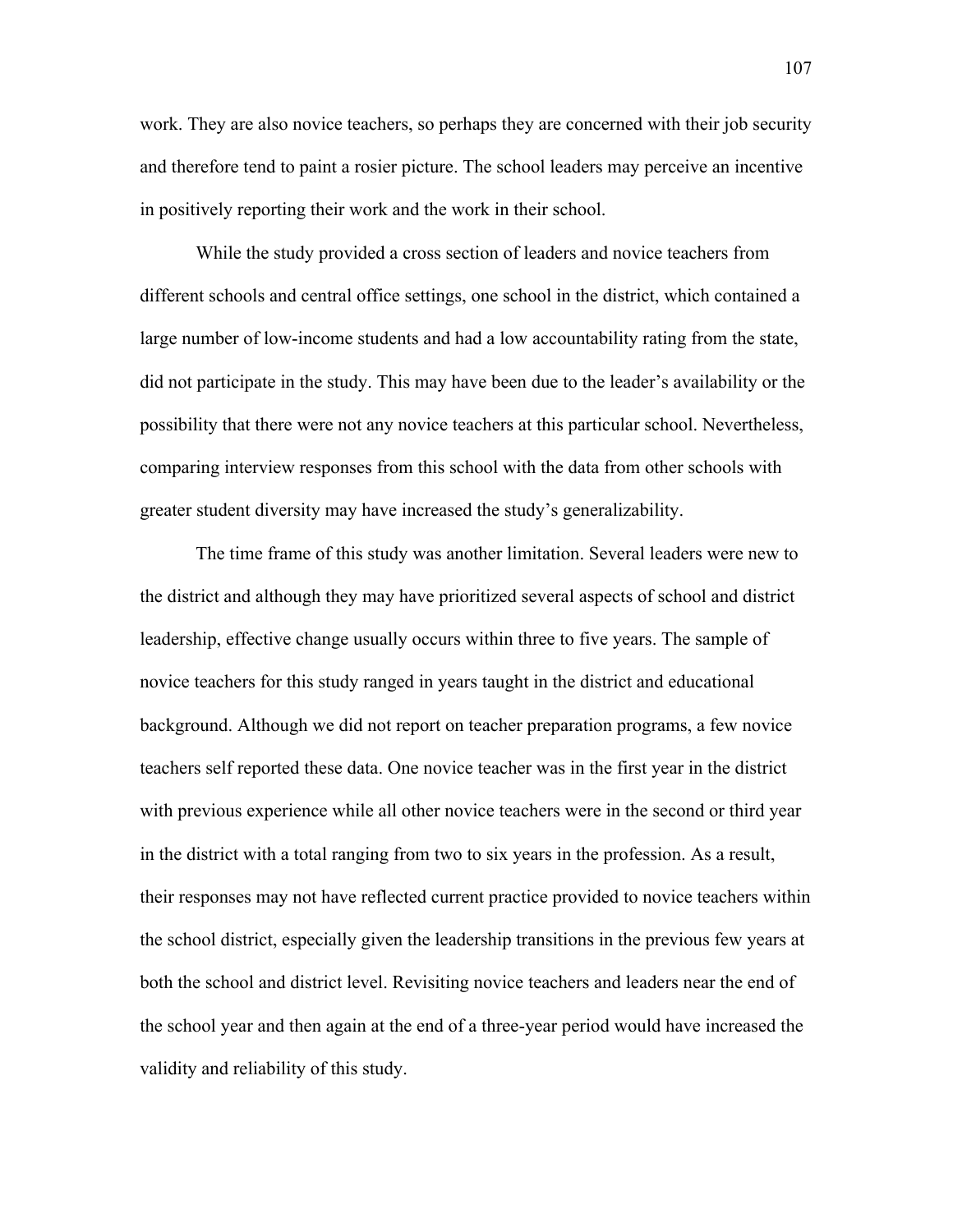The final limitation of this study is the generalizability of the findings. Since case study research focuses on a single unit of analysis, which in this case is one suburban Massachusetts school district, the results of the study may be limited to other school systems in Massachusetts or the United States with similar characteristics and may not be applicable to school districts with different demographics, achievement levels, and geographic contexts. Therefore, this may limit the generalizability of the study but does not mean a research study focused on one district cannot provide insight or a better understanding of how leadership influences the job satisfaction of novice teachers. In fact, Merriam (2009) points out that "It is the reader, not the researcher, who determines what can apply to his or her context" (p. 51). Related to sample size, however, one has to be careful about extrapolating the findings to other novice teachers and school leaders. In a different school or district, we could find school leaders and novice teachers had different experiences. We also cannot make causal connections as there may be other explanations or factors involved. Future research could further illuminate the schoolbased factors that influence the job satisfaction of novice teachers. In conclusion, although this research has some limitations, this research accomplished its goal.

#### **Conclusion**

There is broad consensus that having talented and skilled teachers in our nation's classrooms is of critical importance to the educational attainment of students (Rivkin, Hanushek, & Kain, 2005; Wright, Horn, & Sanders, 1997). Retaining teachers in schools has long been a priority because experienced teachers tend to contribute to student achievement at a higher level than their novice counterparts (Kane, Rockoff, & Staiger, 2008). Teacher quality and retention issues are not equally distributed across schools; as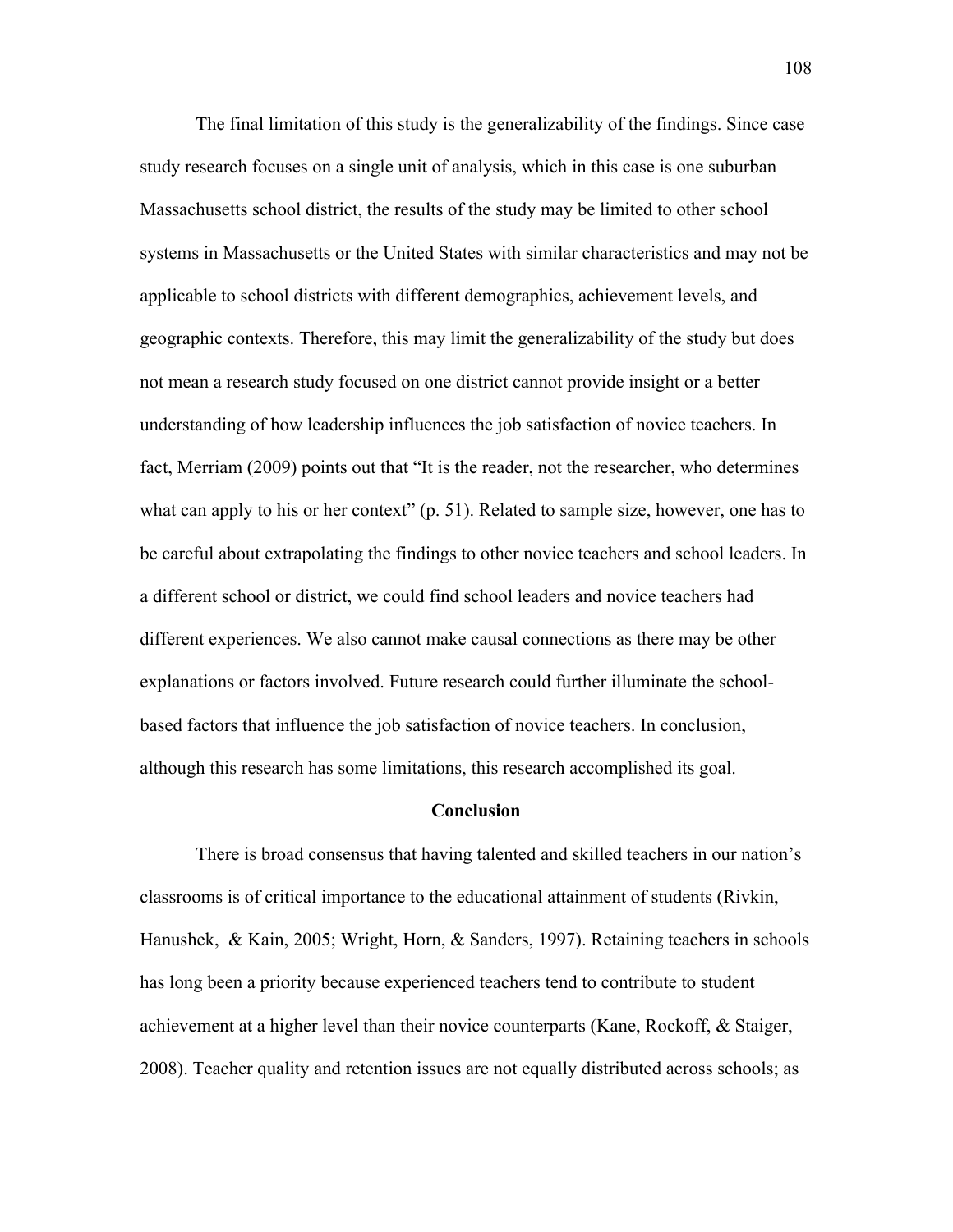Johnson (2004) writes, "If schools fail to attract and retain a strong, committed cohort of new teachers in the coming years, students will be severely penalized, and those in low income communities will be likely to pay the greatest price" (p. 329).

Furthermore, the importance of novice teacher retention has grown increasingly more important in recent years as the pool of teachers entering teacher preparation programs and teachers entering the job market has diminished (Sawchuk, 2014; Westervelt, 2015). As Mary Vixie Sandy, the executive director of the California Commission on Teaching Credentials, states, "We are going to see it play out in this year and in the coming year with an increase in demand, and a not very deep pool of teachers to fulfill that demand" (Sawchuk, 2014, p. 1). Furthermore, this trend of a reduction in the number of applications received by teacher preparation programs does not appear to be a fad; Bill McDiarmid, the dean of the University of North Carolina School of Education, recently stated that, "The erosion is steady. That's a steady downward line on a graph. And there's no sign that it's being turned around" (Westervelt, 2015, p. 1). Given these trends, retaining and developing novice teachers should be a high priority for schools and districts to ensure there are enough high quality teachers to fill their classrooms.

Job satisfaction is a primary factor in the retention of novice teachers (Boyd et al., 2011; Ladd, 2011). Our research confirms the findings of Dinham and Scott (1998): leadership can influence the job satisfaction of novice teachers. The leaders and novice teachers in the Columbia Public School District value interpersonal relationships, and as a result, this has contributed to the job satisfaction of novice teachers. Looking forward, the district could continue to enhance the experience of novice teachers. An ongoing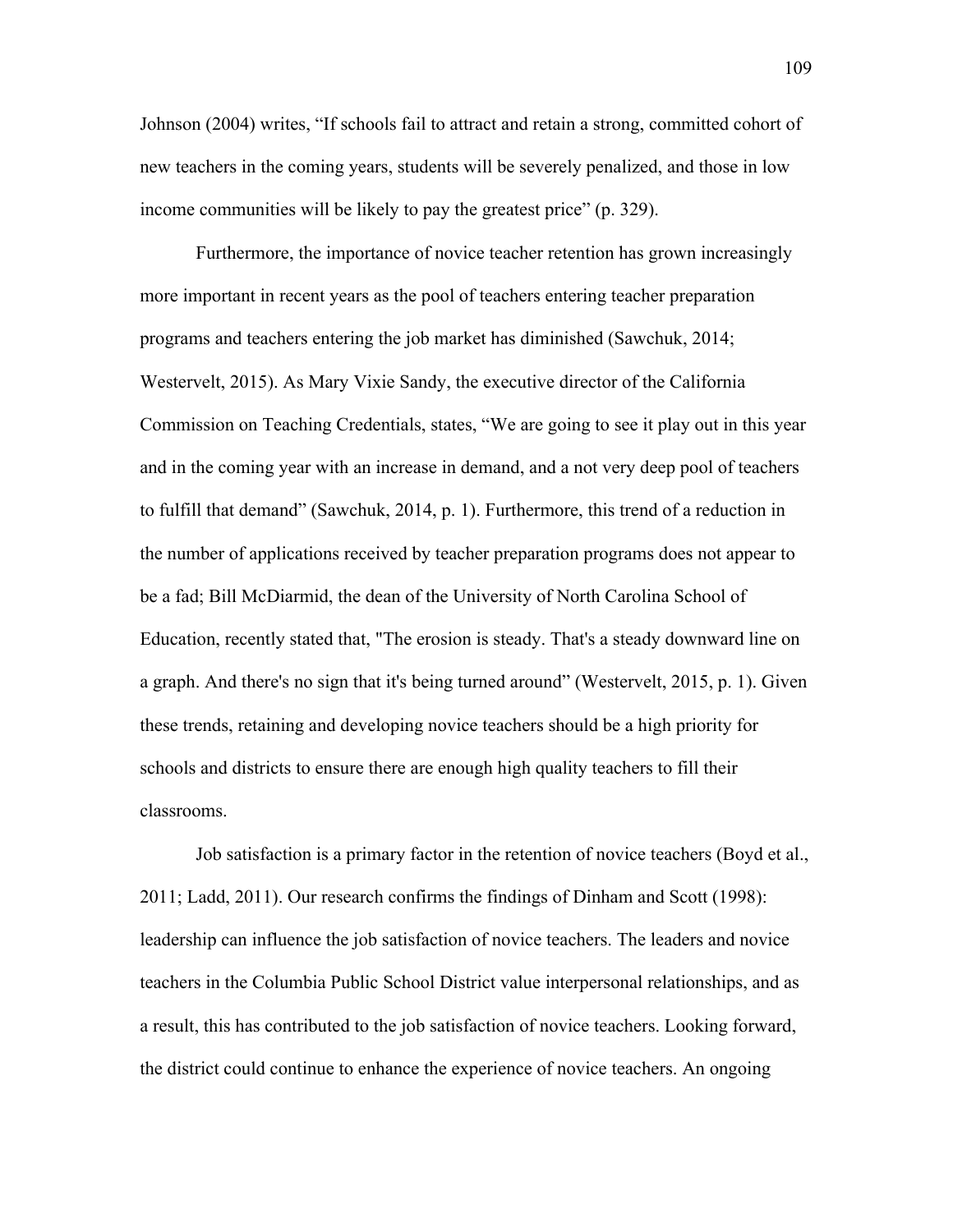commitment by school and district leadership to enhance professional development in the areas of induction, self reflection, evaluation, and teacher leadership, will allow school and district leadership to further elevate the job satisfaction of novice teachers. Furthermore, the many strengths already present within the district coupled with a commitment to ongoing growth in these areas, could serve to benefit the practice and job satisfaction of all teachers.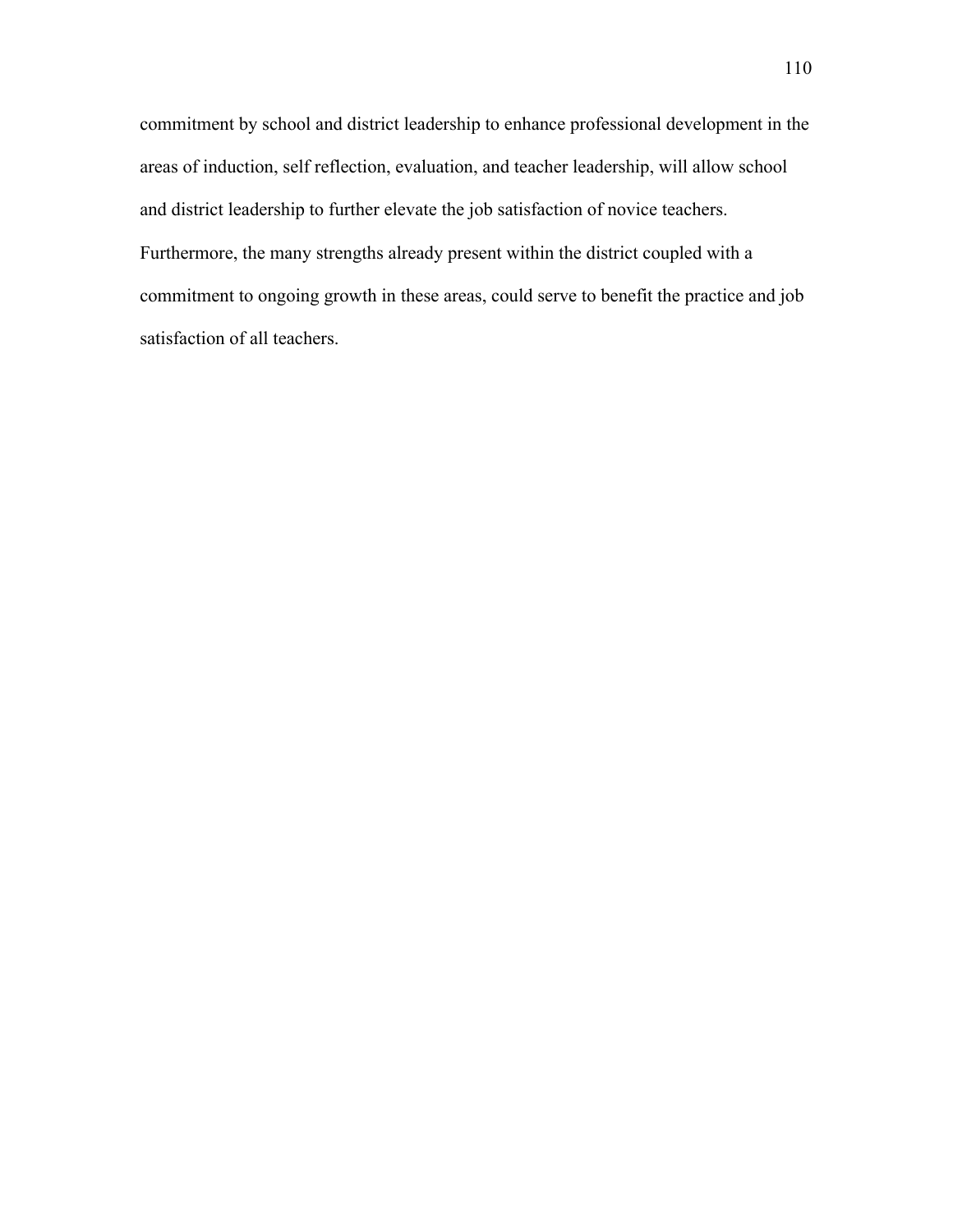#### **References**

- Andrews, R. L., Basom, M. R., & Basom, M. (1991). Instructional leadership: Supervision that makes a difference. *Theory into Practice*, *30*(2), 97-101.
- Andrews, S. P., Gilbert, L. S., & Martin, E. P. (2007). The first years of teaching: Disparities in perceptions of support. *Action in Teacher Education*, *28*(4), 4-13.
- Angelle, P. S. (2006). Instructional leadership and monitoring: Increasing teacher intent to stay through socialization. *NASSP Bulletin*, *90*(4), 318-334.
- Babo, G., & Ramaswami, S. (2011). Principal evaluation and the application of the ISLLC 2008 standards 'functions' by school superintendents: A national study. *International Studies in Educational Administration* , *33*(3), 77-90.
- Barresi, A. L., & Olson, G. B. (1994). Arts education policy in the school culture. *Arts Education Policy Review*, *95*(6), 23-30.
- Barth, R. S. (2002). The culture builder. *Educational Leadership, 59*(8), 6-11.
- Bartolomé, L. I. (2008) Introduction: Beyond the fog of ideology. In L. I. Bartolomé, (Ed.), *Ideologies in education: Unmaking the trap of teacher neutrality* (pp. ixxxix). New York, NY: Peter Lang.
- Bassett-Jones, N., & Lloyd, G. C. (2005). Does Herzberg's motivation theory have staying power? *Journal of Management Development, 24*(10), 929-943.
- Behrstock-Sherratt, E., Bassett, K., Olson, D., & Jacques, C. (2014). *From good to great: Exemplary teachers share perspectives on increasing teacher effectiveness across the career continuum*. Washington, DC: American Institutes for Research.
- Blanton, L. P., Sindelar, P. T., & Correa, V. I. (2006). Models and measures of beginning teacher quality. *The Journal of Special Education*, *40*(2), 115-127.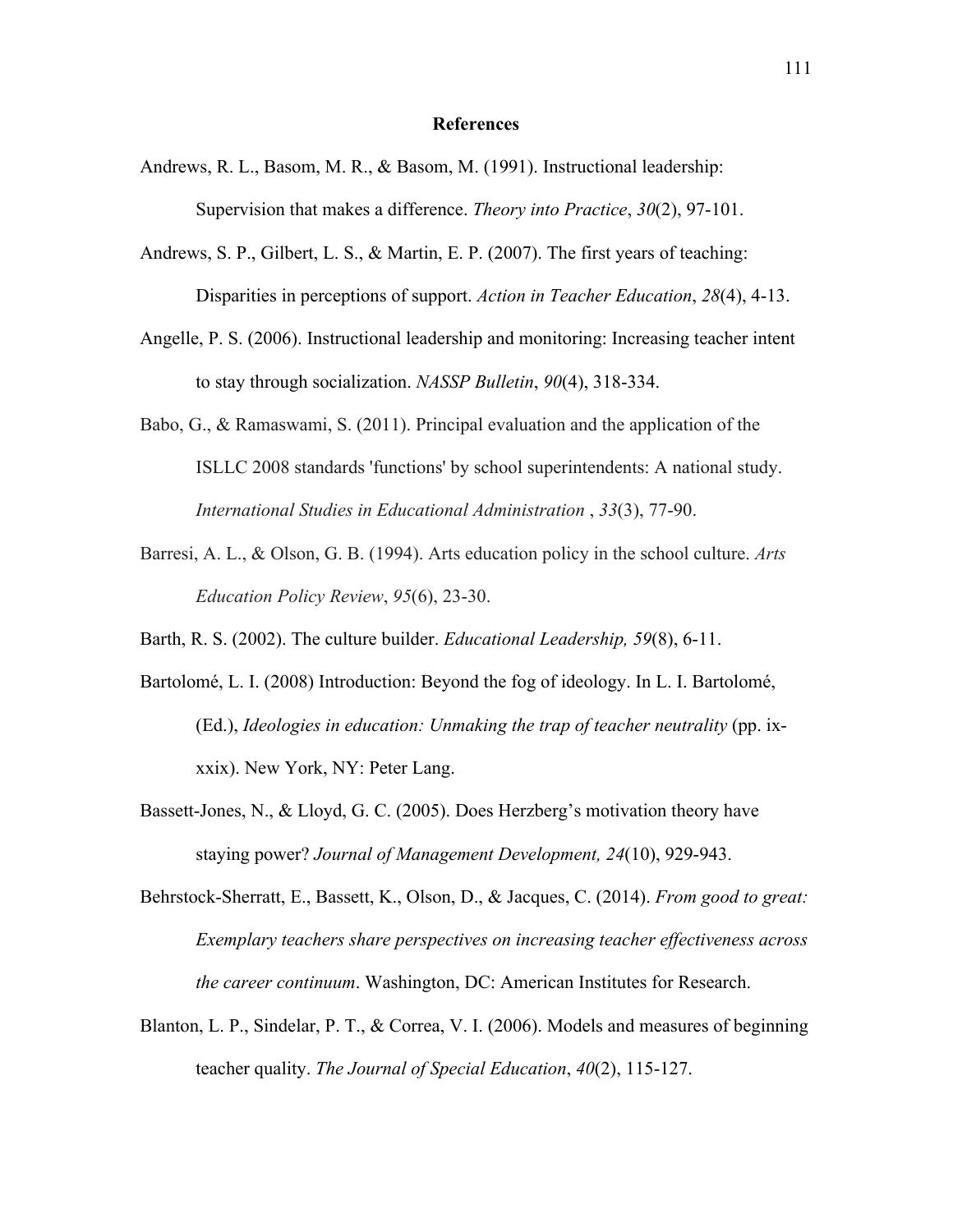- Blase, J., & Blase, J. (2000). Effective instructional leadership: Teachers' perspectives on how principals promote teaching and learning in schools. *Journal of Educational Administration*, *38*(2), 130-141.
- Brock, B. L., & Grady, M. L. (1998). Beginning teacher induction programs: The role of the principal. *The Clearing House*, *71*(3), 179-183.
- Boyd, D., Grossman, P., Ing, M., Lankford, H., Loeb, S., & Wyckoff, J. (2011). The influence of school administrators on teacher retention decisions. *American Educational Research Journal*, *48*(2), 303-333.
- Brown, K. M., & Wynn, S. R. (2007). Teacher retention issues: How some principals are supporting and keeping new teachers. *Journal of School Leadership, 17,* 664-698.
- Brownell, M. T., Bishop, A. G., Gersten, R., Klinger, J. K., Penfield, R. D., Dimino, J., Haager,D., Menon, S., & Sindelar, P. T. (2009). The role of domain expertise in beginning special education teacher quality. *Exceptional Children, 75*(4), 391- 411.
- Bryk, A., & Schneider, B. (2002). *Trust in schools: A core resource for improvement*. New York, NY: Russell Sage Foundation.
- Byrd-Blake, M., Afolayan, M. O., Hunt, J. W., Fabunmi, M., Pryor, B. W., & Leander, R. (2010). Morale of teachers in high poverty schools: A post-NCLB mixed methods analysis. *Education and Urban Society, 42*(4), 450-472.
- Catano, N., & Stronge, J. H. (2007). What do we expect of school principals? Congruence between principal evaluation and performance standards. *International Journal of Leadership in Education, 10*(4), 379-399.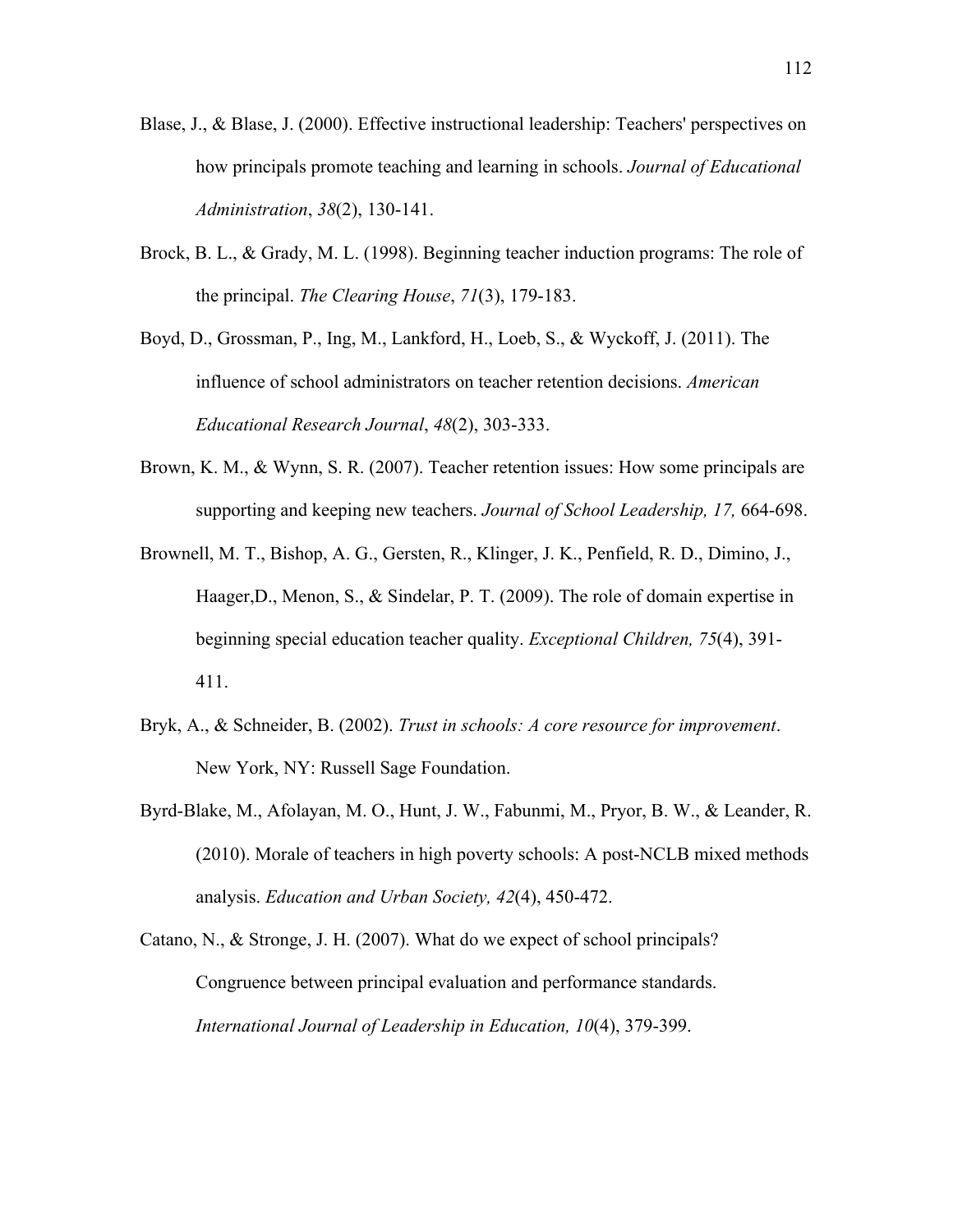- Cerit, Y. (2009). The effects of servant leadership behaviours of school principals on teachers' job satisfaction. *Educational Management Administration & Leadership, 37*(5), 600-623.
- Clotfelter, C. T., Ladd, H. F., & Vigdor, J. (2005). Who teaches whom? Race and the distribution of novice teachers. *Economics of Education Review*, *24*(4), 377-392.
- Coldren, A. F., & Spillane, J. P. (2007). Making connections to teaching practice: The role of boundary practices in instructional leadership. *Educational Policy*, *21*(2), 369-396.
- Coleman, J. S. (1988). Social capital in the creation of human capital. *American Journal of Sociology, 94,* 94-120.
- Collie, R. J., Shapka, J. D., & Perry, N. E. (2012). School climate and social–emotional learning: Predicting teacher stress, job satisfaction, and teaching efficacy. *Journal of Educational Psychology*, *104*(4), 1189-1204.
- Conley, S., Muncey, D. E., & You, S. (2006). Standards-based evaluation and teacher career satisfaction: A structural equation modeling analysis. *Journal of Personnel Evaluation in Education*, *18*(1), 39-65.
- Creswell, J.W. (2012). *Educational research: Planning, conducting, and evaluating quantitative and qualitative research* (4th ed.). Upper Saddle River, NJ: Pearson.
- Crossman, A., & Harris, P. (2006). Job satisfaction of secondary school teachers. *Educational Management Administration & Leadership, 34*(1), 29-46.
- Darling-Hammond (2000a). How education matters. *Journal of Teacher Education, 51*(3), 166-173.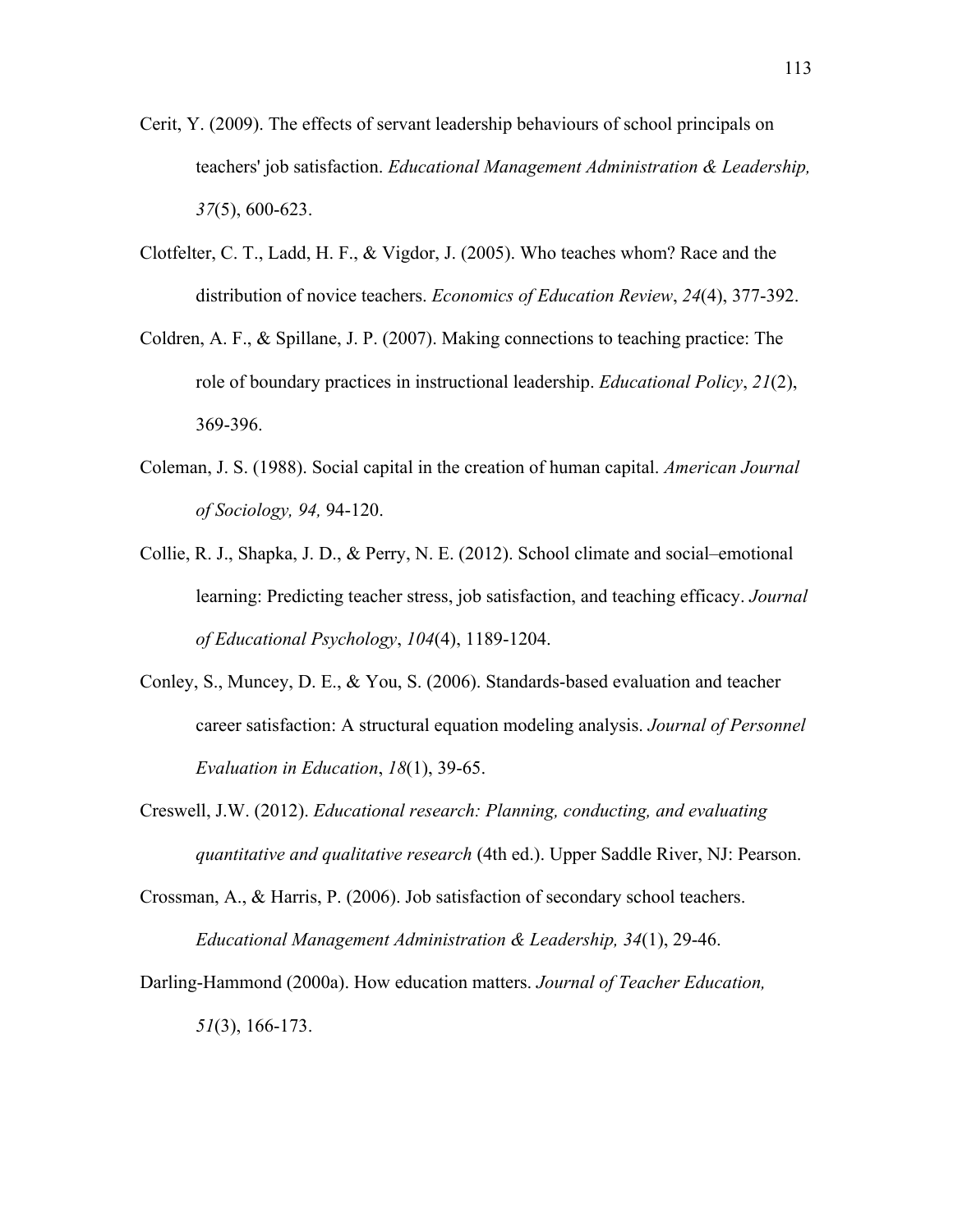- Darling-Hammond, L. (2000b). Teacher quality and student achievement. *Education Policy Analysis Archives*, *8*, 1-14.
- Darling-Hammond, L. (2003). Keeping good teachers: Why it matters, what leaders can do. *Educational Leadership*, *60*(8), 6-13.
- Darling-Hammond, L. (2006). Constructing 21st-century teacher education. *Journal of Teacher Education*, *57*(3), 300-314.
- Darling-Hammond, L., & Bransford, J. (Eds.) (2005*). Preparing teachers for a changing world*: *What teachers should learn and be able to do*. San Francisco: Jossey-Bass.
- Darling-Hammond, L., & Sclan, E. M. (1996). Who teaches and why: Dilemmas of building a profession for twenty-first century schools. In J. Sikula, T. J. Buttery, & E. Guyton (Eds.), *Handbook of research on teacher education* (2nd edition, pp. 67- 101). New York: Macmillan.
- Deal, T. E., & Peterson, K. D. (1999). *Shaping school culture: The heart of leadership*. San Francisco, CA: Jossey-Bass.
- Deneire, A., Vanhoof, J., Faddar, J., Gijbels, D., & Van Petegem, P. (2014). Characteristics of appraisal systems that promote job satisfaction of teachers. *Education Research and Perspectives (Online)*, *41*, 94-114.
- DeShields Jr, O. W., Kara, A., & Kaynak, E. (2005). Determinants of business student satisfaction and retention in higher education: Applying Herzberg's two-factor theory. *International Journal of Educational Management, 19*(2), 128-139.
- Dinham, S., & Scott, C. (1997). Modelling teacher satisfaction: Findings from 892 teaching staff at 71 schools. Paper presented at the American Educational Research Association Annual Meeting, April, Chicago, IL.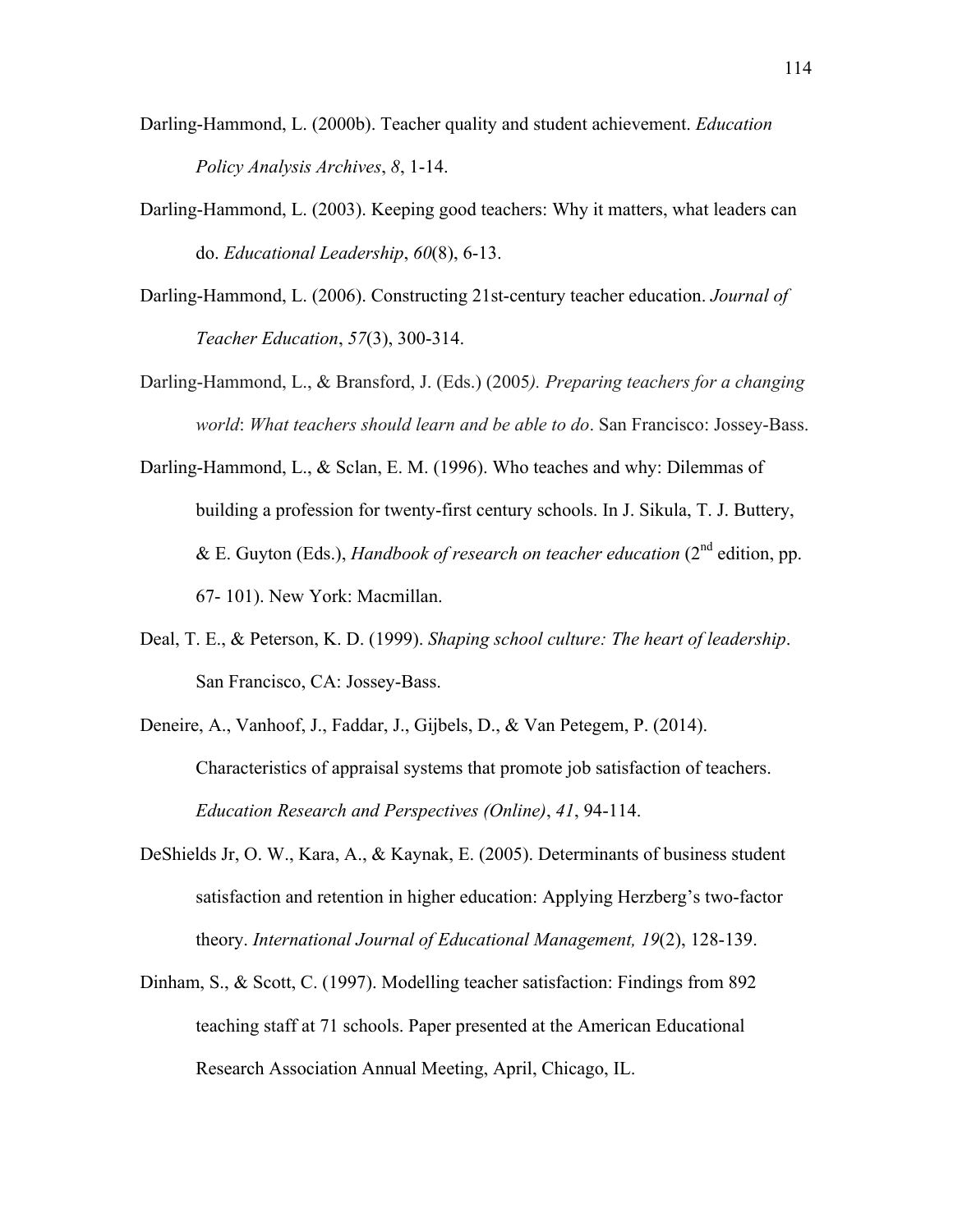- Dinham, S., & Scott, C. (1998). A three domain model of teacher and school executive career satisfaction. *Journal of Educational Administration, 36*(4), 362-378.
- Dinham, S., & Scott, C. (2000). Moving into the third, outer domain of teacher satisfaction. *Journal of Educational Administration, 38*(4), 379-396.
- DuFour, R. (2002). The learning-centered principal. *Educational Leadership, 59*(8), 12- 15.
- DuFour, R. (2003). Building a professional learning community. *School Administrator, 60*(5), 13-18.
- DuFour, R. (2004). What is a "professional learning community?". *Educational Leadership*, *61*(8), 6-11.
- Eady, C. K., & Zepeda, S. J. (2007). Evaluation, supervision, and staff development under mandated reform: The perceptions and practices of rural middle school principals. *Rural Educator*, *28*(2), 1-7.
- Elliott, E. M., Isaacs, M. L., & Chugani, C. D. (2010). Promoting self-efficacy in early career teachers: A principal's guide for differentiated mentoring and supervision. *Florida Journal of Educational Administration & Policy, 4*(1), 131-146.
- Fantilli, R. D., & McDougall, D. E. (2009). A study of novice teachers: Challenges and supports in the first years. *Teaching and Teacher Education*, *25*(6), 814-825.
- Flores, M. A. (2004). The impact of school culture and leadership on new teachers' learning in the workplace. *International Journal of Leadership in Education, 7*(4), 297-318.
- Fry, S. W. (2009). Characteristics and experiences that contribute to novice elementary teachers' success and efficacy. *Teacher Education Quarterly, 36*(2), 95-110.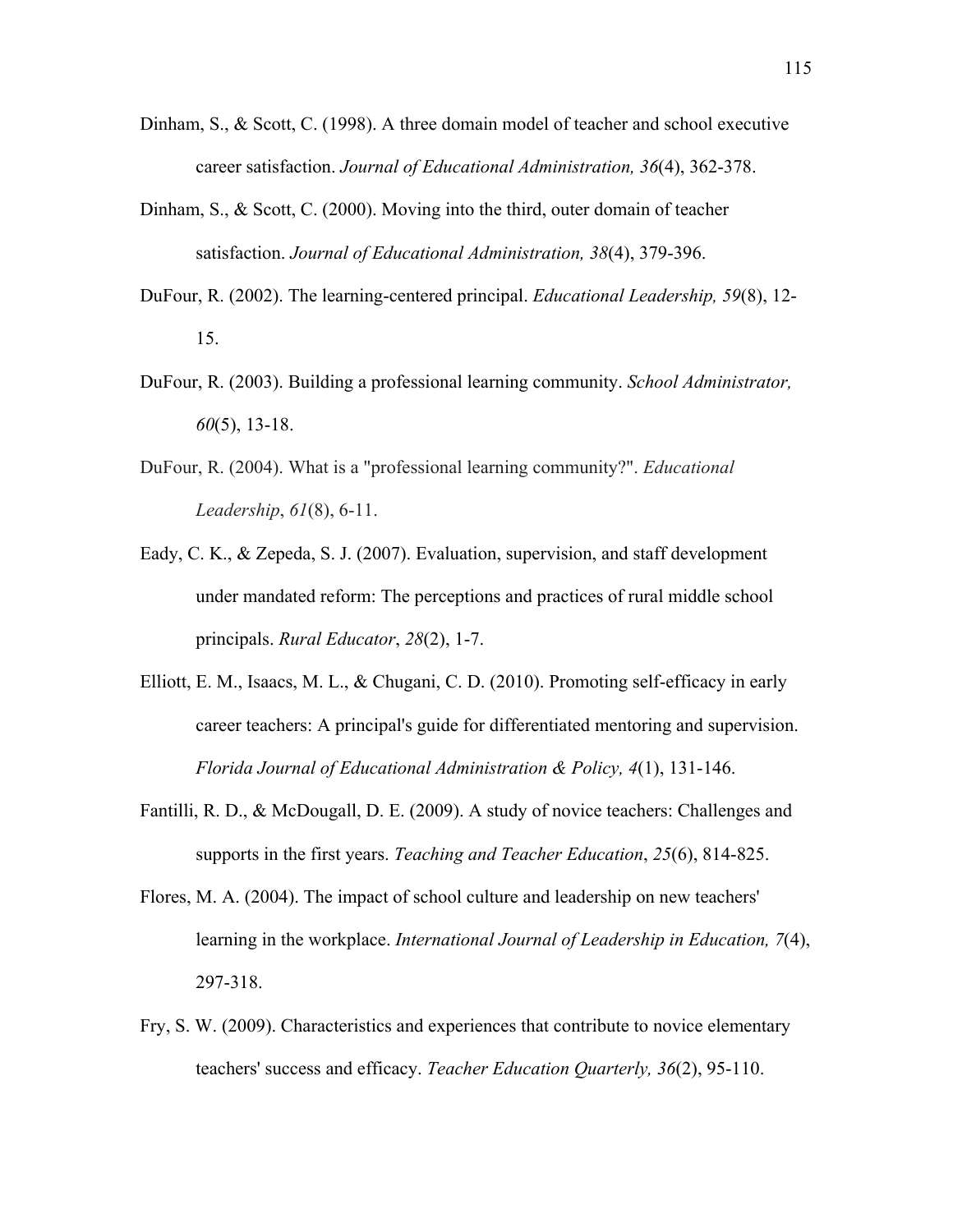- Glasman, N.S., & Heck R. H. (1992). The changing leadership role of the principal: Implications for principal assessment. *Peabody Journal of Education, 68(1)*, 5-24.
- Goff, P. T., Goldring, E., & Bickman, L. (2014). Predicting the gap: Perceptual congruence between American principals and their teachers' ratings of leadership effectiveness. *Educational Assessment, Evaluation and Accountability, 26*(4), 333-359.
- Goldring, R., Gray, L., & Bitterman, A. (2013). *Characteristics of public and private elementary and secondary school teachers in the United States: Results from the 2011–12 Schools and Staffing Survey* (NCES 2013-314). Washington, DC: U.S. Department of Education.
- Gronn, P. (2002). Distributed leadership as a unit of analysis. *The Leadership Quarterly, 13*(4), 423-451.
- Grossman, P., & Thompson, C. (2004). District policy and beginning teachers: A lens on teacher learning. *Educational Evaluation and Policy Analysis*, *26*(4), 281-301.
- Hallinger, P. (2003). Leading educational change: Reflections on the practice of instructional and transformational leadership. *Cambridge Journal of Education*, *33*(3), 329-352.
- Hallinger, P. (2005). Instructional leadership and the school principal: A passing fancy that refuses to fade away. *Leadership & Policy In Schools*, *4*(3), 221-239.
- Hallinger, P. (2011). Leadership for learning: Lessons from 40 years of empirical research. *Journal of Educational Administration*, *49*(2), 125-142.
- Hallinger, P., & Murphy, J. F. (1987). Assessing and developing principal instructional leadership. *Educational Leadership*, *45*(1), 54.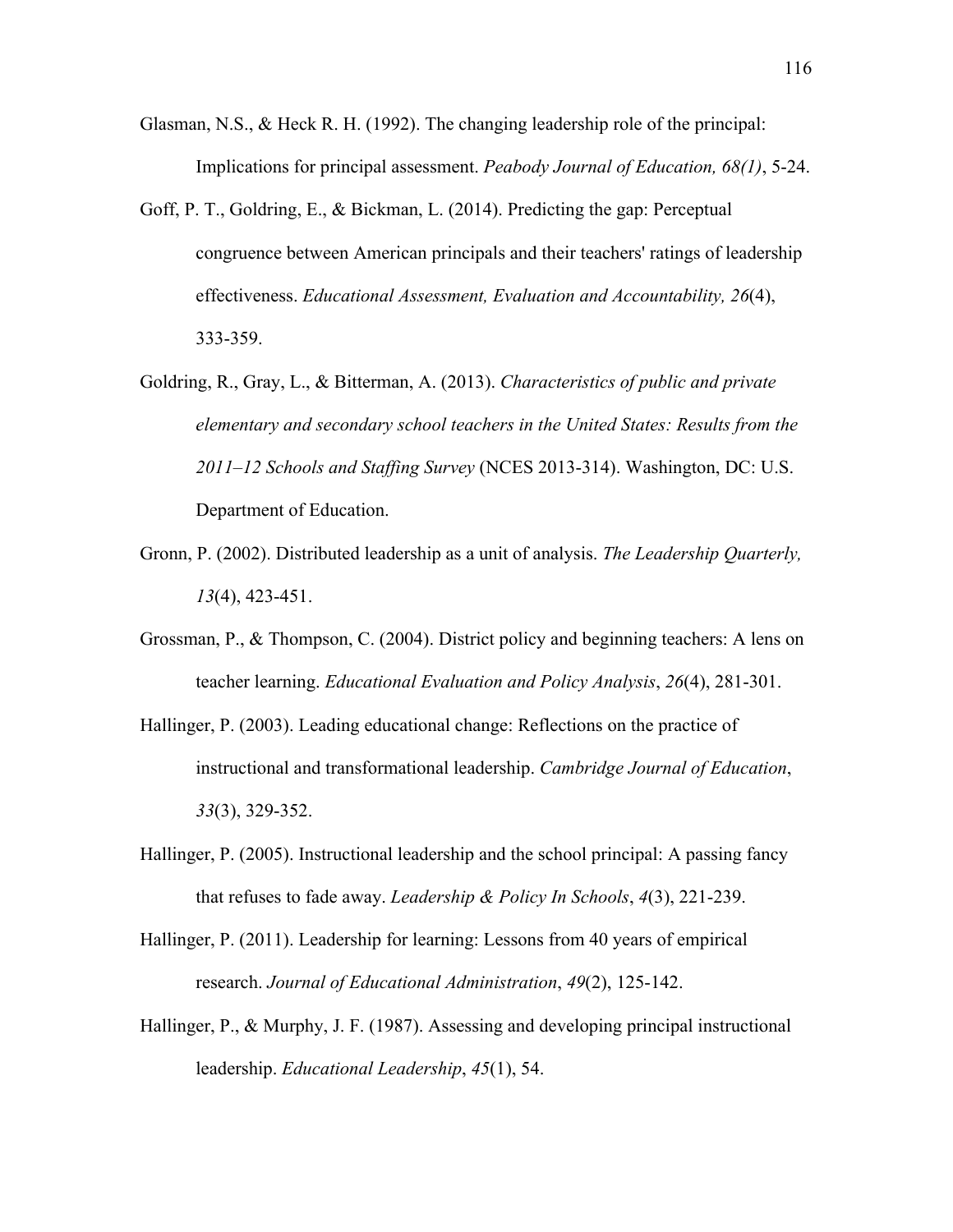- Hallinger, P., Wang, W., & Chen, C. (2013). Assessing the measurement properties of the principal instructional management rating scale: A meta-analysis of reliability studies. *Educational Administration Quarterly, 49*(2), 272-309.
- Haynes, M., Maddock, A., & Goldrick, L. (2014). On the path to equity: Improving the effectiveness of beginning teachers. Washington, DC: Alliance for Excellent Education.
- Headden, S. (2014). *Beginners in the classroom: What the changing demographics of teaching mean for schools, students, and society***.** Stanford, CA: Carnegie Foundation for the Advancement of Teaching.
- Henke, R. R., Chen, X., & Geis, S. (2000). *Progress through the teacher pipeline: 1992—93 college graduates and elementary/secondary school teaching as of 1997*. Washington, DC: National Center for Education Statistics.
- Herzberg, F. (1968). *One more time: How do you motivate employees*? Cambridge: Harvard Business Review. Retrieved from

http://www.uvm.edu/~pdodds/files/papers/others/1968/herzberg1968.pdf

- Herzberg, F., Mausner, B., & Snyderman, B. B. (1959). *The motivation to work*. Piscataway, NJ: Transaction Publishers.
- Hill, H., & Grossman, P. (2013). Learning from teacher observations: Challenges and opportunities posed by new teacher evaluation systems. *Harvard Educational Review*, *83*(2), 371-384.
- Hoaglund, A. E., Birkenfeld, K., & Box, J. A. (2014). Professional learning communities: Creating foundation for collaboration skills in pre-service teachers. *Education, 134*(4), 521-528.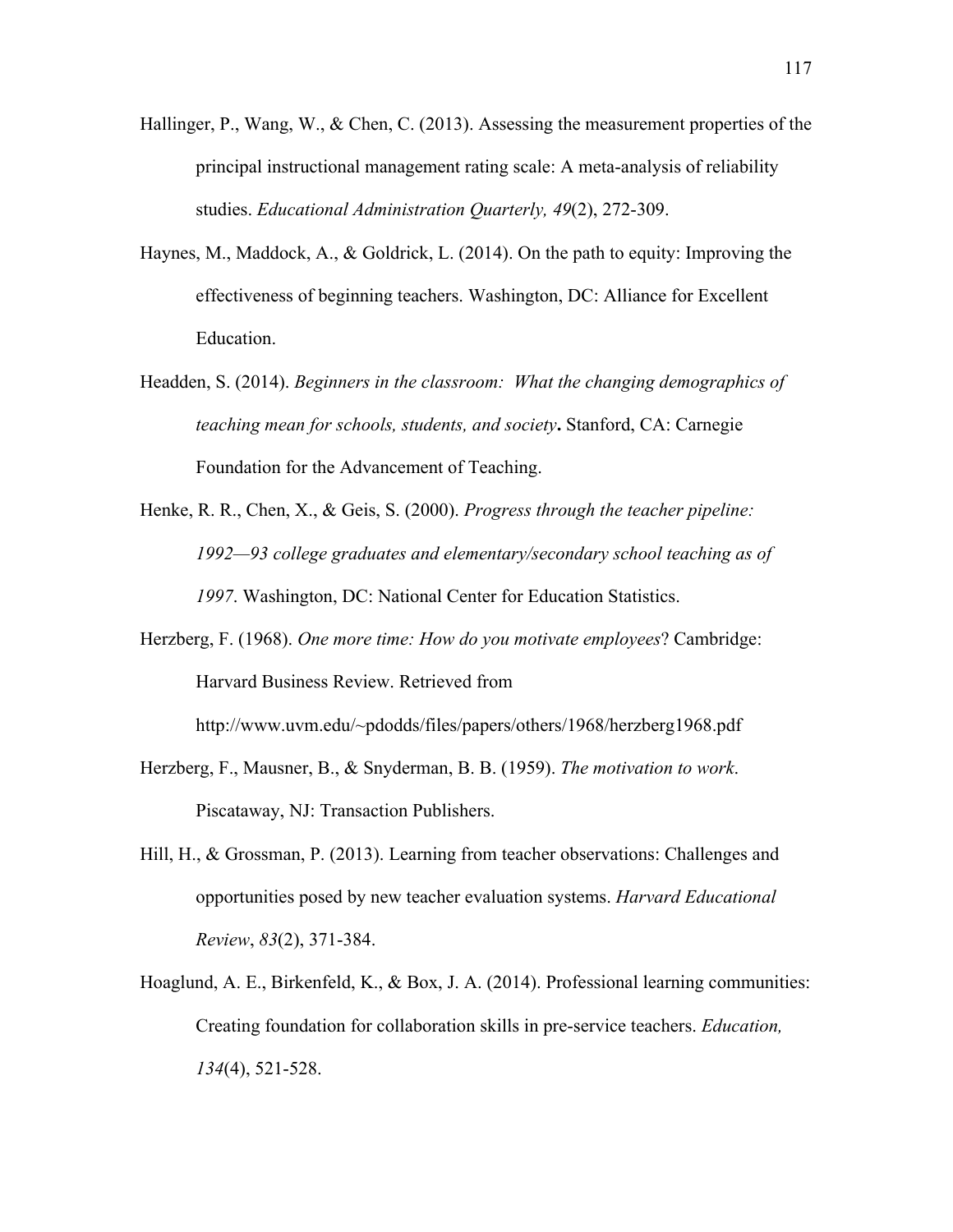- Holdaway, E. A. (1978). Facet and overall satisfaction of teachers. *Educational Administration Quarterly, 14*(1), 30-47.
- Honig, M. I. (2008). District central offices as learning organizations: How sociocultural and organizational learning theories elaborate district central office administrators' participation in teaching and learning improvement efforts. *American Journal of Education*, *114*(4), 627-664.
- Hoy, W.K. & Miskel, C.G. (2005). *Educational administration: Theory, research, and practice*. Boston: McGraw-Hill.
- Huang, F. L., & Moon, T. R. (2009). Is experience the best teacher? A multilevel analysis of teacher characteristics and student achievement in low performing schools. *Educational Assessment, Evaluation and Accountability*, *21*(3), 209-234.
- Huisman, S., Singer, N. R., & Catapano, S. (2010). Resiliency to success: Supporting novice urban teachers. *Teacher Development*, *14*(4), 483-499.
- Huling, L., Resta, V., & Yeargain, P. (2012). Supporting and retaining novice teachers. *Kappa Delta Pi Record*, *48*(3), 140-143.
- Hulpia, H., Devos, G., & Rosseel, Y. (2009). The relationship between the perception of distributed leadership in secondary schools and teachers' and teacher leaders' job satisfaction and organizational commitment. *School Effectiveness and School Improvement, 20*(3), 291-317.
- Ingersoll, R. M. (2001). Teacher turnover and teacher shortages: An organizational analysis. *American Educational Research Journal*, *38*(3), 499-534.
- Ingersoll, R. M., & Smith, T. M. (2003). The wrong solution to the teacher shortage. *Educational Leadership*, *60*(8), 30-33.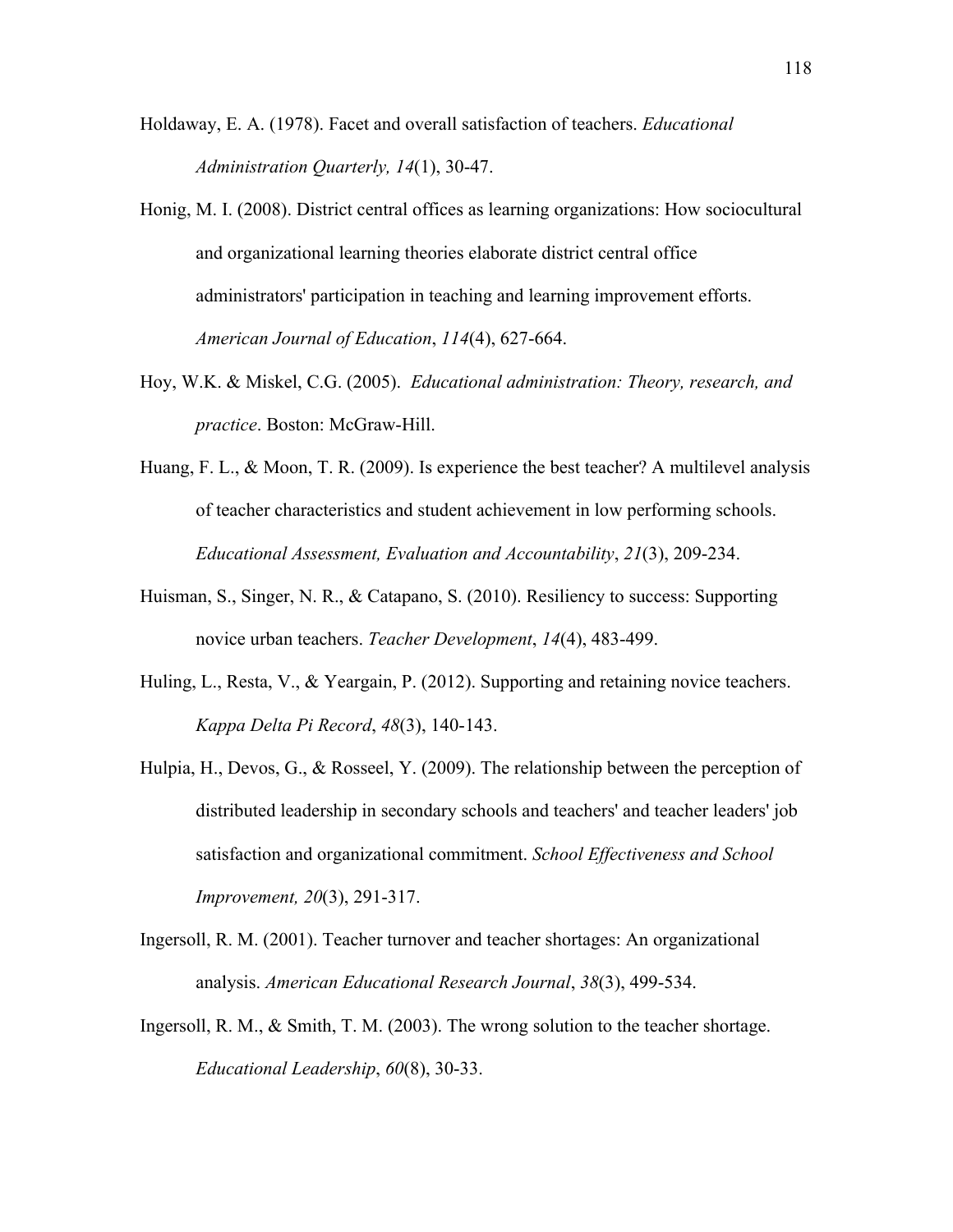- Ingersoll, R. M., & Strong, M. (2011). The impact of induction and mentoring programs for beginning teachers: A critical review of the research. *Review of Educational Research*, *81*(2), 201-233.
- Jacob, B. A. (2007). The challenges of staffing urban schools with effective teachers. *The Future of Children*, *17*(1), 129-153.
- Jerald, C. D. (2006). *School culture:" The hidden curriculum."* (Issue Brief). Washington, DC: Center for Comprehensive School Reform and Improvement.
- Johnson, S. M. (2004). *Finders and keepers: Helping new teachers survive and thrive in our schools*. Indianapolis, IN: Jossey-Bass.
- Johnson, S. M., & Birkeland, S. E. (2003). Pursuing a "sense of success": New teachers explain their career decisions. *American Educational Research Journal*, *40*(3), 581-617
- Johnson, S. M., Kraft, M. A., & Papay, J. P. (2012). How context matters in high-need schools: The effects of teachers' working conditions on their professional satisfaction and their students' achievement. *Teachers College Record*, *114*(10), 1-39.
- Kane, T. J., Rockoff, J. E., & Staiger, D. O. (2008). What does certification tell us about teacher effectiveness? Evidence from New York City. *Economics of Education Review*, *27*(6), 615-631.
- Kardos, S., & Moore Johnson, S. (2007). On their own and presumed expert: New teachers' experience with their colleagues. *The Teachers College Record*, *109*(9), 2083-2106.

Kimball, S. (2002). Analysis of feedback, enabling conditions and fairness perceptions of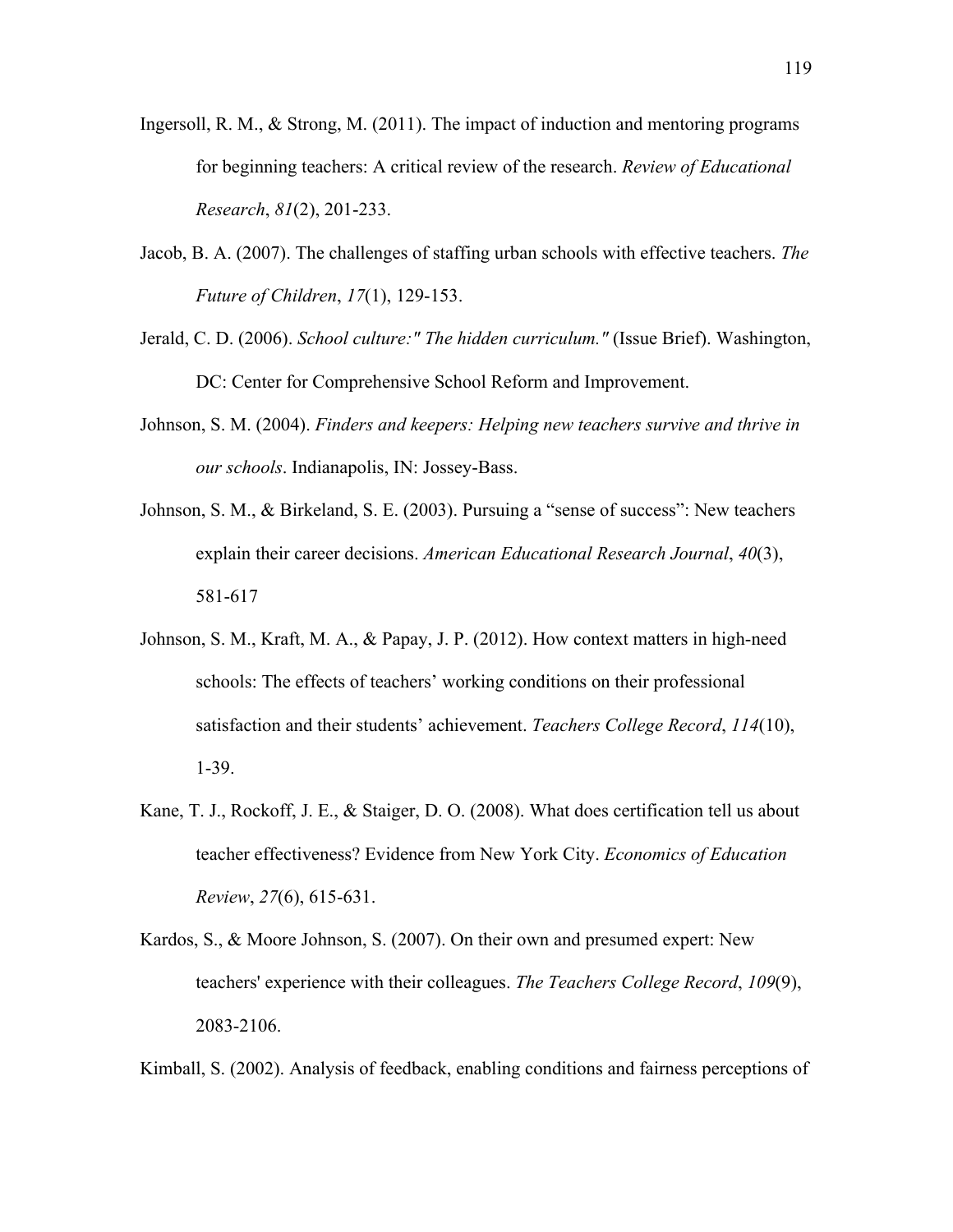teachers in three school districts with new standards-based evaluation systems. *Journal of Personnel Evaluation in Education, 16*(4), 241.

- Ladd, H. F. (2011). Teachers' perceptions of their working conditions: How predictive of planned and actual teacher movement? *Educational Evaluation and Policy Analysis*, *33*(2), 235-261.
- Ladson-Billings, G. (2001). *Crossing over to Canaan: The journey of new teachers in diverse classrooms.* San Francisco, CA: Jossey-Bass.
- Lam, B. H., & Yan, H. F. (2011). Beginning teachers' job satisfaction: The impact of school-based factors. *Teacher Development*, *15*(3), 333-348.
- Lankford, H., Loeb, S., & Wyckoff, J. (2002). Teacher sorting and the plight of urban schools: A descriptive analysis. *Educational Evaluation and Policy Analysis*, *24*(1), 37-62.
- Laub, J. A. (1999). *Assessing the servant organization: Development of the servant organizational leadership assessment (SOLA) instrument*. Available from ProQuest Dissertations & Theses Full Text. (304517144).
- Leithwood, K., & Riehl, C. (2005). What do we already know about educational leadership? In W. Firestone & C. Riehl, *A new agenda for research in educational leadership* (pp. 12-27.) New York: Teachers College Press.Lin, N. (2002). *Social capital: A theory of social structure and action*. New York, NY: Cambridge University Press.
- Littrell, P. C., Billingsley, B. S., & Cross, L. H. (1994). The effects of principal support on special and general educators' stress, job satisfaction, school commitment,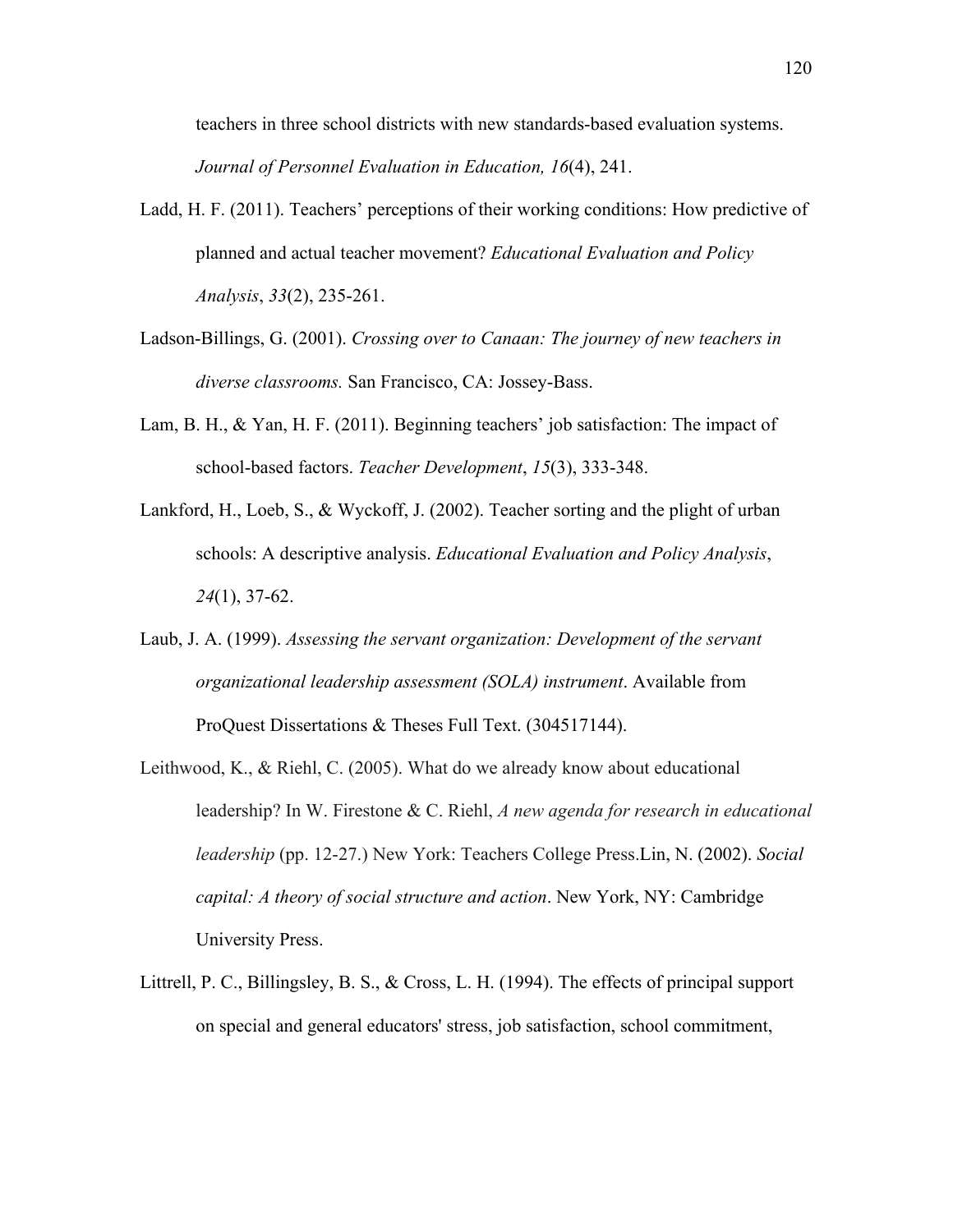health, and intent to stay in teaching. *Remedial and Special Education*, *15*(5), 297-310.

- Liu, X. S., & Ramsey, J. (2008). Teachers' job satisfaction: Analyses of the teacher follow-up survey in the United States for 2000–2001. *Teaching and Teacher Education*, *24*(5), 1173-1184.
- Markow, D., Macia, L., & Lee, H. (2013). *The MetLife survey of the American teacher, 2012: Challenges for school leadership*. New York, NY: Metropolitan Life Insurance Company.
- Marshall, C. & Oliva, M. (2010). *Leadership for social justice: Making revolutions in education* (2<sup>nd</sup> ed.). Boston, MA: Pearson Education.
- Marzano, R. J., Waters, T., & McNulty, B. A. (2005). *School leadership that works: From research to results*. Alexandria, VA: ASCD.
- Master, B. (2014). Staffing for success: linking teacher evaluation and school personnel management in practice. *Educational Evaluation and Policy Analysis*, *36*(2), 207- 227.
- Maxwell, J. (2009). Designing a qualitative study. In L. Bickman, & D. J. Rog (Eds.), *The SAGE handbook of applied social research methods* (2nd ed., pp. 214-253). Los Angeles: Sage.
- Merriam, S. B., (2009). *Qualitative research: A guide to design and implementation*. San Francisco: Jossey-Bass.
- Miles, M. & Huberman, M. (1994). *Qualitative data analysis*. Thousand Oaks, CA: Sage Publications.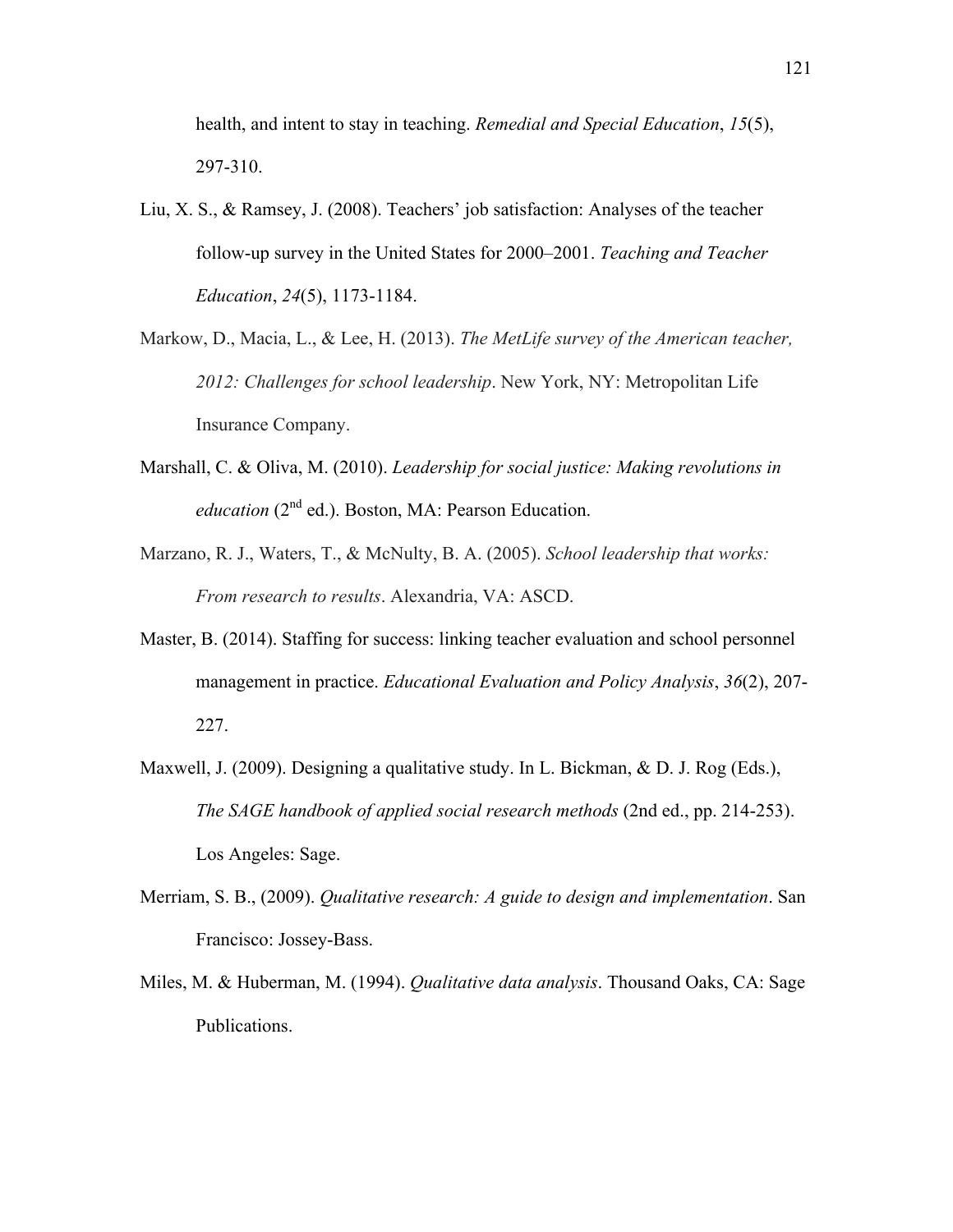- Mitchell, C., & Castle, J. B. (2005). The instructional role of elementary school principals. *Canadian Journal of Education/Revue canadienne de l'education*, *28*(3), 409-433.
- Moore, C. M. (2012). The role of school environment in teacher dissatisfaction among US public school teachers. *SAGE Open*, *2*, 1-16.
- Murnane, R. J., & Phillips, B. R. (1981). Learning by doing, vintage, and selection: Three pieces of the puzzle relating teaching experience and teaching performance. *Economics of Education Review*, *1*(4), 453-465.
- National Institute of Health (2014). *Protecting human research participants*. Retrieved from https://phrp.nihtraining.com/index.php.
- Peske, H. G., & Haycock, K. (2006). *Teaching inequality: How poor and minority students are shortchanged on teacher quality: A report and recommendations by the Education Trust*. Retrieved from http://edtrust.org/wpcontent/uploads/2013/10/TQReportJune2006.pdf.
- Platt, A., & Tripp, C. (2014.) *Strengthening teacher evaluation: Taking action to improve ineffective instruction*. Acton, MA: Research for Better Teaching.
- Range, B. G., Scherz, S., Holt, C. R., & Young, S. (2011). Supervision and evaluation: The Wyoming perspective. *Educational Assessment, Evaluation and Accountability*, *23*(3), 243-265.
- Reitzug, U. C., West, D. L., & Angel, R. (2008). Conceptualizing instructional leadership: the voices of principals. *Education and Urban Society*, *40*(6), 694- 714.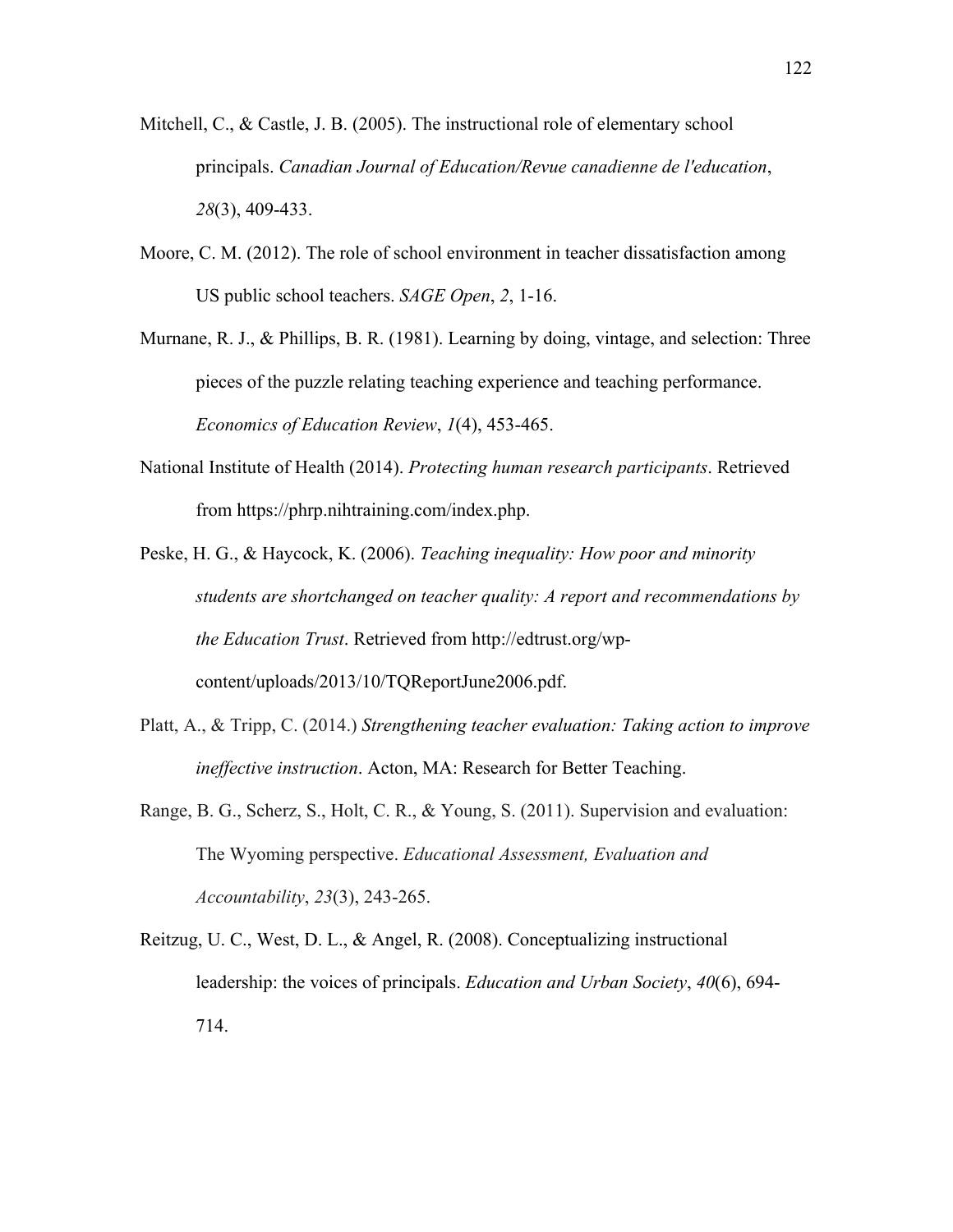- Rhodes, C., Nevill, A., & Allan, J. (2004). Valuing and supporting teachers: A survey of teacher satisfaction, dissatisfaction, morale and retention in an English local education authority. *Research in Education*, *71*(1), 67-80.
- Rivera-McCutchen, R. (2014). The moral imperative of social justice leadership: A critical

component of effective practice. *The Urban Review, 46*(4), 747-763.

- Rivkin, S. G., Hanushek, E. A., & Kain, J. F. (2005). Teachers, schools, and academic achievement. *Econometrica*, *73*(2), 417-458.
- Roberson, S., & Roberson, R. (2008). The role and practice of the principal in developing novice first-year teachers. *The Clearing House: A Journal of Educational Strategies, Issues and Ideas*, *82*(3), 113-118.
- Rodriguez, M. (2007). From paraeducator to teacher: Perceptions of the 1st year of teaching. *Teacher Education and Practice*, *20*(1), 51-66.
- Rudestam, K. E., & Newton, R. R. (2007). *Surviving your dissertation: A comprehensive guide to content and process* (3rd ed.). Thousand Oaks, CA: Sage Publications.
- Russell, V. (2003). *Messages from MYRAD: Improving the middle years of schooling. A research and development monograph*. Victoria: IARTV.
- Saphier, J., Freedman, S., & Aschheim, B. (2002). *Beyond mentoring: Comprehensive induction programs: How to attract, support, and retain new teachers*. Wellesley, MA: Teachers21.
- Sass, D. A., Seal, A. K., & Martin, N. K. (2011). Predicting teacher retention using stress and support variables. *Journal of Educational Administration*, *49*(2), 200-215.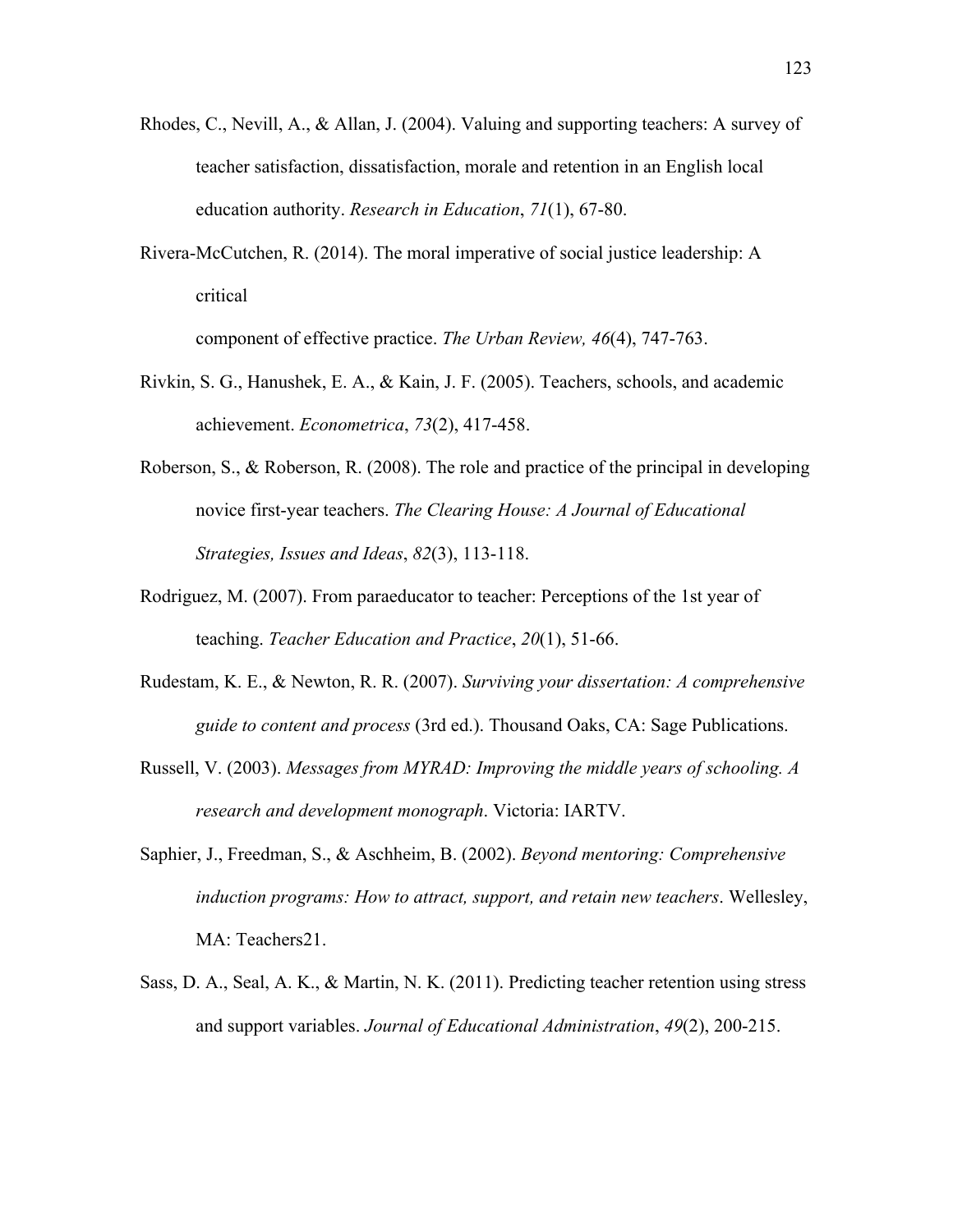- Sawchuck, S. (2014). Steep drops seen in teacher-prep enrollment numbers. *Education Week*, *34*(9), 1.
- Scherff, L. (2008). Disavowed: The stories of two novice teachers. *Teaching and Teacher Education*, *24*(5), 1317-1332.
- Sergiovanni, T. (1967). Factors which affect satisfaction and dissatisfaction of teachers. *Journal of Educational Administration, 5*(1), 66-82.
- Shann, M. H. (1998). Professional commitment and satisfaction among teachers in urban middle schools. *The Journal of Educational Research*, *92*(2), 67-73.
- Shreeve, W.C., Norby, J.R., Goetter, W.J., Stueckle, A.F., Midgley, T.K., & Goetter, P.S. (1988). Job satisfaction: An imperative for the teacher shortage. *Early Child Development and Care*, *36*(1), 181-195.
- Skaalvik, E. M., & Skaalvik, S. (2011). Teacher job satisfaction and motivation to leave the teaching profession: Relations with school context, feeling of belonging, and emotional exhaustion. *Teaching and Teacher Education, 27*(6), 1029-1038.
- Spear, M., Gould, K., & Lee, B. (2000). *Who would be a teacher?: A review of factors motivating and demotivating prospective and practicing teachers.* Slough: National Foundation for Educational Research.
- Spillane, J. P. (2005). Distributed leadership. *The Educational Forum, 69*(2), 143-150.
- Spillane, J. P. (2006). *Distributed leadership*. San Francisco, CA: Jossey-Bass.
- Spillane, J., Kim, C., & Frank, K. (2012). Instructional advice and information providing and receiving behavior in elementary schools: Exploring tie formation as a building block in social capital development. *American Educational Research Journal, 49*(6), 1112-1145.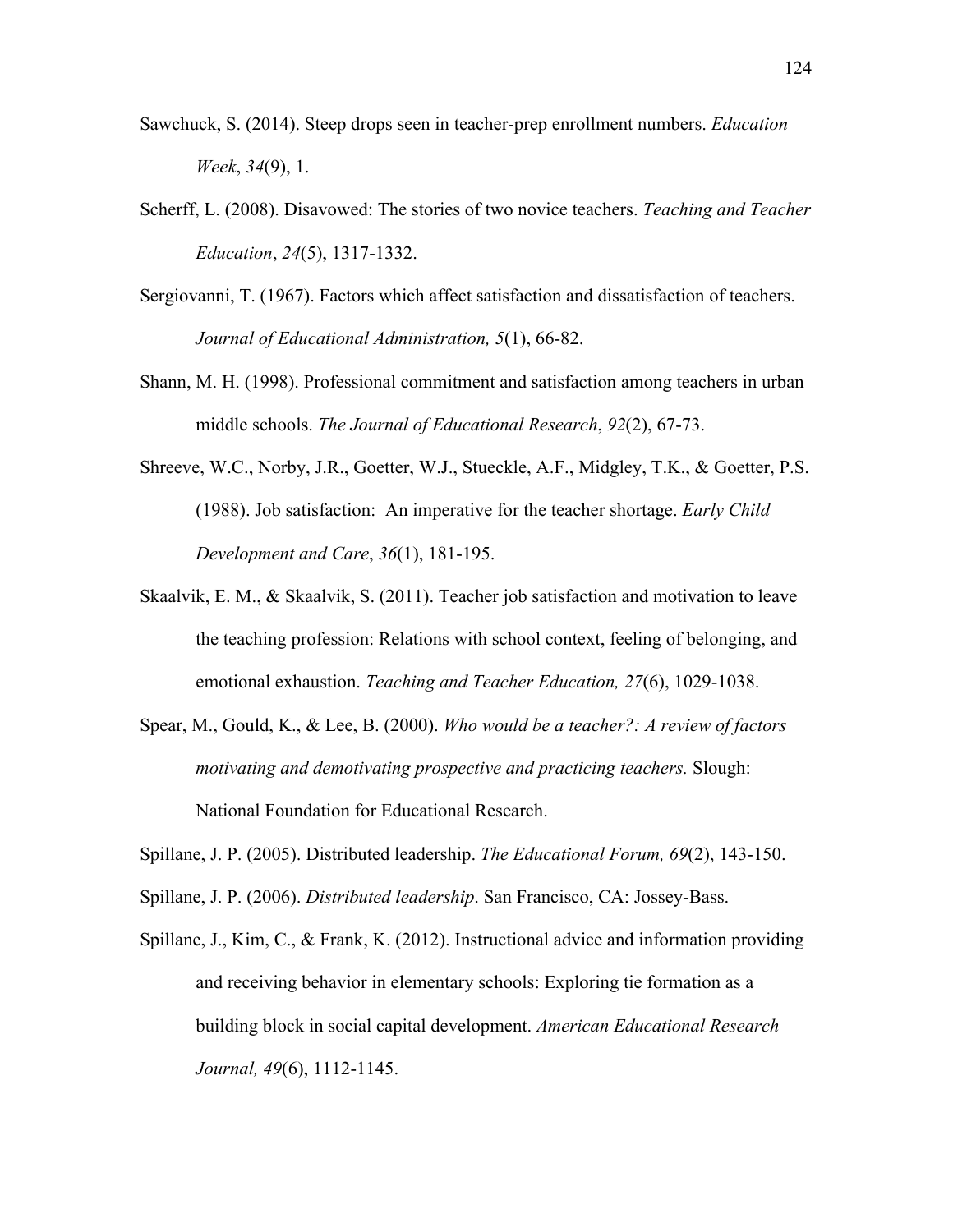Stake, R.E. (1995). *The art of case study research*. Thousand Oaks, CA: Sage.

- Stello, C. M. (2011). *Herzberg's two-factor theory of job satisfaction: An integrative literature review.* Unpublished paper presented at the 2011 Student Research Conference: Exploring Opportunities in Research, Policy, and Practice, University of Minnesota Department of Organizational Leadership, Policy and Development, Minneapolis, MN.
- Stockard, J., & Lehman, M. B. (2004). Influences on the satisfaction and retention of 1styear teachers: The importance of effective school management. *Educational Administration Quarterly*, *40*(5), 742-771.
- Strong, L. E., & Yoshida, R. K. (2014). Teachers' autonomy in today's educational climate: Current perceptions from an acceptable instrument. *Educational Studies*, *50*(2), 123-145.
- Sweeny, B. W. (2008). *Leading the teacher induction and mentoring program* (2 nd ed.) Thousand Oaks, CA: Corwin Press.
- Tantillo, S. (2001). Culture formation in charter schools: Two case studies (Doctoral dissertation). *Dissertation Abstracts International: Section A. Humanities and Social Sciences*, *61*(12), 4637.
- Theoharis, G. (2009). *The school leaders our children deserve: Seven keys to equity, social justice, and school reform.* New York, NY: Teachers College Press.
- Timperley, H., Wilson, A., Barrar, H., & Fung, I. (2007). *Teacher professional learning and development: Best evidence synthesis iteration (BES)*. Wellington: Ministry of Education.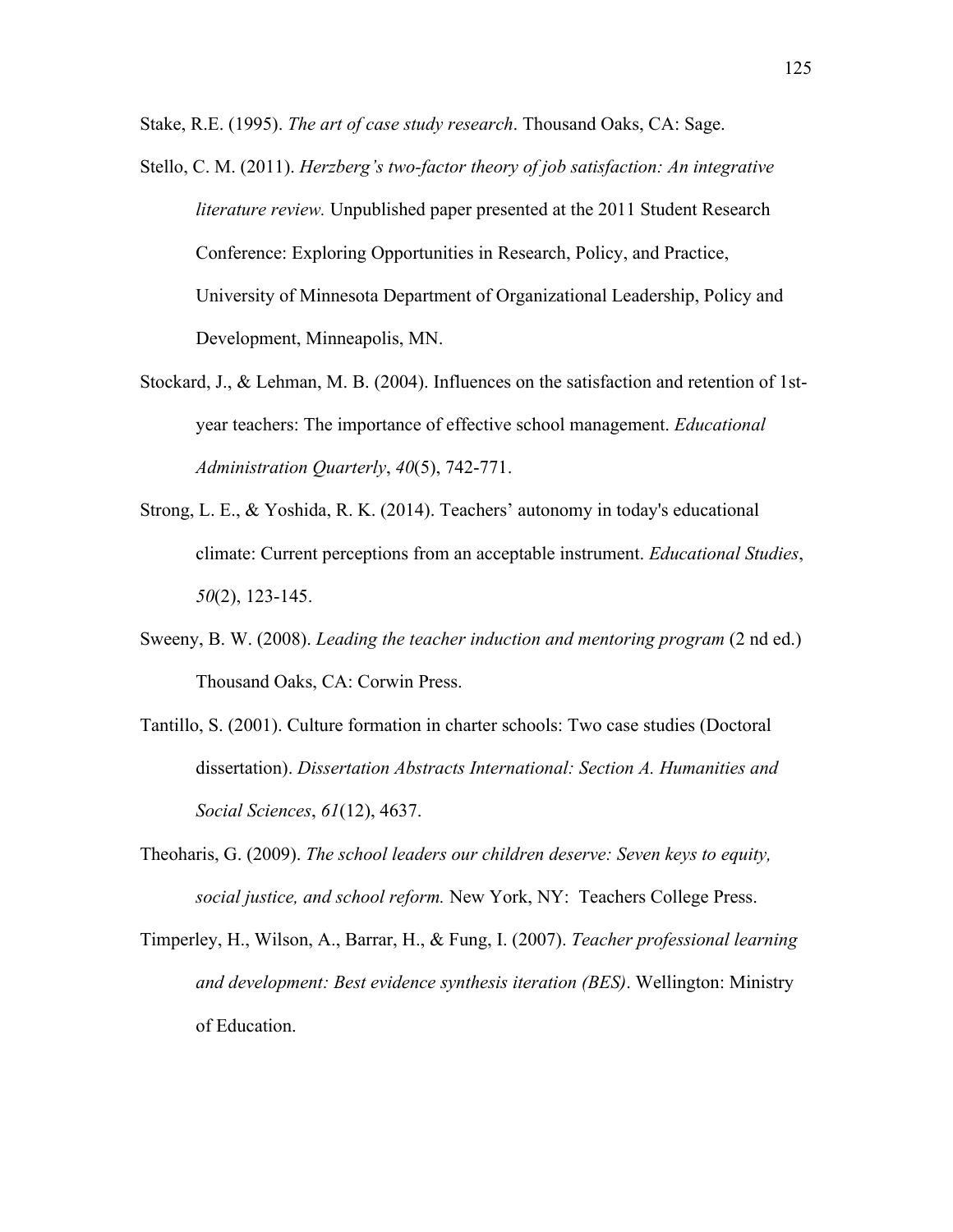- Tschannen-Moran, M., & Hoy, A. W. (2007). The differential antecedents of selfefficacy beliefs of novice and experienced teachers. *Teaching and Teacher Education: An International Journal of Research and Studies, 23*(6), 944-956.
- U.S. Department of Education. (2009). *Race to the Top executive summary*. Washington, D.C.: Author.
- Weisberg, D., Sexton, S., Mulhern, J., Keeling, D., Schunck, J., Palcisco, A., & Morgan, K. (2009). The widget effect: Our national failure to acknowledge and act on differences in teacher effectiveness. *New Teacher Project*. Retrieved from http://files.eric.ed.gov/fulltext/ED515656.pdf
- Weiss, E. M. (1999) Perceived workplace conditions and first-year teachers' morale, career choice commitment, and planned retention: A secondary analysis. *Teaching and Teacher Education*, *15*(8), 861– 879.
- Westervelt, E. (2015). *Where have all the teachers gone?* Retrieved from http://www.npr.org/sections/ed/2015/03/03/389282733/ where-have-all-theteachers-gone
- Williams, A., Prestage, S. and Bedward, J. (2001) Individualism to collaboration: The significance of teacher culture to the induction of newly qualified teachers. *Journal of Education for Teaching*, 27(3), 253–267.
- Willig, C. (2008). *Introducing qualitative research in psychology: Adventures in theory and method.* London: Open University Press.
- Wood, A. L. (2005). The importance of principals: Site administrators' roles in novice teacher induction. *American Secondary Education*, *33*(2), 39-62.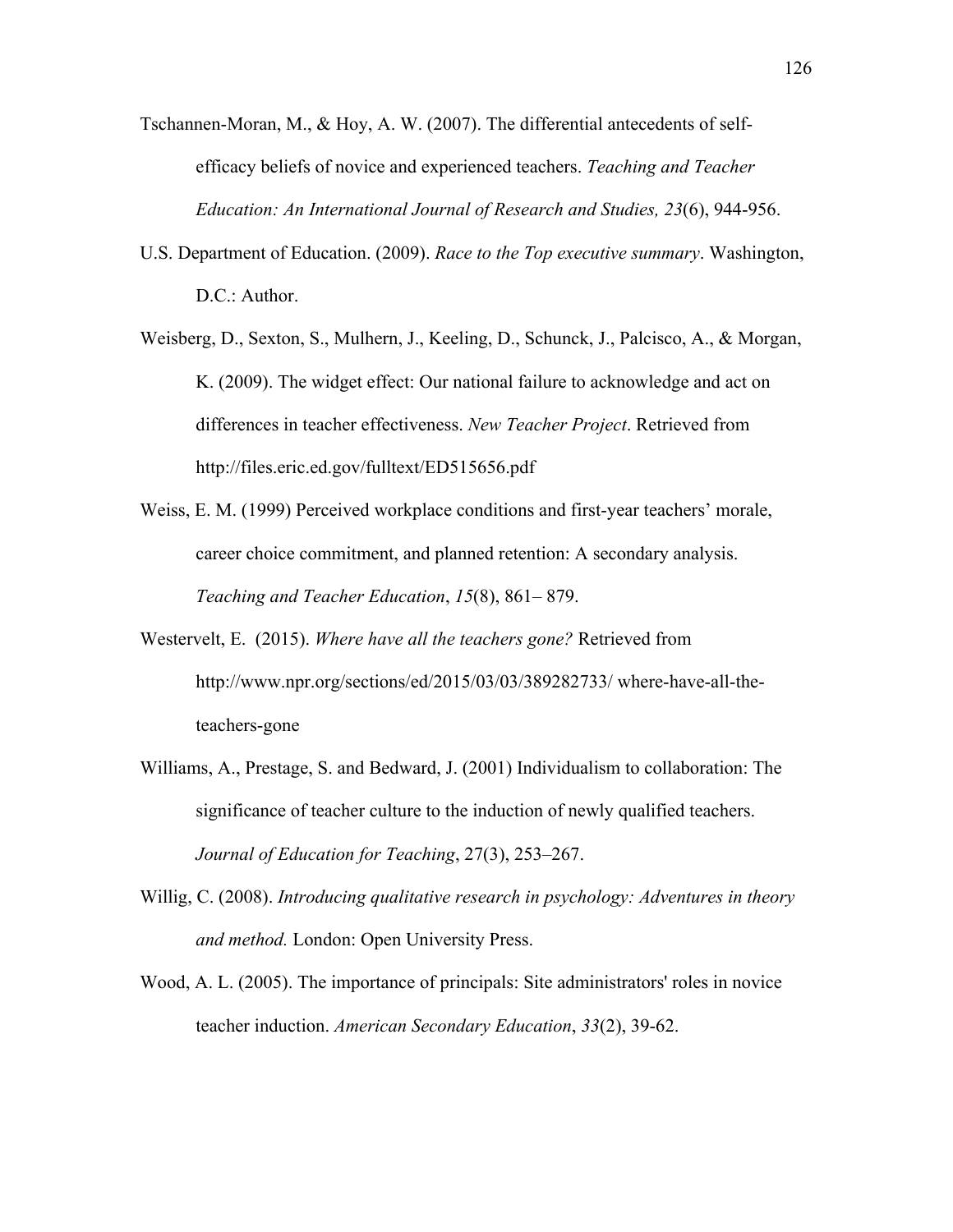- Wright, S.P., Horn, S.P., & Sanders, W.L. (1997). Teacher and classroom context effects on student achievement: Implications for teacher evaluation. *Journal of Personnel Evaluation in Education*, *11*, 57-67.
- Wubbels, T., & Levy, J. (1993). *Do you know what you look like?: Interpersonal relationships in education*. London: Falmer Press.
- Wynn, S. R., Carboni, L. W., & Patall, E. A. (2007). Beginning teachers' perceptions of mentoring, climate, and leadership: Promoting retention through a learning communities perspective. *Leadership and Policy in Schools*, *6*(3), 209-229.
- Yee, S. M. L. (1990). *Careers in the classroom: When teaching is more than a job*. New York: Teachers College Press.
- Yin, R. K. (2009). *Case study research: Design and methods (4th ed.).* Thousand Oaks, CA: Sage Publications.
- Zepeda, S. J. (2007). High stakes supervision: We must do more. *International Journal of Leadership in Education*, *9*(1), 61-73.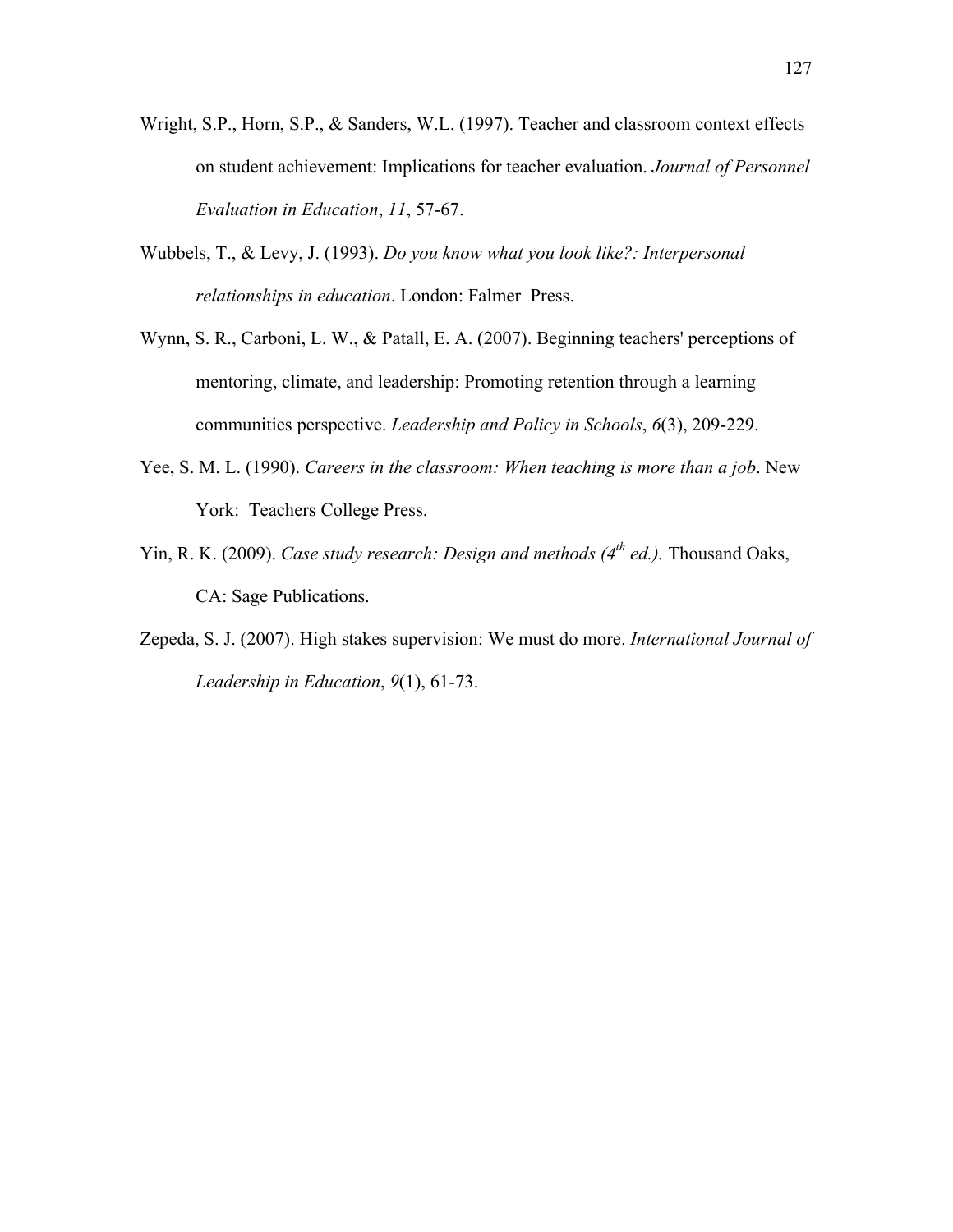# Appendix A

# Study Timeline

| <b>Start Date</b> | <b>End Date</b> | <b>Research Task</b>                                                                                                                                                                                                                                             |
|-------------------|-----------------|------------------------------------------------------------------------------------------------------------------------------------------------------------------------------------------------------------------------------------------------------------------|
| March 2015        | May 2015        | Begin researching districts that fit the profile of<br>participants needed to complete a robust study of novice<br>teachers. Sample size must have 20 novice teachers, 10<br>teacher mentors, 10 building based administrators, and a<br>central office cabinet. |
| May 2015          | May 2015        | Defend group research study proposal.                                                                                                                                                                                                                            |
| May 2015          | June 2015       | Select district and contact district leadership to make<br>initial introductions and presentation of proposed study.                                                                                                                                             |
| June 2015         | August 2015     | Complete initial study of research group's individual<br>district profile.                                                                                                                                                                                       |
| August 2015       | October<br>2015 | Begin data analysis process and identification of themes,<br>document inferences, and findings.                                                                                                                                                                  |
| September<br>2015 |                 | Schedule perspective interviews with available personnel.<br>Complete initial interviews and collect initial data and<br>artifacts.                                                                                                                              |
| November<br>2015  | January<br>2016 | Data Analysis                                                                                                                                                                                                                                                    |
| December<br>2015  | January<br>2016 | Continue with data analysis and identification of themes,<br>document inferences and findings to write up findings.                                                                                                                                              |
| March 2016        |                 | <b>Defend Dissertation</b>                                                                                                                                                                                                                                       |
| April 1, 2016     |                 | <b>Submit Dissertation in Practice</b>                                                                                                                                                                                                                           |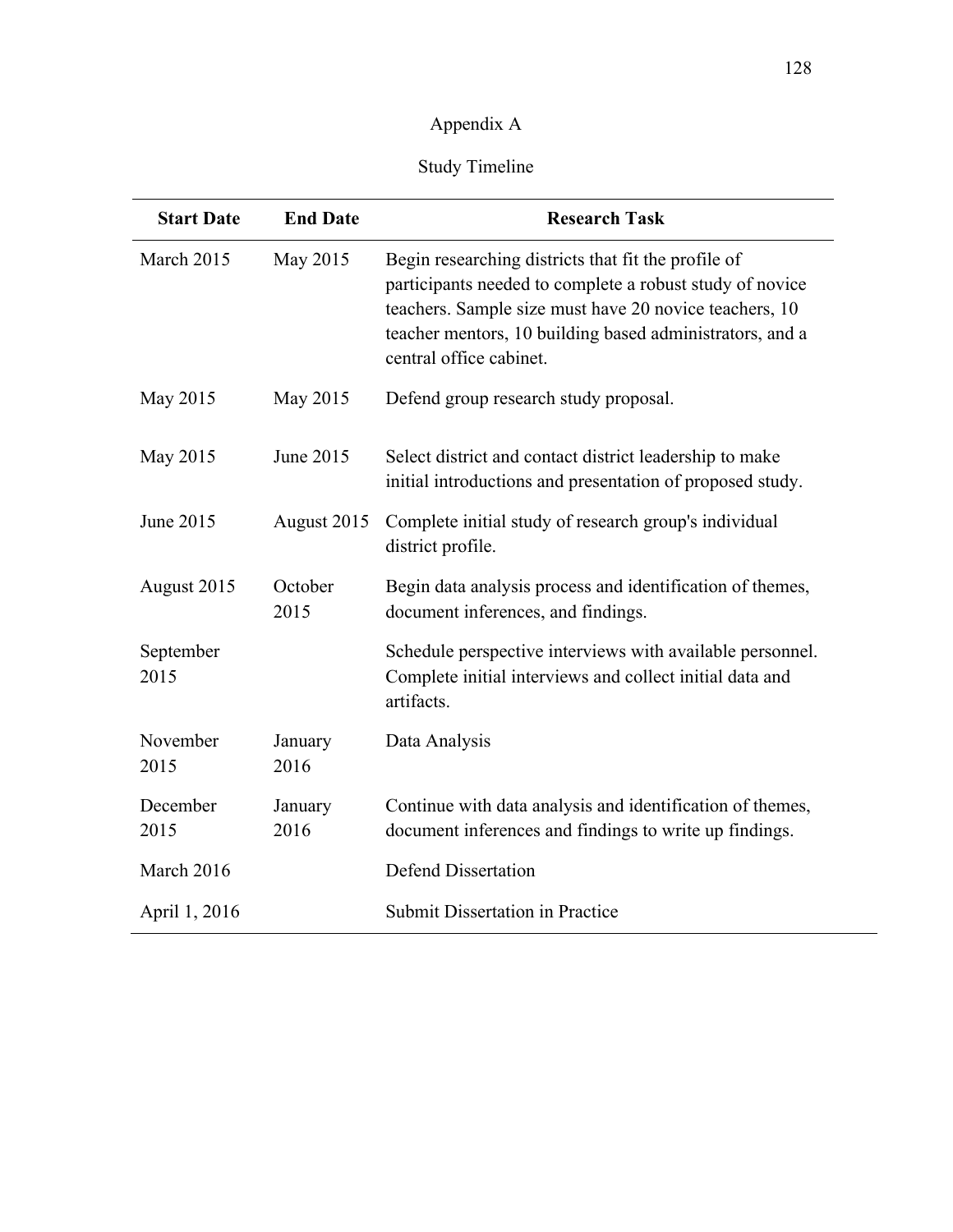## Appendix B

# Novice Teacher Interview

# **Introduction**

- Greet and introduce yourself and your role and explain to the teacher the purpose of the study - to gather data and to explore how leadership influences the job satisfaction of novice teachers
- Go over the disclosure statement and highlight the informed consent and confidentiality. Remind the participant that they are not required to participate in the interview. They may choose not to answer a certain question or all questions. They may stop the interview at any time
- State that the interview will begin with an inquiry into their educational history

## Leadership

- 1. What has the principal directly or indirectly done to impact your initial years in the profession?
- 2. How does your principal influence you as a novice teacher?

## Job Satisfaction

- 3. Describe the factors of your school that influence your job satisfaction.
- 4. Describe the aspects of your teaching position you find to be rewarding and frustrating.

## School Culture

5. How do you differentiate between your role in a school's culture and that of the administration? Detail each role.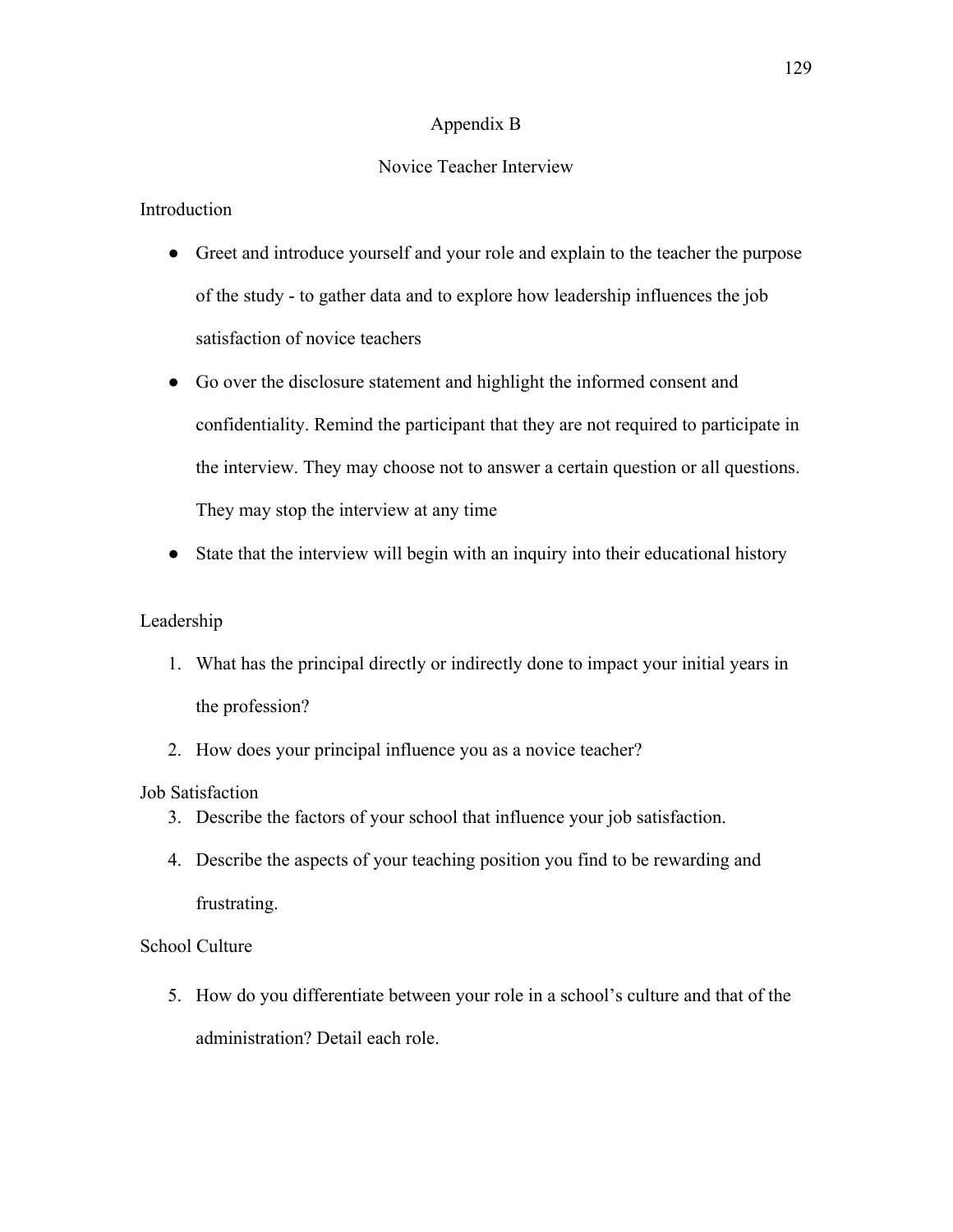- 6. Do you feel you get support/assistance in your teaching when you have a problem? If so, from who and what does that support/assistance look like?
- 7. Are there structures within the school day that help foster collaboration between you and your colleagues? Explain your answer.

#### Distributed Leadership

- 8. In what ways do teachers have opportunities to take on leadership roles in the school? How does seeing other teachers in leadership roles influence your experience?
- 9. Have you been involved in any teacher leadership activities? How has that affected your experience at the school?

## Servant Leadership

- 10. Do school and district leaders empower novice teachers? Can you offer some specific examples?
- 11. Do you feel valued by school and district leadership? Can you provide some specific examples?
- 12. How does school leadership respond to feedback from teachers? Is leadership open to different views? Can you provide some specific examples?

## Central Office

- 13. How does central office support you as a novice teacher? Please identify the direct or indirect support provided by central office.
- 14. Describe your mentoring and induction experience?
- 15. In what ways does policy affect you as a novice educator?

#### Social Justice Leadership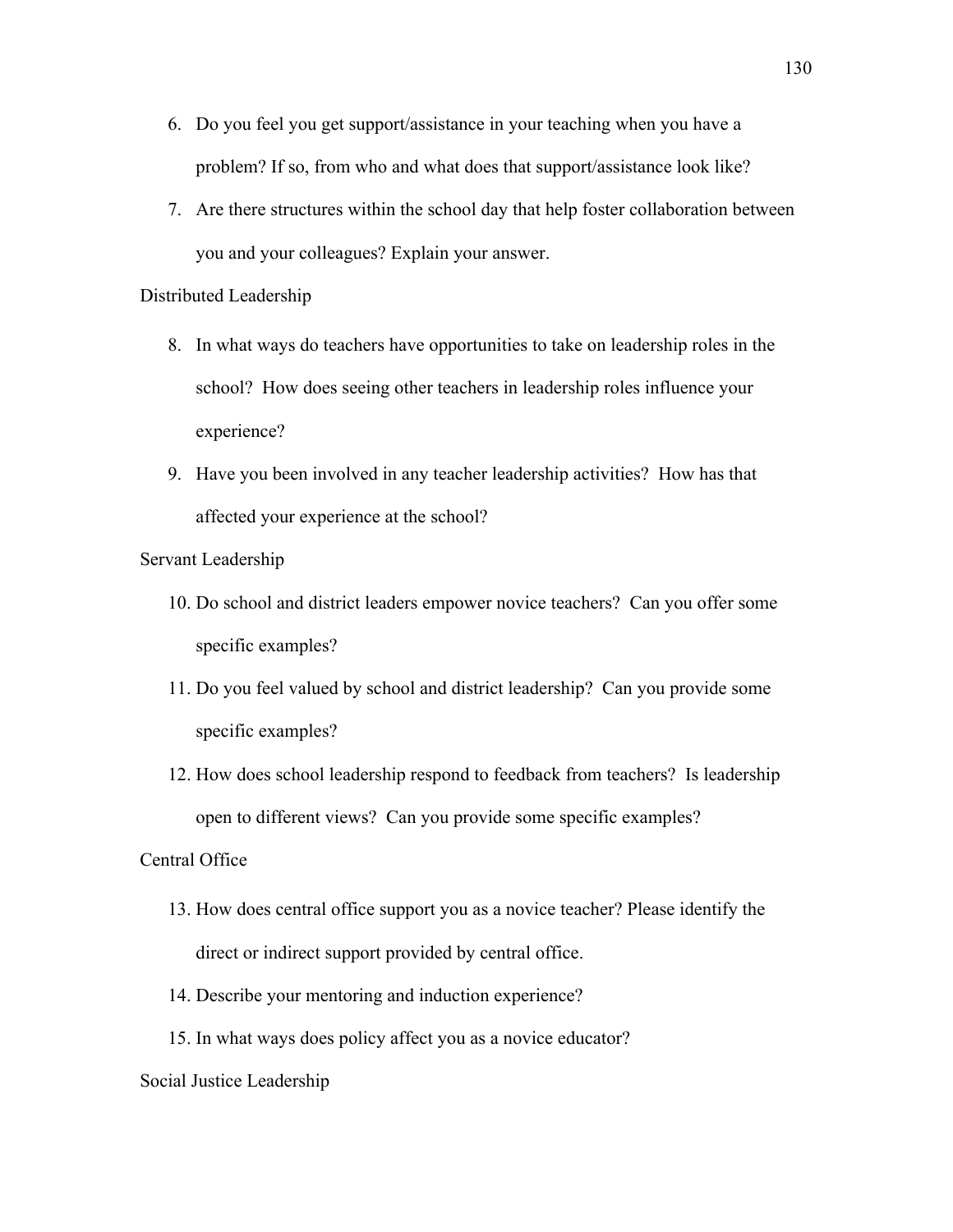- 16. Describe your experiences teaching a diverse population of students (special education, ELL, low-income, ethnicity)
- 17. What district or building supports are available to help you meet the needs of all students?
- 18. Have you been encouraged to reflect on your understanding and ability to teach diverse student populations? If so, how?

## Instructional Leadership

- 19. What evaluation feedback do you find most helpful to you as a novice teacher? Please explain your choice(s) to me.
- 20. Does your principal connect feedback to student achievement and if so, how?
- 21. Does your principal provide supervision that influences your practice and if so, how?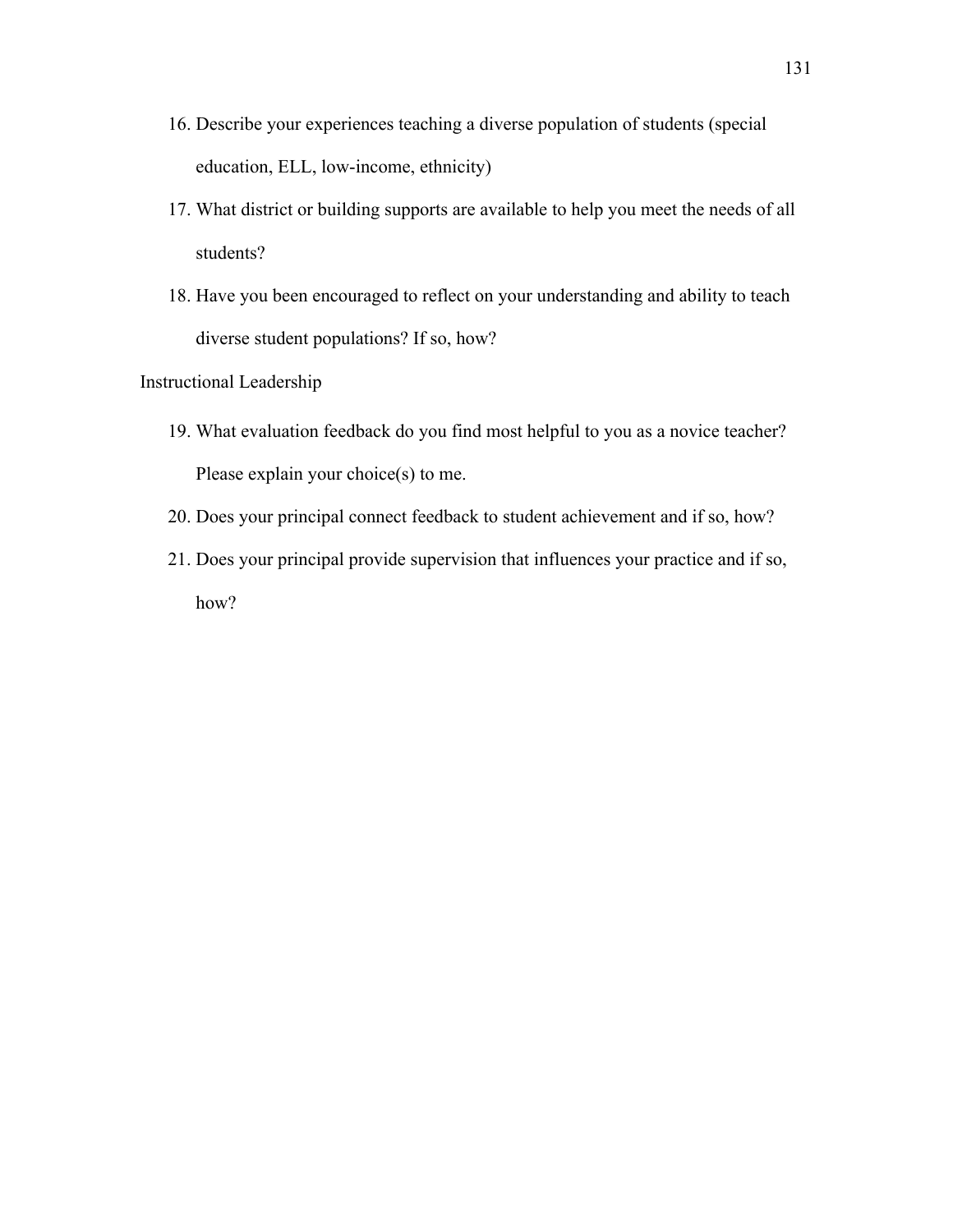#### Appendix C

#### School and District Leader Interview

## **Introduction**

- Greet and introduce yourself and your role and explain to the teacher the purpose of the study - to gather data and to explore how leadership influences the job satisfaction of novice teachers
- Go over the disclosure statement and highlight the informed consent and confidentiality. Remind the participant that they are not required to participate in the interview. They may choose not to answer a certain question or all questions. They may stop the interview at any time
- State that the interview will begin with an inquiry into their educational history

## Job Satisfaction

- 1. Do you believe novice teachers are satisfied with their jobs? How do you know?
- 2. What elements of the school or district do you believe influence the job satisfaction of your novice teachers?

#### School Culture

- 3. How do you differentiate between your role in a school's culture and that of the teacher? Detail each role.
- 4. How do you feel you give support/assistance to your novice teachers when they have a problem? If so, what does that support/assistance look like?
- 5. Are there structures within the school day that help foster collaboration between you and the novice teachers? Explain your answer.
- 6. What words do you immediately associate with school culture?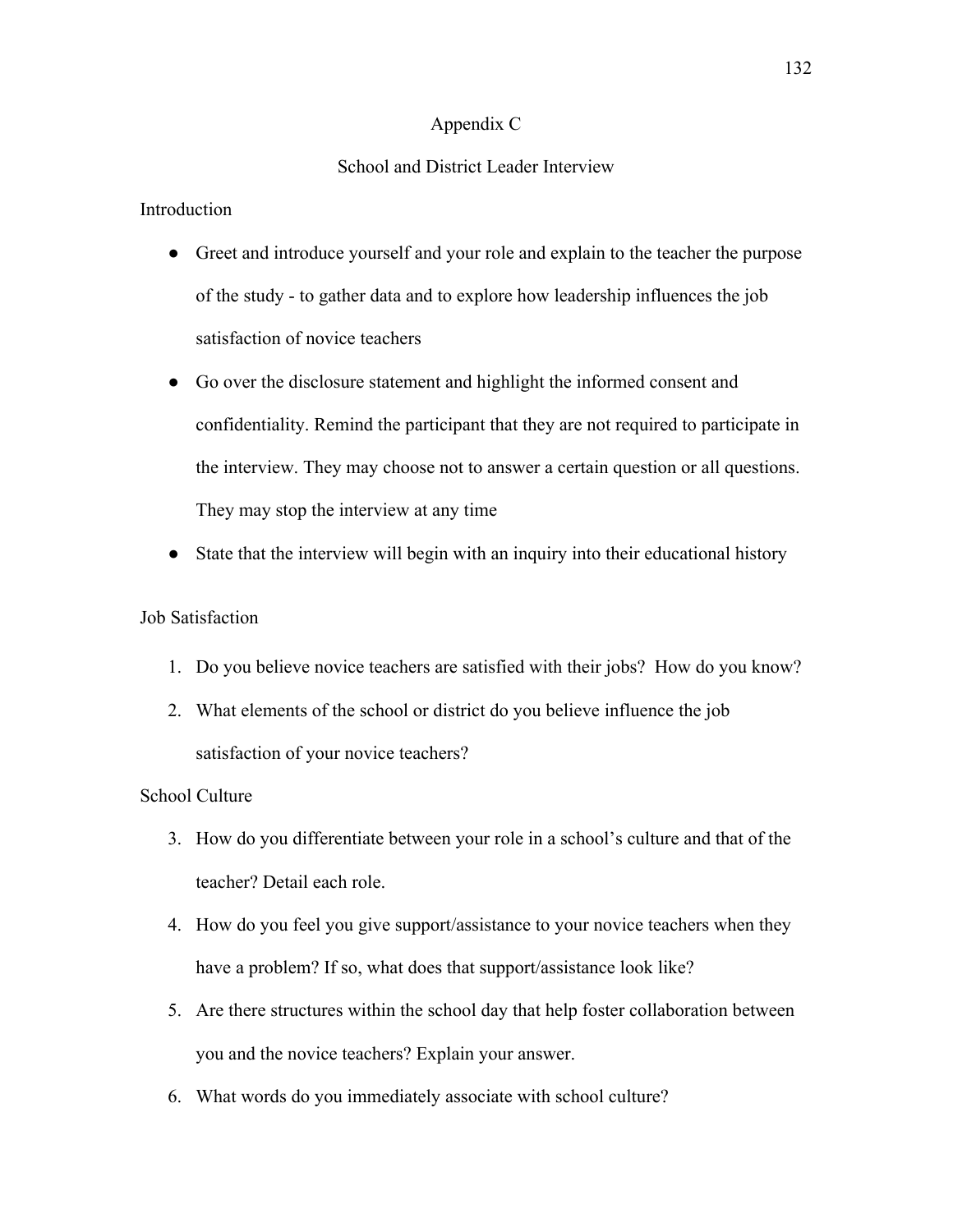Distributive Leadership

- 7. In what ways do teachers have opportunities to take on leadership roles in the school? How do you let go of your authority to promote this practice?
- 8. Are novice teachers able to take on leadership roles? How do you promote those with less experience being connected to leadership opportunities?

### Servant Leadership

- 9. How do you empower novice teachers? Can you offer some specific examples?
- 10. How do you make novice teachers feel valued? Can you provide some specific examples?
- 11. How do you respond to feedback from teachers? Are you open to different views? Can you provide some specific examples?

### Central Office

- 12. What district supports are provided to novice teachers?
- 13. Is there a direct impact from central office to novice teachers? How do you measure that?

#### Social Justice Leadership

- 14. What district or building supports are available for novice teachers to meet the needs of all students?
- 15. How have you provided opportunities for teachers to reflect on their understanding and knowledge of diverse populations?
- 16. Is there a cultural mismatch between novice teachers and student populations? If so, how do you address this?

#### Instructional Leadership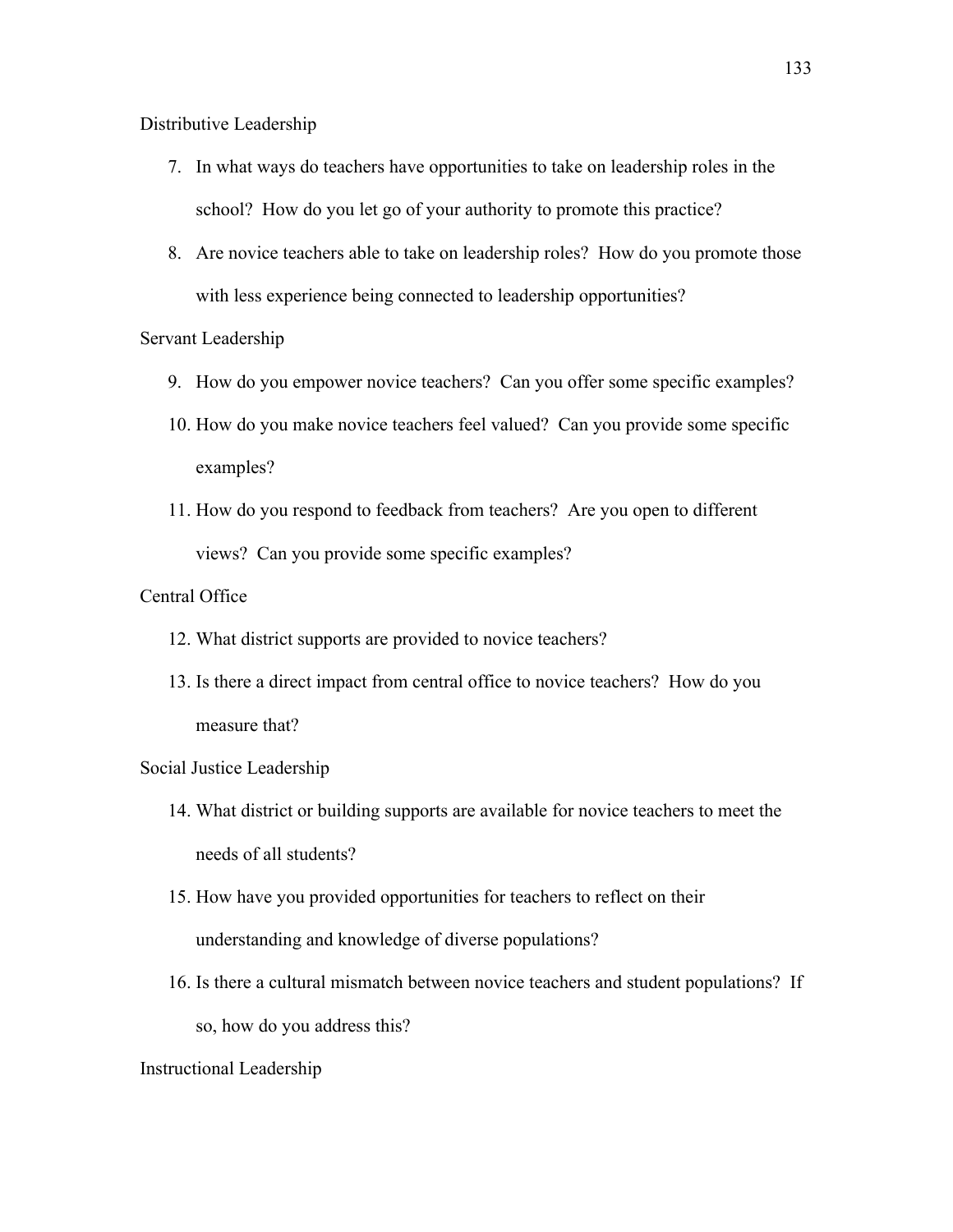- 17. What evaluation feedback do you believe is most helpful to a novice teacher? Please explain your choice(s) to me.
- 18. Do you provide feedback to the novice teacher that connects to student achievement and if so, how?
- 19. Do you provide supervision to the novice teacher that influences their practice? If so, can you provide examples?